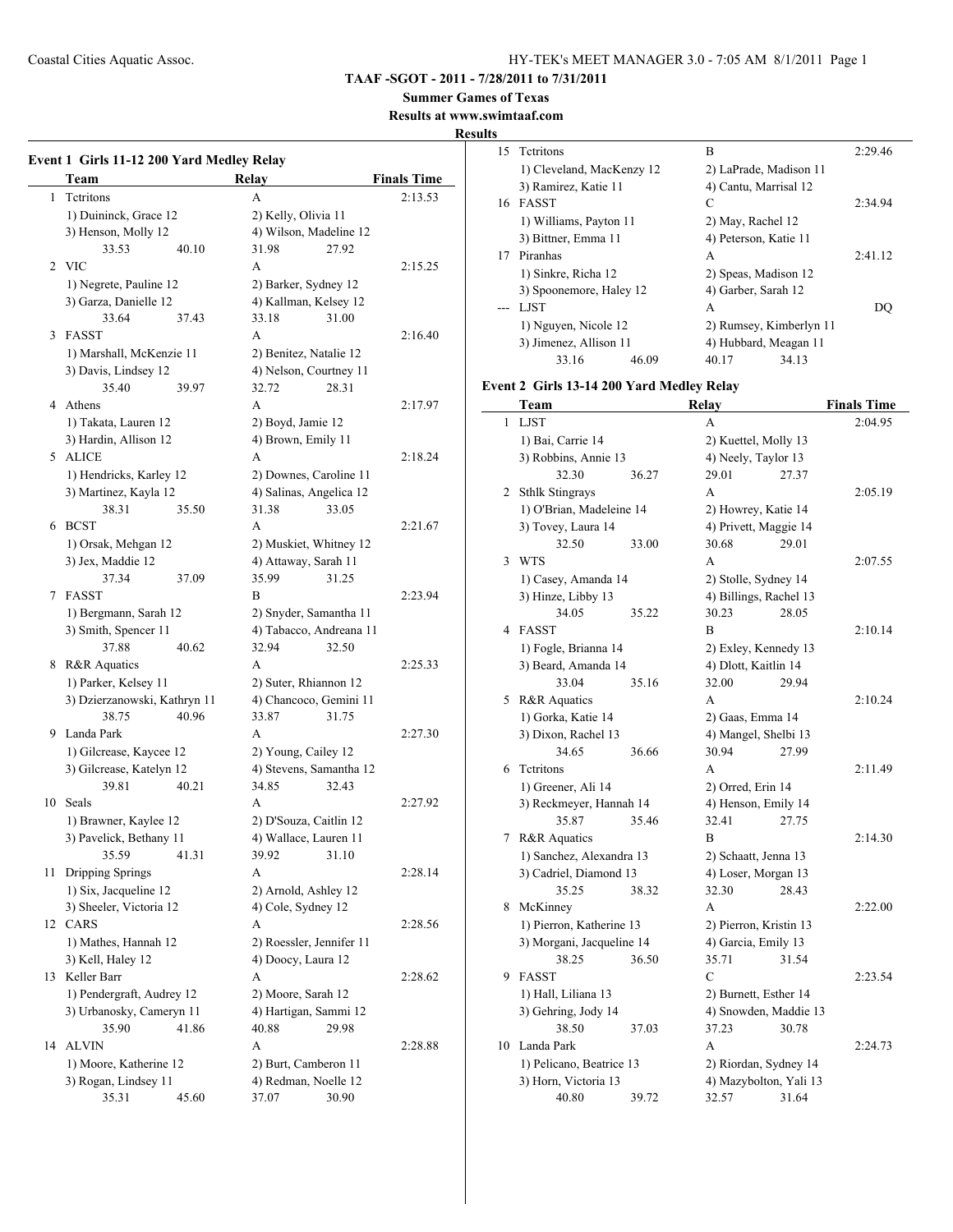#### **Summer Games of Texas Results at www.swimtaaf.com**

# **Results**

| (Event 2 Girls 13-14 200 Yard Medley Relay) |                          |       |                          |       |                    |
|---------------------------------------------|--------------------------|-------|--------------------------|-------|--------------------|
|                                             | Team                     |       | Relay                    |       | <b>Finals Time</b> |
| 11                                          | Temple                   |       | A                        |       | 2:27.15            |
|                                             | 1) Mischtian, Zoe 13     |       | 2) Herzog, Jessica 14    |       |                    |
|                                             | 3) Sullivan, Carleigh 14 |       | 4) Avery, Hannah 14      |       |                    |
|                                             | 40.27                    | 40.48 | 31.35                    | 35.05 |                    |
| 12                                          | Keller Barr              |       | A                        |       | 2:27.85            |
|                                             | 1) Vu, Kristen 14        |       | 2) Weber, Taylor 13      |       |                    |
|                                             | 3) Mullowney, Jocelyn 13 |       | 4) Mullowney, Celia 14   |       |                    |
|                                             | 43.08                    | 37.71 | 38.75                    | 28.31 |                    |
| 13                                          | <b>WESTB</b>             |       | $\mathsf{A}$             |       | 2:28.14            |
|                                             | 1) Chen, Jenny 13        |       | 2) Yu, Katharine 14      |       |                    |
|                                             | 3) Hathaway, Courtney 13 |       | 4) Floyd, Myeshia 14     |       |                    |
|                                             | 14 Coas                  |       | A                        |       | 2:28.23            |
|                                             | 1) Brinckmann, Kaila 14  |       | 2) Davis, Elizabeth 13   |       |                    |
|                                             | 3) Davis, Amy 14         |       | 4) Woodford, Ale 13      |       |                    |
|                                             | 39.93                    | 41.16 | 35.41                    | 31.73 |                    |
| 15                                          | Oso                      |       | A                        |       | 2:28.56            |
|                                             | 1) McBride, Diane 13     |       | 2) Benitez, Karina 13    |       |                    |
|                                             | 3) Corley, Sarah 13      |       | 4) Hill, Michaela 13     |       |                    |
|                                             | 16 FASST                 |       | D                        |       | 2:29.46            |
|                                             | 1) Murray, Morgan 13     |       | 2) Ferris, Brittany 14   |       |                    |
|                                             | 3) Stone, Bailey 13      |       | 4) McCullough, Kayla 13  |       |                    |
| 17                                          | San Antonio              |       | A                        |       | 2:30.81            |
|                                             | 1) Hanson, Dorothy 14    |       | 2) Calhoun, Talisa 13    |       |                    |
|                                             | 3) Robledo, Victoria 13  |       | 4) Little, Jayne 13      |       |                    |
|                                             | 38.61                    | 44.44 | 34.79                    | 32.97 |                    |
| 18                                          | Wave                     |       | A                        |       | 2:37.43            |
|                                             | 1) Seavey, Sydney 13     |       | 2) Hudson, Karli 14      |       |                    |
|                                             | 3) Munro, Emily 13       |       | 4) Roquebert, Natasha 14 |       |                    |
|                                             | 44.13                    | 42.78 | 36.18                    | 34.34 |                    |

# **Event 3 Girls 11-12 100 Yard Freestyle**

|              | Name                |       |    | <b>Age Team</b>     | <b>Finals Time</b> |
|--------------|---------------------|-------|----|---------------------|--------------------|
| 1            | Wilson, Madeline    |       |    | 12 Tetritons        | 1:03.41            |
|              | 31.09               | 32.32 |    |                     |                    |
| 2            | Ballard, Kylie      |       |    | 12 Belterra Marlins | 1:03.69            |
|              | 30.11               | 33.58 |    |                     |                    |
| $\mathbf{3}$ | Brawner, Kaylee     |       |    | 12 Seals            | 1:05.42            |
|              | 31.56               | 33.86 |    |                     |                    |
| 4            | Copenhaver, Jessica |       |    | 12 FST              | 1:06.75            |
|              | 31.74               | 35.01 |    |                     |                    |
| 5            | Nava, Jill          |       |    | 12 R&R Aquatics     | 1:07.23            |
|              | 31.21               | 36.02 |    |                     |                    |
| 6            | White, Rebecca      |       |    | 12 GTSA             | 1:07.28            |
|              | 31.35               | 35.93 |    |                     |                    |
| 7            | DelaRosa, Jasbeth   |       |    | 12 NAT              | 1:07.36            |
|              | 32.83               | 34.53 |    |                     |                    |
| 8            | Wolnik, Molly       |       |    | 12 TCAT             | 1:07.69            |
|              | 32.55               | 35.14 |    |                     |                    |
| 9            | Six, Jacqueline     |       |    | 12 Dripping Springs | 1:08.45            |
|              | 32.77               | 35.68 |    |                     |                    |
| 10           | Bahl, Zoe           |       | 11 | <b>GTSA</b>         | 1:08.49            |
|              | 32.77               | 35.72 |    |                     |                    |
| 11           | Gilcrease, Katelyn  |       | 12 | Landa Park          | 1:08.85            |
|              | 31.14               | 37.71 |    |                     |                    |

| 12 | Skeen, Tina               |       |    | 12 Coas      | 1:09.23 |
|----|---------------------------|-------|----|--------------|---------|
|    | 34.26                     | 34.97 |    |              |         |
|    | 13 Rigler, Emma           |       |    | 12 Piranhas  | 1:10.82 |
|    | 34.79                     | 36.03 |    |              |         |
|    | 14 Reitz, Michelle        |       |    | 12 GATOR     | 1:13.23 |
|    | 35.36                     | 37.87 |    |              |         |
|    | 15 Castro, Haley          |       | 11 | <b>NRST</b>  | 1:13.35 |
|    | 35.56                     | 37.79 |    |              |         |
|    | 16 Bergmann, Sarah        |       |    | 12 FASST     | 1:13.92 |
|    | 35.37                     | 38.55 |    |              |         |
| 17 | Arteaga, Cassie           |       |    | 12 EDIN      | 1:14.86 |
|    | 34.15                     | 40.71 |    |              |         |
|    | 18 Brown, Emily           |       | 11 | Athens       | 1:15.05 |
|    | 34.39                     | 40.66 |    |              |         |
|    | 19 Nichols, Nicole        |       |    | 12 Marlins   | 1:16.25 |
|    | 37.94                     | 38.31 |    |              |         |
|    | 20 Garber, Sarah          |       |    | 12 Piranhas  | 1:18.03 |
|    | 37.72                     | 40.31 |    |              |         |
|    | 21 McDowell, Breanne      |       |    | 12 WetCats   | 1:18.52 |
|    | 37.01                     | 41.51 |    |              |         |
|    | 22 Wojciechowski, Natalia |       |    | 12 Denison   | 1:18.55 |
|    | 37.02                     | 41.53 |    |              |         |
|    | 23 Garcia, Bianca         |       |    | 12 Temple    | 1:18.93 |
|    | 36.67                     | 42.26 |    |              |         |
|    | 24 Ramirez, Carolina      |       |    | 11 LAJO      | 1:19.65 |
|    | 36.84                     | 42.81 |    |              |         |
|    | 25 Casper, Alison         |       | 11 | Athens       | 1:23.47 |
|    | 39.37                     | 44.10 |    |              |         |
|    | 26 Pickard, Priscilla     |       | 11 | <b>WESTB</b> | 1:51.06 |
|    | 51.51                     | 59.55 |    |              |         |

# **Event 4 Girls 13-14 100 Yard Freestyle**

|    | Name               |       |    | <b>Age Team</b>     | <b>Finals Time</b> |
|----|--------------------|-------|----|---------------------|--------------------|
| 1  | Brechler, Jordyn   |       |    | 13 MISS             | 1:01.35            |
|    | 29.19              | 32.16 |    |                     |                    |
| 2  | Mullowney, Celia   |       |    | 14 Keller Barr      | 1:02.19            |
|    | 29.85              | 32.34 |    |                     |                    |
| 3  | Sullivan, Carleigh |       |    | 14 Temple           | 1:02.24            |
|    | 30.82              | 31.42 |    |                     |                    |
| 4  | Ballard, Kelsi     |       |    | 14 Belterra Marlins | 1:02.47            |
|    | 30.05              | 32.42 |    |                     |                    |
| 5  | Beard, Amanda      |       |    | 14 FASST            | 1:03.93            |
|    | 31.21              | 32.72 |    |                     |                    |
| 6  | Henson, Emily      |       |    | 14 Tetritons        | 1:04.27            |
|    | 32.45              | 31.82 |    |                     |                    |
| 7  | Chandler, Autumn   |       |    | 14 MISS             | 1:04.52            |
|    | 30.22              | 34.30 |    |                     |                    |
| 8  | Loser, Morgan      |       |    | 13 R&R Aquatics     | 1:04.53            |
|    | 31.89              | 32.64 |    |                     |                    |
| 9  | McGrath, Katy      |       |    | 14 R&R Aquatics     | 1:04.55            |
|    | 30.41              | 34.14 |    |                     |                    |
| 10 | Santana, Stefania  |       | 13 | <b>WHALE</b>        | 1:04.66            |
|    | 31.49              | 33.17 |    |                     |                    |
| 11 | Oliver, Jenna      |       | 13 | Denison             | 1:04.95            |
|    | 30.43              | 34.52 |    |                     |                    |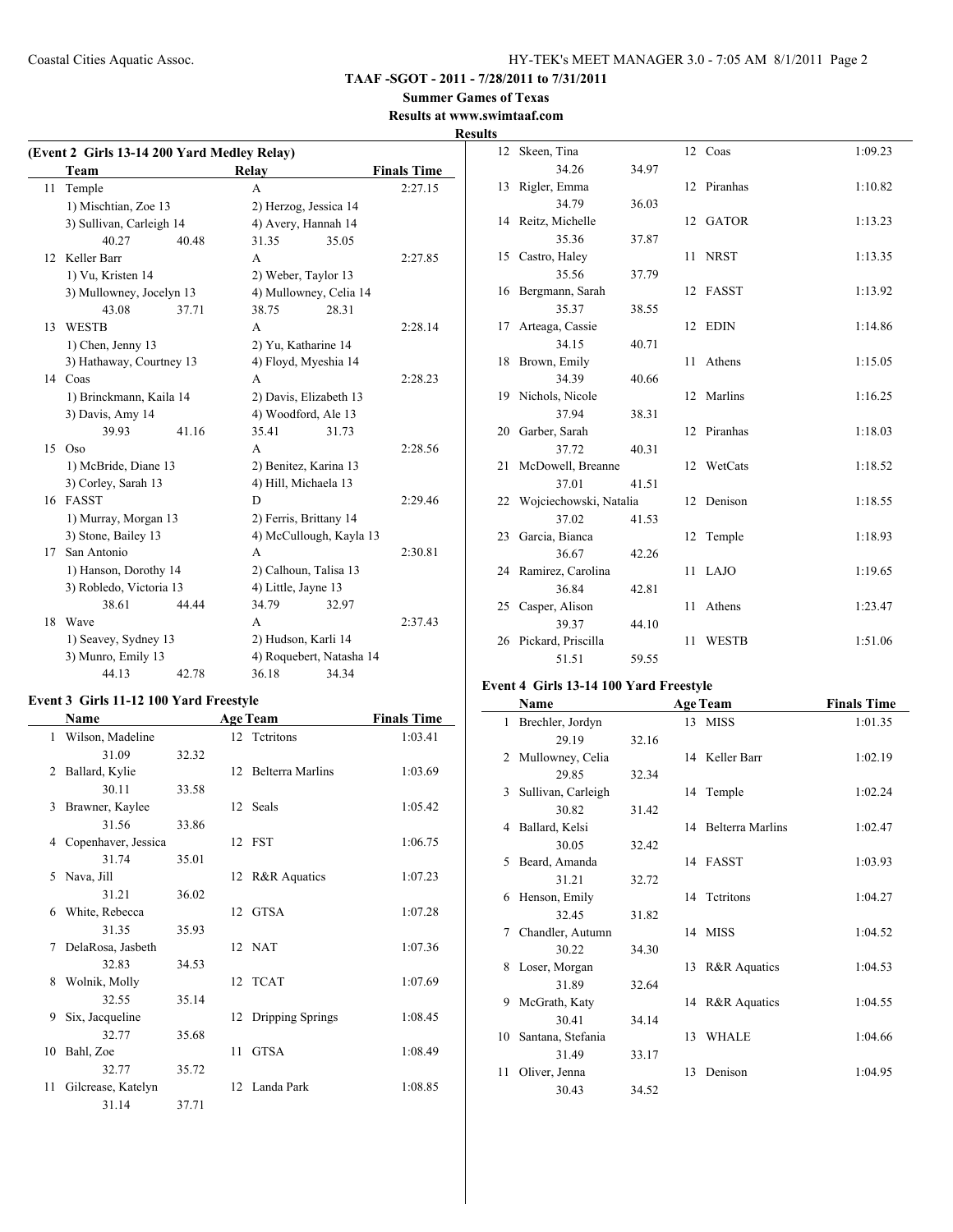**TAAF -SGOT - 2011 - 7/28/2011 to 7/31/2011**

**Summer Games of Texas Results at www.swimtaaf.com**

**Results**

| (Event 4 Girls 13-14 100 Yard Freestyle) |                       |       |    |                   |                    |
|------------------------------------------|-----------------------|-------|----|-------------------|--------------------|
|                                          | <b>Name</b>           |       |    | <b>Age Team</b>   | <b>Finals Time</b> |
|                                          | 12 Peterson, Savanna  |       |    | 13 Boerne         | 1:05.04            |
|                                          | 30.62                 | 34.42 |    |                   |                    |
| 13                                       | Manlapaz, Isabella    |       |    | 14 Sville Stngray | 1:05.47            |
|                                          | 31.09                 | 34.38 |    |                   |                    |
|                                          | 14 Perez, Catalina    |       |    | 14 LJST           | 1:05.93            |
|                                          | 30.79                 | 35.14 |    |                   |                    |
|                                          | 15 Warrum, Alicia     |       | 13 | <b>TCAT</b>       | 1:06.07            |
|                                          | 31.57                 | 34.50 |    |                   |                    |
|                                          | 16 Bessire, Carly     |       |    | 13 GTSA           | 1:06.49            |
|                                          | 31.55                 | 34.94 |    |                   |                    |
| 17                                       | Dempsey, Kailey       |       |    | 14 GRLD           | 1:07.38            |
|                                          | 31.70                 | 35.68 |    |                   |                    |
| 18                                       | Morales, Sarah        |       |    | 14 Piranhas       | 1:09.40            |
|                                          | 32.91                 | 36.49 |    |                   |                    |
| 19                                       | Miranda, Kimberly     |       |    | 14 Sharks         | 1:10.32            |
|                                          | 33.76                 | 36.56 |    |                   |                    |
|                                          | 20 Carmony, Michelle  |       |    | 14 Stingrays      | 1:11.01            |
|                                          | 34.14                 | 36.87 |    |                   |                    |
| 21                                       | Smith, Courtney       |       | 14 | Huntsville        | 1:11.44            |
|                                          | 34.08                 | 37.36 |    |                   |                    |
| 22                                       | Hanson, Dorothy       |       |    | 14 San Antonio    | 1:12.98            |
|                                          | 35.23                 | 37.75 |    |                   |                    |
| 23                                       | Mazybolton, Yali      |       | 13 | Landa Park        | 1:13.01            |
|                                          | 33.90                 | 39.11 |    |                   |                    |
| 24                                       | Barnett, Sarah        |       | 13 | Athens            | 1:13.74            |
|                                          | 33.37                 | 40.37 |    |                   |                    |
|                                          | 25 Atkinson, Victoria |       | 13 | Stingrays         | 1:14.57            |
|                                          | 35.52                 | 39.05 |    |                   |                    |
|                                          | 26 Pierron, Katherine |       | 13 | McKinney          | 1:14.65            |
|                                          | 36.39                 | 38.26 |    |                   |                    |
| 27                                       | Hathaway, Courtney    |       | 13 | <b>WESTB</b>      | 1:28.26            |
|                                          | 41.58                 | 46.68 |    |                   |                    |

# **Event 5 Girls 11-12 50 Yard Backstroke**

|    | Name              |    | <b>Age Team</b>        | <b>Finals Time</b> |
|----|-------------------|----|------------------------|--------------------|
| 1  | Chao, Madison     | 12 | <b>Sthlk Stingrays</b> | 30.72              |
| 2  | Morgan, Micayla   | 12 | Aquaducks              | 31.90              |
| 3  | Nguyen, Nicole    | 12 | <b>LJST</b>            | 32.22              |
| 4  | Takata, Lauren    | 12 | Athens                 | 32.46              |
| 5  | Thompson, Karley  | 11 | <b>GTSA</b>            | 33.03              |
| 6  | Duininck, Grace   | 12 | Tetritons              | 33.57              |
| 7  | Fletcher, Olivia  | 12 | Dripping Springs       | 34.58              |
| 8  | Ballard, Kylie    | 12 | Belterra Marlins       | 34.69              |
| 9  | Le, Trinh         | 12 | Coast                  | 34.75              |
| 10 | Willis, Ivy       | 11 | <b>ELCMP</b>           | 35.52              |
| 11 | Hein, Mimi        | 12 | <b>Sthlk Stingrays</b> | 35.67              |
| 12 | DelaRosa, Jasbeth | 12 | <b>NAT</b>             | 35.78              |
| 13 | Smith, Spencer    | 11 | <b>FASST</b>           | 36.12              |
| 14 | Russell, Sammie   | 12 | <b>TCAT</b>            | 36.38              |
| 15 | Sagner, Mandy     | 12 | Deer Park              | 36.64              |
| 16 | Hagan, Summer     | 11 | Pirahanas              | 37.46              |
| 17 | McMinn, Sesha     | 12 | Coas                   | 38.89              |
| 18 | Close, Rowan      | 11 | Aquaducks              | 39.13              |
| 19 | Gilcrease, Kaycee | 12 | Landa Park             | 39.43              |
|    |                   |    |                        |                    |

|  | 20 Dohmeyer, Natalie |    | 12 FASST       | 40.21 |
|--|----------------------|----|----------------|-------|
|  | 21 Allums, Kalyani   | 11 | Coas           | 42.14 |
|  | 22 Price, Josie      | 11 | WetCats        | 42.73 |
|  | 23 Reay, Shailey     |    | 11 San Antonio | 44.41 |
|  | 24 Coffin, Shalley   | 11 | Waco           | 45.30 |
|  | 25 Ramirez, Carolina | 11 | LAJO           | 45.54 |
|  | 26 Thomas, Sydney    |    | 12 MISS        | 48.77 |
|  |                      |    |                |       |

#### **Event 6 Girls 13-14 50 Yard Backstroke**

|    | Name                |    | <b>Age Team</b>         | <b>Finals Time</b> |
|----|---------------------|----|-------------------------|--------------------|
| 1  | Palma, Raquel       | 14 | <b>ROWL</b>             | 31.59              |
| 2  | Mullowney, Celia    | 14 | Keller Barr             | 32.68              |
| 3  | Myers, Rachel       | 13 | Unattached              | 33.22              |
| 4  | Perrone, Anna       | 14 | <b>Sthlk Stingrays</b>  | 33.34              |
| 5  | Thompson, Amber     | 13 | <b>FASST</b>            | 33.55              |
| 6  | Newman, Courtney    | 14 | <b>BARR</b>             | 33.61              |
| 7  | Hernandez, Annie    | 14 | <b>MISS</b>             | 33.67              |
| 8  | Santana, Stefania   | 13 | <b>WHALE</b>            | 34.07              |
| 9  | Casey, Amanda       | 14 | <b>WTS</b>              | 34.24              |
| 10 | Chance, Madyson     | 14 | Piranhas                | 34.43              |
| 11 | Hare, Tori          | 14 | <b>GTSA</b>             | 34.51              |
| 12 | Fauber, Ruth        | 13 | Seals                   | 34.69              |
| 13 | Bessire, Carly      | 13 | <b>GTSA</b>             | 34.71              |
| 14 | Pike, Jessica       | 14 | CARS                    | 34.85              |
| 15 | Polasek, Grace      | 14 | <b>NRST</b>             | 35.15              |
| 16 | McGrath, Katy       | 14 | R&R Aquatics            | 35.26              |
| 17 | Manlapaz, Isabella  | 14 | Sville Stngray          | 35.68              |
| 18 | Wilson, Erin        | 14 | <b>SBAS</b>             | 35.70              |
| 19 | Peterson, Savanna   | 13 | Boerne                  | 35.74              |
| 20 | LeCompte, Lindsey   | 14 | Flour Bluff             | 35.86              |
| 21 | Watson, Katie       | 13 | <b>Sharks</b>           | 36.46              |
| 22 | McWhorter, Danielle | 14 | Athens                  | 36.49              |
| 23 | Hill, Kelsev        | 13 | Huntsville              | 36.71              |
| 24 | Hill, Shelby        | 13 | Huntsville              | 37.47              |
| 25 | Calhoun, Talisa     | 13 | San Antonio             | 37.90              |
| 26 | Rudy, Hannah        | 14 | Coas                    | 38.04              |
| 27 | Ballard, Kelsi      | 14 | <b>Belterra Marlins</b> | 38.81              |
| 28 | Glass, Kennedy      | 13 | Dripping Springs        | 38.99              |
| 29 | Salinas, Sophia     | 14 | <b>EDIN</b>             | 39.86              |
| 30 | Brinckmann, Kaila   | 14 | Coas                    | 40.82              |
| 31 | Little, Jayne       | 13 | San Antonio             | 46.79              |

### **Event 7 Girls 11-12 50 Yard Breaststroke**

|    | Name               |     | <b>Age Team</b>    | <b>Finals Time</b> |
|----|--------------------|-----|--------------------|--------------------|
|    | Downes, Caroline   | 11  | <b>ALICE</b>       | 36.62              |
|    | 2 Williams, Hope   | 11  | <b>ELCMP</b>       | 37.14              |
| 3  | Anderson, Maya     | 11  | CARS               | 37.21              |
| 4  | Muskiet, Whitney   |     | 12 BCST            | 37.53              |
| 5. | Roessler, Jennifer | 11  | <b>CARS</b>        | 39.64              |
| 6  | Perrone, Mary      |     | 12 Sthlk Stingrays | 39.70              |
|    | Calhoun, Malia     | 11. | San Antonio        | 40.28              |
| 8  | Suter, Rhiannon    |     | 12 R&R Aquatics    | 40.33              |
| 9  | Bennett, Mary      | 11  | Coas               | 40.42              |
| 10 | Young, Cailey      |     | 12 Landa Park      | 40.43              |
| 11 | Knox, Gabriella    |     | 12 GATOR           | 40.78              |
| 12 | Barker, Sydney     |     | 12 VIC             | 40.84              |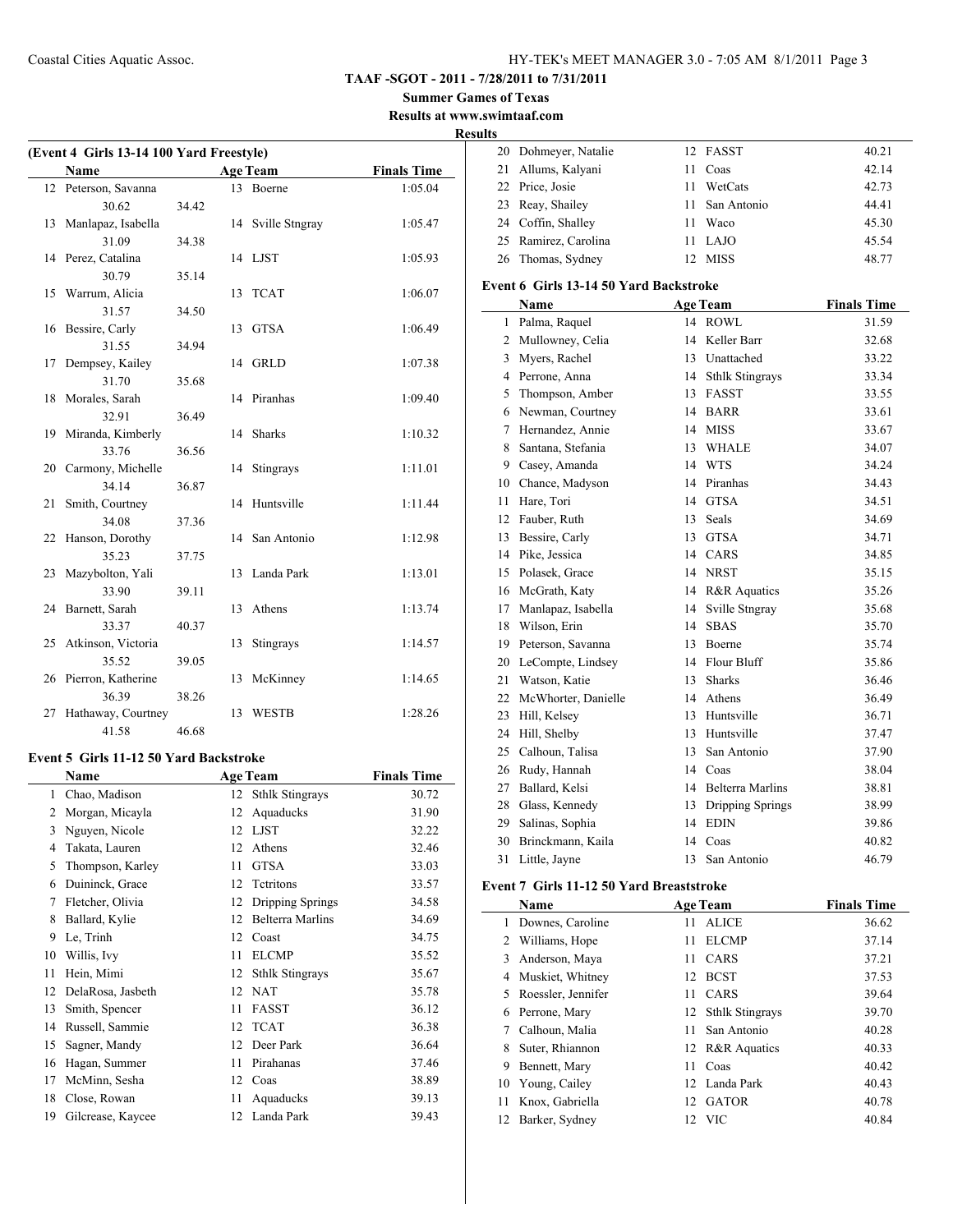**Summer Games of Texas Results at www.swimtaaf.com**

#### **Results**

| (Event 7 Girls 11-12 50 Yard Breaststroke) |                   |    |                        |                    |  |  |
|--------------------------------------------|-------------------|----|------------------------|--------------------|--|--|
|                                            | Name              |    | <b>Age Team</b>        | <b>Finals Time</b> |  |  |
| 13                                         | Benitez, Natalie  | 12 | <b>FASST</b>           | 41.03              |  |  |
| 14                                         | Johnson, Sydnee   | 11 | <b>FM Blue Fins</b>    | 41.15              |  |  |
| 15                                         | Hein, Mimi        | 12 | <b>Sthlk Stingrays</b> | 41.34              |  |  |
| 16                                         | Pan, Alicia       | 12 | Coast                  | 41.62              |  |  |
| 17                                         | Hall, Peyton      | 12 | Dripping Springs       | 41.69              |  |  |
| 18                                         | Gentry, Andria    | 11 | <b>Sharks</b>          | 41.96              |  |  |
| 19                                         | Perales, Shelby   | 12 | <b>GTSA</b>            | 42.17              |  |  |
| 20                                         | Skeen, Tina       | 12 | Coas                   | 42.43              |  |  |
| 21                                         | Dickerson, Zoe    | 12 | Coast                  | 42.69              |  |  |
| 22                                         | Wesoloski, Mattie | 12 | Athens                 | 43.14              |  |  |
| 23                                         | Wehmeyer, Kayley  | 12 | WetCats                | 43.66              |  |  |
| 24                                         | Peterson, Khaliah | 12 | Mudcats                | 43.71              |  |  |
| 25                                         | Rodriguez, Esmer  | 11 | <b>EDIN</b>            | 45.61              |  |  |
| 26                                         | Reay, Shailey     | 11 | San Antonio            | 46.19              |  |  |
| 27                                         | Ramirez, Carolina | 11 | LAJO                   | 46.20              |  |  |
|                                            |                   |    |                        |                    |  |  |

#### **Event 8 Girls 13-14 50 Yard Breaststroke**

 $\overline{\phantom{0}}$ 

|     | Name                |    | <b>Age Team</b>         | <b>Finals Time</b> |
|-----|---------------------|----|-------------------------|--------------------|
| 1   | Hooper, Paige       | 14 | <b>GTSA</b>             | 33.56              |
| 2   | Howrey, Katie       | 14 | <b>Sthlk Stingrays</b>  | 33.77              |
| 3   | Hare, Tori          | 14 | <b>GTSA</b>             | 35.19              |
| 4   | Tovey, Laura        | 14 | <b>Sthlk Stingrays</b>  | 35.80              |
| 5   | Exley, Kennedy      | 13 | <b>FASST</b>            | 36.15              |
| 6   | Newman, Courtney    | 14 | <b>BARR</b>             | 36.37              |
| 7   | Orred, Erin         | 14 | Tetritons               | 36.49              |
| 8   | Willis, Malia       | 13 | <b>ELCMP</b>            | 36.51              |
| 9   | Pierron, Katherine  | 13 | McKinney                | 36.55              |
| 10  | Page, Charley       | 14 | Athens                  | 36.75              |
| 11  | Chandler, Autumn    | 14 | <b>MISS</b>             | 36.79              |
| 12  | Gaas, Emma          | 14 | <b>R&amp;R</b> Aquatics | 36.91              |
| 13  | Burnett, Esther     | 14 | <b>FASST</b>            | 37.24              |
| 14  | Baselice, Alison    | 14 | Aquaducks               | 37.80              |
| 15  | Lancaster, Rebecca  | 14 | <b>NRST</b>             | 37.92              |
| 16  | Weber, Taylor       | 13 | Keller Barr             | 38.71              |
| 17  | Riordan, Sydney     | 14 | Landa Park              | 39.28              |
| 18  | Myers, Rachel       | 13 | Unattached              | 39.32              |
| *19 | Sanders, Kayla      | 13 | WetCats                 | 40.23              |
| *19 | Little, Emma        | 13 | Athens                  | 40.23              |
| 21  | Herzog, Jessica     | 14 | Temple                  | 40.27              |
| 22  | Albach, Alexandra   | 14 | Coas                    | 40.74              |
| 23  | Tovar, Priscilla    | 14 | San Antonio             | 42.46              |
| 24  | Whispell, Yesleen   | 14 | San Antonio             | 42.63              |
| 25  | Bell, Hudson        | 14 | Coas                    | 42.67              |
| 26  | Villarreal, Megan   | 13 | <b>SBAS</b>             | 43.71              |
| 27  | Howorth, Imogen     | 13 | Dripping Springs        | 44.69              |
| 28  | Contreras, Veronica | 14 | <b>ODEM</b>             | 44.77              |
| 29  | Lyles, Lyla         | 14 | <b>WESTB</b>            | 50.67              |
| 30  | Young, Samantha     | 14 | <b>MISS</b>             | 54.68              |

#### **Event 9 Girls 11-12 50 Yard Butterfly**

| <b>Name</b>       | <b>Age Team</b>    | <b>Finals Time</b> |  |
|-------------------|--------------------|--------------------|--|
| 1 Morgan, Micayla | 12 Aquaducks       | 29.32              |  |
| 2 Chao, Madison   | 12 Sthlk Stingrays | 29.97              |  |
| 3 Martinez, Kayla | 12 ALICE           | 30.49              |  |

| 4     | Willis, Ivy        | 11 | <b>ELCMP</b>            | 32.38 |
|-------|--------------------|----|-------------------------|-------|
| 5     | Henson, Molly      | 12 | Tetritons               | 32.55 |
| 6     | Marshall, McKenzie | 11 | <b>FASST</b>            | 32.83 |
| 7     | Hardin, Allison    | 12 | Athens                  | 33.28 |
| 8     | Davis, Lindsey     | 12 | <b>FASST</b>            | 33.48 |
| 9     | Fletcher, Olivia   | 12 | Dripping Springs        | 33.63 |
| 10    | Garza, Danielle    | 12 | <b>VIC</b>              | 33.68 |
| 11    | Perrone, Mary      | 12 | <b>Sthlk Stingrays</b>  | 33.83 |
| 12    | Nava, Jill         | 12 | <b>R&amp;R</b> Aquatics | 34.29 |
| 13    | Elias, Bergin      | 12 | <b>WHALE</b>            | 35.57 |
| 14    | Jex, Maddie        | 12 | <b>BCST</b>             | 35.61 |
| 15    | Espinoza, Krystan  | 11 | <b>ELCMP</b>            | 36.26 |
| 16    | Mathews, Anne      | 12 | CARS                    | 37.49 |
| 17    | Sheeler, Victoria  | 12 | Dripping Springs        | 37.80 |
| 18    | Campbell, Nikki    | 11 | Coas                    | 38.06 |
| 19    | Gentry, Andria     | 11 | <b>Sharks</b>           | 38.24 |
| 20    | McMinn, Sesha      | 12 | Coas                    | 39.09 |
| 21    | Garcia, Bianca     | 12 | Temple                  | 40.58 |
| 22    | Arteaga, Cassie    | 12 | <b>EDIN</b>             | 42.88 |
| 23    | Robledo, Victoria  | 13 | San Antonio             | 48.76 |
| $---$ | Blackburn, Lauren  | 11 | ROWL                    | DQ    |
| ---   | Sheehan, Isabella  | 11 | Tetritons               | DQ    |

#### **Event 10 Girls 13-14 50 Yard Butterfly**

|              | Name               |    | <b>Age Team</b>        | <b>Finals Time</b> |
|--------------|--------------------|----|------------------------|--------------------|
| $\mathbf{1}$ | Robbins, Annie     | 13 | <b>LJST</b>            | 29.16              |
| 2            | Stites, Mary       | 14 | Coas                   | 29.45              |
| 3            | Hinze, Libby       | 13 | <b>WTS</b>             | 30.07              |
| 4            | Burns, Hope        | 14 | <b>VIC</b>             | 30.24              |
| 5            | Hooper, Paige      | 14 | <b>GTSA</b>            | 30.32              |
| 6            | Burrell, Lauren    | 13 | <b>FASST</b>           | 30.33              |
| 7            | Thompson, Amber    | 13 | <b>FASST</b>           | 30.80              |
| 8            | Sullivan, Carleigh | 14 | Temple                 | 31.29              |
| 9            | Tovey, Laura       | 14 | <b>Sthlk Stingrays</b> | 31.31              |
| 10           | Hernandez, Annie   | 14 | <b>MISS</b>            | 31.67              |
| 11           | Pike, Jessica      | 14 | CARS                   | 31.78              |
| 12           | Mohle, Brittni     | 13 | Deer Park              | 32.01              |
| 13           | Privett, Maggie    | 14 | <b>Sthlk Stingrays</b> | 32.26              |
| 14           | Perrone, Anna      | 14 | <b>Sthlk Stingrays</b> | 32.37              |
| 15           | Scherer, Brooke    | 14 | <b>FM Blue Fins</b>    | 32.58              |
| 16           | Horn, Victoria     | 13 | Landa Park             | 33.47              |
| 17           | Myers, Rachel      | 13 | Unattached             | 33.62              |
| 18           | Diaz, Alejandra    | 14 | <b>GRLD</b>            | 33.79              |
| 19           | Butler, Grace      | 14 | <b>BARR</b>            | 34.06              |
| 20           | Santana, Stefania  | 13 | <b>WHALE</b>           | 34.28              |
| 21           | Tovar, Priscilla   | 14 | San Antonio            | 34.61              |
| 22           | Carmony, Michelle  | 14 | Stingrays              | 35.30              |
| 23           | Wilson, Erin       | 14 | <b>SBAS</b>            | 35.46              |
| 24           | Plummer, Cheyenne  | 13 | <b>Sharks</b>          | 36.31              |
| 25           | Mazybolton, Yali   | 13 | Landa Park             | 37.24              |
| 26           | Smith, Courtney    | 14 | Huntsville             | 38.55              |
| 27           | Miller, Briana     | 14 | <b>EDIN</b>            | 38.70              |
| 28           | Bell, Hudson       | 14 | Coas                   | 39.23              |
| 29           | Little, Emma       | 13 | Athens                 | 41.03              |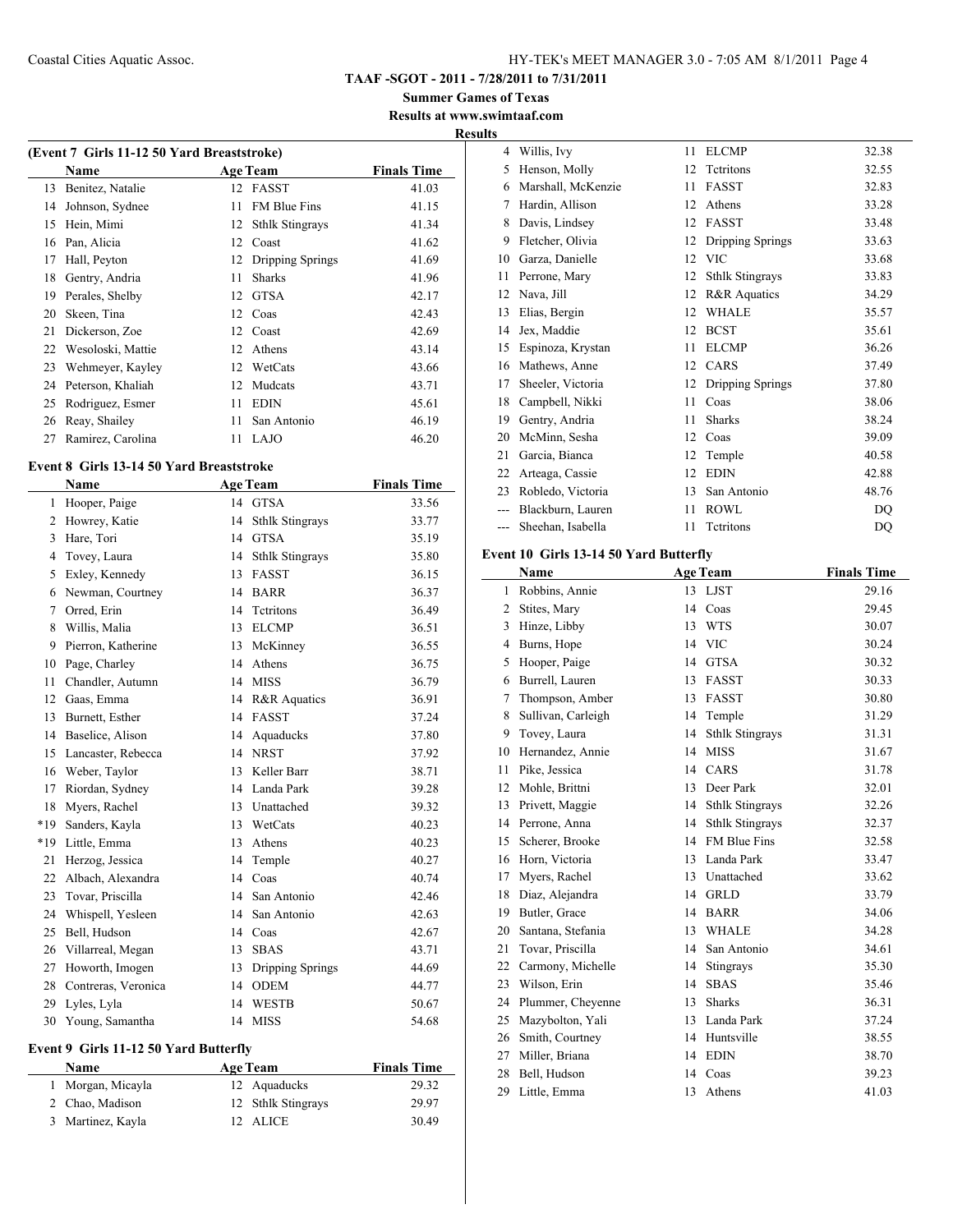**Summer Games of Texas**

**Results at www.swimtaaf.com**

#### **Results**

| Event 11 Girls 11-12 50 Yard Freestyle |                    |    |                         |                    |  |  |
|----------------------------------------|--------------------|----|-------------------------|--------------------|--|--|
|                                        | Name               |    | <b>Age Team</b>         | <b>Finals Time</b> |  |  |
| $\mathbf{1}$                           | Takata, Lauren     | 12 | Athens                  | 27.25              |  |  |
| $\overline{2}$                         | Williams, Hope     | 11 | <b>ELCMP</b>            | 27.96              |  |  |
| 3                                      | Nguyen, Nicole     | 12 | <b>LJST</b>             | 28.04              |  |  |
| 4                                      | Morgan, Micayla    | 12 | Aquaducks               | 28.21              |  |  |
| 5                                      | Martinez, Kayla    | 12 | <b>ALICE</b>            | 28.85              |  |  |
| 6                                      | Hardin, Allison    | 12 | Athens                  | 29.12              |  |  |
| 7                                      | Moore, Katherine   | 12 | <b>ALVIN</b>            | 29.37              |  |  |
| 8                                      | Negrete, Pauline   | 12 | <b>VIC</b>              | 29.42              |  |  |
| $*9$                                   | Doocy, Laura       | 12 | CARS                    | 29.48              |  |  |
| *9                                     | Nelson, Courtney   | 11 | <b>FASST</b>            | 29.48              |  |  |
| 11                                     | Peterson, Khaliah  | 12 | Mudcats                 | 29.86              |  |  |
| 12                                     | Ballard, Kylie     | 12 | <b>Belterra Marlins</b> | 29.89              |  |  |
| 13                                     | Unruh, Claire      | 12 | <b>Tetritons</b>        | 29.90              |  |  |
| 14                                     | Gilcrease, Katelyn | 12 | Landa Park              | 30.20              |  |  |
| 15                                     | Moore, Sarah       | 12 | Keller Barr             | 30.33              |  |  |
| 16                                     | Calhoun, Malia     | 11 | San Antonio             | 30.44              |  |  |
| 17                                     | Rigler, Emma       | 12 | Piranhas                | 30.60              |  |  |
| 18                                     | Odom, Hannah       | 12 | <b>GTSA</b>             | 30.76              |  |  |
| 19                                     | Wolnik, Molly      | 12 | <b>TCAT</b>             | 31.88              |  |  |
| 20                                     | Le, Trinh          | 12 | Coast                   | 32.22              |  |  |
| 21                                     | Bennett, Mary      | 11 | Coas                    | 32.30              |  |  |
| 22                                     | Giles, Morgan      | 11 | Coas                    | 32.32              |  |  |
| 23                                     | Russell, Sammie    | 12 | <b>TCAT</b>             | 32.41              |  |  |
| 24                                     | Hall, Peyton       | 12 | Dripping Springs        | 32.80              |  |  |
| 25                                     | Elias, Bergin      | 12 | <b>WHALE</b>            | 32.84              |  |  |
| 26                                     | Rodriguez, Esmer   | 11 | <b>EDIN</b>             | 34.16              |  |  |
| 27                                     | McDowell, Breanne  | 12 | WetCats                 | 34.75              |  |  |
| 28                                     | Reay, Shailey      | 11 | San Antonio             | 38.32              |  |  |
| 29                                     | Tatesishi, Yuria   | 11 | <b>WESTB</b>            | 43.32              |  |  |

#### **Event 12 Girls 13-14 50 Yard Freestyle**

|      | <b>Name</b>         |    | <b>Age Team</b>        | <b>Finals Time</b> |
|------|---------------------|----|------------------------|--------------------|
| 1    | Kuettel, Molly      | 13 | LJST                   | 26.88              |
| 2    | Hooper, Paige       | 14 | <b>GTSA</b>            | 26.92              |
| 3    | Riordan, Sydney     | 14 | Landa Park             | 27.06              |
| 4    | Scherer, Brooke     | 14 | FM Blue Fins           | 27.74              |
| 5    | Ballard, Kelsi      | 14 | Belterra Marlins       | 28.00              |
| $*6$ | Burns, Hope         | 14 | <b>VIC</b>             | 28.42              |
| $*6$ | Brechler, Jordyn    | 13 | <b>MISS</b>            | 28.42              |
| 8    | Mohle, Brittni      | 13 | Deer Park              | 28.63              |
| 9    | Hare, Tori          | 14 | <b>GTSA</b>            | 28.73              |
| 10   | Reckmeyer, Hannah   | 14 | Tetritons              | 29.09              |
| 11   | Peterson, Savanna   | 13 | Boerne                 | 29.11              |
| 12   | Bergmann, Julia     | 13 | FASST                  | 29.17              |
| 13   | Oliver, Jenna       | 13 | Denison                | 29.27              |
| 14   | Chandler, Autumn    | 14 | <b>MISS</b>            | 29.43              |
| 15   | Fauber, Ruth        | 13 | Seals                  | 29.74              |
| 16   | LeCompte, Lindsey   | 14 | <b>Flour Bluff</b>     | 29.91              |
| 17   | Dlott, Kaitlin      | 14 | FASST                  | 30.12              |
| 18   | Privett, Maggie     | 14 | <b>Sthlk Stingrays</b> | 30.48              |
| 19   | Diaz, Alejandra     | 14 | <b>GRLD</b>            | 30.52              |
| 20   | Butler, Grace       | 14 | <b>BARR</b>            | 30.68              |
| 21   | McWhorter, Danielle | 14 | Athens                 | 31.45              |

| 22 Villarreal, Megan | 13 SBAS        | 31.47 |
|----------------------|----------------|-------|
| 23 Wilson, Erin      | 14 SBAS        | 31.94 |
| 24 Smith, Courtney   | 14 Huntsville  | 32.21 |
| 25 Hill, Shelby      | 13 Huntsville  | 32.61 |
| 26 Calhoun, Talisa   | 13 San Antonio | 32.96 |
| 27 Hardin, Katy      | 13 Athens      | 33.03 |
|                      |                |       |

#### **Event 13 Girls 11-12 100 Yard IM**

|    | Name                   |       |    | <b>Age Team</b>        | <b>Finals Time</b> |
|----|------------------------|-------|----|------------------------|--------------------|
| 1  | Chao, Madison          |       | 12 | <b>Sthlk Stingrays</b> | 1:09.29            |
|    | 31.64                  | 37.65 |    |                        |                    |
| 2  | Williams, Hope         |       | 11 | <b>ELCMP</b>           | 1:13.44            |
|    | 34.94                  | 38.50 |    |                        |                    |
| 3  | Anderson, Maya         |       | 11 | CARS                   | 1:14.62            |
|    | 35.89                  | 38.73 |    |                        |                    |
|    | 4 Calhoun, Malia       |       | 11 | San Antonio            | 1:16.52            |
|    | 36.42                  | 40.10 |    |                        |                    |
| 5  | Brawner, Kaylee        |       |    | 12 Seals               | 1:17.09            |
|    | 34.85                  | 42.24 |    |                        |                    |
| 6  | Dzierzanowski, Kathryn |       | 11 | R&R Aquatics           | 1:18.70            |
|    | 37.36                  | 41.34 |    |                        |                    |
| 7  | Downes, Caroline       |       | 11 | ALICE                  | 1:19.22            |
|    | 37.98                  | 41.24 |    |                        |                    |
| 8  | Espinoza, Krystan      |       | 11 | <b>ELCMP</b>           | 1:19.69            |
|    | 36.41                  | 43.28 |    |                        |                    |
| 9. | Odom, Hannah           |       |    | 12 GTSA                | 1:20.04            |
|    | 37.31                  | 42.73 |    |                        |                    |
| 10 | DelaRosa, Jasbeth      |       |    | 12 NAT                 | 1:20.32            |
|    | 36.88                  | 43.44 |    |                        |                    |
| 11 | Hilton, Isabel         |       | 12 | Aquaducks              | 1:21.04            |
|    | 35.03                  | 46.01 |    |                        |                    |
|    | 12 Perrone, Mary       |       | 12 | <b>Sthlk Stingrays</b> | 1:21.45            |
|    | 39.85                  | 41.60 |    |                        |                    |
|    | 13 Bennett, Mary       |       | 11 | Coas                   | 1:22.18            |
|    | 40.34                  | 41.84 |    |                        |                    |
| 14 | Herron, Janna          |       | 11 | Dolphins               | 1:22.60            |
|    | 39.52                  | 43.08 |    |                        |                    |
| 15 | Ventura, Joclyn        |       |    | 12 Marlins             | 1:23.94            |
|    | 38.14                  | 45.80 |    |                        |                    |
| 16 | Gentry, Andria         |       | 11 | <b>Sharks</b>          | 1:25.29            |
| 17 | 41.75                  | 43.54 |    | Coas                   |                    |
|    | Graf, Marissa<br>38.64 |       | 11 |                        | 1:25.36            |
| 18 | McMinn, Sesha          | 46.72 |    | 12 Coas                | 1:25.67            |
|    | 39.24                  | 46.43 |    |                        |                    |
|    | 19 Gilcrease, Kaycee   |       | 12 | Landa Park             | 1:27.16            |
|    | 38.64                  | 48.52 |    |                        |                    |
|    | 20 Taylor, Megan       |       |    | 11 Coast               | 1:27.45            |
|    | 43.05                  | 44.40 |    |                        |                    |
| 21 | Brown, Emily           |       | 11 | Athens                 | 1:27.55            |
|    | 42.60                  | 44.95 |    |                        |                    |
| 22 | Peterson, Khaliah      |       | 12 | Mudcats                | 1:29.36            |
|    | 39.85                  | 49.51 |    |                        |                    |
| 23 | Rodriguez, Esmer       |       | 11 | <b>EDIN</b>            | 1:33.16            |
|    | 42.76                  | 50.40 |    |                        |                    |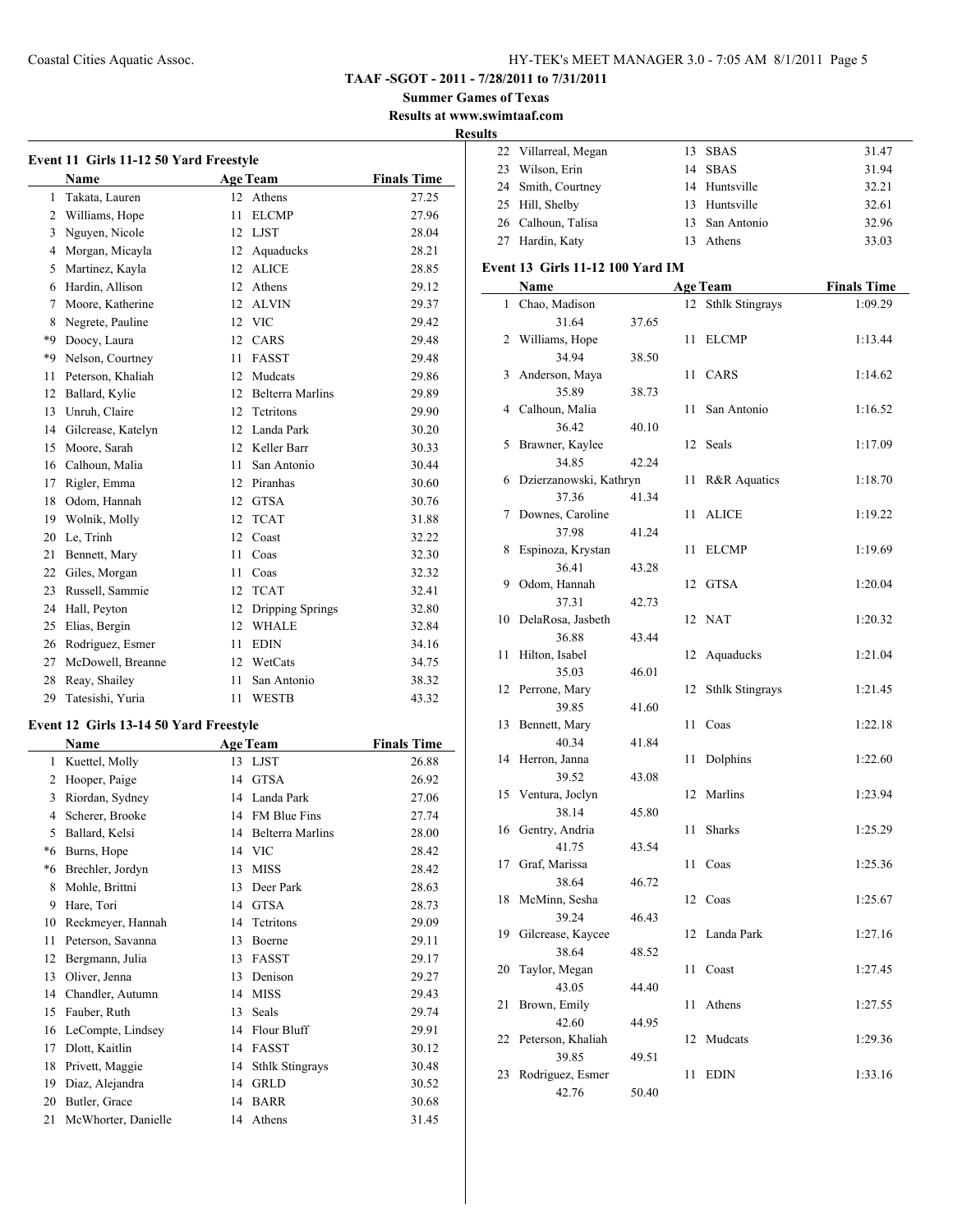**Summer Games of Texas**

**Results at www.swimtaaf.com**

#### **Results**

| (Event 13 Girls 11-12 100 Yard IM) |         |     |                 |                    |  |  |
|------------------------------------|---------|-----|-----------------|--------------------|--|--|
| Name                               |         |     | <b>Age Team</b> | <b>Finals Time</b> |  |  |
| --- Tabacco, Andreana              |         |     | 11 FASST        | DO                 |  |  |
| 43.36                              | 50.83   |     |                 |                    |  |  |
| --- Yun, Sarah                     |         | 12. | WESTB           | DO                 |  |  |
| 50.33                              | 1:00.63 |     |                 |                    |  |  |

### **Event 14 Girls 13-14 100 Yard IM**

|    | <b>Name</b>            |       |    | <b>Age Team</b>        | <b>Finals Time</b> |
|----|------------------------|-------|----|------------------------|--------------------|
| 1  | Dixon, Rachel          |       | 13 | R&R Aquatics           | 1:07.98            |
|    | 30.93                  | 37.05 |    |                        |                    |
| 2  | Howrey, Katie          |       | 14 | <b>Sthlk Stingrays</b> | 1:08.75            |
|    | 32.59                  | 36.16 |    |                        |                    |
| 3  | Bai, Carrie            |       |    | 14 LJST                | 1:11.24            |
|    | 31.92                  | 39.32 |    |                        |                    |
| 4  | Newman, Courtney       |       | 14 | <b>BARR</b>            | 1:12.79            |
|    | 33.63                  | 39.16 |    |                        |                    |
| 5  | Brechler, Jordyn       |       | 13 | <b>MISS</b>            | 1:13.22            |
|    | 33.71                  | 39.51 |    |                        |                    |
| 6  | Palma, Raquel          |       | 14 | <b>ROWL</b>            | 1:13.52            |
|    | 31.26                  | 42.26 |    |                        |                    |
| 7  | Pike, Jessica          |       |    | 14 CARS                | 1:14.12            |
|    | 34.83                  | 39.29 |    |                        |                    |
| 8  | Fogle, Brianna         |       | 14 | <b>FASST</b>           | 1:14.35            |
|    | 33.49                  | 40.86 |    |                        |                    |
| 9  | Perrone, Anna          |       | 14 | <b>Sthlk Stingrays</b> | 1:15.75            |
| 10 | 34.80<br>Page, Charley | 40.95 | 14 | Athens                 | 1:16.08            |
|    | 36.22                  | 39.86 |    |                        |                    |
| 11 | Myers, Rachel          |       | 13 | Unattached             | 1:16.09            |
|    | 34.90                  | 41.19 |    |                        |                    |
| 12 | LeCompte, Lindsey      |       | 14 | Flour Bluff            | 1:17.37            |
|    | 35.75                  | 41.62 |    |                        |                    |
| 13 | Manlapaz, Isabella     |       | 14 | Sville Stngray         | 1:17.44            |
|    | 36.83                  | 40.61 |    |                        |                    |
| 14 | Warrum, Alicia         |       | 13 | <b>TCAT</b>            | 1:18.13            |
|    | 35.99                  | 42.14 |    |                        |                    |
| 15 | Tovar, Priscilla       |       | 14 | San Antonio            | 1:19.13            |
|    | 36.81                  | 42.32 |    |                        |                    |
| 16 | Lengefeld, Rebekah     |       | 14 | R&R Aquatics           | 1:19.47            |
|    | 36.44                  | 43.03 |    |                        |                    |
| 17 | Chance, Madyson        |       | 14 | Piranhas               | 1:19.50            |
|    | 35.60                  | 43.90 |    |                        |                    |
| 18 | Miranda, Kimberly      |       | 14 | Sharks                 | 1:21.14            |
|    | 38.16                  | 42.98 |    |                        |                    |
| 19 | Pannell, Morgan        |       |    | 14 ALVIN               | 1:21.53            |
|    | 38.96                  | 42.57 |    |                        |                    |
|    | 20 Carmony, Michelle   |       |    | 14 Stingrays           | 1:23.23            |
|    | 39.88                  | 43.35 |    |                        |                    |
| 21 | Hill, Kelsey           |       | 13 | Huntsville             | 1:24.22            |
|    | 36.92<br>Corbin, Josie | 47.30 |    | Waco                   |                    |
| 22 | 36.89                  |       | 13 |                        | 1:25.44            |
| 23 | Bell, Hudson           | 48.55 | 14 | Coas                   | 1:25.77            |
|    | 42.64                  | 43.13 |    |                        |                    |
|    |                        |       |    |                        |                    |

| 24 | Glass, Kennedy  |       |    | 13 Dripping Springs | 1:28.04 |
|----|-----------------|-------|----|---------------------|---------|
|    | 41.72           | 46.32 |    |                     |         |
| 25 | Chapman, Haley  |       | 14 | <b>SBAS</b>         | 1:30.68 |
|    | 40.97           | 49.71 |    |                     |         |
| 26 | Howorth, Imogen |       |    | 13 Dripping Springs | 1:30.78 |
|    | 44.39           | 46.39 |    |                     |         |
| 27 | Miller, Briana  |       | 14 | <b>EDIN</b>         | 1:33.63 |
|    | 43.72           | 49.91 |    |                     |         |
|    | Stites, Mary    |       | 14 | Coas                | DO      |
|    | 32.84           | 38.76 |    |                     |         |

# **Event 15 Girls 13-14 200 Yard Freestyle**

|    | Name               |       |    | <b>Age Team</b>        |       | <b>Finals Time</b> |
|----|--------------------|-------|----|------------------------|-------|--------------------|
| 1  | Neely, Taylor      |       |    | 13 LJST                |       | 2:17.98            |
|    | 31.36              | 34.69 |    | 36.32                  | 35.61 |                    |
|    | 2 Hernandez, Annie |       |    | 14 MISS                |       | 2:20.47            |
|    | 31.96              | 35.53 |    | 37.28                  | 35.70 |                    |
|    | 3 Gorka, Katie     |       |    | 14 R&R Aquatics        |       | 2:22.64            |
|    | 31.46              | 36.72 |    | 37.52                  | 36.94 |                    |
| 4  | Flores, Kelsey     |       | 14 | <b>ALVIN</b>           |       | 2:28.01            |
|    | 33.12              | 37.95 |    | 39.29                  | 37.65 |                    |
| 5  | Schmidt, Lauren    |       | 13 | <b>Sthlk Stingrays</b> |       | 2:28.11            |
|    | 32.82              | 38.00 |    | 39.06                  | 38.23 |                    |
| 6  | Billings, Rachel   |       | 13 | <b>WTS</b>             |       | 2:28.13            |
|    | 33.20              | 37.46 |    | 40.39                  | 37.08 |                    |
| 7  | Wilhelm, Paige     |       | 13 | Tetritons              |       | 2:34.31            |
| 8  | Kennington, Reagan |       | 13 | Seals                  |       | 2:34.93            |
| 9  | Linebarger, Grace  |       | 14 | Wave                   |       | 2:39.82            |
| 10 | Rudy, Hannah       |       | 14 | Coas                   |       | 2:40.26            |
| 11 | Perry, Cynthia     |       |    | 14 Coas                |       | 2:44.55            |
| 12 | Schneider, Abbie   |       |    | 14 VIC                 |       | 2:57.91            |
| 13 | Chapman, Haley     |       | 14 | <b>SBAS</b>            |       | 3:01.48            |
|    | 41.08              | 48.25 |    | 48.78                  | 43.37 |                    |
|    | 14 Yu, Katharine   |       | 14 | <b>WESTB</b>           |       | 3:05.21            |
|    | 39.51              | 47.41 |    | 50.10                  | 48.19 |                    |
| 15 | Najar, Selena      |       | 13 | Landa Park             |       | 3:14.22            |
|    | 1:32.16            | 53.89 |    | 48.27                  |       |                    |
| 16 | Jackson, Brianna   |       | 13 | Athens                 |       | 3:15.77            |
|    | 40.19              | 49.69 |    | 56.20                  | 49.69 |                    |
| 17 | Earnest, Callie    |       |    | 13 Athens              |       | 3:15.97            |
|    | 39.37              | 51.42 |    | 1:44.75                | 0.43  |                    |

#### **Event 16 Girls 11-12 200 Yard Freestyle Relay**

|    | Team                   |       | Relav                     |       | <b>Finals Time</b> |
|----|------------------------|-------|---------------------------|-------|--------------------|
| 1. | Tetritons              |       | А                         |       | 2:01.77            |
|    | 1) Henson, Molly 12    |       | 2) Cleveland, MacKenzy 12 |       |                    |
|    | 3) Unruh, Claire 12    |       | 4) Wilson, Madeline 12    |       |                    |
|    | 31.13                  | 31.58 | 31.45                     | 27.61 |                    |
|    | 2 FASST                |       | A                         |       | 2:03.43            |
|    | 1) Davis, Lindsey 12   |       | 2) Marshall, McKenzie 11  |       |                    |
|    | 3) Benitez, Natalie 12 |       | 4) Nelson, Courtney 11    |       |                    |
|    | 32.53                  | 30.60 | 30.29                     | 30.01 |                    |
| 3  | <b>GTSA</b>            |       | A                         |       | 2:03.67            |
|    | 1) Odom, Hannah 12     |       | 2) Thompson, Karley 11    |       |                    |
|    | 3) Tucker, Molly 12    |       | 4) White, Rebecca 12      |       |                    |
|    | 31.65                  | 30.77 | 31.78                     | 29.47 |                    |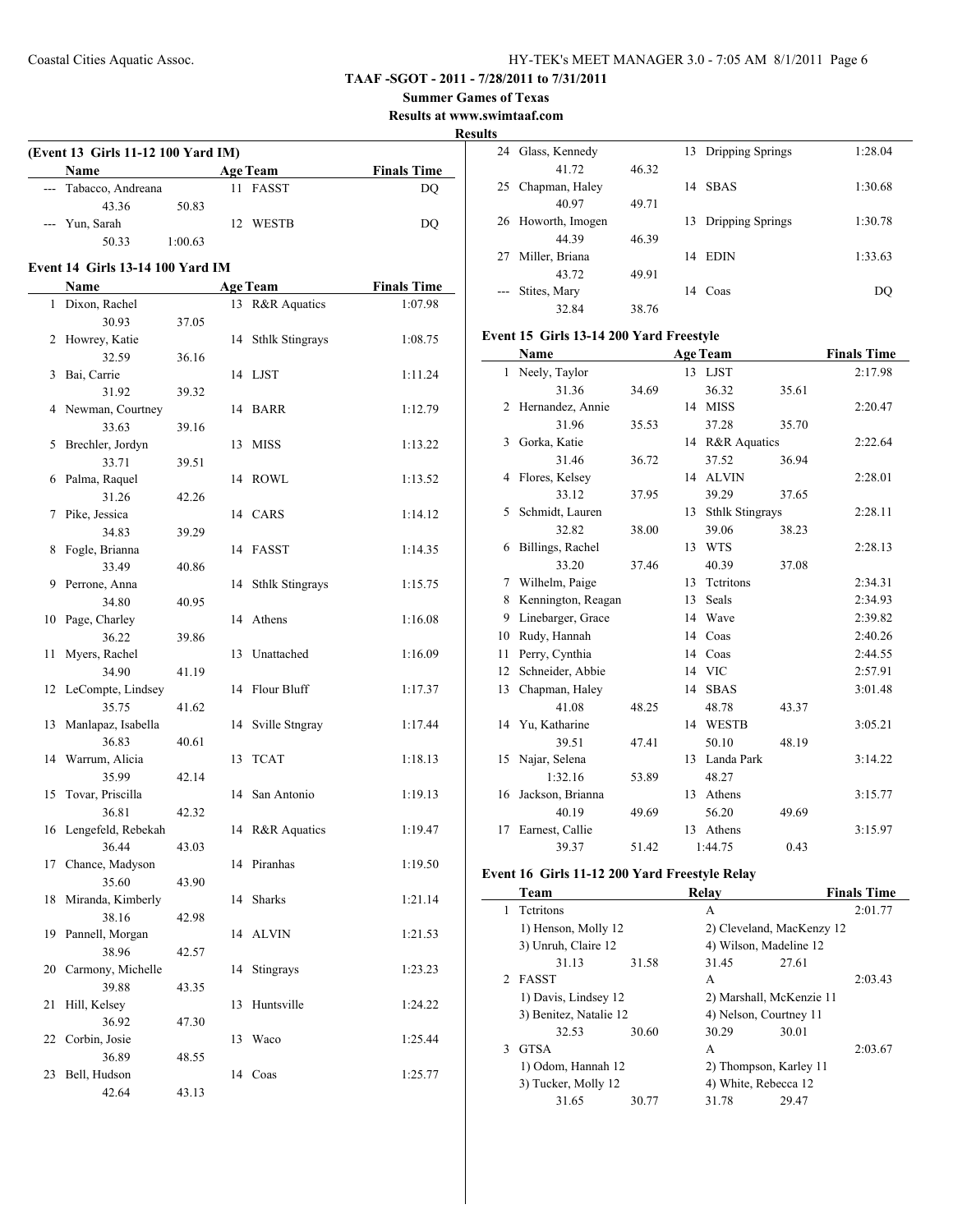**TAAF -SGOT - 2011 - 7/28/2011 to 7/31/2011**

#### **Summer Games of Texas**

**Results at www.swimtaaf.com**

#### **Results**

|    | Team                         | Relay<br><b>Finals Time</b> |         |
|----|------------------------------|-----------------------------|---------|
| 4  | <b>BCST</b>                  | A                           | 2:05.86 |
|    | 1) Orsak, Mehgan 12          | 2) Attaway, Sarah 11        |         |
|    | 3) Jex, Maddie 12            | 4) Muskiet, Whitney 12      |         |
|    | 32.42<br>32.59               | 31.94<br>28.91              |         |
| 5  | <b>ALVIN</b>                 | А                           | 2:06.01 |
|    | 1) Redman, Noelle 12         | 2) Clark, Rebecca 12        |         |
|    | 3) Rogan, Lindsey 11         | 4) Moore, Katherine 12      |         |
|    | 31.67<br>33.49               | 31.29<br>29.56              |         |
|    | 6 VIC                        | A                           | 2:06.58 |
|    | 1) Garza, Danielle 12        | 2) Barker, Sydney 12        |         |
|    | 3) Kallman, Kelsey 12        | 4) Negrete, Pauline 12      |         |
|    | 32.28<br>32.89               | 32.44<br>28.97              |         |
|    |                              |                             |         |
| 7  | Tetritons                    | B                           | 2:06.79 |
|    | 1) Duininck, Grace 12        | 2) Cantu, Marrisal 12       |         |
|    | 3) LaPrade, Madison 11       | 4) Kelly, Olivia 11         |         |
|    | 31.36<br>34.69               | 36.32<br>24.42              |         |
| 8  | R&R Aquatics                 | A                           | 2:07.62 |
|    | 1) Dzierzanowski, Kathryn 11 | 2) Sugawara, Caitlin 12     |         |
|    | 3) Parker, Kelsey 11         | 4) Nava, Jill 12            |         |
|    | 31.96<br>35.53               | 37.28<br>22.85              |         |
| 9  | Dripping Springs             | A                           | 2:09.69 |
|    | 1) Fletcher, Olivia 12       | 2) Hall, Peyton 12          |         |
|    | 3) Cole, Sydney 12           | 4) Six, Jacqueline 12       |         |
|    | 32.82<br>38.00               | 19.81<br>39.06              |         |
|    | 10 Tetritons                 | C                           | 2:10.70 |
|    | 1) Stotts, Brianna 12        | 2) Ramirez, Katie 11        |         |
|    | 3) Orred, Tori 12            | 4) Sheehan, Isabella 11     |         |
|    | 32.35<br>34.85               | 32.73<br>30.77              |         |
| 11 | <b>TCAT</b>                  | A                           | 2:10.97 |
|    | 1) Jones, Taylor 11          | 2) Wolnik, Molly 12         |         |
|    | 3) Cronan, Megan 11          | 4) Russell, Sammie 12       |         |
|    | 33.12<br>37.95               | 39.29<br>20.61              |         |
| 12 | WetCats                      | A                           | 2:11.13 |
|    | 1) Price, Josie 11           | 2) Wehmeyer, Kayley 12      |         |
|    | 3) Phipps, Emma Skye 11      | 4) McDowell, Breanne 12     |         |
|    | 40.80<br>37.27               | 37.35<br>15.71              |         |
| 13 | FASST                        | B                           | 2:11.35 |
|    | 1) Keller, Sawyer 12         | 2) Peterson, Katie 11       |         |
|    | 3) Bergmann, Sarah 12        | 4) Smith, Spencer 11        |         |
|    | 33.08<br>33.48               | 33.30<br>31.49              |         |
|    | 14 Piranhas                  | A                           | 2:11.85 |
|    | 1) Stapleton, Lindsay 11     | 2) Harris, Ginger 12        |         |
|    | 3) Rigler, Emma 12           | 4) Speas, Madison 12        |         |
|    | 33.20<br>37.46               | 40.39<br>20.80              |         |
| 15 | Coas                         | А                           | 2:20.19 |
|    |                              |                             |         |
|    | 1) Allums, Kalyani 11        | 2) Beall, Sadie 12          |         |
|    | 3) Graf, Marissa 11          | 4) Pattie, Zoe 11           |         |
|    | 34.74<br>1:13.51             | 32.05                       |         |
| 16 | FASST                        | $\mathbf C$                 | 2:21.60 |
|    | 1) Foster, Mary Rose 11      | 2) Snyder, Samantha 11      |         |
|    | 3) Tabacco, Andreana 11      | 4) Williams, Payton 11      |         |
|    | 35.02<br>34.27               | 36.76<br>35.55              |         |

|    | 17 Landa Park              |       | A                       |                                | 2:22.93 |
|----|----------------------------|-------|-------------------------|--------------------------------|---------|
|    | 1) Snyder, Bailey Grace 12 |       |                         | 2) Dean-Von Stuliz, Madison 12 |         |
|    | 3) Criddle, Cierra 12      |       | 4) Pelicano, Niccola 11 |                                |         |
|    | 36.54                      | 36.71 | 36.86                   | 32.82                          |         |
| 18 | <b>ALICE</b>               |       | B                       |                                | 2:24.09 |
|    | 1) Rivera, Savanna 12      |       | 2) Campos, Sarah Jo 11  |                                |         |
|    | 3) Moore, Linden 11        |       | 4) Cruz, Aryssa 11      |                                |         |
|    | 36.30                      | 35.33 | 36.61                   | 35.85                          |         |
| 19 | <b>WESTB</b>               |       | A                       |                                | 2:57.78 |
|    | 1) Pickard, Priscilla 11   |       | 2) Tatesishi, Yuria 11  |                                |         |
|    | 3) Yuan, Cassie 11         |       | 4) Yun, Sarah 12        |                                |         |
|    | 40.68                      | 46.82 | 53.86                   | 36.42                          |         |
|    | CARS                       |       | A                       |                                | 1)()    |
|    | 1) Doocy, Laura 12         |       | 2) Kell, Haley 12       |                                |         |
|    | 3) Roessler, Jennifer 11   |       | 4) Anderson, Maya 11    |                                |         |
|    | 31.46                      | 36.72 | 37.52                   | 22.98                          |         |
|    |                            |       |                         |                                |         |

# **Event 17 Girls 13-14 200 Yard Freestyle Relay**

|   | Team                     |       | Relay                    |       | <b>Finals Time</b> |
|---|--------------------------|-------|--------------------------|-------|--------------------|
| 1 | <b>LJST</b>              |       | A                        |       | 1:50.87            |
|   | 1) Kuettel, Molly 13     |       | 2) Neely, Taylor 13      |       |                    |
|   | 3) Bai, Carrie 14        |       | 4) Robbins, Annie 13     |       |                    |
|   | 27.76                    | 28.45 | 28.18                    | 26.48 |                    |
|   | 2 R&R Aquatics           |       | А                        |       | 1:55.65            |
|   | 1) McGrath, Katy 14      |       | 2) Mangel, Shelbi 13     |       |                    |
|   | 3) Gaas, Emma 14         |       | 4) Dixon, Rachel 13      |       |                    |
|   | 30.05                    | 29.02 | 28.90                    | 27.68 |                    |
| 3 | FASST                    |       | А                        |       | 1:56.13            |
|   | 1) Beard, Amanda 14      |       | 2) Burrell, Lauren 13    |       |                    |
|   | 3) Thompson, Amber 13    |       | 4) Bergmann, Julia 13    |       |                    |
|   | 29.60                    | 29.25 | 28.74                    | 28.54 |                    |
| 4 | <b>Tetritons</b>         |       | A                        |       | 1:57.23            |
|   | 1) Reckmeyer, Hannah 14  |       | 2) Greener, Ali 14       |       |                    |
|   | 3) Henson, Emily 14      |       | 4) Orred, Erin 14        |       |                    |
|   | 29.27                    | 31.14 | 28.57                    | 28.25 |                    |
|   | 5 R&R Aquatics           |       | B                        |       | 1:57.62            |
|   | 1) Gorka, Katie 14       |       | 2) Sanchez, Alexandra 13 |       |                    |
|   | 3) Cadriel, Diamond 13   |       | 4) Loser, Morgan 13      |       |                    |
|   | 30.22                    | 29.76 | 28.81                    | 28.83 |                    |
| 6 | <b>WTS</b>               |       | A                        |       | 1:58.69            |
|   | 1) Casey, Amanda 14      |       | 2) Hinze, Libby 13       |       |                    |
|   | 3) Stolle, Sydney 14     |       | 4) Billings, Rachel 13   |       |                    |
|   | 30.30                    | 29.97 | 28.97                    | 29.45 |                    |
| 7 | <b>FASST</b>             |       | B                        |       | 2:00.58            |
|   | 1) Bland, Mackenzie 14   |       | 2) Snowden, Maddie 13    |       |                    |
|   | 3) Dlott, Kaitlin 14     |       | 4) Fogle, Brianna 14     |       |                    |
|   | 29.87                    | 30.50 | 30.47                    | 29.74 |                    |
| 8 | FM Blue Fins             |       | A                        |       | 2:02.77            |
|   | 1) Naughton, Emily 13    |       | 2) Radke, Rachel 13      |       |                    |
|   | 3) Pico, Lauren 13       |       | 4) Scherer, Brooke 14    |       |                    |
|   | 32.00                    | 32.51 | 30.67                    | 27.59 |                    |
|   | 9 VIC                    |       | A                        |       | 2:05.56            |
|   | 1) Wright, Reagan 13     |       | 2) Schneider, Abbie 14   |       |                    |
|   | 3) Broughton, Sabrina 14 |       | 4) Burns, Hope 14        |       |                    |
|   | 28.35                    | 30.45 | 32.18                    | 34.58 |                    |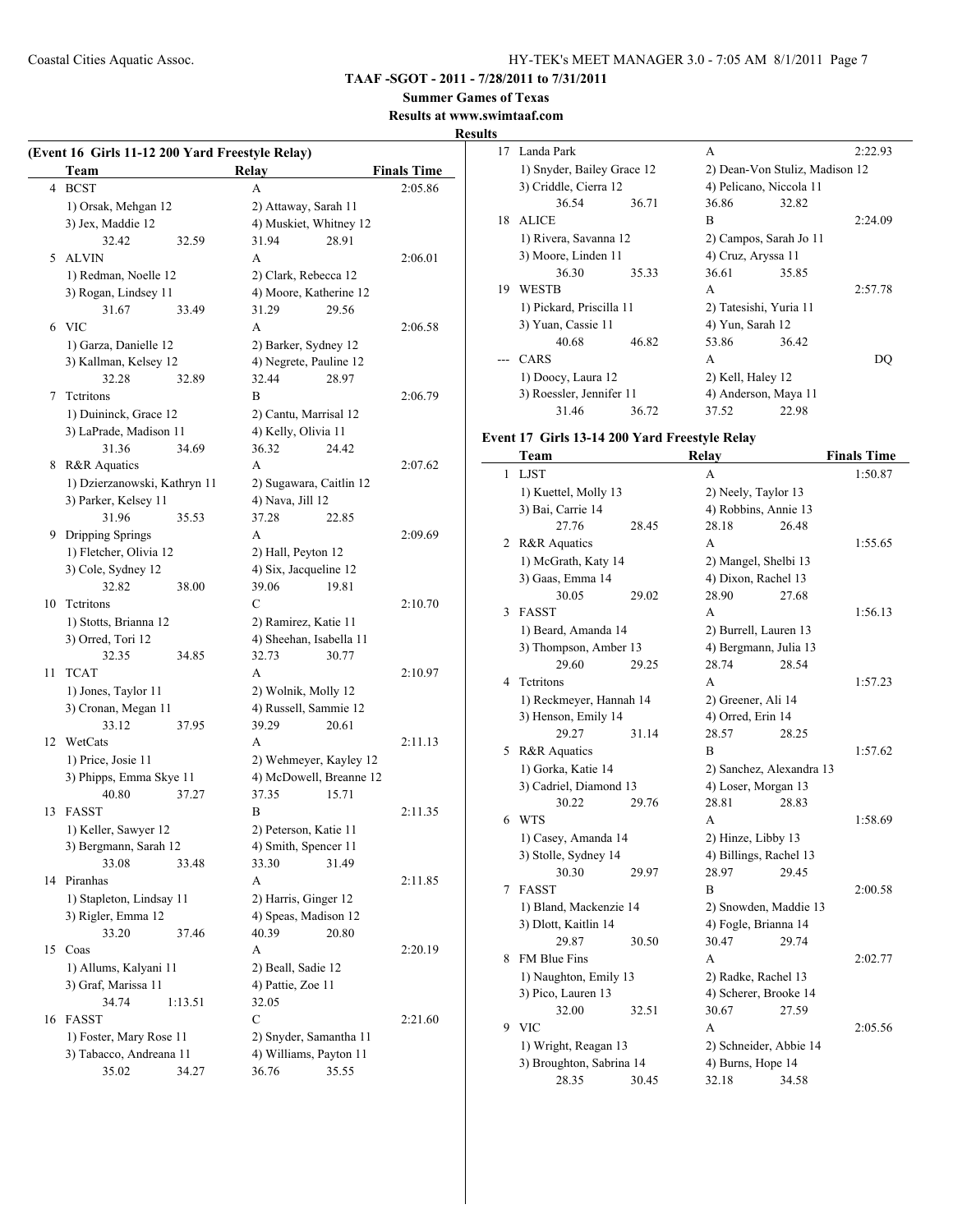**TAAF -SGOT - 2011 - 7/28/2011 to 7/31/2011**

**Summer Games of Texas Results at www.swimtaaf.com**

# **Results**

| (Event 17 Girls 13-14 200 Yard Freestyle Relay) |                                          |       |                           |       |                    |  |
|-------------------------------------------------|------------------------------------------|-------|---------------------------|-------|--------------------|--|
|                                                 | Team                                     |       | <b>Relay</b>              |       | <b>Finals Time</b> |  |
|                                                 | 10 FASST                                 |       | C                         |       | 2:09.34            |  |
|                                                 | 1) Winkle, Emily 13                      |       | 2) Ferris, Brittany 14    |       |                    |  |
|                                                 | 3) Hall, Liliana 13                      |       | 4) Gehring, Jody 14       |       |                    |  |
|                                                 | 31.25                                    | 33.42 | 33.45                     | 31.22 |                    |  |
| 11                                              | Athens                                   |       | A                         |       | 2:11.93            |  |
|                                                 | 1) Barnett, Sarah 13                     |       | 2) Hardin, Katy 13        |       |                    |  |
|                                                 | 3) McWhorter, Danielle 14                |       | 4) Page, Charley 14       |       |                    |  |
|                                                 | 35.37                                    | 31.01 | 32.15                     | 33.40 |                    |  |
| 12                                              | <b>ODEM</b>                              |       | A                         |       | 2:14.92            |  |
|                                                 | 1) Cass, Codi Rae 14                     |       | 2) Luna, Breana 13        |       |                    |  |
|                                                 | 3) Costilla, Madie 13                    |       | 4) Contreras, Veronica 14 |       |                    |  |
|                                                 | 32.03                                    | 37.92 | 32.99                     | 31.98 |                    |  |
| 13                                              | Wave                                     |       | A                         |       | 2:15.25            |  |
|                                                 | 1) Roquebert, Natasha 14                 |       | 2) Hudson, Karli 14       |       |                    |  |
|                                                 | 3) Munro, Emily 13                       |       | 4) Linebarger, Grace 14   |       |                    |  |
|                                                 | 32.99                                    | 37.02 | 33.30                     | 31.94 |                    |  |
| 14                                              | Dripping Springs                         |       | A                         |       | 2:16.72            |  |
|                                                 | 1) Howorth, Imogen 13                    |       | 2) Glass, Kennedy 13      |       |                    |  |
|                                                 | 3) Gray, Macaella 13                     |       | 4) Matousek, Cassidy 14   |       |                    |  |
|                                                 | 33.25                                    | 39.81 | 28.69                     | 34.97 |                    |  |
|                                                 | 15 FASST                                 |       | D                         |       | 2:21.77            |  |
|                                                 | 1) McCullough, Kayla 13                  |       | 2) Burnett, Esther 14     |       |                    |  |
|                                                 | 3) Stone, Bailey 13                      |       | 4) Murray, Morgan 13      |       |                    |  |
|                                                 | 35.49                                    | 37.29 | 35.85                     | 33.14 |                    |  |
| 16                                              | WetCats                                  |       | A                         |       | 2:23.25            |  |
|                                                 | 1) Sanders, Kayla 13                     |       | 2) Price, Cassie 14       |       |                    |  |
|                                                 | 3) Havens, Bekah 13                      |       | 4) Christian, Amanda 14   |       |                    |  |
|                                                 | 37.68                                    | 37.01 | 35.96                     | 32.60 |                    |  |
|                                                 | 17 WESTB                                 |       | A                         |       | 2:24.45            |  |
|                                                 | 1) Hathaway, Courtney 13                 |       | 2) Yu, Katharine 14       |       |                    |  |
|                                                 | 3) Lyles, Lyla 14                        |       | 4) Floyd, Myeshia 14      |       |                    |  |
|                                                 | 35.21                                    | 39.28 | 37.67                     | 32.29 |                    |  |
|                                                 | San Antonio                              |       | A                         |       | DQ                 |  |
|                                                 | 1) Little, Jayne 13                      |       | 2) Whispell, Yesleen 14   |       |                    |  |
|                                                 | 3) Hanson, Dorothy 14                    |       | 4) Robledo, Victoria 13   |       |                    |  |
|                                                 | 33.95                                    | 33.00 | 39.91                     | 32.83 |                    |  |
|                                                 | Event 18 Boys 9-10 100 Yard Medley Relay |       |                           |       |                    |  |
|                                                 | <u>l'eam</u>                             |       | <b>Relay</b>              |       | <b>Finals Time</b> |  |
| 1                                               | FASST                                    |       | A                         |       | 1:07.75            |  |
|                                                 | 1) Phelps, Cooper 10                     |       | 2) Hill, Slater 10        |       |                    |  |
|                                                 | 3) Urbine, Austin 10                     |       | 4) Walsh, Jake 10         |       |                    |  |
|                                                 | 37.83                                    | 29.92 |                           |       |                    |  |
| 2                                               | <b>Sthlk Stingrays</b>                   |       | A                         |       | 1:08.79            |  |
|                                                 | 1) Chao, Matthew 10                      |       | 2) Howrey, Jack 10        |       |                    |  |
|                                                 | 3) Kelber, Mason 10                      |       | 4) Zapinski, Jonathan 10  |       |                    |  |
|                                                 | 39.31                                    | 29.48 |                           |       |                    |  |
| 3                                               | <b>ALVIN</b>                             |       | A                         |       | 1:11.21            |  |
|                                                 | 1) Armstrong, Jack 10                    |       | 2) Patterson, Colby 9     |       |                    |  |

3) Pannell, Frankie 9 4) Carothers, Chase 9

1) Miller, Andrew 9 2) Jacks, Joshua 10 3) Koelzer, Nikolas 9 4) McGrath, Connor 9

4 R&R Aquatics A 1:12.74

37.76 33.45

40.88 31.86

|    | 5 FASST                                      |       | С                                          | 1:13.87 |
|----|----------------------------------------------|-------|--------------------------------------------|---------|
|    | 1) Fogle, Jack 10                            |       | 2) May, Gregory 9                          |         |
|    | 3) Colley, Christopher 10                    |       | 4) Bland, Ian 9                            |         |
|    | 39.59                                        | 34.28 |                                            |         |
| 6  | <b>Tetritons</b>                             |       | A                                          | 1:14.22 |
|    | 1) Hackler, Christopher 9                    |       | 2) Stotts, Case 10                         |         |
|    | 3) Stotts, Jaron 9                           |       | 4) Miller, Nathan 10                       |         |
|    | 39.88                                        | 34.34 |                                            |         |
| 7  | Seals                                        |       | A                                          | 1:15.13 |
|    | 1) Berry, Lawson 9                           |       | 2) Walters, Andrew 10                      |         |
|    | 3) Fauber, David 9                           |       | 4) Atchue, Sean 10                         |         |
|    | 41.52                                        | 33.61 |                                            |         |
| 8  | <b>FASST</b>                                 |       | D                                          | 1:16.45 |
|    | 1) Siv, Nicholas 10                          |       | 2) Dela Cruz, Rovic 9                      |         |
|    | 3) Cornwell, Gabe 10                         |       | 4) Smith, Jack 10                          |         |
|    | 42.59                                        | 33.86 |                                            |         |
| 9  | <b>WOOD</b>                                  |       | A                                          | 1:16.75 |
|    | 1) Lasky, Anthony 10                         |       | 2) Stanberry, Jake 10                      |         |
|    | 3) Monks, John Ross 10                       |       | 4) Miller, Nate 9                          |         |
| 10 | 40.10<br>Boerne                              | 36.65 | A                                          | 1:17.44 |
|    | 1) Jones, Luke 10                            |       | 2) Peterson, Coltin 9                      |         |
|    | 3) Jones, Varon 10                           |       | 4) Barnett, Samuel 9                       |         |
|    | 43.40                                        | 34.04 |                                            |         |
| 11 | <b>FASST</b>                                 |       | В                                          | 1:17.53 |
|    | 1) Stone, Joel 10                            |       | 2) McDowell, Caden 10                      |         |
|    | 3) Kula, Joshua 10                           |       | 4) Hohne, Tyler 10                         |         |
|    | 42.82                                        | 34.71 |                                            |         |
| 12 | Coas                                         |       | A                                          | 1:20.81 |
|    | 1) Michalke, Garrett 10                      |       | 2) Michalke, Spencer 10                    |         |
|    | 3) Stallworth, Samuel 10                     |       | 4) Gustafson, Luke 9                       |         |
|    | 41.86                                        | 38.95 |                                            |         |
| 13 | <b>Sthlk Stingrays</b>                       |       | B                                          | 1:23.10 |
|    | 1) Rogers, Jensen 9                          |       | 2) Perrone, Michael 10                     |         |
|    | 3) Varriale, Matthew 10                      |       | 4) Pehrson, Jacob 10                       |         |
|    | 51.40                                        | 31.70 |                                            |         |
| 14 | <b>ALICE</b>                                 |       | А                                          | 1:25.54 |
|    | 1) Hendricks, Walker 10                      |       | 2) Gonzalez, David 9                       |         |
|    | 3) Perez, Angel 10                           |       | 4) White-Farrell, Holden 10                |         |
|    | 47.76                                        | 37.78 |                                            |         |
| 15 | WetCats                                      |       | A                                          | 1:27.54 |
|    | 1) Wehmeyer, Logan 10                        |       | 2) Overbey, Jonathon 10                    |         |
|    | 3) Morris, Logan 9                           |       | 4) Hook, Kaleb 9                           |         |
| 16 | 45.72<br>Boerne                              | 41.82 | В                                          |         |
|    |                                              |       |                                            | 1:30.06 |
|    | 1) Holliman, Dylan 10<br>3) Roberts, Tyler 9 |       | 2) Leonard, James 9<br>4) Emmons, Lucas 10 |         |
|    | 51.26                                        | 38.80 |                                            |         |
| 17 | WESTB                                        |       | A                                          | 1:34.34 |
|    | 1) Rivera, Mario 10                          |       | 2) Wen, Gary 10                            |         |
|    | 3) Molo, Cameron 10                          |       | 4) Peak, Xzavious 10                       |         |
|    | 55.84                                        | 38.50 |                                            |         |
|    | FASST                                        |       | E                                          | DQ      |
|    | 1) Hicks, Riley 10                           |       | 2) Winkle, Carter 10                       |         |
|    | 3) Cordova, Caden 9                          |       | 4) Glover, Wade 10                         |         |
|    | 45.23                                        | 19.12 |                                            |         |
|    |                                              |       |                                            |         |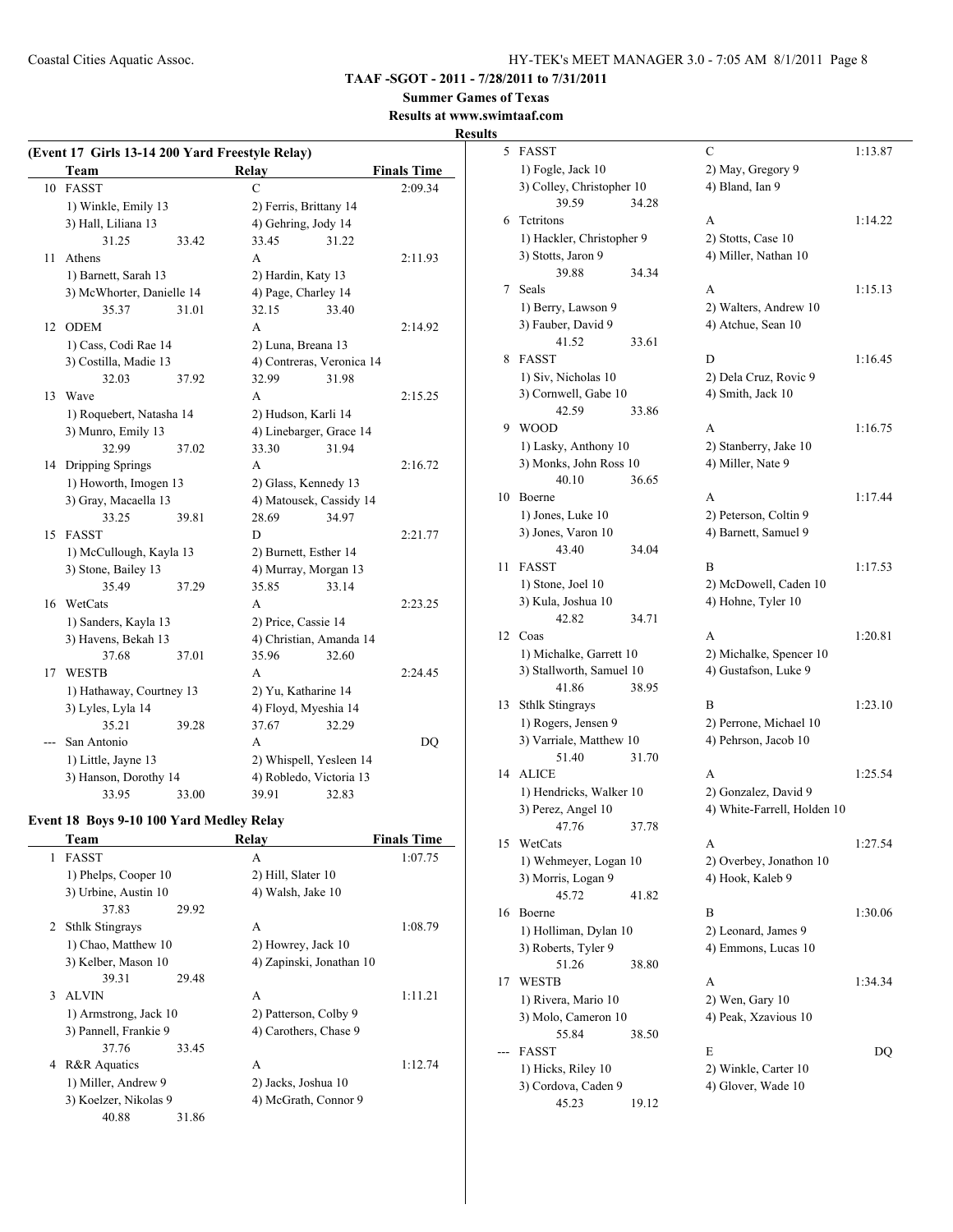**TAAF -SGOT - 2011 - 7/28/2011 to 7/31/2011**

**Summer Games of Texas**

**Results at www.swimtaaf.com**

#### **Results**

|                | Team                                 | Event 19 Men 15-17 200 Yard Medley Relay | <b>Relay</b>                    | <b>Finals Time</b>           |
|----------------|--------------------------------------|------------------------------------------|---------------------------------|------------------------------|
| $\mathbf{1}$   | Deer Park                            |                                          | A                               | 1:42.79                      |
|                | 1) Fussell, Will 15                  |                                          | 2) Merritt, Kyle 17             |                              |
|                | 3) Campbell, Logan 15                |                                          | 4) Mohle, Brandon 15            |                              |
|                | 27.32                                | 28.45                                    | 24.04                           | 22.98                        |
| $\overline{2}$ | <b>GTSA</b>                          |                                          | A                               | 1:42.81                      |
|                | 1) Qin, Peter 17                     |                                          | 2) Stockmann, Matthew 16        |                              |
|                | 3) White, Derek 17                   |                                          |                                 | 4) Stockmann, Christopher 17 |
|                | 27.36                                | 28.69                                    | 24.76                           | 22.00                        |
| 3              | <b>FASST</b>                         |                                          | A                               | 1:47.55                      |
|                | 1) Holland, Cody 16                  |                                          | 2) Fogle, Adam 15               |                              |
|                | 3) Emmons, Miller 15                 |                                          | 4) Fugina, Zachary 17           |                              |
|                | 27.80                                | 31.06                                    | 26.47                           | 22.22                        |
|                | 4 R&R Aquatics                       |                                          | B                               | 1:47.65                      |
|                | 1) Maples, Mitchell 16               |                                          | 2) Mangel, Sean 15              |                              |
|                | 3) Copper, Devin 15                  |                                          | 4) Kilday, Paul 17              |                              |
|                | 28.56                                | 30.52                                    | 25.79                           | 22.78                        |
| 5              | <b>SURF</b>                          |                                          | A                               | 1:51.56                      |
|                | 1) Powell, Jake 15                   |                                          | 2) Tony, Chris 15               |                              |
|                | 3) Yerigan, Reid 16                  |                                          | 4) Carter, Jared 16             |                              |
|                | 27.83                                | 31.55                                    | 27.04                           | 25.14                        |
| 6              | Tetritons                            |                                          | A                               | 1:51.61                      |
|                | 1) Guthrie, Ryan 17                  |                                          | 2) Price, Ryan 15               |                              |
|                | 3) Hutson, Trevor 16                 |                                          | 4) McKowen, Connor 17           |                              |
|                | 25.85                                | 32.81                                    | 28.57                           | 24.38                        |
|                | 7 VIC                                |                                          | A                               | 1:52.16                      |
|                | 1) Anthony, Jonathon 17              |                                          | 2) Bednorz, Josh 16             |                              |
|                | 3) Morin, Sean 17                    |                                          | 4) Mowdy, Jay 15                |                              |
|                | 27.99                                | 33.17                                    | 26.67                           | 24.33                        |
| 8              | LJST                                 |                                          | A                               | 1:54.34                      |
|                | 1) Seymour, Andy 15                  |                                          | 2) Bateman, Nash 15             |                              |
|                | 3) Sheffield, Logan 15               |                                          | 4) Dunn, Jason 17               |                              |
|                | 29.14                                | 35.35                                    | 25.09                           | 24.76                        |
|                | 9 GTSA                               |                                          | В                               | 1:54.38                      |
|                | 1) Schreck, Spencer 16               |                                          | 2) Chen, Gary 17                |                              |
|                | 3) May, Austin 17                    |                                          | 4) Kirkland, Damien 16          |                              |
|                | 30.04                                | 31.00                                    | 27.70                           | 25.64                        |
|                | 10 FASST                             |                                          | B                               | 1:54.67                      |
|                | 1) Rossetti, Zach 15                 |                                          | 2) Madden, John 15              |                              |
|                | 3) McElheney, Wesley 15              |                                          | 4) Phelps, Coleman 16           |                              |
|                | 29.09                                | 33.66                                    | 27.13                           | 24.79                        |
| 11             | R&R Aquatics                         |                                          | A                               | 1:58.43                      |
|                |                                      |                                          |                                 |                              |
|                | 1) LeMaire, Chandler 15              |                                          | 2) Garcia, Patrick 16           |                              |
|                | 3) Guerrero, Christopher 17<br>31.44 |                                          | 4) Treadwell, Tyler 16<br>27.52 | 24.65                        |
|                |                                      | 34.82                                    |                                 |                              |
| 12             | Denison                              |                                          | A                               | 2:00.11                      |
|                | 1) Cozad, Layton 16                  |                                          | 2) Bunch, Tyler 15              |                              |
|                | 3) Oliver, Austin 16                 |                                          | 4) Oliver, Joey 15              |                              |
|                | 31.32                                | 36.90                                    | 27.40                           | 24.49                        |
| 13             | FASST                                |                                          | $\mathbf C$                     | 2:00.20                      |
|                | 1) Yearwood, Dustin 16               |                                          | 2) Fomby, Garrett 15            |                              |
|                | 3) Solis, Jonathan 16                |                                          | 4) Snowden, Freddie 16          |                              |
|                | 31.84                                | 33.70                                    | 28.69                           | 25.97                        |

| 14 | <b>Tetritons</b>         |       | B                    |       | 2:00.27 |
|----|--------------------------|-------|----------------------|-------|---------|
|    | 1) Sampognaro, Daniel 15 |       | 2) Scheller, Josh 15 |       |         |
|    | 3) Haberman, Michael 17  |       | 4) Devries, Jared 15 |       |         |
|    | 31.18                    | 33.04 | 30.67                | 25.38 |         |
| 15 | <b>WTS</b>               |       | A                    |       | 2:13.68 |
|    | 1) Marn, Steven 16       |       | 2) Roberts, C. J. 16 |       |         |
|    | 3) Lowe, Tate 17         |       | 4) Lemson, Jason 17  |       |         |
|    | 31.70                    | 39.43 | 32.59                | 29.96 |         |
| 16 | Coas                     |       | A                    |       | 2:13.69 |
|    | 1) Anderson, Blake 16    |       | 2) Reyes, Daniel 17  |       |         |
|    | 3) Mantia, Jeremy 15     |       | 4) Lai, Andy 17      |       |         |
|    | 32.23                    | 39.04 | 37.01                | 25.41 |         |
| 17 | Coas                     |       | B                    |       | 2:14.15 |
|    | 1) Haynes, Anthony 15    |       | 2) Prado, Martin 17  |       |         |
|    | 3) Sanchez, Kuan 15      |       | 4) Valdez, Alex 15   |       |         |
|    | 35.64                    | 39.34 | 30.24                | 28.93 |         |
|    |                          |       |                      |       |         |

# **Event 20 Boys 9-10 50 Yard Freestyle**

|                | Name                                  |                 | <b>Age Team</b>        | <b>Finals Time</b> |  |  |  |
|----------------|---------------------------------------|-----------------|------------------------|--------------------|--|--|--|
| 1              | Segesta, Alex                         | 10              | Piranhas               | 29.19              |  |  |  |
| $\overline{c}$ | Walsh, Jake                           | 10              | <b>FASST</b>           | 29.76              |  |  |  |
| 3              | Williams, Conner                      | 9               | <b>ELCMP</b>           | 30.07              |  |  |  |
| 4              | Romero, Joshua                        | 10              | <b>GTSA</b>            | 30.75              |  |  |  |
| 5              | Kelber, Mason                         | 10              | <b>Sthlk Stingrays</b> | 31.00              |  |  |  |
| 6              | Spillman, Alexander                   | 10              | Piranhas               | 31.33              |  |  |  |
| 7              | Zapinski, Jonathan                    | 10              | <b>Sthlk Stingrays</b> | 31.89              |  |  |  |
| 8              | Goudeau, Hunter                       | 10              | <b>WTS</b>             | 32.06              |  |  |  |
| 9              | Brown, Jace                           | 10              | Marlins                | 32.10              |  |  |  |
| 10             | Simmons, David                        | 10              | Coas                   | 32.68              |  |  |  |
| 11             | Skinner, Kyle                         | 9               | <b>FM Blue Fins</b>    | 32.86              |  |  |  |
| 12             | Alcalar, Christian                    | 10              | <b>WTS</b>             | 32.95              |  |  |  |
| 13             | Jones, Varon                          | 10              | <b>Boerne</b>          | 33.23              |  |  |  |
| 14             | Gilbert, Logan                        | 9               | <b>Sharks</b>          | 33.50              |  |  |  |
| 15             | Ramirez, Joel                         | 10              | <b>WESTB</b>           | 33.62              |  |  |  |
| 16             | Malatek, Will                         | 10              | Landa Park             | 33.75              |  |  |  |
| 17             | Mathews, Keith                        | 10 <sup>1</sup> | CARS                   | 34.45              |  |  |  |
| 18             | Moreno, Hayden                        | 9               | Unattached             | 35.04              |  |  |  |
| 19             | Wilkey, Preston                       | 9               | Oso                    | 35.12              |  |  |  |
| 20             | Rivera, Justice                       | 10              | <b>EDIN</b>            | 35.25              |  |  |  |
| 21             | Watt, Lucas                           | 10              | <b>GATOR</b>           | 35.28              |  |  |  |
| 22             | Mach, Phillip                         | 9               | Coas                   | 35.53              |  |  |  |
| 23             | Michalke, Spencer                     | 10              | Coas                   | 35.81              |  |  |  |
| 24             | Garlough, Forrest                     | 10              | <b>PAST</b>            | 36.55              |  |  |  |
| 25             | Scholes, Joseph                       | 10              | San Antonio            | 36.67              |  |  |  |
| 26             | Reeves, Jake                          | 9               | San Antonio            | 37.60              |  |  |  |
| 27             | Arteaga, Joseph                       | 10              | <b>EDIN</b>            | 38.35              |  |  |  |
| 28             | Morris, Logan                         | 9               | WetCats                | 38.86              |  |  |  |
| 29             | Peak, Xzavious                        | 10              | <b>WESTB</b>           | 48.11              |  |  |  |
|                | Event 21 Men 15-17 100 Yard Freestyle |                 |                        |                    |  |  |  |

| <b>Name</b>            |       | <b>Age Team</b> | <b>Finals Time</b> |
|------------------------|-------|-----------------|--------------------|
| Stockmann, Christopher |       | <b>GTSA</b>     | 48.69              |
| 23.77                  | 24.92 |                 |                    |
| 2 Fugina, Zachary      |       | 17 FASST        | 50.19              |
| 24 31                  | 25.88 |                 |                    |
| 3 Tunon, Nathan        |       | San Antonio     | 50.57              |
| 24.00                  | 26.57 |                 |                    |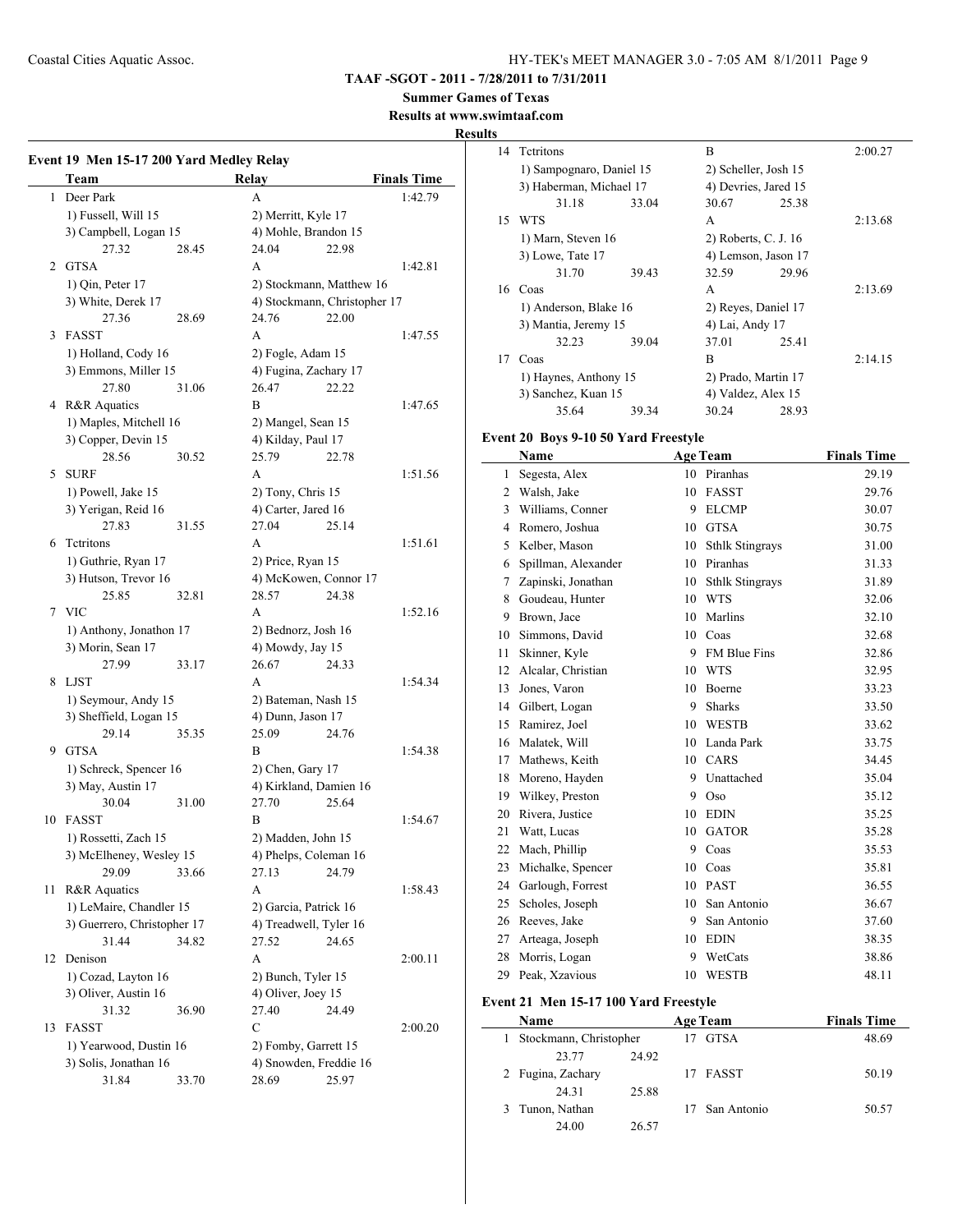**TAAF -SGOT - 2011 - 7/28/2011 to 7/31/2011**

**Summer Games of Texas Results at www.swimtaaf.com**

# **Results**

| (Event 21 Men 15-17 100 Yard Freestyle) |                            |       |    |                         |                    |  |  |
|-----------------------------------------|----------------------------|-------|----|-------------------------|--------------------|--|--|
|                                         | Name                       |       |    | <b>Age Team</b>         | <b>Finals Time</b> |  |  |
|                                         | 4 Kilday, Paul             |       |    | 17 R&R Aquatics         | 51.40              |  |  |
|                                         | 24.73                      | 26.67 |    |                         |                    |  |  |
| 5                                       | Sands, David               |       |    | 17 CARS                 | 52.56              |  |  |
|                                         | 24.71                      | 27.85 |    |                         |                    |  |  |
| 6                                       | White, Derek               |       | 17 | <b>GTSA</b>             | 53.02              |  |  |
|                                         | 25.35                      | 27.67 |    |                         |                    |  |  |
| 7                                       | Warrum, Samuel             |       | 15 | <b>TCAT</b>             | 53.48              |  |  |
|                                         | 25.90                      | 27.58 |    |                         |                    |  |  |
| 8                                       | Lawson, Billy              |       | 16 | <b>TCAT</b>             | 53.52              |  |  |
|                                         | 25.99                      | 27.53 |    |                         |                    |  |  |
| 9                                       | Lowe, Tate                 |       | 17 | <b>WTS</b>              | 53.67              |  |  |
|                                         | 26.36                      | 27.31 |    |                         |                    |  |  |
| 10                                      | McKowen, Connor            |       | 17 | Tetritons               | 54.72              |  |  |
|                                         | 25.88                      | 28.84 |    |                         |                    |  |  |
| 11                                      | McLeod, Joshua             |       | 15 | McKinney                | 54.78              |  |  |
|                                         | 26.58                      | 28.20 |    |                         |                    |  |  |
| 12                                      | Barnes, Matthew            |       | 17 | Athens                  | 54.80              |  |  |
|                                         | 25.81                      | 28.99 |    |                         |                    |  |  |
| *13                                     | Sullivan, Ryan<br>26.18    |       | 17 | Temple                  | 54.84              |  |  |
| *13                                     | Treadwell, Tyler           | 28.66 |    | R&R Aquatics            | 54.84              |  |  |
|                                         | 25.76                      | 29.08 | 16 |                         |                    |  |  |
| 15                                      | Oliver, Austin             |       | 16 | Denison                 | 55.08              |  |  |
|                                         | 26.50                      | 28.58 |    |                         |                    |  |  |
| $*16$                                   | Solis, Andy                |       |    | 16 MISS                 | 56.28              |  |  |
|                                         | 26.72                      | 29.56 |    |                         |                    |  |  |
| *16                                     | Barnett, Adam              |       |    | 15 Coast                | 56.28              |  |  |
|                                         | 26.79                      | 29.49 |    |                         |                    |  |  |
| 18                                      | Babcock, Blake             |       | 16 | Weatherford             | 56.35              |  |  |
|                                         | 26.85                      | 29.50 |    |                         |                    |  |  |
| 19                                      | Williams, Eric             |       | 16 | Landa Park              | 56.53              |  |  |
|                                         | 27.16                      | 29.37 |    |                         |                    |  |  |
| 20                                      | Lavery, Kevin              |       | 15 | GATOR                   | 56.55              |  |  |
|                                         | 27.39                      | 29.16 |    |                         |                    |  |  |
| 21                                      | Hutson, Trevor             |       | 16 | Tetritons               | 56.73              |  |  |
|                                         | 27.48                      | 29.25 |    |                         |                    |  |  |
|                                         | 22 Devries, Jared<br>27.19 | 29.71 |    | 15 Tetritons            | 56.90              |  |  |
| 23                                      | Christian, John            |       | 17 | WetCats                 | 56.96              |  |  |
|                                         | 26.97                      | 29.99 |    |                         |                    |  |  |
| 24                                      | Steffek, Peter             |       | 16 | Piranhas                | 56.98              |  |  |
|                                         | 27.77                      | 29.21 |    |                         |                    |  |  |
| 25                                      | Scheller, Josh             |       | 15 | Tetritons               | 56.99              |  |  |
|                                         | 27.63                      | 29.36 |    |                         |                    |  |  |
| 26                                      | Aranavage, Justin          |       | 16 | Temple                  | 57.15              |  |  |
|                                         | 26.80                      | 30.35 |    |                         |                    |  |  |
| 27                                      | Reyes, Daniel              |       | 17 | Coas                    | 57.67              |  |  |
|                                         | 26.96                      | 30.71 |    |                         |                    |  |  |
| 28                                      | Guerrero, Christopher      |       | 17 | <b>R&amp;R</b> Aquatics | 57.75              |  |  |
|                                         | 27.28                      | 30.47 |    |                         |                    |  |  |
| 29                                      | Marcuccio, Evan            |       | 17 | R&R Aquatics            | 58.01              |  |  |
|                                         | 27.88                      | 30.13 |    |                         |                    |  |  |
| 30                                      | Anderson, Blake<br>27.82   | 30.39 | 16 | Coas                    | 58.21              |  |  |
|                                         |                            |       |    |                         |                    |  |  |

| 31 | Brown, Ryan              |       | 15 | LJST                    | 58.24   |
|----|--------------------------|-------|----|-------------------------|---------|
|    | 27.35                    | 30.89 |    |                         |         |
| 32 | Cozad, Layton            |       | 16 | Denison                 | 58.37   |
|    | 29.42                    | 28.95 |    |                         |         |
| 33 | Fomby, Garrett           |       | 15 | FASST                   | 59.25   |
|    | 28.07                    | 31.18 |    |                         |         |
| 34 | Sampognaro, Daniel       |       | 15 | Tetritons               | 59.30   |
|    | 28.37                    | 30.93 |    |                         |         |
| 35 | Mulchrone, Patrick       |       | 15 | <b>Belterra Marlins</b> | 59.34   |
|    | 27.59                    | 31.75 |    |                         |         |
| 36 | Oliver, Joey             |       | 15 | Denison                 | 59.48   |
|    | 28.38                    | 31.10 |    |                         |         |
| 37 | Pena, Aaron              |       | 15 | San Antonio             | 59.62   |
|    | 28.32                    | 31.30 |    |                         |         |
| 38 | Miller, Gabriel<br>28.43 | 31.23 | 15 | R&R Aquatics            | 59.66   |
| 39 | Snowden, Freddie         |       | 16 | FASST                   | 59.88   |
|    | 28.50                    | 31.38 |    |                         |         |
| 40 | Tripp, Chris             |       | 16 | <b>VIC</b>              | 1:00.03 |
|    | 28.26                    | 31.77 |    |                         |         |
| 41 | Eichholz, Colton         |       | 15 | <b>VIC</b>              | 1:00.24 |
|    | 27.98                    | 32.26 |    |                         |         |
| 42 | Perrone, Samuel          |       | 15 | <b>Sthlk Stingrays</b>  | 1:00.33 |
|    | 28.26                    | 32.07 |    |                         |         |
| 43 | Daniels, Tyler           |       | 17 | <b>GTSA</b>             | 1:00.70 |
|    | 28.37                    | 32.33 |    |                         |         |
| 44 | Parker, Chance           |       | 15 | McKinney                | 1:00.94 |
|    | 28.73                    | 32.21 |    |                         |         |
| 45 | Sorrells, Caden          |       | 15 | Athens                  | 1:01.07 |
|    | 28.87                    | 32.20 |    |                         |         |
| 46 | Mathews, Mark            |       | 15 | CARS                    | 1:01.12 |
|    | 29.23                    | 31.89 |    |                         |         |
| 47 | Huxtable, Chance         |       | 16 | FM Blue Fins            | 1:01.22 |
|    | 28.74                    | 32.48 |    |                         |         |
| 48 | Daniels, Thomas          |       | 17 | <b>GTSA</b>             | 1:02.13 |
|    | 28.94                    | 33.19 |    |                         |         |
| 49 | York, Billy              |       | 15 | <b>VIC</b>              | 1:02.24 |
|    | 28.86                    | 33.38 |    |                         |         |
| 50 | Carlson, Joe             |       | 15 | Weatherford             | 1:02.52 |
|    | 29.88                    | 32.64 |    |                         |         |
| 51 | Roberts, C. J.           |       |    | 16 WTS                  | 1:02.75 |
|    | 30.25                    | 32.50 |    |                         |         |
| 52 | Garza, Christopher       |       | 15 | R&R Aquatics            | 1:02.76 |
|    | 29.84                    | 32.92 |    |                         |         |
| 53 | Connolly, John           |       | 15 | Temple                  | 1:02.84 |
| 54 | 29.71<br>Wilson, Pierce  | 33.13 | 15 | FASST                   | 1:03.46 |
|    | 29.83                    | 33.63 |    |                         |         |
| 55 | Porras, Emilio           |       | 15 | <b>BARR</b>             | 1:03.84 |
|    | 32.01                    | 31.83 |    |                         |         |
| 56 | Patel, Nitesh            |       | 15 | <b>GRLD</b>             | 1:04.38 |
|    | 29.88                    | 34.50 |    |                         |         |
| 57 | Banko, Stephen           |       | 15 | Piranhas                | 1:04.57 |
|    | 30.57                    | 34.00 |    |                         |         |
| 58 | Bunch, Tyler             |       | 15 | Denison                 | 1:05.23 |
|    | 31.96                    | 33.27 |    |                         |         |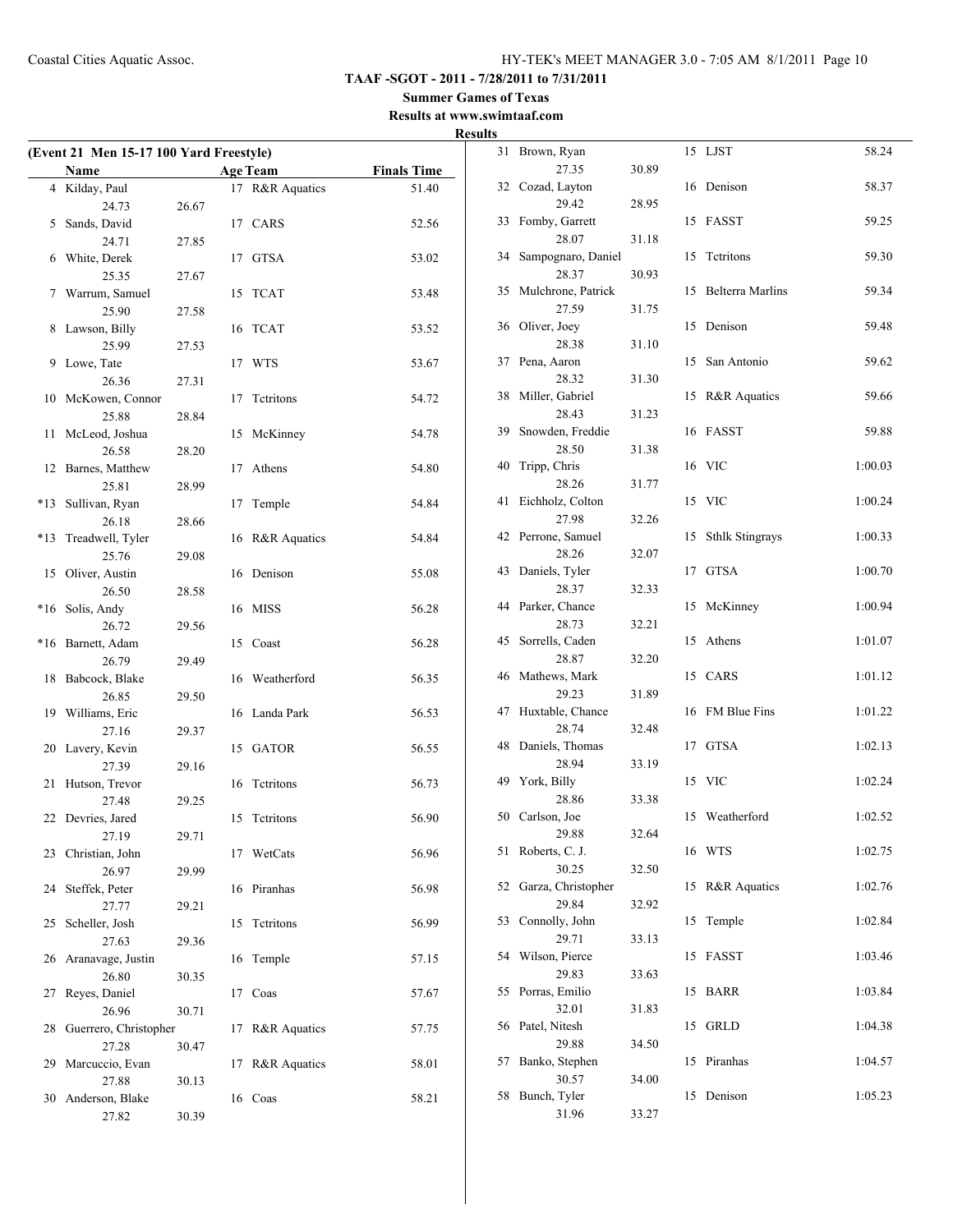**TAAF -SGOT - 2011 - 7/28/2011 to 7/31/2011**

**Summer Games of Texas Results at www.swimtaaf.com**

#### **Results**

| (Event 21 Men 15-17 100 Yard Freestyle) |                   |       |    |                 |                    |
|-----------------------------------------|-------------------|-------|----|-----------------|--------------------|
|                                         | Name              |       |    | <b>Age Team</b> | <b>Finals Time</b> |
| 59                                      | Morgan, J.R.      |       |    | 15 Temple       | 1:06.08            |
|                                         | 31.78             | 34.30 |    |                 |                    |
| 60                                      | Morris, Joe       |       | 15 | FASST           | 1:07.12            |
|                                         | 31.21             | 35.91 |    |                 |                    |
| 61                                      | Elizondo, Eduardo |       |    | 16 LAJO         | 1:07.28            |
|                                         | 31.91             | 35.37 |    |                 |                    |
| 62                                      | Marn, Steven      |       |    | 16 WTS          | 1:07.41            |
|                                         | 33.73             | 33.68 |    |                 |                    |
| 63                                      | Massey, Taylor    |       | 15 | <b>ROWL</b>     | 1:07.65            |
|                                         | 30.66             | 36.99 |    |                 |                    |
|                                         | 64 Arnold, Chris  |       | 17 | Temple          | 1:09.58            |
|                                         | 32.99             | 36.59 |    |                 |                    |
| 65                                      | LeBlanc, Spencer  |       | 15 | Piranhas        | 1:09.83            |
|                                         | 33.31             | 36.52 |    |                 |                    |
| 66                                      | Munro, Zachary    |       | 16 | Wave            | 1:10.39            |
|                                         | 33.86             | 36.53 |    |                 |                    |
| 67                                      | Miller, Devin     |       | 15 | <b>TCAT</b>     | 1:11.71            |
|                                         | 33.81             | 37.90 |    |                 |                    |
| 68                                      | Naqvi, Abbas      |       | 16 | Piranhas        | 1:15.44            |
|                                         | 35.86             | 39.58 |    |                 |                    |
| 69                                      | Lemson, Jason     |       |    | 17 WTS          | 1:15.87            |
|                                         | 37.67             | 38.20 |    |                 |                    |
| 70                                      | Davis, Paul       |       |    | 15 VIC          | 1:16.56            |
|                                         | 34.91             | 41.65 |    |                 |                    |
| 71                                      | Cruz, David       |       |    | 16 GRLD         | 1:16.79            |
|                                         | 36.47             | 40.32 |    |                 |                    |
| 72                                      | Hurley, Jordan    |       | 16 | GRLD            | 1:22.90            |
|                                         | 37.30             | 45.60 |    |                 |                    |
| 73                                      | Brim, Colton      |       | 17 | WetCats         | 1:24.94            |
|                                         | 1:02.33           | 22.61 |    |                 |                    |
|                                         | Steeves, Austin   |       | 15 | Weatherford     | DQ                 |
|                                         | 26.06             | 30.52 |    |                 |                    |
|                                         | Hearon, William   |       | 17 | Marlins         | DQ                 |
|                                         | 28.66             | 32.37 |    |                 |                    |

#### **Event 22 Boys 9-10 25 Yard Backstroke**

|    | Name                 |    | <b>Age Team</b>        | <b>Finals Time</b> |
|----|----------------------|----|------------------------|--------------------|
| 1  | Barrera, Isaac       | 10 | Landa Park             | 16.92              |
| 2  | Chao, Matthew        | 10 | <b>Sthlk Stingrays</b> | 17.28              |
| 3  | Williams, Conner     | 9  | <b>ELCMP</b>           | 17.44              |
| 4  | Anthony, Nicholas    | 10 | <b>GTSA</b>            | 17.68              |
| 5  | Fuchs, Collin        | 9  | <b>LJST</b>            | 17.89              |
| 6  | Gilbert, Logan       | 9  | <b>Sharks</b>          | 17.98              |
| 7  | Berkebile, Noah      | 10 | Belterra Marlins       | 18.20              |
| 8  | Contreras, Christian | 10 | <b>KST</b>             | 18.92              |
| 9  | Stone, Joel          | 10 | <b>FASST</b>           | 19.05              |
| 10 | Lasky, Anthony       | 10 | <b>WOOD</b>            | 19.12              |
| 11 | Colley, Christopher  | 10 | <b>FASST</b>           | 19.37              |
| 12 | Hohne, Tyler         | 10 | <b>FASST</b>           | 19.58              |
| 13 | Kwon, Daniel         | 9  | Piranhas               | 19.63              |
| 14 | Hackler, Christopher | 9  | Tetritons              | 19.65              |
| 15 | Brown, Ryan          | 10 | <b>PAST</b>            | 19.72              |
| 16 | Jones, Luke          | 10 | Boerne                 | 19.79              |
| 17 | Galloway, Jacob      | 9  | <b>FM Blue Fins</b>    | 19.93              |

| 18                                    | Coleman, Dustin                        | 10 | Mudcats                | 20.03              |  |  |
|---------------------------------------|----------------------------------------|----|------------------------|--------------------|--|--|
| 19                                    | Hormozi, Shaya                         | 9  | <b>WHALE</b>           | 20.81              |  |  |
| 20                                    | Powell, Chase                          |    | 10 CARS                | 21.27              |  |  |
| 21                                    | England, Brady                         |    | 9 Belterra Marlins     | 21.34              |  |  |
|                                       | 22 Barney, Andy                        | 10 | <b>TCAT</b>            | 21.73              |  |  |
| 23                                    | Hernandez, Alex                        |    | 10 MCAL                | 22.49              |  |  |
|                                       | 24 Garon, Wyatt                        | 9  | Waco                   | 22.90              |  |  |
| 25                                    | Burke, Hunter                          | 9  | <b>WHALE</b>           | 23.54              |  |  |
| 26                                    | Allen, Joel                            | 9  | Freer                  | 23.70              |  |  |
| 27                                    | Ramon, Orendain                        | 10 | San Antonio            | 32.31              |  |  |
| 28                                    | Jacob, Stephan                         | 10 | San Antonio            | 39.33              |  |  |
|                                       |                                        |    |                        |                    |  |  |
| Event 23 Men 15-17 50 Yard Backstroke |                                        |    |                        |                    |  |  |
|                                       | Name                                   |    | <b>Age Team</b>        | <b>Finals Time</b> |  |  |
| 1                                     | Guthrie, Ryan                          | 17 | Tetritons              | 25.52              |  |  |
|                                       | 2 Fussell, Will                        |    | 15 Deer Park           | 26.92              |  |  |
| 3                                     | Holland, Cody                          |    | 16 FASST               | 27.30              |  |  |
|                                       | 4 Sheffield, Logan                     |    | 15 LJST                | 27.40              |  |  |
|                                       | 5 Powell, Jake                         | 15 | <b>SURF</b>            | 27.70              |  |  |
|                                       | 6 Hughes, Alexander                    | 17 | <b>GTSA</b>            | 27.86              |  |  |
| 7                                     | Anthony, Jonathon                      |    | 17 VIC                 | 28.23              |  |  |
| 8                                     | Maples, Mitchell                       |    | 16 R&R Aquatics        | 28.32              |  |  |
| 9                                     | Harriman, Robert                       | 15 | <b>WHALE</b>           | 28.74              |  |  |
| 10                                    | Nalley, Jaime                          | 17 | Mudcats                | 28.89              |  |  |
| 11                                    | Phelps, Coleman                        | 16 | FASST                  | 29.00              |  |  |
| 12                                    | Seymour, Andy                          |    | 15 LJST                | 29.17              |  |  |
| 13                                    | Madden, John                           |    | 15 FASST               | 29.38              |  |  |
|                                       | 14 Galvan, Leonard                     | 17 | <b>ALICE</b>           | 29.62              |  |  |
|                                       | 15 Zalud, Zack                         |    | 15 Deer Park           | 29.64              |  |  |
|                                       | 16 Steeves, Austin                     | 15 | Weatherford            | 29.78              |  |  |
|                                       | 17 Barnett, Adam                       | 15 | Coast                  | 30.01              |  |  |
|                                       | 18 Calk, Alec                          | 16 | TM Hurricanes          | 30.13              |  |  |
|                                       | 19 Chen, Gary                          | 17 | <b>GTSA</b>            | 30.15              |  |  |
| 20                                    | Sampognaro, Daniel                     | 15 | Tetritons              | 30.83              |  |  |
| 21                                    | McKowen, Connor                        | 17 | Tetritons              | 30.84              |  |  |
| 22                                    | Sorrells, Caden                        | 15 | Athens                 | 31.20              |  |  |
| 23                                    | LeMaire, Chandler                      | 15 | R&R Aquatics           | 31.44              |  |  |
| 24                                    | Lavery, Kevin                          | 15 | <b>GATOR</b>           | 31.50              |  |  |
| 25                                    | McElheney, Wesley                      |    | 15 FASST               | 31.51              |  |  |
| 26                                    | Oliver, Joey                           | 15 | Denison                | 31.75              |  |  |
| 27                                    | Mathews, Mark                          | 15 | CARS                   | 32.45              |  |  |
| 28                                    | Martinez, George                       | 15 | $\operatorname{ALVIN}$ | 32.47              |  |  |
| 29                                    | Juarez, Victor Jr.                     | 15 | <b>MCAL</b>            | 32.56              |  |  |
|                                       |                                        | 15 | <b>BARR</b>            |                    |  |  |
| 31                                    | 30 Motoike, Kazuomi<br>Miller, Gabriel |    |                        | 33.13              |  |  |
|                                       |                                        | 15 | R&R Aquatics           | 35.18              |  |  |
| 32                                    | LeBlanc, Spencer                       | 15 | Piranhas               | 36.39              |  |  |
| 33                                    | Gerrity, Andrew                        | 17 | Tetritons              | 36.68              |  |  |
| 34                                    | Huxtable, Chance                       | 16 | FM Blue Fins           | 37.06              |  |  |
| 35                                    | Villa, E.J.                            | 15 | McKinney               | 37.43              |  |  |
| 36                                    | Howard-Salame, Aaron                   | 16 | Sville Stngray         | 41.62              |  |  |
| 37                                    | Munro, Zachary                         | 16 | Wave                   | 41.64              |  |  |
| 38                                    | Hurley, Jordan                         | 16 | <b>GRLD</b>            | 47.82              |  |  |
| 39                                    | Carrera, Ricardo                       | 15 | <b>MCAL</b>            | 51.73              |  |  |
| ---                                   | Skobareck, Jude                        | 15 | San Antonio            | DQ                 |  |  |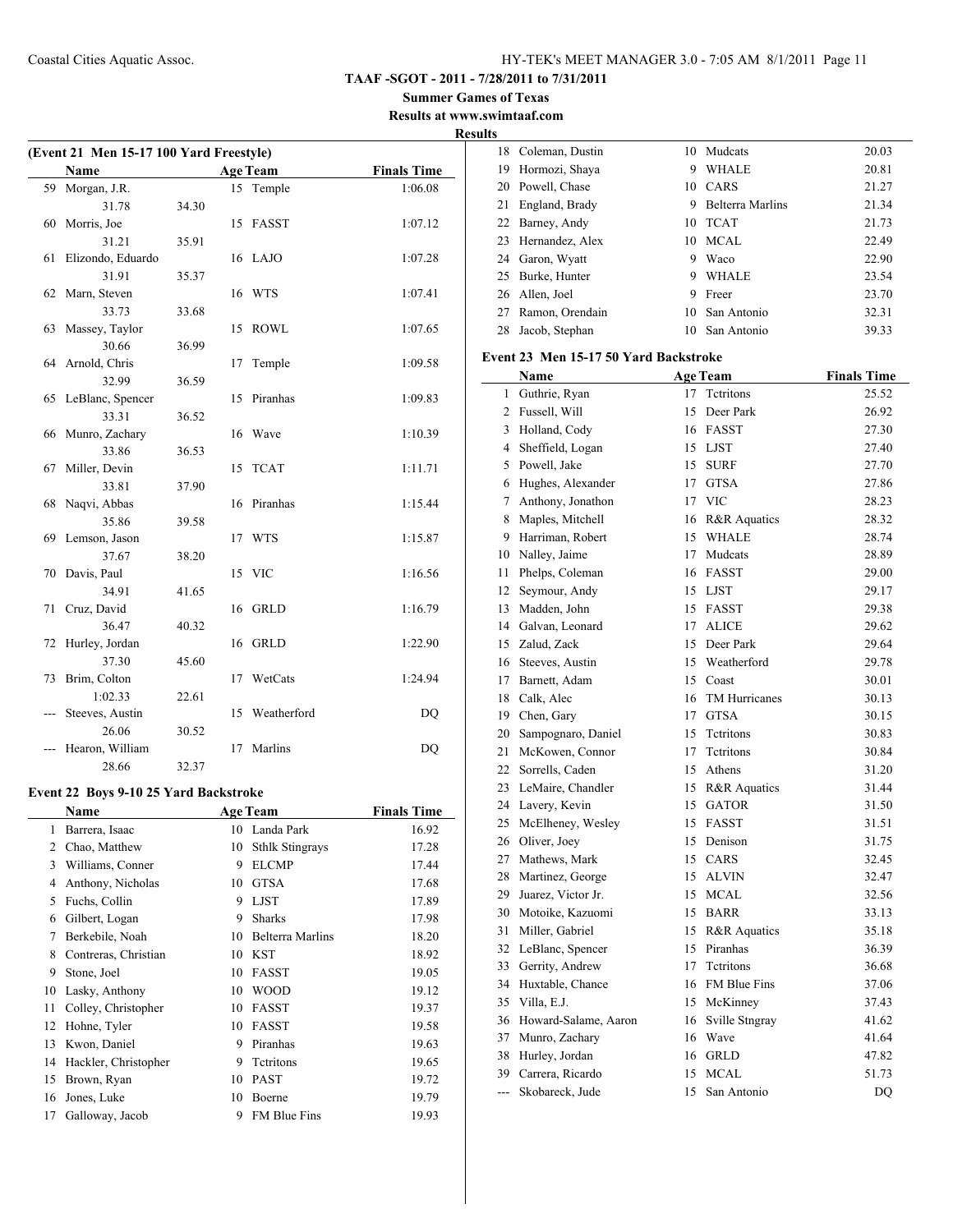**TAAF -SGOT - 2011 - 7/28/2011 to 7/31/2011**

**Summer Games of Texas Results at www.swimtaaf.com**

**Results**

|                | Event 24 Boys 9-10 25 Yard Breaststroke |    |                    |                    |  |  |
|----------------|-----------------------------------------|----|--------------------|--------------------|--|--|
|                | Name                                    |    | <b>Age Team</b>    | <b>Finals Time</b> |  |  |
| 1              | Criddle, Cade                           |    | 10 Landa Park      | 18.42              |  |  |
| $\overline{2}$ | Patterson, Colby                        | 9  | <b>ALVIN</b>       | 18.50              |  |  |
| 3              | Walsh, Jake                             |    | 10 FASST           | 18.72              |  |  |
| 4              | Powell, Chase                           |    | 10 CARS            | 19.67              |  |  |
| 5              | Hill, Slater                            |    | 10 FASST           | 19.94              |  |  |
| 6              | Fletcher, Vincent                       |    | 10 GTSA            | 20.19              |  |  |
| 7              | Laforge, Seth                           |    | 9 Coast            | 20.40              |  |  |
| 8              | England, Brady                          |    | 9 Belterra Marlins | 20.68              |  |  |
|                | 9 Bludau, Reese                         |    | 10 VIC             | 20.99              |  |  |
|                | 10 Walters, Andrew                      |    | 10 Seals           | 21.06              |  |  |
| 11             | Martakov, Max                           |    | 10 WOOD            | 21.14              |  |  |
| $*12$          | Jacks, Joshua                           |    | 10 R&R Aquatics    | 21.35              |  |  |
|                | *12 Schaumann, Nathan                   |    | 10 GATOR           | 21.35              |  |  |
| 14             | Wesoloski, Whit                         | 9  | Athens             | 21.69              |  |  |
| 15             | Frank, Quinten                          |    | 9 TCAT             | 21.85              |  |  |
| 16             | Brown, Ryan                             |    | 10 PAST            | 22.09              |  |  |
| 17             | Bodeux, Christopher                     |    | 9 WHALE            | 22.21              |  |  |
| 18             | McDowell, Caden                         |    | 10 FASST           | 22.89              |  |  |
| 19             | Scholes, Joseph                         |    | 10 San Antonio     | 22.98              |  |  |
| 20             | Little, Ethan                           |    | 9 Athens           | 23.00              |  |  |
| 21             | Perrone, Michael                        |    | 10 Sthlk Stingrays | 23.21              |  |  |
| 22             | Hinojosa, Melvin                        |    | 9 Piranas          | 23.86              |  |  |
| 23             | Piersall, David                         |    | 10 Coas            | 24.08              |  |  |
| 24             | Wen, Gary                               |    | 10 WESTB           | 24.44              |  |  |
| 25             | Peterson, Coltin                        | 9. | Boerne             | 25.17              |  |  |
| 26             | Walters, Christian                      |    | 9 San Antonio      | 25.45              |  |  |
| 27             | Overbey, Jonathon                       |    | 10 WetCats         | 25.50              |  |  |
| 28             | McDonald-George, Joseph                 |    | 10 Huntsville      | 26.18              |  |  |
| 29             | Ramirez, Eric                           | 9  | Freer              | 29.10              |  |  |
|                | --- McMinn, Elan                        |    | 10 Coas            | DQ                 |  |  |
|                |                                         |    |                    |                    |  |  |
|                | Event 25 Men 15-17 50 Yard Breaststroke |    |                    |                    |  |  |
|                | Name                                    |    | <b>Age Team</b>    | <b>Finals Time</b> |  |  |
| 1              | Merritt, Kyle                           | 17 | Deer Park          | 28.81              |  |  |
|                | 2 Gomez, Tyler                          |    | 16 MISS            | 29.02              |  |  |
| 3              | Stockmann, Matthew                      |    | 16 GTSA            | 29.19              |  |  |
| 4              | Mangel, Sean                            | 15 | R&R Aquatics       | 30.56              |  |  |
| 5              | Lewis, Adrien                           |    | 16 CARS            | 30.82              |  |  |
| 6              | Rangel, Horacio                         | 17 | ALICE              | 30.88              |  |  |
| 7              | Hughes, Alexander                       | 17 | <b>GTSA</b>        | 30.98              |  |  |
| 8              | Oliver, Steven                          | 17 | Deer Park          | 31.03              |  |  |
| 9              | Murphy, Joe                             | 15 | Wave               | 31.17              |  |  |
| 10             | Chen, Gary                              | 17 | GTSA               | 31.39              |  |  |
| 11             | Carter, Jared                           | 16 | SURF               | 31.42              |  |  |
| 12             | Fogle, Adam                             | 15 | FASST              | 31.45              |  |  |
| 13             | Yargo, Dakota                           | 16 | Mudcats            | 31.53              |  |  |
| 14             | Aranavage, Justin                       | 16 | Temple             | 32.31              |  |  |
| 15             | Zalud, Zack                             | 15 | Deer Park          | 32.83              |  |  |
| 16             | Tony, Chris                             | 15 | <b>SURF</b>        | 32.90              |  |  |
| 17             | Cross, Zachary                          | 17 | <b>GTSA</b>        | 32.93              |  |  |
| 18             | Anderson, Tommy                         | 16 | Landa Park         | 32.98              |  |  |
| 19             | Melo, Clayton                           | 16 | Unattached         | 33.02              |  |  |
| 20             | LeMaire, Chandler                       | 15 | R&R Aquatics       | 33.12              |  |  |

| 21             | Solis, Andy           | 16 | <b>MISS</b>      | 33.30 |
|----------------|-----------------------|----|------------------|-------|
| 22             | Garcia, Chris         | 16 | R&R Aquatics     | 33.43 |
| 23             | Scheller, Josh        | 15 | Tetritons        | 33.55 |
| 24             | Parker, Chance        | 15 | McKinney         | 33.67 |
| 25             | Price, Ryan           | 15 | <b>Tetritons</b> | 33.77 |
| 26             | Shortridge, Eric      | 16 | <b>GATOR</b>     | 33.89 |
| 27             | Barnes, Matthew       | 17 | Athens           | 34.11 |
| 28             | Bednorz, Josh         | 16 | <b>VIC</b>       | 34.18 |
| 29             | Rossetti, Zach        | 15 | <b>FASST</b>     | 34.27 |
| 30             | Villaneuva, Isai      | 16 | San Antonio      | 34.69 |
| 31             | Garcia, Patrick       | 16 | R&R Aquatics     | 34.74 |
| 32             | Cozad, Layton         | 16 | Denison          | 35.18 |
| 33             | Princehouse, Hank     | 15 | Aquaducks        | 35.57 |
| 34             | Bateman, Nash         | 15 | <b>LJST</b>      | 35.73 |
| 35             | Dunn, Brandon         | 16 | WetCats          | 36.02 |
| 36             | McBride, Colt         | 15 | <b>ALVIN</b>     | 36.03 |
| 37             | Connolly, John        | 15 | Temple           | 36.46 |
| 38             | Juarez, Victor Jr.    | 15 | <b>MCAL</b>      | 36.67 |
| 39             | Stribling, JC         | 15 | Mudcats          | 36.76 |
| $*40$          | Barredo, Marcelo      | 15 | <b>MCAL</b>      | 37.63 |
| $*40$          | Tripp, Chris          | 16 | <b>VIC</b>       | 37.63 |
| 42             | Wallace, Charles      | 16 | <b>Seals</b>     | 37.87 |
| $*43$          | Bunch, Tyler          | 15 | Denison          | 38.92 |
| $*43$          | York, Billy           | 15 | <b>VIC</b>       | 38.92 |
| 45             | Bertaut, Chris        | 16 | <b>ROWL</b>      | 39.13 |
| 46             | De La Cruz, Christian | 17 | Kyle             | 39.85 |
| 47             | Morris, Joe           | 15 | <b>FASST</b>     | 40.05 |
| 48             | Settlemier, Jacob     | 16 | Aquaducks        | 40.82 |
| 49             | Howard-Salame, Aaron  | 16 | Sville Stngray   | 45.17 |
| 50             | Davis, Paul           | 15 | <b>VIC</b>       | 49.33 |
| 51             | Cruz, David           | 16 | <b>GRLD</b>      | 55.84 |
| $\overline{a}$ | Zarraga, Octavio      | 16 | <b>ROWL</b>      | DQ    |
| ---            | Villa, E.J.           | 15 | McKinney         | DO    |

# **Event 26 Boys 9-10 25 Yard Butterfly**

|    | Name              |    | <b>Age Team</b>         | <b>Finals Time</b> |
|----|-------------------|----|-------------------------|--------------------|
| 1  | Mauer, Nico       | 10 | Tetritons               | 15.70              |
| 2  | Calderon, Micah   | 10 | Weatherford             | 15.95              |
| 3  | Brown, Jace       | 10 | Marlins                 | 16.34              |
| 4  | Hart, Travis      | 10 | Seabrook                | 16.71              |
| 5  | Koelzer, Nikolas  | 9  | R&R Aquatics            | 16.76              |
| 6  | Berkebile, Noah   | 10 | <b>Belterra Marlins</b> | 16.97              |
| 7  | Goudeau, Hunter   | 10 | <b>WTS</b>              | 17.55              |
| 8  | Sievers, Dillan   | 10 | <b>VIC</b>              | 18.00              |
| 9  | Thompson, Garrett | 9  | Landa Park              | 18.22              |
| 10 | Ramirez, Joel     | 10 | <b>WESTB</b>            | 18.38              |
| 11 | Walters, Andrew   | 10 | Seals                   | 18.42              |
| 12 | McMinn, Elan      | 10 | Coas                    | 18.44              |
| 13 | Wille, Nathan     | 10 | Aquaducks               | 18.49              |
| 14 | Watt, Lucas       | 10 | <b>GATOR</b>            | 18.50              |
| 15 | Mathews, Keith    | 10 | CARS                    | 18.51              |
| 16 | Michalke, Garrett | 10 | Coas                    | 18.56              |
| 17 | Scholes, Joseph   | 10 | San Antonio             | 18.65              |
| 18 | Kula, Joshua      | 10 | FASST                   | 18.87              |
| 19 | Hormozi, Shaya    | 9  | <b>WHALE</b>            | 18.99              |
| 20 | Moreno, Hayden    | 9  | Unattached              | 19.29              |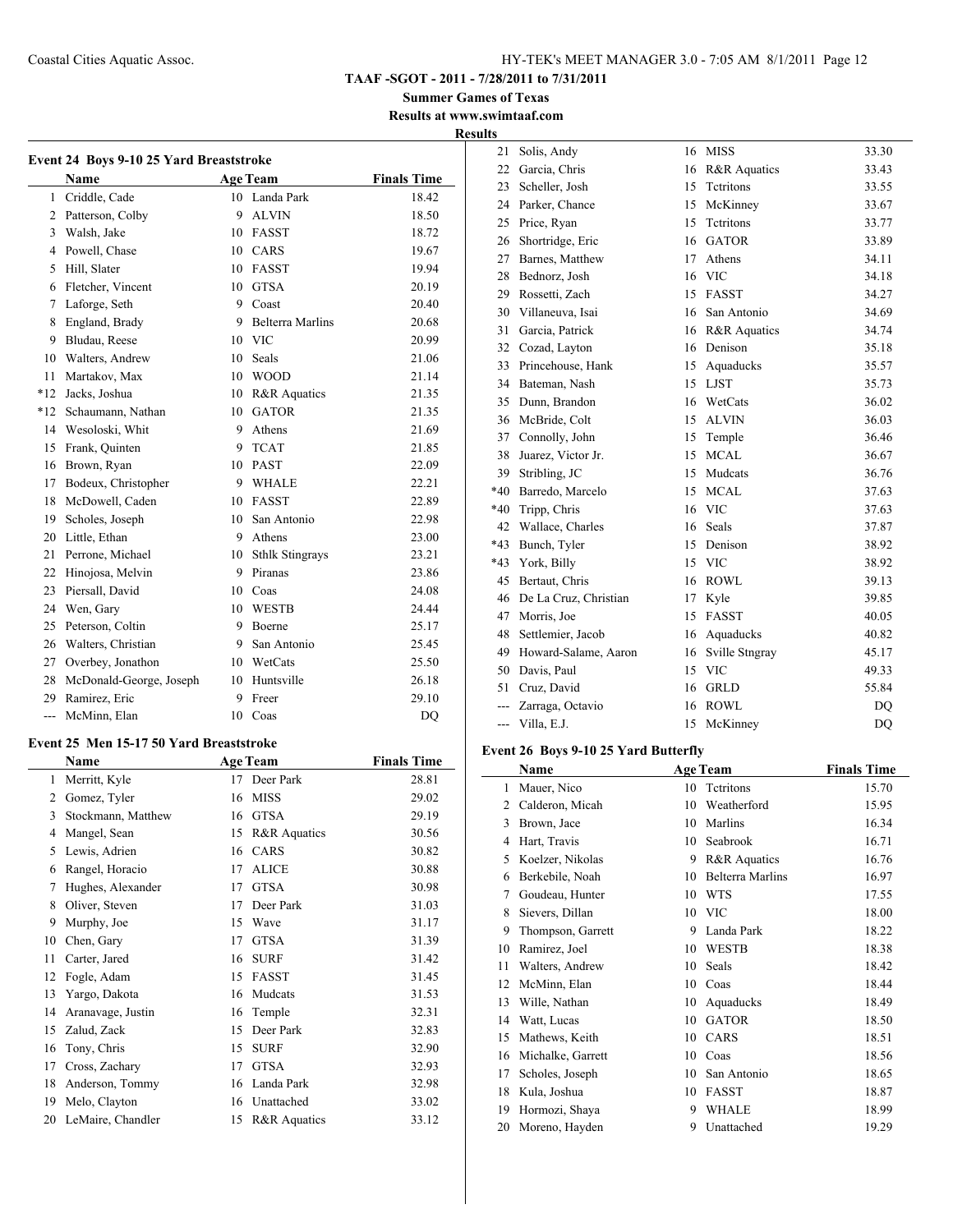**Summer Games of Texas Results at www.swimtaaf.com**

**Results**

|                | (Event 26 Boys 9-10 25 Yard Butterfly)<br>Name |    | <b>Age Team</b>         | <b>Finals Time</b> |
|----------------|------------------------------------------------|----|-------------------------|--------------------|
| 21             | Rivera, Justice                                |    | 10 EDIN                 | 19.98              |
| 22             | Woods, Jacob                                   | 9  | McKinney                | 20.10              |
| 23             | Roberts, Tyler                                 | 9  | Boerne                  | 21.22              |
| 24             | Suarez, Martin                                 |    | 10 Pirahanas            | 21.80              |
| 25             | Reed, Caleb                                    |    | 10 San Antonio          | 22.01              |
| 26             | Morris, Logan                                  |    | 9 WetCats               | 22.72              |
| 27             | Little, Ethan                                  |    | 9 Athens                | 22.81              |
| 28             | Ward, Cas                                      |    | 10 PAST                 | 23.32              |
| $\overline{a}$ | Juarez, Christian                              | 9  | <b>MCAL</b>             | DQ                 |
|                |                                                |    |                         |                    |
|                | Event 27 Men 15-17 50 Yard Butterfly<br>Name   |    | <b>Age Team</b>         | <b>Finals Time</b> |
| 1              | Campbell, Logan                                | 15 | Deer Park               | 24.72              |
|                |                                                |    |                         |                    |
| 2              | Guthrie, Ryan                                  | 17 | Tetritons               | 24.84              |
| 3              | Tunon, Nathan                                  | 17 | San Antonio             | 25.18              |
| 4              | Sheffield, Logan                               |    | 15 LJST                 | 25.39              |
| 5              | Copper, Devin                                  |    | 15 R&R Aquatics         | 25.41              |
| 6              | White, Derek                                   | 17 | <b>GTSA</b>             | 25.75              |
| 7              | Sands, David                                   | 17 | CARS                    | 25.78              |
| 8              | Rangel, Horacio                                | 17 | ALICE                   | 26.13              |
| 9              | Oliver, Steven                                 | 17 | Deer Park               | 26.32              |
| 10             | Jordan, Cole                                   | 17 | <b>GATOR</b>            | 26.39              |
| 11             | Powell, Jake                                   | 15 | SURF                    | 26.77              |
| 12             | Sullivan, Ryan                                 | 17 | Temple                  | 26.85              |
| 13             | Shortridge, Eric                               |    | 16 GATOR                | 27.07              |
| 14             | Yargo, Dakota                                  |    | 16 Mudcats              | 27.16              |
| 15             | Maples, Mitchell                               |    | 16 R&R Aquatics         | 27.18              |
| 16             | Morin, Sean                                    |    | 17 VIC                  | 27.20              |
| 17             | Emmons, Miller                                 | 15 | <b>FASST</b>            | 27.27              |
| 18             | Babcock, Blake                                 |    | 16 Weatherford          | 27.32              |
| 19             | McCracken, Dalton                              | 15 | FASST                   | 27.58              |
| 20             | Calk, Alec                                     | 16 | TM Hurricanes           | 27.64              |
| 21             | Yerigan, Reid                                  | 16 | <b>SURF</b>             | 27.68              |
| 22             | Barnett, Adam                                  |    | 15 Coast                | 28.00              |
| $*23$          | Guerrero, Christopher                          | 17 | R&R Aquatics            | 28.22              |
| *23            | May, Austin                                    | 17 | <b>GTSA</b>             | 28.22              |
|                | 25 Brown, Ryan                                 |    | 15 LJST                 | 28.23              |
|                | 26 McLeod, Joshua                              | 15 | McKinney                | 28.59              |
| *27            | Warrum, Jonathan                               | 17 | <b>TCAT</b>             | 28.68              |
| *27            | Martinez, George                               | 15 | <b>ALVIN</b>            | 28.68              |
| 29             | Eichholz, Colton                               |    | 15 VIC                  | 28.72              |
| 30             | Williams, Eric                                 |    | 16 Landa Park           | 28.84              |
| 31             | Anderson, Drew                                 | 15 | <b>Sthlk Stingrays</b>  | 28.96              |
| 32             | Pena, Aaron                                    | 15 | San Antonio             | 29.42              |
|                |                                                |    |                         |                    |
| 33             | Daniels, Tyler                                 | 17 | <b>GTSA</b>             | 29.51              |
| 34             | Motoike, Kazuomi                               | 15 | <b>BARR</b>             | 29.61              |
| 35             | Solis, Jonathan                                | 16 | FASST                   | 29.62              |
| 36             | Hutson, Trevor                                 | 16 | Tetritons               | 29.63              |
| 37             | Daniels, Thomas                                | 17 | <b>GTSA</b>             | 29.65              |
| 38             | Tony, Chris                                    | 15 | <b>SURF</b>             | 29.69              |
| 39             | Hearon, William                                | 17 | Marlins                 | 29.79              |
| 40             | Cabuya, Daniel                                 | 15 | Marlins                 | 29.84              |
| 41             | Mulchrone, Patrick                             | 15 | <b>Belterra Marlins</b> | 29.87              |
| 42             | Prado, Martin                                  | 17 | Coas                    | 29.99              |
|                |                                                |    |                         |                    |

| ıэ    |                    |    |              |       |
|-------|--------------------|----|--------------|-------|
| 43    | Reyes, Daniel      | 17 | Coas         | 30.07 |
| 44    | Sorrells, Caden    | 15 | Athens       | 30.14 |
| 45    | Banko, Stephen     | 15 | Piranhas     | 30.24 |
| 46    | Daniels, Victor    | 16 | San Antonio  | 30.55 |
| 47    | Devries, Jared     | 15 | Tetritons    | 30.63 |
| 48    | Anderson, Blake    | 16 | Coas         | 30.70 |
| 49    | Brim, Colton       | 17 | WetCats      | 30.88 |
| 50    | Tucker, Joseph     | 17 | <b>VIC</b>   | 31.49 |
| 51    | Haberman, Michael  | 17 | Tetritons    | 31.54 |
| $*52$ | Yun, Edward        | 15 | <b>WESTB</b> | 31.82 |
| $*52$ | Garza, Christopher | 15 | R&R Aquatics | 31.82 |
| $*52$ | Tovar, Gregorio    | 16 | San Antonio  | 31.82 |
| 55    | Massey, Taylor     | 15 | <b>ROWL</b>  | 32.38 |
| 56    | Settlemier, Jacob  | 16 | Aquaducks    | 32.93 |
| 57    | Parker, Chance     | 15 | McKinney     | 33.63 |
| 58    | Patel, Nitesh      | 15 | <b>GRLD</b>  | 33.79 |
| 59    | Huxtable, Chance   | 16 | FM Blue Fins | 33.83 |
| 60    | Jones, Vanarthur   | 16 | <b>WESTB</b> | 34.21 |
| 61    | Lai, Andy          | 17 | Coas         | 35.10 |
| 62    | Munro, Zachary     | 16 | Wave         | 36.42 |
| 63    | Morgan, J.R.       | 15 | Temple       | 38.34 |
| ---   | Hurley, Jordan     | 16 | <b>GRLD</b>  | DO    |
| ---   | Harriman, Robert   | 15 | <b>WHALE</b> | DQ    |
|       |                    |    |              |       |

#### **Event 28 Boys 9-10 25 Yard Freestyle**

|    | Name                  |    | <b>Age Team</b>         | <b>Finals Time</b> |
|----|-----------------------|----|-------------------------|--------------------|
| 1  | Spillman, Alexander   | 10 | Piranhas                | 14.39              |
| 2  | Goudeau, Hunter       | 10 | <b>WTS</b>              | 14.40              |
| 3  | Zapinski, Jonathan    | 10 | <b>Sthlk Stingrays</b>  | 14.54              |
| 4  | Mauer, Nico           | 10 | <b>Tetritons</b>        | 14.68              |
| 5  | Simmons, David        | 10 | Coas                    | 14.97              |
| 6  | Ramirez, Joel         | 10 | <b>WESTB</b>            | 15.02              |
| 7  | Skinner, Kyle         | 9  | FM Blue Fins            | 15.19              |
| 8  | Anthony, Nicholas     | 10 | <b>GTSA</b>             | 15.26              |
| 9  | White-Farrell, Holden | 10 | <b>ALICE</b>            | 15.41              |
| 10 | Barrera, Isaac        | 10 | Landa Park              | 15.42              |
| 11 | Berkebile, Noah       | 10 | <b>Belterra Marlins</b> | 15.66              |
| 12 | Alcalar, Christian    | 10 | <b>WTS</b>              | 15.67              |
| 13 | Urbine, Austin        | 10 | <b>FASST</b>            | 15.68              |
| 14 | Malatek, Will         | 10 | Landa Park              | 16.00              |
| 15 | Mathews, Keith        | 10 | CARS                    | 16.07              |
| 16 | Hormozi, Shaya        | 9  | <b>WHALE</b>            | 16.14              |
| 17 | Wehmeyer, Logan       | 10 | WetCats                 | 16.20              |
| 18 | Watt, Lucas           | 10 | <b>GATOR</b>            | 16.27              |
| 19 | Dougherty, Ethan      | 10 | Coas                    | 16.40              |
| 20 | Wilkey, Preston       | 9  | Oso                     | 16.53              |
| 21 | Reed, Caleb           | 10 | San Antonio             | 16.64              |
| 22 | Hicks, Riley          | 10 | <b>FASST</b>            | 17.01              |
| 23 | Walters, Christian    | 9  | San Antonio             | 17.35              |
| 24 | Coleman, Dustin       | 10 | Mudcats                 | 17.87              |
| 25 | Juarez, Christian     | 9  | <b>MCAL</b>             | 18.38              |
| 26 | Suarez, Martin        | 10 | Pirahanas               | 19.22              |
|    |                       |    |                         |                    |

#### **Event 29 Men 15-17 50 Yard Freestyle**

| <b>Name</b>  | <b>Age Team</b> | <b>Finals Time</b> |
|--------------|-----------------|--------------------|
| 1 Qin, Peter | 17 GTSA         | 22.23              |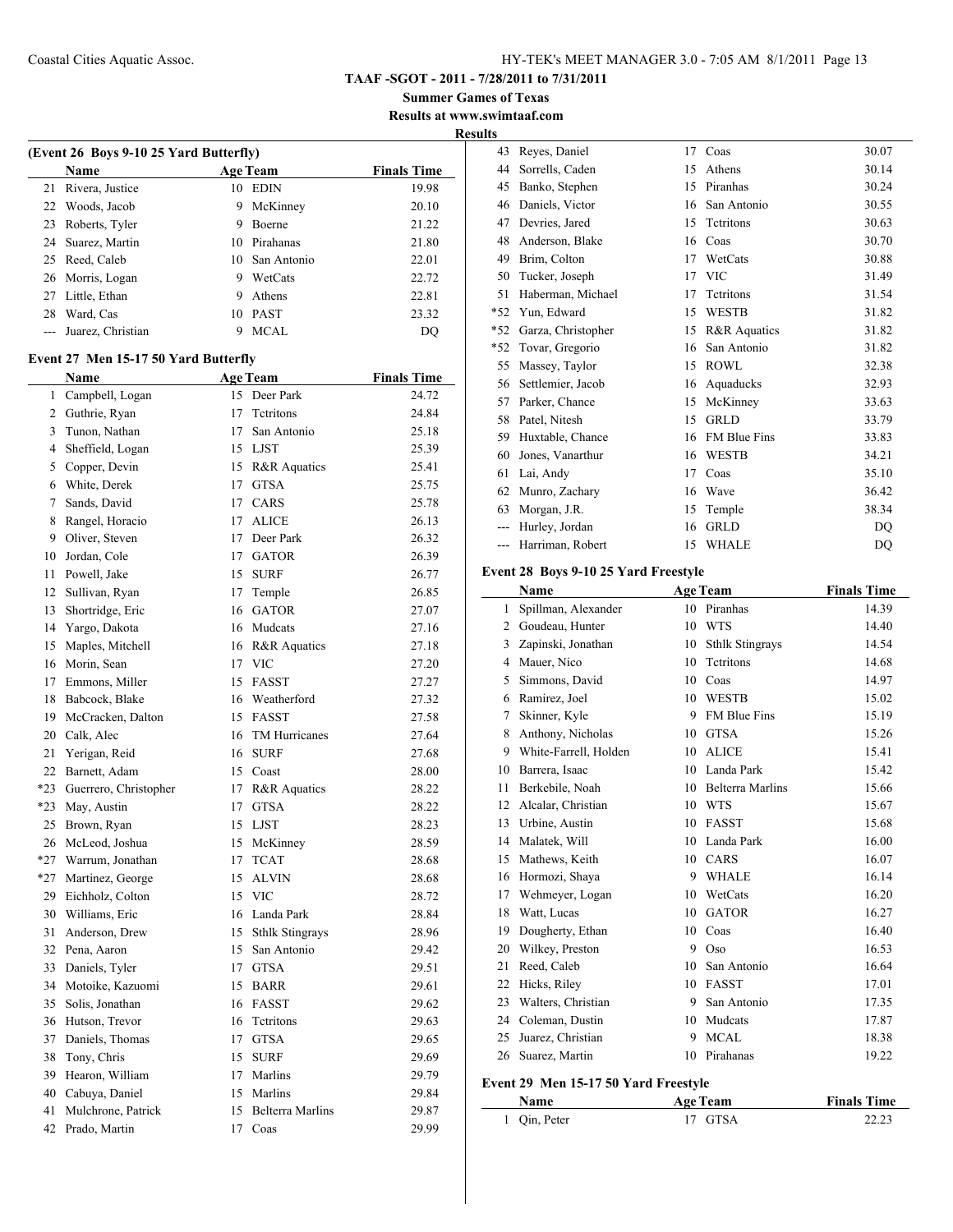**Summer Games of Texas Results at www.swimtaaf.com**

|          |                                        |    |                                 |                    | <b>Results</b> |
|----------|----------------------------------------|----|---------------------------------|--------------------|----------------|
|          | (Event 29 Men 15-17 50 Yard Freestyle) |    |                                 |                    | $*$            |
|          | Name                                   |    | <b>Age Team</b>                 | <b>Finals Time</b> |                |
|          | 2 Guthrie, Ryan                        |    | 17 Tetritons<br>17 FASST        | 22.50<br>22.66     |                |
|          | 3 Fugina, Zachary                      |    |                                 |                    |                |
|          | 4 Kilday, Paul                         |    | 17 R&R Aquatics                 | 23.36              |                |
|          | 5 Tunon, Nathan                        |    | 17 San Antonio                  | 23.45              |                |
|          | 6 Lowe, Tate                           |    | 17 WTS                          | 23.55<br>23.70     | t              |
|          | 7 White, Derek<br>Stockmann, Matthew   |    | 17 GTSA<br>16 GTSA              | 23.76              | t              |
| 8        |                                        |    |                                 |                    | t              |
|          | 9 Copper, Devin                        |    | 15 R&R Aquatics<br>16 FASST     | 23.89              |                |
|          | 10 Phelps, Coleman                     |    | 16 FASST                        | 23.98<br>23.99     |                |
| 11       | Holland, Cody<br>12 Warrum, Samuel     |    | 15 TCAT                         | 24.01              |                |
| 13       | Jordan, Cole                           |    |                                 |                    |                |
|          | 14 Sands, David                        |    | 17 GATOR<br>17 CARS             | 24.06<br>24.18     |                |
| 15       | Sullivan, Ryan                         |    | 17 Temple                       | 24.24              |                |
|          |                                        |    |                                 |                    |                |
| $*17$    | 16 Mangel, Sean                        |    | 15 R&R Aquatics<br>17 Deer Park | 24.39<br>24.43     | $*$            |
|          | Merritt, Kyle                          |    | 16 SURF                         | 24.43              | $*$            |
|          | *17 Yerigan, Reid                      |    |                                 |                    |                |
| 19<br>20 | Treadwell, Tyler                       |    | 16 R&R Aquatics<br>17 VIC       | 24.48              |                |
| $*21$    | Anthony, Jonathon<br>McCracken, Dalton |    | 15 FASST                        | 24.53              |                |
| $*21$    | McLeod, Joshua                         |    | 15 McKinney                     | 24.56              |                |
|          | 23 Oliver, Austin                      |    | 16 Denison                      | 24.56<br>24.63     |                |
|          | 24 Solis, Andy                         |    | 16 MISS                         | 24.64              | ξ              |
|          | 25 Harriman, Robert                    |    | 15 WHALE                        | 24.72              | ξ              |
|          | 26 Reyes, Daniel                       |    | 17 Coas                         | 24.89              | ξ              |
|          | 27 Oliver, Steven                      |    | 17 Deer Park                    | 24.91              | ξ              |
| 28       | Galvan, Leonard                        |    | 17 ALICE                        | 24.97              | ξ              |
| 29       | Steeves, Austin                        |    | 15 Weatherford                  | 24.98              | ξ              |
|          | 30 Cozad, Layton                       |    | 16 Denison                      | 25.04              | ξ              |
| 31       | Calk, Alec                             |    | 16 TM Hurricanes                | 25.13              | ξ              |
|          | 32 Christian, John                     |    | 17 WetCats                      | 25.16              | ξ              |
|          | *33 Nalley, Jaime                      |    | 17 Mudcats                      | 25.23              |                |
|          | *33 Shortridge, Eric                   |    | 16 GATOR                        | 25.23              |                |
|          | 35 Yargo, Dakota                       |    | 16 Mudcats                      | 25.35              |                |
|          | 36 McKowen, Connor                     |    | 17 Tetritons                    | 25.38              |                |
| 37       | Kirkland, Damien                       |    | 16 GTSA                         | 25.40              | C              |
|          | 38 Emmons, Miller                      |    | 15 FASST                        | 25.54              |                |
| 39       | Zalud, Zack                            |    | 15 Deer Park                    | 25.57              |                |
| 40       | Rossetti, Zach                         |    | 15 FASST                        | 25.60              |                |
| *41      | Hearon, William                        | 17 | Marlins                         | 25.61              | Ç              |
| *41      | Anderson, Tommy                        |    | 16 Landa Park                   | 25.61              | ì              |
| $*43$    | Garcia, Patrick                        |    | 16 R&R Aquatics                 | 25.64              | Ç              |
| $*43$    | Anderson, Blake                        |    | 16 Coas                         | 25.64              | 10             |
| *45      | Barnett, Adam                          |    | 15 Coast                        | 25.69              | 1 <sup>1</sup> |
| $*45$    | Fontaine, Matthew                      |    | 16 Mudcats                      | 25.69              | 1 <sup>1</sup> |
| 47       | May, Austin                            |    | 17 GTSA                         | 25.87              | 10             |
| 48       | Barnes, Matthew                        |    | 17 Athens                       | 25.94              | 10             |
| 49       | Steffek, Peter                         |    | 16 Piranhas                     | 25.98              | 10             |
| 50       | McElheney, Wesley                      |    | 15 FASST                        | 26.01              | 10             |
| 51       | Bednorz, Josh                          |    | 16 VIC                          | 26.11              | 10             |
| 52       | Scheller, Josh                         |    | 15 Tetritons                    | 26.21              | 10             |
| 53       | Mulchrone, Patrick                     |    | 15 Belterra Marlins             | 26.22              | 10             |
| 54       | Snowden, Freddie                       |    | 16 FASST                        | 26.26              | 11             |
|          | *55 Martinez, George                   |    | 15 ALVIN                        | 26.27              | 11             |
|          |                                        |    |                                 |                    |                |

| $\cdot$ |                      |    |                        |       |
|---------|----------------------|----|------------------------|-------|
| *55     | Pena, Aaron          | 15 | San Antonio            | 26.27 |
| 57      | Tucker, Joseph       | 17 | <b>VIC</b>             | 26.34 |
| 58      | Melo, Clayton        | 16 | Unattached             | 26.57 |
| 59      | Marn, Steven         | 16 | <b>WTS</b>             | 26.60 |
| 60      | Daniels, Tyler       | 17 | <b>GTSA</b>            | 26.62 |
| 61      | Daniels, Victor      | 16 | San Antonio            | 26.66 |
| 62      | Roberts, C. J.       | 16 | <b>WTS</b>             | 26.73 |
| 63      | Huxtable, Chance     | 16 | FM Blue Fins           | 26.74 |
| 64      | Wallace, Charles     | 16 | Seals                  | 26.83 |
| 65      | Oliver, Joey         | 15 | Denison                | 26.92 |
| 66      | Burke, Ian           | 17 | <b>SBAS</b>            | 26.93 |
| 67      | Motoike, Kazuomi     | 15 | <b>BARR</b>            | 26.97 |
| 68      | Eichholz, Colton     | 15 | <b>VIC</b>             | 27.01 |
| 69      | Wilson, Pierce       | 15 | FASST                  | 27.02 |
| 70      | Tripp, Chris         | 16 | <b>VIC</b>             | 27.04 |
| 71      | Connolly, John       | 15 | Temple                 | 27.09 |
| 72      | Sampognaro, Daniel   | 15 | Tetritons              | 27.14 |
| $*73$   | Price, Ryan          | 15 | Tetritons              | 27.19 |
| $*73$   | Yun, Edward          | 15 | WESTB                  | 27.19 |
| 75      | Garza, Christopher   | 15 | R&R Aquatics           | 27.30 |
| 76      | Haberman, Michael    | 17 | Tetritons              | 27.31 |
| 77      | Parker, Chance       | 15 | McKinney               | 27.37 |
| 78      | Perrone, Samuel      | 15 | <b>Sthlk Stingrays</b> | 27.50 |
| 79      | McBride, Colt        | 15 | <b>ALVIN</b>           | 27.66 |
| 80      | Brim, Colton         | 17 | WetCats                | 27.83 |
| 81      | Patel, Nitesh        | 15 | <b>GRLD</b>            | 28.00 |
| 82      | Daniels, Thomas      | 17 | <b>GTSA</b>            | 28.06 |
| 83      | Mantia, Jeremy       | 15 | Coas                   | 28.17 |
| 84      | Bateman, Nash        | 15 | <b>LJST</b>            | 28.36 |
| 85      | Carlson, Joe         | 15 | Weatherford            | 28.53 |
| 86      | Banko, Stephen       | 15 | Piranhas               | 28.57 |
| 87      | Bunch, Tyler         | 15 | Denison                | 28.62 |
| 88      | Gerrity, Andrew      | 17 | Tetritons              | 28.93 |
| 89      | Bertaut, Chris       | 16 | <b>ROWL</b>            | 29.07 |
| 90      | Jones, Vanarthur     | 16 | <b>WESTB</b>           | 29.24 |
| 91      | Porras, Emilio       | 15 | <b>BARR</b>            | 29.41 |
| 92      | Elizondo, Eduardo    | 16 | LAJO                   | 29.74 |
| 93      | Settlemier, Jacob    | 16 | Aquaducks              | 29.82 |
|         | 94 Massey, Taylor    |    | 15 ROWL                | 29.96 |
| 95      | Stribling, JC        | 15 | Mudcats                | 29.98 |
| 96      | Barredo, Marcelo     | 15 | MCAL                   | 30.17 |
| 97      | Morris, Joe          | 15 | FASST                  | 30.38 |
| 98      | Miller, Devin        | 15 | <b>TCAT</b>            | 30.59 |
| 99      | Lemson, Jason        | 17 | WTS                    | 30.69 |
| 100     | Dunn, Brandon        | 16 | WetCats                | 30.82 |
| 101     | LeBlanc, Spencer     | 15 | Piranhas               | 30.93 |
| 102     | Davis, Paul          | 15 | <b>VIC</b>             | 31.38 |
| 103     | Villa, E.J.          | 15 | McKinney               | 32.42 |
| 104     | Zarraga, Octavio     | 16 | <b>ROWL</b>            | 32.49 |
| 105     | Lai, Andy            | 17 | Coas                   | 32.74 |
| 106     | Howard-Salame, Aaron | 16 | Sville Stngray         | 33.67 |
| 107     | Bell, Brandon        | 15 | Seals                  | 33.86 |
| 108     | Naqvi, Abbas         | 16 | Piranhas               | 34.29 |
| 109     | Cruz, David          | 16 | <b>GRLD</b>            | 34.70 |
| 110     | Hurley, Jordan       | 16 | <b>GRLD</b>            | 36.19 |
| 111     | Carrera, Ricardo     | 15 | MCAL                   | 37.24 |
|         |                      |    |                        |       |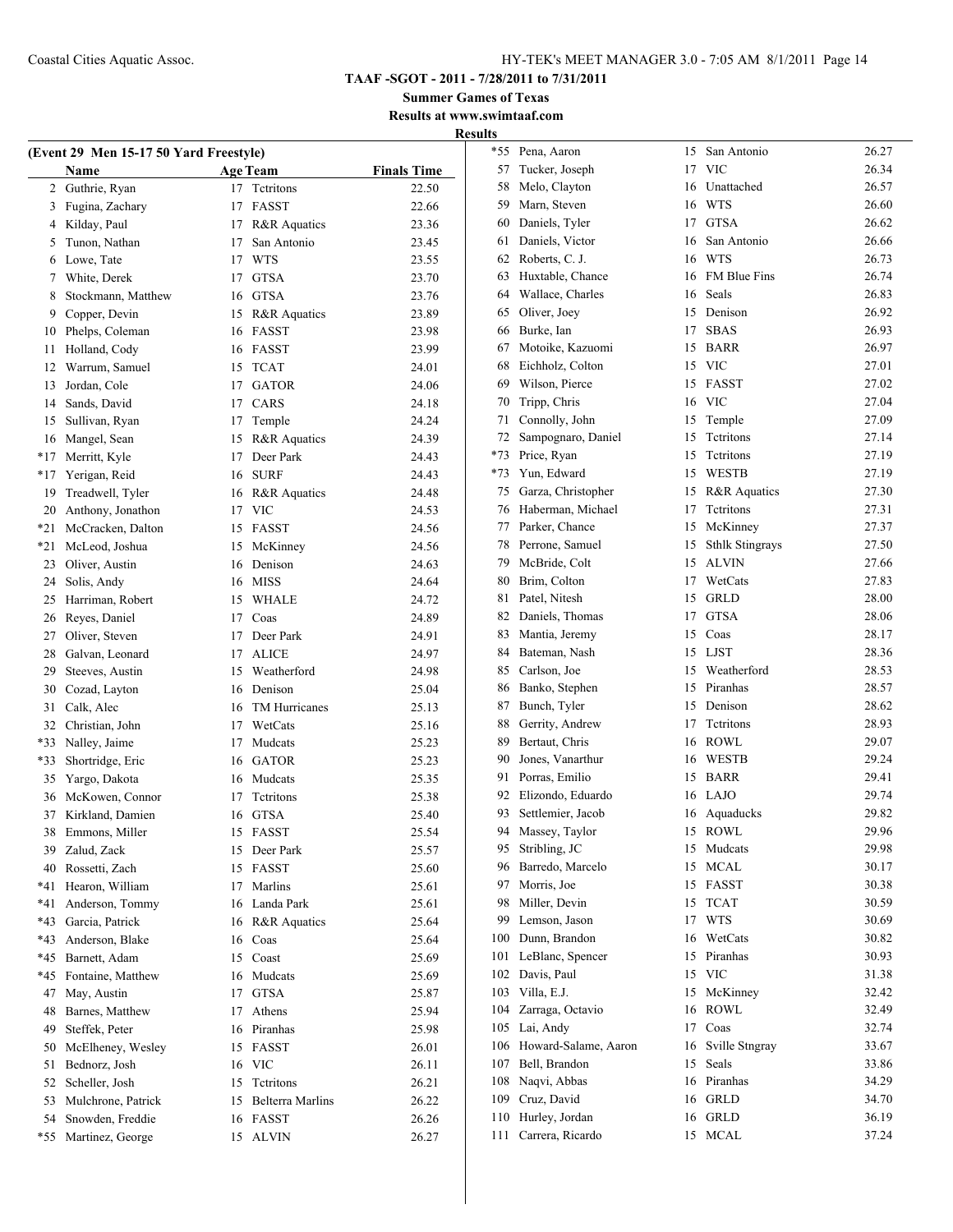#### **Summer Games of Texas**

**Results at www.swimtaaf.com**

#### **Results**

| (Event 29 Men 15-17 50 Yard Freestyle) |                                |         |    |                        |                    |  |
|----------------------------------------|--------------------------------|---------|----|------------------------|--------------------|--|
|                                        | Name                           |         |    | <b>Age Team</b>        | <b>Finals Time</b> |  |
| 112                                    | Skobareck, Jude                |         |    | 15 San Antonio         | 39.16              |  |
|                                        | Event 30 Boys 9-10 100 Yard IM |         |    |                        |                    |  |
|                                        | Name                           |         |    | <b>Age Team</b>        | <b>Finals Time</b> |  |
| 1                                      | Segesta, Alex                  |         |    | 10 Piranhas            | 1:13.42            |  |
|                                        | 33.36                          | 40.06   |    |                        |                    |  |
| 2                                      | Romero, Joshua                 |         |    | 10 GTSA                | 1:18.86            |  |
|                                        | 35.40                          | 43.46   |    |                        |                    |  |
| 3                                      | Chao, Matthew                  |         | 10 | <b>Sthlk Stingrays</b> | 1:19.66            |  |
|                                        | 37.78                          | 41.88   |    |                        |                    |  |
| 4                                      | Williams, Conner               |         | 9  | <b>ELCMP</b>           | 1:19.69            |  |
|                                        | 36.50                          | 43.19   |    |                        |                    |  |
| 5                                      | Kelber, Mason                  |         | 10 | <b>Sthlk Stingrays</b> | 1:21.22            |  |
|                                        | 39.88                          | 41.34   |    |                        |                    |  |
| 6                                      | Jones, Varon                   |         | 10 | Boerne                 | 1:26.92            |  |
|                                        | 40.73                          | 46.19   |    |                        |                    |  |
| 7                                      | Brown, Jace                    |         | 10 | Marlins                | 1:27.44            |  |
|                                        | 38.09                          | 49.35   |    |                        |                    |  |
| 8                                      | Armstrong, Jack                |         |    | 10 ALVIN               | 1:27.66            |  |
|                                        | 40.72                          | 46.94   |    |                        |                    |  |
| 9                                      | Calderon, Micah                |         |    | 10 Weatherford         | 1:29.10            |  |
|                                        | 39.80                          | 49.30   |    |                        |                    |  |
| 10                                     | Phelps, Cooper                 |         |    | 10 FASST               | 1:30.54            |  |
|                                        | 40.44                          | 50.10   |    |                        |                    |  |
| 11                                     | Dunham, Matthew                |         |    | 10 GTSA                | 1:31.12            |  |
|                                        | 42.64                          | 48.48   |    |                        |                    |  |
| 12                                     | Moreno, Hayden                 |         | 9  | Unattached             | 1:31.92            |  |
|                                        | 42.07                          | 49.85   |    |                        |                    |  |
| 13                                     | Sievers, Dillan                |         |    | 10 VIC                 | 1:32.76            |  |
|                                        | 43.38                          | 49.38   |    |                        |                    |  |
| 14                                     | Gilbert, Logan                 |         | 9  | <b>Sharks</b>          | 1:34.56            |  |
|                                        | 40.70                          | 53.86   |    |                        |                    |  |
| 15                                     | Criddle, Cade                  |         | 10 | Landa Park             | 1:34.64            |  |
|                                        | 47.71                          | 46.93   |    |                        |                    |  |
|                                        | 16 Kwon, Daniel                |         | 9  | Piranhas               | 1:35.69            |  |
|                                        | 45.72                          | 49.97   |    |                        |                    |  |
| 17                                     | Wehmeyer, Logan                |         |    | 10 WetCats             | 1:36.26            |  |
|                                        | 44.59                          | 51.67   |    |                        |                    |  |
| 18                                     | Frank, Quinten                 |         | 9  | <b>TCAT</b>            | 1:36.82            |  |
|                                        | 46.32                          | 50.50   |    |                        |                    |  |
| 19                                     | Michalke, Garrett              |         |    | 10 Coas                | 1:37.58            |  |
|                                        | 42.94                          | 54.64   |    |                        |                    |  |
| 20                                     | McMinn, Elan                   |         |    | 10 Coas                | 1:39.08            |  |
|                                        | 44.57                          | 54.51   |    |                        |                    |  |
| 21                                     | Bludau, Reese                  |         |    | 10 VIC                 | 1:41.94            |  |
|                                        | 47.86                          | 54.08   |    |                        |                    |  |
| 22                                     | Mach, Phillip                  |         | 9  | Coas                   | 1:47.40            |  |
|                                        | 49.34                          | 58.06   |    |                        |                    |  |
| 23                                     | Walters, Christian             |         | 9  | San Antonio            | 1:47.90            |  |
|                                        | 50.21                          | 57.69   |    |                        |                    |  |
| 24                                     | Juarez, Christian              |         | 9  | <b>MCAL</b>            | 1:51.86            |  |
|                                        | 48.89                          | 1:02.97 | 9  | WHALE                  |                    |  |
| 25                                     | Bodeux, Christopher<br>58.69   | 55.08   |    |                        | 1:53.77            |  |
|                                        |                                |         |    |                        |                    |  |

| w |                     |         |    |          |    |
|---|---------------------|---------|----|----------|----|
|   | --- Wesoloski, Whit |         | 9  | Athens   | DQ |
|   | 51.14               | 57.74   |    |          |    |
|   | --- Hill, Slater    |         |    | 10 FASST | DQ |
|   | 43.90               | 46.17   |    |          |    |
|   | --- Arteaga, Joseph |         | 10 | EDIN     | DQ |
|   | 55.83               | 1:04.13 |    |          |    |

#### **Event 31 Men 15-17 100 Yard IM**

|    | <b>Name</b>               |       |    | <b>Age Team</b> | <b>Finals Time</b> |
|----|---------------------------|-------|----|-----------------|--------------------|
| 1  | Qin, Peter                |       |    | 17 GTSA         | 57.53              |
|    | 25.95                     | 31.58 |    |                 |                    |
| 2  | Campbell, Logan           |       |    | 15 Deer Park    | 59.33              |
|    | 27.23                     | 32.10 |    |                 |                    |
| 3  | Gomez, Tyler              |       |    | 16 MISS         | 59.89              |
|    | 28.99                     | 30.90 |    |                 |                    |
| 4  | Rangel, Horacio           |       |    | 17 ALICE        | 1:01.16            |
|    | 28.72                     | 32.44 |    |                 |                    |
| 5  | Morin, Sean               |       |    | 17 VIC          | 1:01.79            |
|    | 28.99                     | 32.80 |    |                 |                    |
| 6  | Jordan, Cole              |       | 17 | <b>GATOR</b>    | 1:02.09            |
|    | 29.12                     | 32.97 |    |                 |                    |
| 7  | Copper, Devin             |       |    | 15 R&R Aquatics | 1:02.52            |
|    | 28.52                     | 34.00 |    |                 |                    |
| 8  | Fussell, Will             |       | 15 | Deer Park       | 1:02.62            |
|    | 28.69                     | 33.93 |    |                 |                    |
| 9  | Yerigan, Reid             |       |    | 16 SURF         | 1:02.80            |
|    | 28.90                     | 33.90 |    |                 |                    |
| 10 | McLeod, Joshua            |       |    | 15 McKinney     | 1:04.06            |
|    | 29.50                     | 34.56 |    |                 |                    |
| 11 | Shortridge, Eric<br>30.26 |       |    | 16 GATOR        | 1:05.01            |
| 12 |                           | 34.75 | 17 | <b>GTSA</b>     |                    |
|    | Cross, Zachary<br>30.55   | 34.78 |    |                 | 1:05.33            |
|    | 13 Carter, Jared          |       | 16 | <b>SURF</b>     | 1:05.47            |
|    | 31.40                     | 34.07 |    |                 |                    |
| 14 | Fogle, Adam               |       |    | 15 FASST        | 1:06.00            |
|    | 31.43                     | 34.57 |    |                 |                    |
| 15 | Lewis, Adrien             |       |    | 16 CARS         | 1:06.63            |
|    | 33.09                     | 33.54 |    |                 |                    |
|    | 16 Yearwood, Dustin       |       |    | 16 FASST        | 1:06.76            |
|    | 30.31                     | 36.45 |    |                 |                    |
| 17 | Cabuya, Daniel            |       |    | 15 Marlins      | 1:06.82            |
|    | 30.07                     | 36.75 |    |                 |                    |
| 18 | Melo, Clayton             |       |    | 16 Unattached   | 1:06.83            |
|    | 31.66                     | 35.17 |    |                 |                    |
| 19 | Lavery, Kevin             |       |    | 15 GATOR        | 1:07.17            |
|    | 31.25                     | 35.92 |    |                 |                    |
|    | 20 Murphy, Joe            |       |    | 15 Wave         | 1:07.33            |
|    | 32.41                     | 34.92 |    |                 |                    |
| 21 | Hutson, Trevor            |       |    | 16 Tetritons    | 1:07.80            |
|    | 31.01                     | 36.79 |    |                 |                    |
| 22 | Steffek, Peter            |       | 16 | Piranhas        | 1:08.48            |
|    | 33.21                     | 35.27 |    |                 |                    |
| 23 | Williams, Eric            |       |    | 16 Landa Park   | 1:08.73            |
|    | 31.93                     | 36.80 |    |                 |                    |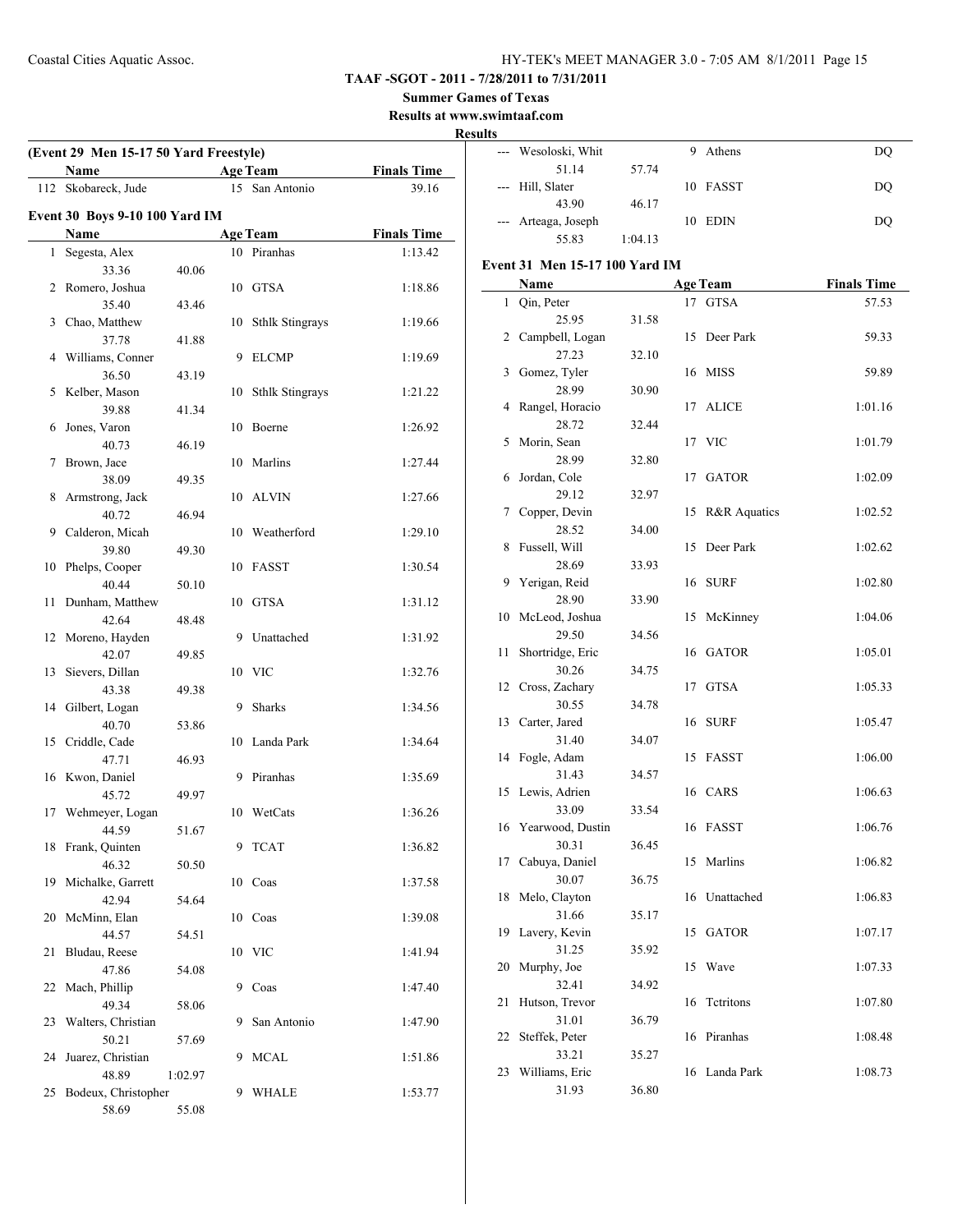**TAAF -SGOT - 2011 - 7/28/2011 to 7/31/2011**

**Summer Games of Texas Results at www.swimtaaf.com**

# **Results**

| (Event 31 Men 15-17 100 Yard IM) |                          |       |    |                        |                    |  |  |
|----------------------------------|--------------------------|-------|----|------------------------|--------------------|--|--|
|                                  | Name                     |       |    | <b>Age Team</b>        | <b>Finals Time</b> |  |  |
| 24                               | Sorrells, Caden          |       |    | 15 Athens              | 1:08.92            |  |  |
|                                  | 30.92                    | 38.00 |    |                        |                    |  |  |
| 25                               | Fomby, Garrett           |       | 15 | <b>FASST</b>           | 1:09.47            |  |  |
|                                  | 31.83                    | 37.64 |    |                        |                    |  |  |
| 26                               | Miller, Gabriel          |       | 15 | R&R Aquatics           | 1:10.26            |  |  |
|                                  | 33.09                    | 37.17 |    |                        |                    |  |  |
| 27                               | Juarez, Victor Jr.       |       | 15 | MCAL                   | 1:10.66            |  |  |
|                                  | 33.75                    | 36.91 |    |                        |                    |  |  |
| 28                               | York, Billy              |       |    | 15 VIC                 | 1:10.97            |  |  |
|                                  | 33.57                    | 37.40 |    |                        |                    |  |  |
| 29                               | Devries, Jared           |       | 15 | Tetritons              | 1:11.04            |  |  |
|                                  | 33.55                    | 37.49 |    |                        |                    |  |  |
| 30                               | Mathews, Mark            |       |    | 15 CARS                | 1:11.58            |  |  |
|                                  | 31.97                    | 39.61 |    |                        |                    |  |  |
| 31                               | Anderson, Blake          |       |    | 16 Coas                | 1:11.83            |  |  |
|                                  | 33.92                    | 37.91 |    |                        |                    |  |  |
| 32                               | Fontaine, Matthew        |       | 16 | Mudcats                | 1:11.90            |  |  |
|                                  | 33.09                    | 38.81 |    |                        |                    |  |  |
| 33                               | Yun, Edward              |       | 15 | <b>WESTB</b>           | 1:12.70            |  |  |
|                                  | 33.56                    | 39.14 |    |                        |                    |  |  |
| 34                               | Princehouse, Hank        |       | 15 | Aquaducks              | 1:13.67            |  |  |
|                                  | 35.63                    | 38.04 |    |                        |                    |  |  |
| 35                               | Bertaut, Chris           |       | 16 | <b>ROWL</b>            | 1:14.10            |  |  |
|                                  | 33.73                    | 40.37 |    |                        |                    |  |  |
| 36                               | Valdez, Alex             |       |    | 15 Coas                | 1:17.36            |  |  |
|                                  | 35.20                    | 42.16 |    |                        |                    |  |  |
| 37                               | Morris, Joe              |       | 15 | <b>FASST</b>           | 1:18.56            |  |  |
|                                  | 37.05                    | 41.51 |    |                        |                    |  |  |
| 38                               | Barredo, Marcelo         |       | 15 | <b>MCAL</b>            | 1:18.83            |  |  |
|                                  | 37.65                    | 41.18 |    |                        |                    |  |  |
| 39                               | Patel, Nitesh<br>37.80   |       | 15 | <b>GRLD</b>            | 1:20.12            |  |  |
|                                  |                          | 42.32 |    |                        |                    |  |  |
|                                  | Perrone, Samuel<br>31.33 | 36.57 | 15 | <b>Sthlk Stingrays</b> | DQ                 |  |  |
|                                  | Villaneuva, Isai         |       | 16 | San Antonio            | DQ                 |  |  |
|                                  | 32.87                    | 38.29 |    |                        |                    |  |  |
|                                  |                          |       |    |                        |                    |  |  |

#### **Event 32 Men 15-17 200 Yard Freestyle**

|    | <b>Name</b>            |       |    | <b>Age Team</b> |       | <b>Finals Time</b> |
|----|------------------------|-------|----|-----------------|-------|--------------------|
| 1  | Stockmann, Christopher |       | 17 | <b>GTSA</b>     |       | 1:46.36            |
|    | 24.64                  | 26.56 |    | 27.27           | 27.89 |                    |
| 2  | Fussell, Will          |       | 15 | Deer Park       |       | 1:51.23            |
|    | 25.68                  | 29.03 |    | 28.07           | 28.45 |                    |
| 3  | Mohle, Brandon         |       | 15 | Deer Park       |       | 1:56.29            |
|    | 26.24                  | 28.96 |    | 30.47           | 30.62 |                    |
| 4  | Gomez, Tyler           |       | 16 | <b>MISS</b>     |       | 1:57.57            |
|    | 27.47                  | 29.64 |    | 30.18           | 30.28 |                    |
| 5. | Galvan, Leonard        |       | 17 | <b>ALICE</b>    |       | 1:59.89            |
|    | 26.64                  | 30.36 |    | 32.24           | 30.65 |                    |
| 6  | McCracken, Dalton      |       | 15 | <b>FASST</b>    |       | 2:00.00            |
|    | 28.01                  | 30.75 |    | 31.56           | 29.68 |                    |
| 7  | Barnes, Matthew        |       | 17 | Athens          |       | 2:00.97            |
|    | 26.58                  | 30.36 |    | 32.24           | 31.79 |                    |
|    |                        |       |    |                 |       |                    |

|    | 8 LeMaire, Chandler     |         |    | 15 R&R Aquatics |       | 2:01.17 |
|----|-------------------------|---------|----|-----------------|-------|---------|
|    | 27.65                   | 31.03   |    | 31.85           | 30.64 |         |
| 9  | Seymour, Andy           |         |    | 15 LJST         |       | 2:01.18 |
|    | 26.94                   | 30.74   |    | 32.33           | 31.17 |         |
| 10 | Sands, David            |         |    | 17 CARS         |       | 2:01.20 |
|    | 26.49                   | 29.99   |    | 32.56           | 32.16 |         |
| 11 | Mowdy, Jay              |         |    | 15 VIC          |       | 2:02.59 |
|    | 27.33                   | 31.12   |    | 32.83           | 31.31 |         |
| 12 | Babcock, Blake          |         |    | 16 Weatherford  |       | 2:05.60 |
|    | 28.32                   | 31.73   |    | 33.52           | 32.03 |         |
| 13 | Warrum, Jonathan        |         | 17 | <b>TCAT</b>     |       | 2:05.74 |
|    | 27.22                   | 31.18   |    | 33.09           | 34.25 |         |
| 14 | Anderson, Tommy         |         |    | 16 Landa Park   |       | 2:07.03 |
|    | 28.77                   | 32.24   |    | 34.02           | 32.00 |         |
| 15 | Oliver, Austin          |         |    | 16 Denison      |       | 2:08.09 |
|    | 29.00                   | 33.12   |    | 33.59           | 32.38 |         |
| 16 | Marcuccio, Evan         |         |    | 17 R&R Aquatics |       | 2:11.20 |
|    | 29.88                   | 33.85   |    | 33.80           | 33.67 |         |
| 17 | Aranavage, Justin       |         |    | 16 Temple       |       | 2:12.44 |
|    | 27.59                   | 31.92   |    | 34.87           | 38.06 |         |
| 18 | Garcia, Chris           |         |    | 16 R&R Aquatics |       | 2:12.82 |
|    | 26.88                   | 30.67   |    | 36.11           | 39.16 |         |
| 19 | Brown, Ryan             |         |    | 15 LJST         |       | 2:14.06 |
|    | 28.00                   | 36.26   |    | 34.74           | 35.06 |         |
| 20 | Juarez, Victor Jr.      |         | 15 | <b>MCAL</b>     |       | 2:14.70 |
|    | 30.38                   | 33.96   |    | 35.55           | 34.81 |         |
| 21 | Christian, John         |         | 17 | WetCats         |       | 2:14.75 |
|    | 29.87                   | 33.85   |    | 35.18           | 35.85 |         |
| 22 | Carlson, Joe            |         |    | 15 Weatherford  |       | 2:17.29 |
|    | 30.04                   | 34.97   |    | 35.33           | 36.95 |         |
| 23 | Tovar, Gregorio         |         |    | 16 San Antonio  |       | 2:23.32 |
|    | 33.66                   | 35.80   |    | 38.09           | 35.77 |         |
| 24 | Morgan, J.R.            |         | 15 | Temple          |       | 2:24.81 |
|    | 32.20                   | 36.79   |    | 38.17           | 37.65 |         |
| 25 | Jones, Vanarthur        |         |    | 16 WESTB        |       | 2:27.62 |
|    | 33.02                   | 1:17.42 |    | 37.18           |       |         |
| 26 | Arnold, Chris           |         |    | 17 Temple       |       | 2:32.01 |
|    |                         |         |    |                 |       |         |
|    | 31.89                   | 38.58   |    | 39.84           | 41.70 |         |
| 27 | Munro, Zachary<br>34.39 | 1:59.09 | 16 | Wave            |       | 2:33.48 |

#### **Event 33 Boys 9-10 100 Yard Freestyle Relay**

|             | Team                    | Relav                     | <b>Finals Time</b> |
|-------------|-------------------------|---------------------------|--------------------|
| 1           | <b>GTSA</b>             | А                         | 58.64              |
|             | 1) Anthony, Nicholas 10 | 2) Fletcher, Vincent 10   |                    |
|             | 3) Dunham, Matthew 10   | 4) Romero, Joshua 10      |                    |
|             | 29.76                   | 28.88                     |                    |
| $2^{\circ}$ | Piranhas                | А                         | 59.50              |
|             | 1) Segesta, Alex 10     | 2) Spillman, Alexander 10 |                    |
|             | 3) Helwig, Will 10      | 4) Kwon, Daniel 9         |                    |
|             | 30.80                   | 28.70                     |                    |
| 3           | <b>FASST</b>            | A                         | 1:00.53            |
|             | 1) Bland, Ian 9         | 2) Hohne, Tyler 10        |                    |
|             | 3) Urbine, Austin 10    | 4) Kula, Joshua 10        |                    |
|             | 30.64                   | 29.89                     |                    |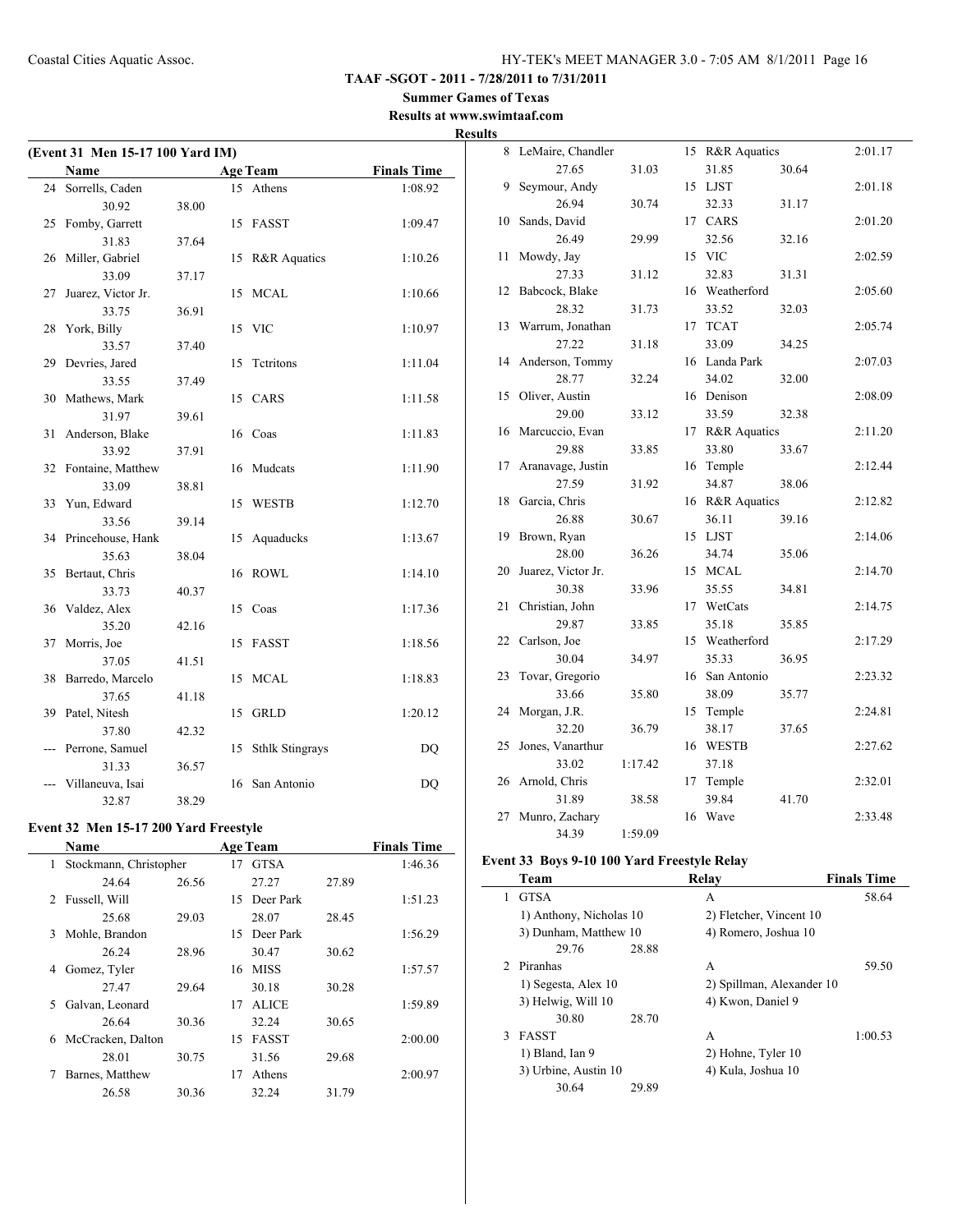# **TAAF -SGOT - 2011 - 7/28/2011 to 7/31/2011**

# **Summer Games of Texas**

**Results at www.swimtaaf.com**

#### **Results**

 $\frac{1}{2}$ 

|    | (Event 33 Boys 9-10 100 Yard Freestyle Relay)<br>Team |       | Relay                       | <b>Finals Time</b> |
|----|-------------------------------------------------------|-------|-----------------------------|--------------------|
|    | 4 Landa Park                                          |       | A                           | 1:01.53            |
|    | 1) Malatek, Will 10                                   |       | 2) Criddle, Cade 10         |                    |
|    | 3) Thompson, Garrett 9                                |       | 4) Barrera, Isaac 10        |                    |
|    | 31.58                                                 | 29.95 |                             |                    |
|    | 5 FASST                                               |       | B                           | 1:01.64            |
|    | 1) Fogle, Jack 10                                     |       | 2) Cornwell, Gabe 10        |                    |
|    | 3) Smith, Jack 10                                     |       | 4) Phelps, Cooper 10        |                    |
|    | 30.57                                                 | 31.07 |                             |                    |
|    | 6 R&R Aquatics                                        |       | A                           | 1:01.75            |
|    | 1) Koelzer, Nikolas 9                                 |       | 2) Cook, Trent 10           |                    |
|    | 3) Jacks, Joshua 10                                   |       | 4) McGrath, Connor 9        |                    |
|    | 31.09                                                 | 30.66 |                             |                    |
| 7  | Tetritons                                             |       | A                           | 1:02.78            |
|    | 1) Mauer, Nico 10                                     |       | 2) Jones, Shaw 10           |                    |
|    | 3) Stotts, Case 10                                    |       | 4) Miller, Nathan 10        |                    |
|    | 31.19                                                 | 31.59 |                             |                    |
| 8  | <b>FASST</b>                                          |       | D                           | 1:03.15            |
|    | 1) Burford, Bradley 10                                |       | 2) Hicks, Riley 10          |                    |
|    | 3) Cordova, Caden 9                                   |       | 4) Colley, Christopher 10   |                    |
|    | 33.01                                                 | 30.14 |                             |                    |
| 9  | LJST                                                  |       | A                           | 1:04.66            |
|    | 1) Williams, Shane 9                                  |       | 2) Laurel, Benjamin 10      |                    |
|    | 3) James, Clay 9                                      |       | 4) Fuchs, Collin 9          |                    |
|    | 32.83                                                 | 31.83 |                             |                    |
| 10 | <b>Sthlk Stingrays</b>                                |       | A                           | 1:05.71            |
|    | 1) Howrey, Jack 10                                    |       | 2) Pehrson, Jacob 10        |                    |
|    | 3) Perrone, Michael 10                                |       | 4) Varriale, Matthew 10     |                    |
|    | 32.93                                                 | 32.78 |                             |                    |
| 11 | FM Blue Fins                                          |       | A                           | 1:05.74            |
|    | 1) Skinner, Kyle 9                                    |       | 2) Wade, Max 10             |                    |
|    | 3) Spence, Sam 10                                     |       | 4) Galloway, Jacob 9        |                    |
|    | 32.95                                                 | 32.79 |                             |                    |
| 12 | <b>WOOD</b>                                           |       | A                           | 1:06.21            |
|    | 1) Monks, John Ross 10                                |       | 2) Lasky, Anthony 10        |                    |
|    | 3) Miller, Nate 9                                     |       | 4) Martakov, Max 10         |                    |
|    | 31.68                                                 | 34.53 |                             |                    |
| 13 | Tetritons                                             |       | B                           | 1:06.32            |
|    | 1) Hackler, Christopher 9                             |       | 2) Brooks, Sam 9            |                    |
|    | 3) Livingston, Ethan 9                                |       | 4) Stotts, Jaron 9          |                    |
|    | 32.04                                                 | 34.28 |                             |                    |
| 14 | Coas                                                  |       | A                           | 1:09.09            |
|    | 1) Rogers, Jon 10                                     |       | 2) Rogers, Benjamin 10      |                    |
|    | 3) Lentz, Keelan 9                                    |       | 4) Simmons, David 10        |                    |
|    | 36.49                                                 | 32.60 |                             |                    |
| 15 | <b>ALICE</b>                                          |       | A                           | 1:09.31            |
|    | 1) Abrego, Rudy 10                                    |       | 2) Moore, Waylon 9          |                    |
|    | 3) Hendricks, Walker 10                               |       | 4) White-Farrell, Holden 10 |                    |
|    | 39.91                                                 | 29.40 |                             |                    |
| 16 | <b>EDIN</b>                                           |       | A                           | 1:10.04            |
|    | 1) Arteaga, Joseph 10                                 |       | 2) Arteaga, Leo 9           |                    |
|    | 3) Rivera, Justice 10                                 |       | 4) Salinas, Benito 10       |                    |
|    | 36.19                                                 | 33.85 |                             |                    |

| ì   |                        |       |                           |         |  |
|-----|------------------------|-------|---------------------------|---------|--|
| 17  | <b>FASST</b>           |       | C                         | 1:11.05 |  |
|     | 1) Cornwell, Gabe 10   |       | 2) Stone, Joel 10         |         |  |
|     | 3) Glover, Wade 10     |       | 4) May, Gregory 9         |         |  |
|     | 35.54                  | 35.51 |                           |         |  |
| 18  | <b>WESTB</b>           |       | A                         | 1:12.80 |  |
|     | 1) Wen, Gary 10        |       | 2) Rivera, Mario 10       |         |  |
|     | 3) Molo, Cameron 10    |       | 4) Peak, Xzavious 10      |         |  |
|     | 38.51                  | 34.29 |                           |         |  |
|     | 19 VIC                 |       | A                         | 1:12.81 |  |
|     | 1) Sievers, Dillan 10  |       | 2) McKnight, Andrew 10    |         |  |
|     | 3) Thompson, Hunter 10 |       | 4) Bludau, Reese 10       |         |  |
|     | 36.65                  | 36.16 |                           |         |  |
| 20  | Coas                   |       | B                         | 1:15.45 |  |
|     | 1) Trimyer, Jordan 9   |       | 2) Simon, Till 9          |         |  |
|     | 3) Terrell, Doran 9    |       | 4) McLain, Tarak 9        |         |  |
|     | 40.65                  | 34.80 |                           |         |  |
| 21  | Landa Park             |       | B                         | 1:21.62 |  |
|     | 1) Werner, Derrick 10  |       | 2) Schlageter, Jameson 10 |         |  |
|     | 3) Hardaway, Hayden 9  |       | 4) Brown, Phillip 9       |         |  |
|     | 43.60                  | 38.02 |                           |         |  |
| 22. | Freer                  |       | A                         | 1:33.70 |  |
|     | 1) Allen, Joel 9       |       | 2) Linscomb, Jonathan 9   |         |  |
|     | 3) Ramirez, Eric 9     |       | 4) Torres, Adam 9         |         |  |
|     | 47.21                  | 46.49 |                           |         |  |

#### **Event 34 Men 15-17 200 Yard Freestyle Relay**

|   | Team                         |       | <b>Relay</b>             |       | <b>Finals Time</b> |
|---|------------------------------|-------|--------------------------|-------|--------------------|
| 1 | <b>GTSA</b>                  |       | A                        |       | 1:29.80            |
|   | 1) Stockmann, Christopher 17 |       | 2) Stockmann, Matthew 16 |       |                    |
|   | 3) Hughes, Alexander 17      |       | 4) Qin, Peter 17         |       |                    |
|   | 23.19                        | 22.52 | 22.67                    | 21.42 |                    |
| 2 | R&R Aquatics                 |       | B                        |       | 1:34.63            |
|   | 1) Kilday, Paul 17           |       | 2) Treadwell, Tyler 16   |       |                    |
|   | 3) Garcia, Chris 16          |       | 4) Mangel, Sean 15       |       |                    |
|   | 23.30                        | 23.65 | 24.16                    | 23.52 |                    |
| 3 | <b>FASST</b>                 |       | A                        |       | 1:35.38            |
|   | 1) Holland, Cody 16          |       | 2) Emmons, Miller 15     |       |                    |
|   | 3) Phelps, Coleman 16        |       | 4) Fugina, Zachary 17    |       |                    |
|   | 25.21                        | 23.61 | 23.54                    | 23.02 |                    |
| 4 | Deer Park                    |       | A                        |       | 1:36.05            |
|   | 1) Mohle, Brandon 15         |       | 2) Merritt, Kyle 17      |       |                    |
|   | 3) Zalud, Zack 15            |       | 4) Oliver, Steven 17     |       |                    |
|   | 24.57                        | 24.01 | 24.58                    | 22.89 |                    |
| 5 | <b>LIST</b>                  |       | A                        |       | 1:37.35            |
|   | 1) Seymour, Andy 15          |       | 2) Brown, Ryan 15        |       |                    |
|   | 3) Dunn, Jason 17            |       | 4) Sheffield, Logan 15   |       |                    |
|   | 24.99                        | 24.70 | 25.18                    | 22.48 |                    |
| 6 | <b>VIC</b>                   |       | A                        |       | 1:38.68            |
|   | 1) Morin, Sean 17            |       | 2) Mowdy, Jay 15         |       |                    |
|   | 3) Bednorz, Josh 16          |       | 4) Anthony, Jonathon 17  |       |                    |
|   | 24.82                        | 25.25 | 24.79                    | 23.82 |                    |
| 7 | <b>FASST</b>                 |       | B                        |       | 1:41.04            |
|   | 1) McElheney, Wesley 15      |       | 2) Yearwood, Dustin 16   |       |                    |
|   | 3) Rossetti, Zach 15         |       | 4) Madden, John 15       |       |                    |
|   | 25.96                        | 24.73 | 25.26                    | 25.09 |                    |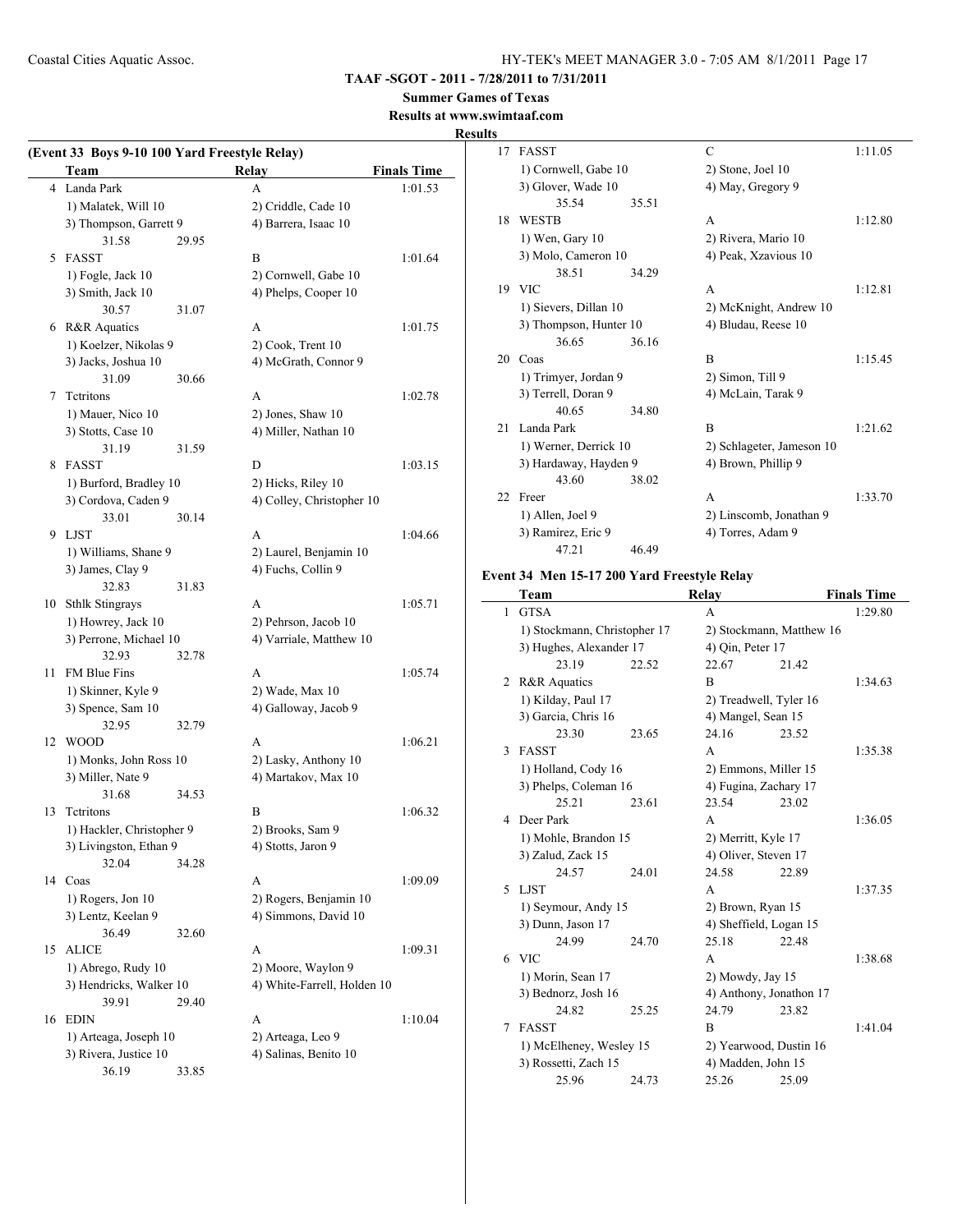**TAAF -SGOT - 2011 - 7/28/2011 to 7/31/2011**

**Summer Games of Texas**

### **Results at www.swimtaaf.com**

**Results**

|    | (Event 34 Men 15-17 200 Yard Freestyle Relay) |       |                          |       |                    |
|----|-----------------------------------------------|-------|--------------------------|-------|--------------------|
|    | Team                                          |       | Relay                    |       | <b>Finals Time</b> |
| 8  | <b>TCAT</b>                                   |       | A                        |       | 1:43.27            |
|    | 1) Warrum, Samuel 15                          |       | 2) Lawson, Billy 16      |       |                    |
|    | 3) Miller, Devin 15                           |       | 4) Warrum, Jonathan 17   |       |                    |
|    | 30.02                                         | 23.89 | 26.30                    | 23.06 |                    |
| 9  | R&R Aquatics                                  |       | A                        |       | 1:43.60            |
|    | 1) Maples, Mitchell 16                        |       | 2) Garza, Christopher 15 |       |                    |
|    | 3) Guerrero, Christopher 17                   |       | 4) Garcia, Patrick 16    |       |                    |
|    | 26.49                                         | 26.34 | 26.05                    | 24.72 |                    |
| 10 | Mudcats                                       |       | A                        |       | 1:44.50            |
|    | 1) Fontaine, Matthew 16                       |       | 2) Nalley, Jaime 17      |       |                    |
|    | 3) Stribling, JC 15                           |       | 4) Yargo, Dakota 16      |       |                    |
|    | 24.65                                         | 29.39 | 25.97                    | 24.49 |                    |
| 11 | <b>VIC</b>                                    |       | B                        |       | 1:46.06            |
|    | 1) Tripp, Chris 16                            |       | 2) Eichholz, Colton 15   |       |                    |
|    | 3) York, Billy 15                             |       | 4) Tucker, Joseph 17     |       |                    |
|    | 27.01                                         | 26.10 | 27.76                    | 25.19 |                    |
| 12 | <b>WTS</b>                                    |       | A                        |       | 1:46.39            |
|    | 1) Lowe, Tate 17                              |       | 2) Marn, Steven 16       |       |                    |
|    | 3) Roberts, C. J. 16                          |       | 4) Lemson, Jason 17      |       |                    |
|    | 23.60                                         | 26.24 | 27.27                    | 29.28 |                    |
| 13 | <b>FASST</b>                                  |       | $\mathcal{C}$            |       | 1:47.30            |
|    | 1) Wilson, Pierce 15                          |       | 2) Fomby, Garrett 15     |       |                    |
|    | 3) Snowden, Freddie 16                        |       | 4) Solis, Jonathan 16    |       |                    |
|    | 26.88                                         | 26.42 | 27.68                    | 26.32 |                    |
| 14 | Tetritons                                     |       | A                        |       | 1:49.46            |
|    | 1) Haberman, Michael 17                       |       | 2) Gerrity, Andrew 17    |       |                    |
|    | 3) Devries, Jared 15                          |       | 4) Sampognaro, Daniel 15 |       |                    |
|    | 27.78                                         | 28.17 | 26.74                    | 26.77 |                    |
| 15 | Temple                                        |       | A                        |       | 1:54.22            |
|    | 1) Aranavage, Justin 16                       |       | 2) Connolly, John 15     |       |                    |
|    | 3) Sullivan, Ryan 17                          |       | 4) Arnold, Chris 17      |       |                    |
|    | 27.40                                         | 30.13 | 30.81                    | 25.88 |                    |
|    | 16 Piranhas                                   |       | A                        |       | 1:58.68            |
|    | 1) Steffek, Peter 16                          |       | 2) Naqvi, Abbas 16       |       |                    |
|    | 3) LeBlanc, Spencer 15                        |       | 4) Banko, Stephen 15     |       |                    |
|    | 29.52                                         | 30.72 | 25.26                    | 33.18 |                    |
|    | Event 35 Mixed 15-17 200 Yard Medley Relay    |       |                          |       |                    |

|   | Team                      |       | Relav                     |       | <b>Finals Time</b> |
|---|---------------------------|-------|---------------------------|-------|--------------------|
| 1 | <b>FASST</b>              |       | A                         |       | 1:54.88            |
|   | 1) Little, Shelby W17     |       | 2) Fogle, Adam M15        |       |                    |
|   | 3) Hunt, Kelsey W16       |       | 4) Fugina, Zachary M17    |       |                    |
|   | 30.20                     | 31.77 | 28.47                     | 24.44 |                    |
|   | 2 Tetritons               |       | A                         |       | 1:57.84            |
|   | 1) Cooper, Hannah W15     |       | 2) Guthrie, Ryan M17      |       |                    |
|   | 3) Reckmeyer, Suzanne W16 |       | 4) McKowen, Connor M17    |       |                    |
|   | 32.50                     | 30.93 | 30.66                     | 23.75 |                    |
| 3 | <b>FASST</b>              |       | B                         |       | 1:59.71            |
|   | 1) Holland, Cody M16      |       | 2) Gray, Meredith W15     |       |                    |
|   | 3) Emmons, Miller M15     |       | 4) Williams, Caroline W15 |       |                    |
|   | 28.60                     | 37.19 | 27.06                     | 26.86 |                    |
| 4 | <b>FASST</b>              |       | C                         |       | 2:03.64            |
|   | 1) Phelps, Coleman M16    |       | 2) Brown, Kristen W16     |       |                    |
|   | 3) Madden, John M15       |       | 4) McAfee, Nicole W17     |       |                    |
|   | 29.57                     | 36.73 | 28.10                     | 29.24 |                    |
|   |                           |       |                           |       |                    |

| 5  | FASST                        |       | D                       |                          | 2:05.79 |
|----|------------------------------|-------|-------------------------|--------------------------|---------|
|    | 1) McElheney, Wesley M15     |       | 2) Rossetti, Zach M15   |                          |         |
|    | 3) Pena, Cambria W17         |       | 4) Hanttula, Taylor W16 |                          |         |
|    | 34.12                        | 34.61 | 31.62                   | 25.44                    |         |
| 6  | Tetritons                    |       | B                       |                          | 2:07.43 |
|    | 1) Becker, Brianna W17       |       | 2) Scheller, Josh M15   |                          |         |
|    | 3) Hutson, Trevor M16        |       | 4) Dahan, Katlynne W17  |                          |         |
|    | 35.61                        | 32.56 | 28.62                   | 30.64                    |         |
| 7  | Wave                         |       | A                       |                          | 2:08.80 |
|    | 1) Munro, Zachary M16        |       | 2) Murphy, Joe M15      |                          |         |
|    | 3) Schliesing, Katie W16     |       | 4) Watson, Emily W15    |                          |         |
|    | 39.39                        | 31.57 | 31.42                   | 26.42                    |         |
| 8  | <b>FASST</b>                 |       | E                       |                          | 2:15.84 |
|    | 1) Wilson, Pierce M15        |       | 2) Davis, Kimber W15    |                          |         |
|    | 3) Solis, Jonathan M16       |       | 4) Burrell, Madison W15 |                          |         |
|    | 33.61                        | 40.23 | 29.18                   | 32.82                    |         |
| 9  | Seals                        |       | A                       |                          | 2:16.36 |
|    | 1) Smith, Brenna W15         |       | 2) Bell, Brandon M15    |                          |         |
|    | 3) Wallace, Charles M16      |       | 4) Maldonado, Megan W16 |                          |         |
|    | 34.84                        | 36.62 | 32.63                   | 32.27                    |         |
| 10 | Piranhas                     |       | A                       |                          | 2:17.50 |
|    | 1) O'Beirne, Caitlin W15     |       |                         | 2) LeBlanc, Spencer M15  |         |
|    | 3) Banko, Stephen M15        |       |                         | 4) Sarembock, Mandi W15  |         |
|    | 40.89                        | 35.47 | 29.71                   | 31.43                    |         |
| 11 | Aquaducks                    |       | A                       |                          | 2:17.70 |
|    | 1) Settlemier, Jacob M16     |       |                         | 2) Princehouse, Hank M15 |         |
|    | 3) Princehouse, Jennifer W15 |       | 4) Engel, Christine W15 |                          |         |
|    | 35.25                        | 36.51 | 32.86                   | 33.08                    |         |
|    | <b>WESTB</b>                 |       | A                       |                          | DO      |
|    | 1) Jones, Vanarthur M16      |       | 2) Yun, Edward M15      |                          |         |
|    | 3) Alexander, Allison W16    |       |                         | 4) Ramirez, Mikaela W17  |         |
|    | 44.84                        | 44.56 | 33.11                   | 35.08                    |         |

#### **Event 36 Mixed 15-17 100 Yard Freestyle Relay**

|               | Team                      |       | Relay                     | <b>Finals Time</b> |  |
|---------------|---------------------------|-------|---------------------------|--------------------|--|
| 1             | Tetritons                 |       | A                         | 46.08              |  |
|               | 1) Guthrie, Ryan M17      |       | 2) Reckmeyer, Suzanne W16 |                    |  |
|               | 3) McKowen, Connor M17    |       | 4) Dahan, Victoria W15    |                    |  |
|               | 22.89                     | 23.19 |                           |                    |  |
| $\mathcal{D}$ | CARS                      |       | A                         | 47.96              |  |
|               | 1) Lewis, Adrien M16      |       | 2) Bergman, Gerri W17     |                    |  |
|               | 3) Sands, Alyssa W15      |       | 4) Sands, David M17       |                    |  |
|               | 24.30                     | 23.66 |                           |                    |  |
| 3             | Mudcats                   |       | A                         | 50.43              |  |
|               | 1) Fontaine, Matthew M16  |       | 2) Kehlenbeck, Kelsey W17 |                    |  |
|               | 3) Mosley, Lauren W15     |       | 4) Yargo, Dakota M16      |                    |  |
|               | 24.57                     | 25.86 |                           |                    |  |
| 4             | <b>WESTB</b>              |       | A                         | 51.99              |  |
|               | 1) Jones, Vanarthur M16   |       | 2) Yun, Edward M15        |                    |  |
|               | 3) Alexander, Allison W16 |       | 4) Ramirez, Mikaela W17   |                    |  |
|               | 27.22                     | 24.77 |                           |                    |  |
| 5.            | <b>Seals</b>              |       | A                         | 52.61              |  |
|               | 1) Bell, Brandon M15      |       | 2) Maldonado, Megan W16   |                    |  |
|               | 3) Wallace, Charles M16   |       | 4) Smith, Brenna W15      |                    |  |
|               | 25.42                     | 27.19 |                           |                    |  |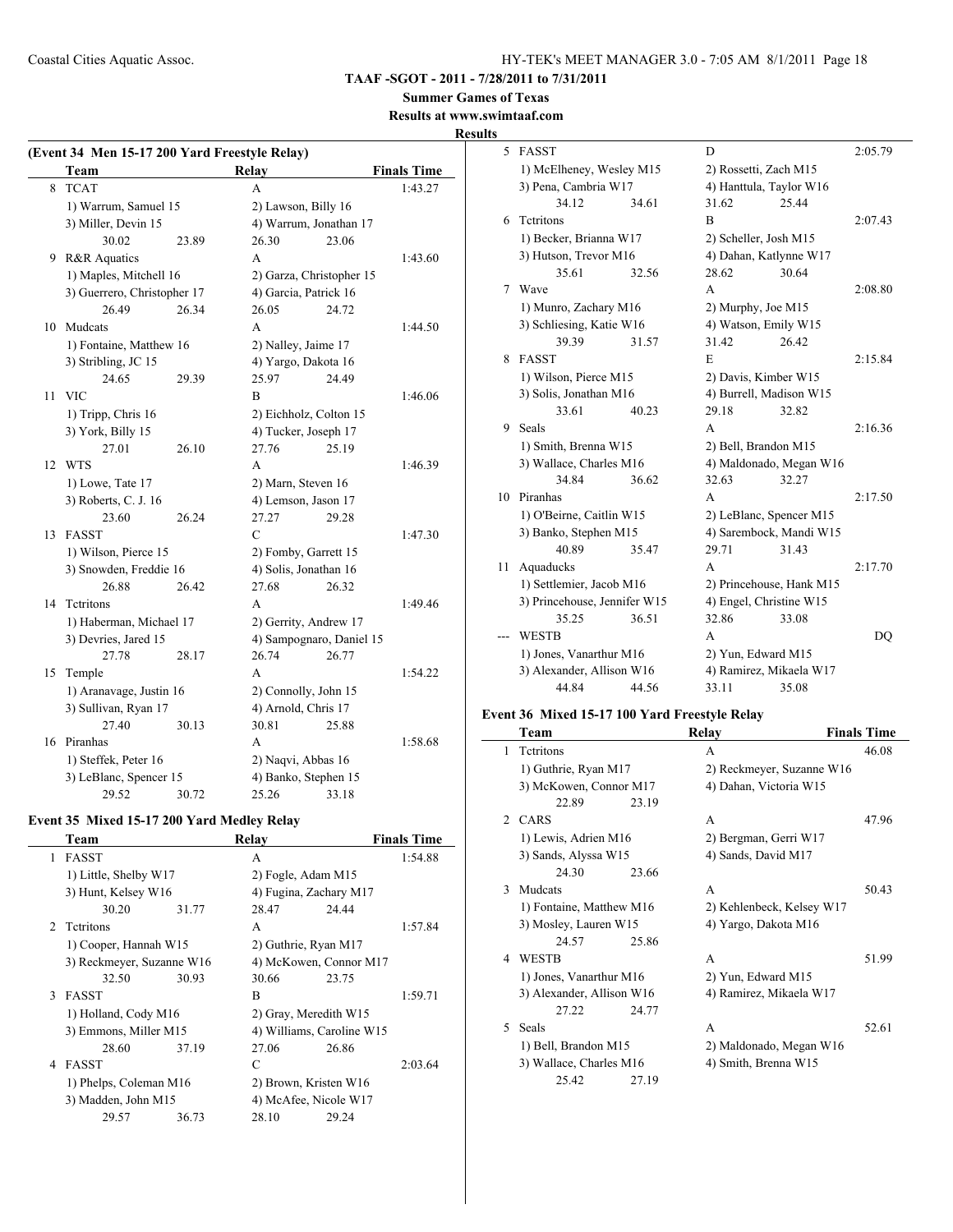**Summer Games of Texas**

**Results at www.swimtaaf.com**

#### **Results**

### **(Event 36 Mixed 15-17 100 Yard Freestyle Relay) Team Relay Finals Time** 6 Piranhas A 59.76 1) LeBlanc, Spencer M15 2) Naqvi, Abbas M16 3) O'Beirne, Caitlin W15 4) Sarembock, Mandi W15 28.88 30.88

# **Event 37 Mixed 15-17 200 Yard Freestyle Relay**

|    | Team                      |       | Relay                        |       | <b>Finals Time</b> |
|----|---------------------------|-------|------------------------------|-------|--------------------|
| 1  | <b>FASST</b>              |       | A                            |       | 1:41.09            |
|    | 1) Little, Shelby W17     |       | 2) Hunt, Kelsey W16          |       |                    |
|    | 3) Holland, Cody M16      |       | 4) Fugina, Zachary M17       |       |                    |
|    | 26.83                     | 26.52 | 23.33                        | 24.41 |                    |
|    | 2 CARS                    |       | A                            |       | 1:44.36            |
|    | 1) Lewis, Adrien M16      |       | 2) Bergman, Gerri W17        |       |                    |
|    | 3) Sands, Alyssa W15      |       | 4) Sands, David M17          |       |                    |
|    | 23.93                     | 27.65 | 26.42                        | 26.36 |                    |
| 3  | <b>FASST</b>              |       | B                            |       | 1:47.23            |
|    | 1) McAfee, Nicole W17     |       | 2) Emmons, Miller M15        |       |                    |
|    | 3) Williams, Caroline W15 |       | 4) Phelps, Coleman M16       |       |                    |
|    | 28.94                     | 27.09 | 26.85                        | 24.35 |                    |
| 4  | Tetritons                 |       | A                            |       | 1:47.94            |
|    | 1) Price, Ryan M15        |       | 2) Schwartz, Mary W16        |       |                    |
|    | 3) Devries, Jared M15     |       | 4) Dahan, Victoria W15       |       |                    |
|    | 27.20                     | 27.97 | 25.58                        | 27.19 |                    |
| 5  | Mudcats                   |       | A                            |       | 1:49.49            |
|    | 1) Stewart, Cheyenne W16  |       | 2) Nalley, Jaime M17         |       |                    |
|    | 3) Coleman, Brianna W15   |       | 4) Yargo, Dakota M16         |       |                    |
|    | 26.05                     | 28.06 | 31.09                        | 24.29 |                    |
| 6  | <b>FASST</b>              |       | C                            |       | 1:49.83            |
|    | 1) Gray, Meredith W15     |       | 2) McElheney, Wesley M15     |       |                    |
|    | 3) Yearwood, Dustin M16   |       | 4) Hanttula, Taylor W16      |       |                    |
|    | 25.46                     | 28.46 | 30.21                        | 25.70 |                    |
|    | 7 Coas                    |       | B                            |       | 1:52.50            |
|    | 1) Morgan, Kayli W15      |       | 2) Cacique-Borja, Yunuen W16 |       |                    |
|    | 3) Anderson, Blake M16    |       | 4) Reyes, Daniel M17         |       |                    |
|    | 25.72                     | 29.57 | 32.00                        | 25.21 |                    |
| 8  | Wave                      |       | A                            |       | 1:52.76            |
|    | 1) Munro, Zachary M16     |       | 2) McHugh, Ashley W17        |       |                    |
|    | 3) Murphy, Joe M15        |       | 4) Watson, Emily W15         |       |                    |
|    | 29.96                     | 30.23 | 25.93                        | 26.64 |                    |
| 9  | WetCats                   |       | A                            |       | 1:53.66            |
|    | 1) Bartosh, Michaela W15  |       | 2) Brim, Colton M17          |       |                    |
|    | 3) Speights, Mary W16     |       | 4) Christian, John M17       |       |                    |
|    | 32.96                     | 27.56 | 28.59                        | 24.55 |                    |
| 10 | Landa Park                |       | А                            |       | 1:54.80            |
|    | 1) Williams, Eric M16     |       | 2) McDonald, Frances W15     |       |                    |
|    | 3) Lowe, Jozie W15        |       | 4) Anderson, Tommy M16       |       |                    |
|    | 26.20                     | 33.61 | 29.96 25.03                  |       |                    |
| 11 | FASST                     |       | D                            |       | 1:54.91            |
|    | 1) Davis, Kimber W15      |       | 2) Brown, Kristen W16        |       |                    |
|    | 3) Rossetti, Zach M15     |       | 4) Madden, John M15          |       |                    |
|    | 31.28                     | 27.13 | 31.20                        | 25.30 |                    |
| 12 | FASST                     |       | E                            |       | 1:57.93            |
|    | 1) Pena, Cambria W17      |       | 2) Fomby, Garrett M15        |       |                    |
|    | 3) Snowden, Freddie M16   |       | 4) Burrell, Madison W15      |       |                    |
|    | 26.37                     | 34.09 | 30.98                        | 26.49 |                    |

| 13 | <b>Seals</b>            |       | A                         |       | 1:58.90 |
|----|-------------------------|-------|---------------------------|-------|---------|
|    | 1) Smith, Brenna W15    |       | 2) Bell, Brandon M15      |       |         |
|    | 3) Maldonado, Megan W16 |       | 4) Wallace, Charles M16   |       |         |
|    | 30.58                   | 25.96 | 32.80                     | 29.56 |         |
| 14 | <b>WESTB</b>            |       | A                         |       | 1:59.08 |
|    | 1) Jones, Vanarthur M16 |       | 2) Yun, Edward M15        |       |         |
|    | 3) Ramirez, Mikaela W17 |       | 4) Alexander, Allison W16 |       |         |
|    | 33.96                   | 29.74 | 28.54                     | 26.84 |         |
| 15 | <b>SBAS</b>             |       | A                         |       | 2:03.63 |
|    | 1) Graham, Erin W17     |       | 2) MacLean, Chelsea W17   |       |         |
|    | 3) Jones, Haley W16     |       | 4) Johnson, Joelyn W15    |       |         |
|    | 27.00                   | 30.78 | 31.79                     | 34.06 |         |
| 16 | Piranhas                |       | A                         |       | 2:03.82 |
|    | 1) Steffek, Peter M16   |       | 2) Sarembock, Mandi W15   |       |         |
|    | 3) Banko, Stephen M15   |       | 4) O'Beirne, Caitlin W15  |       |         |
|    | 29.34                   | 32.77 | 24.75                     | 36.96 |         |
|    |                         |       |                           |       |         |

# **Event 38 Girls 9-10 100 Yard Medley Relay**

|   | Team                    |       | Relay                    | <b>Finals Time</b> |
|---|-------------------------|-------|--------------------------|--------------------|
| 1 | <b>ELCMP</b>            |       | A                        | 1:06.53            |
|   | 1) Jansky, Camryn 9     |       | 2) McComb, Cailyn 9      |                    |
|   | 3) Thrash, Camille 10   |       | 4) Slattery, Sydney 10   |                    |
|   | 35.58                   | 30.95 |                          |                    |
| 2 | <b>FASST</b>            |       | A                        | 1:09.04            |
|   | 1) Bumpas, Alex 9       |       | 2) Arevalo, Natasha 9    |                    |
|   | 3) Emmons, Kyndall 10   |       | 4) Medigovich, Lydia 10  |                    |
|   | 38.20                   | 30.84 |                          |                    |
| 3 | Tetritons               |       | A                        | 1:09.11            |
|   | 1) McKinnon, Kelli 10   |       | 2) Tatum, Sierra 10      |                    |
|   | 3) Cantu, Allaya 10     |       | 4) Stenzel, Alicia 9     |                    |
|   | 37.73                   | 31.38 |                          |                    |
| 4 | Landa Park              |       | A                        | 1:09.78            |
|   | 1) Williams, Cammi 9    |       | 2) Copeland, Kaitlyn 9   |                    |
|   | 3) Beckman, Sam 10      |       | 4) Pelicano, Francesca 9 |                    |
|   | 39.34                   | 30.44 |                          |                    |
| 5 | <b>LJST</b>             |       | A                        | 1:10.66            |
|   | 1) Heath, Regan 10      |       | 2) Tran, Vivie 10        |                    |
|   | 3) Chakraborty, Riya 10 |       | 4) Smith, Megan 10       |                    |
|   | 37.17                   | 33.49 |                          |                    |
| 6 | <b>Sthlk Stingrays</b>  |       | A                        | 1:11.46            |
|   | 1) Tatum, Samantha 10   |       | 2) Platt, Haley 10       |                    |
|   | 3) Schmidt, Claire 10   |       | 4) Varriale, Samantha 10 |                    |
|   | 39.04                   | 32.42 |                          |                    |
| 7 | <b>ALICE</b>            |       | A                        | 1:13.28            |
|   | 1) Cadena, Victoria 10  |       | 2) Gonzalez, Alex 10     |                    |
|   | 3) Zambrano, Mariel 10  |       | 4) Salazar, Lia 10       |                    |
|   | 39.26                   | 34.02 |                          |                    |
| 8 | R&R Aquatics            |       | A                        | 1:13.85            |
|   | 1) Armstrong, Katie 10  |       | 2) Sugawara, Alissa 10   |                    |
|   | 3) Parker, Katie 10     |       | 4) Garriga, Isabella 9   |                    |
|   | 41.23                   | 32.62 |                          |                    |
| 9 | <b>PAST</b>             |       | A                        | 1:14.95            |
|   | 1) Clark, Hailey 9      |       | 2) Parsons, Wynne 9      |                    |
|   | 3) Garlough, Maddie 9   |       | 4) Barwise, Kylee 9      |                    |
|   | 41.65                   | 33.30 |                          |                    |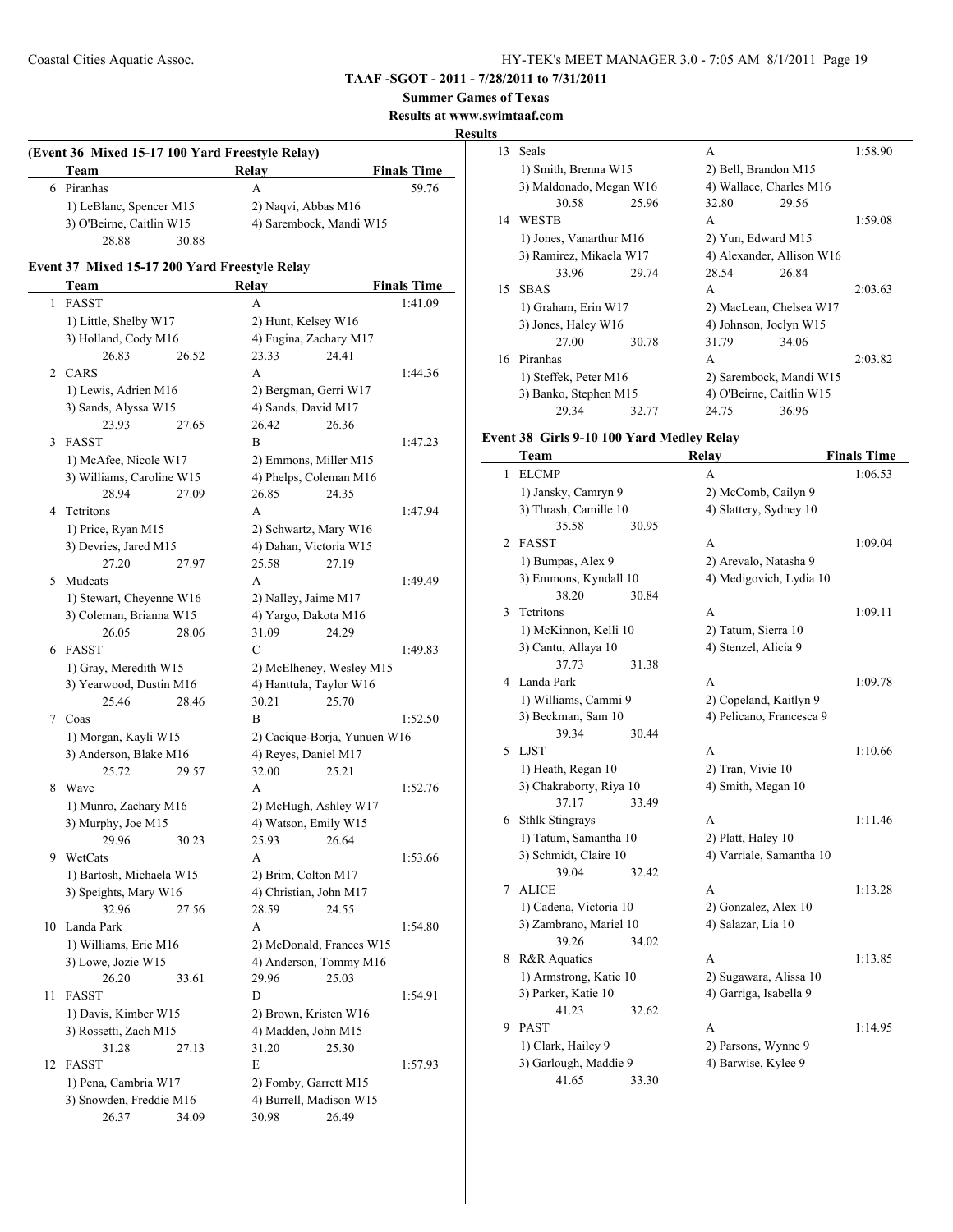**TAAF -SGOT - 2011 - 7/28/2011 to 7/31/2011**

# **Summer Games of Texas**

**Results at www.swimtaaf.com**

#### **Results**

| (Event 38 Girls 9-10 100 Yard Medley Relay) |                          |                     |                          |                    |  |
|---------------------------------------------|--------------------------|---------------------|--------------------------|--------------------|--|
|                                             | Team                     |                     | <b>Relay</b>             | <b>Finals Time</b> |  |
| 10                                          | Tetritons                |                     | B                        | 1:15.88            |  |
|                                             | 1) Smith, Madison 10     |                     | 2) McKowen, Brydon 10    |                    |  |
|                                             | 3) Taylor, Addison 9     |                     | 4) Mann, Abby 10         |                    |  |
|                                             | 43.18                    | 32.70               |                          |                    |  |
| 11                                          | <b>FASST</b>             |                     | B                        | 1:16.11            |  |
|                                             | 1) Jacobson, Mya 10      |                     | 2) Phillip, Megan 9      |                    |  |
|                                             | 3) Burrell, Erin 10      |                     | 4) Cimino, Jacqueline 10 |                    |  |
|                                             | 42.71                    | 33.40               |                          |                    |  |
|                                             | 12 BCST                  |                     | A                        | 1:16.84            |  |
|                                             | 1) Rodriguez, Kaitlyn 10 |                     | 2) Miller, Brittany 10   |                    |  |
|                                             | 3) Sliva, Hannah 10      |                     | 4) Morales, Mallory 10   |                    |  |
|                                             | 42.47                    | 34.37               |                          |                    |  |
| 13                                          | Coas                     |                     | A                        | 1:17.76            |  |
|                                             | 1) Hebda, Ivy 10         |                     | 2) Dorius, Anna Lauren 9 |                    |  |
|                                             | 3) Marley, Belle 10      |                     | 4) Rudy, Claire 10       |                    |  |
|                                             | 47.25                    | 30.51               |                          |                    |  |
|                                             | 14 Boerne                |                     | A                        | 1:19.35            |  |
|                                             | 1) Ferguson, Reese 9     |                     | 2) Moon, Caitlin 9       |                    |  |
|                                             | 3) Moon, Courtney 10     |                     | 4) Barnett, Larissa 10   |                    |  |
|                                             | 45.43                    | 33.92               |                          |                    |  |
| 15                                          | <b>GATOR</b>             |                     | A                        | 1:20.45            |  |
|                                             | 1) Casey, Brenna 9       |                     | 2) Anderson, Evelyn 9    |                    |  |
|                                             | 3) Davis, Audrey 9       |                     | 4) Lilley, Madison 9     |                    |  |
|                                             | 44.58                    | 35.87               |                          |                    |  |
|                                             | 16 WetCats               |                     | A                        | 1:22.38            |  |
|                                             | 1) Chambers, Destiny 10  |                     | 2) Gillham, Jaydyn 9     |                    |  |
|                                             | 3) McDowell, Bridget 10  |                     | 4) Woodall, Payton 10    |                    |  |
|                                             | 46.30                    | 36.08               |                          |                    |  |
| 17                                          | <b>FASST</b>             |                     | D                        | 1:22.42            |  |
|                                             | 1) Ruff, Abigail 10      |                     | 2) Bergmann, Christine 9 |                    |  |
|                                             | 3) Michaels, Lauren 9    |                     | 4) Perry, Keely 9        |                    |  |
|                                             | 44.66                    | 37.76               |                          |                    |  |
| 18                                          | <b>FASST</b>             |                     | $\mathcal{C}$            | 1:23.09            |  |
|                                             | 1) Dickey, Caroline 9    |                     | 2) Roehrig, Laine 10     |                    |  |
|                                             | 3) Morrin, Chase 10      |                     | 4) Stapp, Belle 9        |                    |  |
|                                             | 45.73                    | 37.36               |                          |                    |  |
|                                             | 19 FASST                 |                     | E                        | 1:25.60            |  |
|                                             | 1) Dela Cruz, Camille 10 |                     | 2) Hanttula, Hailey 10   |                    |  |
|                                             | 3) Kaster, Sophia 9      | 4) Ramirez, Celi 10 |                          |                    |  |
|                                             | 48.41                    | 37.19               |                          |                    |  |
|                                             | 20 Coas                  |                     | B                        | 1:27.25            |  |
|                                             | 1) Johnson, Chloe 10     |                     | 2) Retzlaff, Elan 10     |                    |  |
|                                             | 3) Cartwright, Isabel 10 |                     | 4) Huff, Thea 9          |                    |  |
|                                             | 52.43                    | 34.82               |                          |                    |  |

# **Event 39 Women 15-17 200 Yard Medley Relay**

|  | Team                                         |       | Relay                  |       | <b>Finals Time</b> |
|--|----------------------------------------------|-------|------------------------|-------|--------------------|
|  | <b>FASST</b>                                 |       | A                      |       | 2:01.88            |
|  | 1) Little, Shelby 17                         |       | 2) Gray, Meredith 15   |       |                    |
|  | 3) Williams, Caroline 15                     |       | 4) Hunt, Kelsey 16     |       |                    |
|  | 30.40                                        | 36.83 | 28.28                  | 26.37 |                    |
|  | <b>BCST</b>                                  |       | A                      |       | 2:04.46            |
|  | 1) Attaway, Meagan 16<br>3) Kacko, Sierra 15 |       | 2) Frawley, Rachael 15 |       |                    |
|  |                                              |       | 4) Skinner, Haley 16   |       |                    |
|  | 30.14                                        | 37.93 | 28.49                  | 27.90 |                    |

| 3  | R&R Aquatics                | A                        | 2:05.14 |
|----|-----------------------------|--------------------------|---------|
|    | 1) Fedderke, Aubrey 17      | 2) Gaas, Julia 17        |         |
|    | 3) Hartensteiner, Ashley 15 | 4) Przybilla, Hannah 15  |         |
|    | 33.17<br>33.36              | 30.73<br>27.88           |         |
| 4  | Tetritons                   | A                        | 2:07.70 |
|    | 1) Cooper, Hannah 15        | 2) Schwartz, Mary 16     |         |
|    | 3) Reckmeyer, Suzanne 16    | 4) Dahan, Victoria 15    |         |
|    | 33.54<br>36.26              | 30.30<br>27.60           |         |
| 5  | <b>FASST</b>                | B                        | 2:09.65 |
|    | 1) Hanttula, Taylor 16      | 2) Brown, Kristen 16     |         |
|    | 3) Pena, Cambria 17         | 4) McAfee, Nicole 17     |         |
|    | 34.39<br>35.39              | 31.40<br>28.47           |         |
| 6  | <b>VIC</b>                  | A                        | 2:12.51 |
|    | 1) Shay, Heidi 15           | 2) Barker, Morgan 15     |         |
|    | 3) Innocenti, Rachel 15     | 4) Bartell, Mikayla 15   |         |
|    | 34.28<br>37.47              | 28.64<br>32.12           |         |
| 7  | <b>ALVIN</b>                | A                        | 2:13.87 |
|    | 1) Kurtz, Madalyn 17        | 2) Nixon, Chandler 15    |         |
|    | 3) Merchant, Kristen 15     | 4) Shoemake, Ashley 15   |         |
|    | 33.08<br>36.07              | 34.95<br>29.77           |         |
| 8  | <b>MISS</b>                 | A                        | 2:14.37 |
|    | 1) Cantu, Brianna 16        | 2) Sanchez, Kivani 16    |         |
|    | 3) Guajardo, Roxie 16       | 4) Gonzales, Leanna 16   |         |
|    | 33.13<br>38.32              | 33.34<br>29.58           |         |
| 9  | R&R Aquatics                | B                        | 2:18.94 |
|    | 1) Dunstan, Brandy 17       | 2) Soda, Toluse 15       |         |
|    | 3) Cooper, Bailey 15        | 4) Mayshack, Fallon 17   |         |
|    | 35.16<br>40.34              | 32.66<br>30.78           |         |
| 10 | WetCats                     | A                        | 2:20.97 |
|    | 1) Speights, Mary 16        | 2) Bartosh, Madison 15   |         |
|    | 3) Bartosh, Michaela 15     | 4) Neiman, Cayce 16      |         |
|    | 36.84<br>39.47              | 36.76<br>27.90           |         |
| 11 | CARS                        | A                        | 2:23.88 |
|    | 1) Geier, Jacobi 15         | 2) Sladky, Amanda 16     |         |
|    | 3) Smernoff, Bryn 15        | 4) Hartman, Nicole 17    |         |
|    | 36.97<br>42.83              | 33.68<br>30.40           |         |
| 12 | MWELL                       | A                        | 2:28.23 |
|    | 1) Evans, Kenzie 17         | 2) Buck, Brianna 16      |         |
|    | 3) Rousseau, Erica 17       | 4) Albanese, Samantha 16 |         |
|    | 36.33<br>43.48              | 36.05<br>32.37           |         |
| 13 | <b>SBAS</b>                 | A                        | 2:31.29 |
|    | 1) MacLean, Chelsea 17      | 2) Graham, Erin 17       |         |
|    | 3) Rivera, Alexa 15         | 4) Jones, Haley 16       |         |
|    | 39.25<br>42.54              | 34.55<br>34.95           |         |
|    | Stingrays                   | A                        | DQ      |
|    | 1) Atkinson, Emma 15        | 2) Watkins, Danielle 15  |         |
|    | 3) Riojas, Betsy 16         | 4) Cardenas, Amely 16    |         |
|    | 36.69<br>44.42              | 30.60<br>28.88           |         |
|    |                             |                          |         |

#### **Event 40 Girls 9-10 50 Yard Freestyle**

|    | Name                 |    | <b>Age Team</b>    | <b>Finals Time</b> |
|----|----------------------|----|--------------------|--------------------|
| 1. | Becker, Charli       | 10 | NRST               | 29.87              |
|    | 2 Privett, Kate      |    | 10 Sthlk Stingrays | 30.17              |
|    | 3 Sandusky, Samantha |    | 10 Keller Barr     | 32.19              |
|    | 4 Medlock, Leilani   |    | 10 Texas City      | 33.12              |
|    | 5 Woodall, Payton    | 10 | WetCats            | 33.14              |
|    | 6 Cantu, Allaya      | 10 | Tetritons          | 33.27              |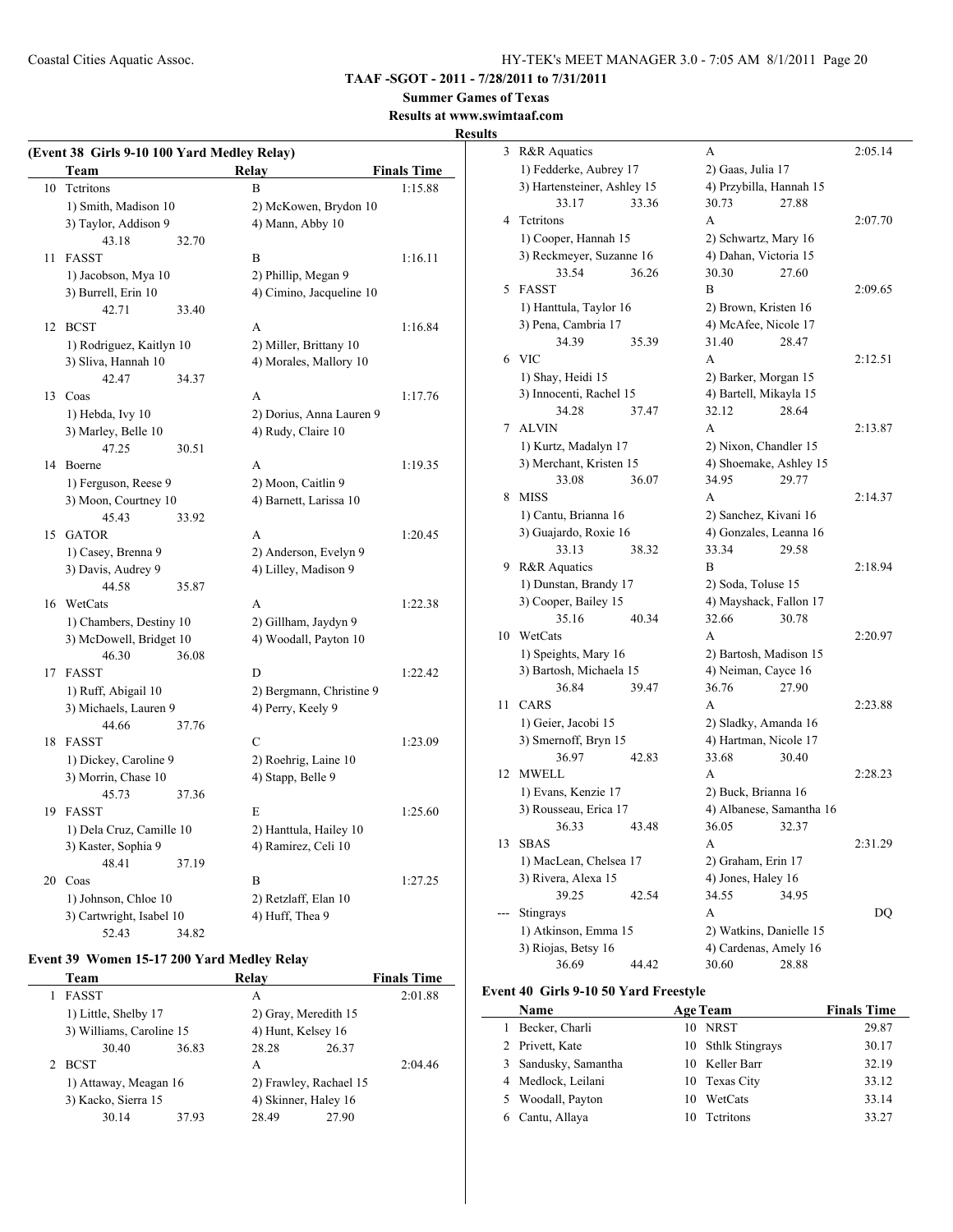**Summer Games of Texas Results at www.swimtaaf.com**

# **Results**

| (Event 40 Girls 9-10 50 Yard Freestyle) |                    |                 |                    |         |  |  |
|-----------------------------------------|--------------------|-----------------|--------------------|---------|--|--|
|                                         | Name               | <b>Age Team</b> | <b>Finals Time</b> |         |  |  |
| 7                                       | Cuellar, Amber     | 10              | Sville Stngray     | 33.39   |  |  |
| 8                                       | Blasingame, Kate   | 10              | Aquaducks          | 33.83   |  |  |
| 9                                       | Landis, Valerie    | 9               | McKinney           | 34.00   |  |  |
| 10                                      | Reimer, Alison     | 10              | <b>ALVIN</b>       | 34.05   |  |  |
| $*11$                                   | Morales, Mallory   | 10              | <b>BCST</b>        | 34.19   |  |  |
| $*11$                                   | Landis, Rachel     | 9               | McKinney           | 34.19   |  |  |
| 13                                      | Hille, Allison     | 10              | <b>PAST</b>        | 34.20   |  |  |
| 14                                      | Gray, Emma         | 10              | <b>FST</b>         | 34.23   |  |  |
| 15                                      | Cimino, Jacqueline | 10              | <b>FASST</b>       | 34.66   |  |  |
| 16                                      | Williams, Cammi    | 9               | Landa Park         | 34.97   |  |  |
| 17                                      | Barnett, Larissa   | 10              | Boerne             | 35.94   |  |  |
| 18                                      | Brechler, Lauren   | 10              | <b>MISS</b>        | 35.95   |  |  |
| 19                                      | Cartwright, Isabel | 10              | Coas               | 36.08   |  |  |
| 20                                      | Markes, Nia        | 10              | <b>BARR</b>        | 36.75   |  |  |
| 21                                      | Orta, Marina       | 9               | San Antonio        | 37.25   |  |  |
| 22                                      | Metcalf, Suzanna   | 10              | Coas               | 37.34   |  |  |
| 23                                      | Rucker, Abigail    | 9               | Coas               | 38.22   |  |  |
| 24                                      | Weeks, Meagan      | 10              | Waco               | 39.13   |  |  |
| 25                                      | Hernandez, Becky   | 9               | <b>MISS</b>        | 40.22   |  |  |
| 26                                      | Jackson, Alyssa    | 10              | Athens             | 44.00   |  |  |
| 27                                      | Bailey, Justine    | 10              | <b>WESTB</b>       | 1:06.09 |  |  |

#### **Event 41 Women 15-17 100 Yard Freestyle**

|              | Name                     |       |    | <b>Age Team</b> | <b>Finals Time</b> |
|--------------|--------------------------|-------|----|-----------------|--------------------|
| $\mathbf{1}$ | Wilkins, Kari            |       |    | 15 ELCMP        | 57.83              |
|              | 27.08                    | 30.75 |    |                 |                    |
| 2            | Rosenberger, Amelia      |       |    | 16 Weatherford  | 59.24              |
|              | 28.40                    | 30.84 |    |                 |                    |
| 3            | McAfee, Nicole           |       | 17 | FASST           | 59.79              |
|              | 28.46                    | 31.33 |    |                 |                    |
| 4            | Gaas, Julia              |       | 17 | R&R Aquatics    | 59.86              |
|              | 28.95                    | 30.91 |    |                 |                    |
| 5            | Sands, Alyssa            |       |    | 15 CARS         | 59.94              |
|              | 28.80                    | 31.14 |    |                 |                    |
| 6            | Ding, May                |       |    | 15 Coast        | 1:00.02            |
|              | 28.53                    | 31.49 |    |                 |                    |
| 7            | Lester, Danyel           |       |    | 16 LJST         | 1:00.20            |
|              | 29.35                    | 30.85 |    |                 |                    |
| 8            | Dahan, Victoria          |       | 15 | Tetritons       | 1:01.79            |
|              | 29.98                    | 31.81 |    |                 |                    |
| 9            | Trevino, Idalis          |       |    | 15 ALICE        | 1:01.87            |
|              | 29.34                    | 32.53 |    |                 |                    |
|              | 10 Attaway, Meagan       |       |    | 16 BCST         | 1:01.98            |
|              | 29.88                    | 32.10 |    |                 |                    |
| 11           | Frawley, Rachael         |       |    | 15 BCST         | 1:02.90            |
|              | 30.31                    | 32.59 |    |                 |                    |
|              | 12 Princehouse, Jennifer |       |    | 15 Aquaducks    | 1:03.29            |
|              | 30.24                    | 33.05 |    |                 |                    |
| 13           | Soda, Toluse             |       | 15 | R&R Aquatics    | 1:03.54            |
|              | 31.80                    | 31.74 |    |                 |                    |
|              | 14 Guajardo, Roxie       |       |    | 16 MISS         | 1:03.91            |
|              | 31.13                    | 32.78 |    |                 |                    |
| 15           | Schwartz, Mary           |       | 16 | Tetritons       | 1:04.06            |
|              | 31.41                    | 32.65 |    |                 |                    |

| 16 | McHugh, Ashley             |       | 17 | Wave                 | 1:04.09 |
|----|----------------------------|-------|----|----------------------|---------|
|    | 30.74                      | 33.35 |    | MCAL                 |         |
| 17 | Richards, Chelsey<br>30.81 | 33.29 | 17 |                      | 1:04.10 |
| 18 | Neiman, Cayce              |       | 16 | WetCats              | 1:04.67 |
|    | 32.08                      | 32.59 |    |                      |         |
| 19 | Lowe, Jozie                |       | 15 | Landa Park           | 1:04.81 |
|    | 31.35                      | 33.46 |    |                      |         |
| 20 | Smernoff, Bryn<br>31.49    |       | 15 | CARS                 | 1:05.23 |
| 21 | Bartell, Mikayla           | 33.74 | 15 | <b>VIC</b>           | 1:05.28 |
|    | 32.23                      | 33.05 |    |                      |         |
| 22 | Sandusky, Hope             |       | 16 | Keller Barr          | 1:05.57 |
|    | 32.25                      | 33.32 |    |                      |         |
| 23 | Cooper, Bailey             |       | 15 | R&R Aquatics         | 1:05.67 |
|    | 32.58                      | 33.09 |    |                      |         |
| 24 | Samples, Jessica           |       | 17 | Keller Barr          | 1:06.00 |
|    | 31.13                      | 34.87 |    |                      |         |
| 25 | Innocenti, Rachel<br>31.56 | 34.55 | 15 | <b>VIC</b>           | 1:06.11 |
| 26 | Hamilton, Mikayla          |       | 16 | Weatherford          | 1:06.32 |
|    | 31.15                      | 35.17 |    |                      |         |
| 27 | Baldwin, Alexandria        |       | 15 | <b>TM Hurricanes</b> | 1:06.55 |
|    | 31.21                      | 35.34 |    |                      |         |
| 28 | Lenz, Megan                |       | 15 | Wave                 | 1:07.37 |
|    | 34.36                      | 33.01 |    |                      |         |
| 29 | Brown, Kristen             |       | 16 | <b>FASST</b>         | 1:07.56 |
| 30 | 31.38<br>Garcia, Miranda   | 36.18 | 17 | MCAL                 | 1:08.42 |
|    | 33.22                      | 35.20 |    |                      |         |
| 31 | Ramirez, Mikaela           |       | 17 | WESTB                | 1:08.44 |
|    | 31.64                      | 36.80 |    |                      |         |
| 32 | Gonzales, Leanna           |       | 16 | <b>MISS</b>          | 1:09.04 |
|    | 32.78                      | 36.26 |    |                      |         |
| 33 | Sarembock, Mandi           |       | 15 | Piranhas             | 1:09.89 |
|    | 34.34                      | 35.55 |    |                      |         |
| 34 | Johnson, Meredith<br>33.48 | 36.61 | 15 | Temple               | 1:10.09 |
| 35 | Thomas, Allison            |       | 17 | <b>MCAL</b>          | 1:10.78 |
|    | 33.37                      | 37.41 |    |                      |         |
| 36 | Marincel, Anna             |       | 15 | Wave                 | 1:11.12 |
|    | 1:11.20                    |       |    |                      |         |
| 37 | Graham, Erin               |       | 17 | <b>SBAS</b>          | 1:11.32 |
|    | 35.84                      | 35.48 |    |                      |         |
| 38 | Geier, Jacobi<br>33.84     |       | 15 | CARS                 | 1:12.37 |
| 39 | Kirby, Cassandra           | 38.53 | 16 | Weatherford          | 1:12.46 |
|    | 34.59                      | 37.87 |    |                      |         |
| 40 | Prince, Emily              |       | 16 | Weatherford          | 1:12.71 |
|    | 34.99                      | 37.72 |    |                      |         |
| 41 | Parker, Naomi              |       | 16 | <b>VIC</b>           | 1:13.27 |
|    | 35.18                      | 38.09 |    |                      |         |
| 42 | Coleman, Brianna           |       | 15 | Mudcats              | 1:15.35 |
| 43 | 36.48<br>McDonald, Frances | 38.87 | 15 | Landa Park           | 1:16.27 |
|    | 36.90                      | 39.37 |    |                      |         |
|    |                            |       |    |                      |         |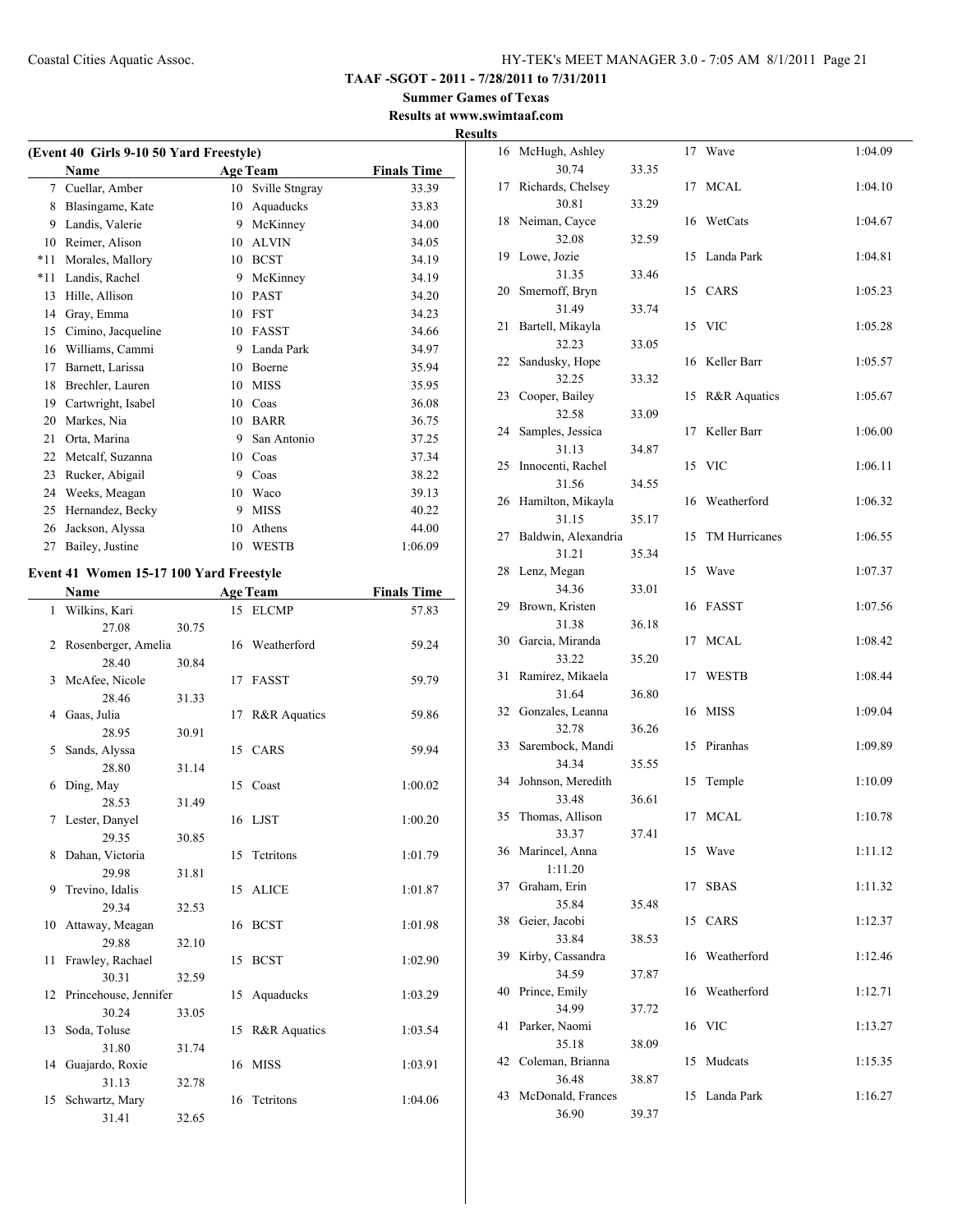**TAAF -SGOT - 2011 - 7/28/2011 to 7/31/2011**

**Summer Games of Texas**

**Results at www.swimtaaf.com**

#### **Results**

|     | (Event 41 Women 15-17 100 Yard Freestyle) |       |    |                 |                    |  |
|-----|-------------------------------------------|-------|----|-----------------|--------------------|--|
|     | Name                                      |       |    | <b>Age Team</b> | <b>Finals Time</b> |  |
|     | 44 Atkinson, Emma                         |       |    | 15 Stingrays    | 1:16.69            |  |
|     | 37.42                                     | 39.27 |    |                 |                    |  |
| 45  | Engel, Christine                          |       |    | 15 Aquaducks    | 1:18.41            |  |
|     | 3647                                      | 41.94 |    |                 |                    |  |
|     | 46 Gonzales, Ashley                       |       |    | 15 VIC          | 1:20.48            |  |
|     | 37.47                                     | 43.01 |    |                 |                    |  |
| 47  | Estrada, Alexis                           |       |    | 16 ALICE        | 1:20.85            |  |
|     | 37.39                                     | 43.46 |    |                 |                    |  |
| 48. | Garrett, Danene                           |       | 17 | Temple          | 1:21.46            |  |
|     | 37.52                                     | 43.94 |    |                 |                    |  |
| 49  | Murray, Hannah                            |       |    | 15 Coas         | 1:22.25            |  |
|     | 38.68                                     | 43.57 |    |                 |                    |  |
|     | 50 O'Beirne, Caitlin                      |       | 15 | Piranhas        | 1:22.61            |  |
|     | 39.23                                     | 43.38 |    |                 |                    |  |
| 51  | Robertson, Nykeya                         |       |    | 16 WESTB        | 1:23.05            |  |
|     | 40.54                                     | 42.51 |    |                 |                    |  |
| 52  | Johnson, Joclyn                           |       | 15 | <b>SBAS</b>     | 1:36.86            |  |
|     | 43.96                                     | 52.90 |    |                 |                    |  |
|     |                                           |       |    |                 |                    |  |

#### **Event 42 Girls 9-10 25 Yard Backstroke**

|                | <b>Name</b>         |    | <b>Age Team</b>         | <b>Finals Time</b> |
|----------------|---------------------|----|-------------------------|--------------------|
| $\mathbf{1}$   | Becker, Charli      | 10 | <b>NRST</b>             | 16.72              |
| $\overline{2}$ | Pack, Ellen         | 10 | <b>WHALE</b>            | 17.13              |
| 3              | Bumpas, Alex        | 9  | <b>FASST</b>            | 17.35              |
| $\overline{4}$ | Jansky, Camryn      | 9  | <b>ELCMP</b>            | 17.39              |
| 5              | Tatum, Samantha     | 10 | <b>Sthlk Stingrays</b>  | 17.59              |
| 6              | Graham, Julia       | 10 | <b>Belterra Marlins</b> | 18.47              |
| 7              | Gambrel, Rachel     | 10 | <b>LJST</b>             | 18.57              |
| 8              | Kaderli, Corine     | 10 | Coas                    | 18.68              |
| 9              | Hille, Allison      | 10 | <b>PAST</b>             | 18.75              |
| 10             | Goudeau, Savannah   | 9  | <b>WTS</b>              | 18.97              |
| 11             | Johnson, Chloe      | 10 | Coas                    | 19.24              |
| 12             | Jacobson, Mya       | 10 | <b>FASST</b>            | 19.25              |
| 13             | Landis, Valerie     | 9  | McKinney                | 19.48              |
| 14             | Vasquez, Chloe      | 10 | Unattached              | 19.67              |
| 15             | Ferguson, Reese     | 9  | Boerne                  | 19.77              |
| 16             | Jackman, Alexis     | 10 | Denison                 | 20.41              |
| 17             | Correa, Alyssa      | 10 | <b>MCAL</b>             | 20.42              |
| 18             | Voltin, Rose        | 10 | Aquaducks               | 20.47              |
| 19             | Turangan, Arden     | 9  | <b>TCAT</b>             | 20.48              |
| 20             | Sheppard, Madison   | 10 | San Antonio             | 20.55              |
| 21             | Tacderas, Alison    | 10 | <b>EDIN</b>             | 20.90              |
| 22             | Petersell, Isis     | 10 | <b>GTSA</b>             | 21.14              |
| 23             | Crader, Madison     | 9  | Pirahanas               | 21.18              |
| 24             | Strange, Addison    | 10 | Temple                  | 21.38              |
| 25             | Casey, Brenna       | 9  | <b>GATOR</b>            | 21.95              |
| 26             | Walsh, Caitiin      | 9  | <b>WHALE</b>            | 22.18              |
| 27             | Pelicano, Francesca | 9  | Landa Park              | 22.30              |
| 28             | Jackson, Alyssa     | 10 | Athens                  | 23.51              |
| 29             | Weeks, Meagan       | 10 | Waco                    | 23.53              |
| 30             | Martinez, Angelina  | 10 | San Antonio             | 26.67              |

|                | Event 43 Women 15-17 50 Yard Backstroke |          |                      |                    |  |  |
|----------------|-----------------------------------------|----------|----------------------|--------------------|--|--|
|                | Name                                    |          | <b>Age Team</b>      | <b>Finals Time</b> |  |  |
| $\mathbf{1}$   | Wilkins, Kari                           | 15       | <b>ELCMP</b>         | 29.90              |  |  |
| $\overline{2}$ | Hunt, Kelsey                            | 16       | FASST                | 30.68              |  |  |
| 3              | Bergman, Gerri                          | 17       | CARS                 | 30.71              |  |  |
|                | 4 Palma, Madeleine                      | 16       | ROWL                 | 31.19              |  |  |
| 5              | Skinner, Haley                          | 16       | <b>BCST</b>          | 31.36              |  |  |
|                | 6 Rosenberger, Amelia                   | 16       | Weatherford          | 32.38              |  |  |
|                | 7 Cantu, Brianna                        | 16       | <b>MISS</b>          | 32.80              |  |  |
| 8              | Mosley, Lauren                          | 15       | Mudcats              | 32.88              |  |  |
|                | 9 Cooper, Hannah                        | 15       | Tetritons            | 33.06              |  |  |
| 10             | Sands, Alyssa                           | 15       | CARS                 | 33.09              |  |  |
| 11             | Ward, Jenna                             |          | 15 PAST              | 33.40              |  |  |
| 12             | Fedderke, Aubrey                        | 17       | R&R Aquatics         | 33.56              |  |  |
| 13             | Lowe, Jozie                             | 15       | Landa Park           | 34.11              |  |  |
|                | 14 Hanttula, Taylor                     |          | 16 FASST             | 34.31              |  |  |
| 15             | Becker, Brianna                         | 17       | Tetritons            | 34.44              |  |  |
|                | 16 Smith, Brenna                        | 15       | Seals                | 34.45              |  |  |
| 17             | Shay, Heidi                             | 15       | <b>VIC</b>           | 34.50              |  |  |
| 18             | Wozniak, Ravynne                        | 16       | <b>SURF</b>          | 34.68              |  |  |
| 19             | Schaefer, Cierra                        | 15       | <b>LJST</b>          | 34.79              |  |  |
| 20             | Perales, Paige                          | 15       | <b>GTSA</b>          | 35.01              |  |  |
| 21             | Garcia, Miranda                         | 17       | <b>MCAL</b>          | 35.15              |  |  |
|                | 22 Dunstan, Brandy                      | 17       | R&R Aquatics         | 35.34              |  |  |
| 23             | Haas, Megan                             | 16       | Wave                 | 36.22              |  |  |
| 24             | Evans, Kenzie                           | 17       | <b>MWELL</b>         | 36.23              |  |  |
| 25             | Baldwin, Alexandria                     | 15       | TM Hurricanes        | 36.90              |  |  |
| 26             | Opella, Jessie                          | 15       | Weatherford          | 36.97              |  |  |
| 27             | Bartosh, Madison                        | 15       | WetCats              | 37.01              |  |  |
|                | 28 Kane, Tiffany                        | 15       | Aquaducks            | 37.06              |  |  |
|                | 29 Villarreal, Victoria                 | 17       | Piranas              | 37.44              |  |  |
| 30             | Bartosh, Michaela                       | 15       | WetCats              | 38.33              |  |  |
| 31             | Dahan, Katlynne                         | 17       | Tetritons            | 38.36              |  |  |
|                | 32 Burrell, Madison                     | 15       | <b>FASST</b>         | 38.46              |  |  |
| 33             | Parma, Kimberly                         | 15       | <b>VIC</b>           | 38.47              |  |  |
|                | 34 Sarembock, Mandi                     | 15       | Piranhas             | 39.74              |  |  |
|                | 35 Emmons, Elise                        | 15       | Boerne               | 39.75              |  |  |
|                | 36 Younghusband, Ashley                 |          | 17 VIC               | 40.08              |  |  |
|                | 37 Hise, Gabrielle                      |          | 15 VIC               | 40.16              |  |  |
| 38             | Rivera, Alexa                           | 15       | <b>SBAS</b>          | 41.30              |  |  |
| 39             | Garrett, Danene                         | 17       | Temple               | 41.76              |  |  |
| 40             | Alexander, Allison                      | 16       | <b>WESTB</b>         | 42.73              |  |  |
| 41             | Riojas, Betsy                           | 16       | Stingrays            | 42.83              |  |  |
| 42             | Griffith, Marissa                       | 15       | San Antonio          | 43.57              |  |  |
| 43             |                                         |          | Wave                 |                    |  |  |
| 44             | McLeroy, Ashley                         | 16       |                      | 45.10              |  |  |
| 45             | Ramirez, Mikaela                        | 17       | WESTB<br>Weatherford | 45.46              |  |  |
| 46             | Baird, Logan<br>Estrada, Alexis         | 15<br>16 | <b>ALICE</b>         | 46.70<br>47.13     |  |  |
| 47             | Heysquierdo, Angelica                   |          |                      |                    |  |  |
| 48             | Murray, Hannah                          | 15       | SBAS<br>Coas         | 50.60              |  |  |
| 49             | Bittick, Christine                      | 15<br>17 | <b>VIC</b>           | 50.75<br>51.07     |  |  |
| $\overline{a}$ | O'Beirne, Caitlin                       | 15       | Piranhas             | DQ                 |  |  |
|                |                                         |          |                      |                    |  |  |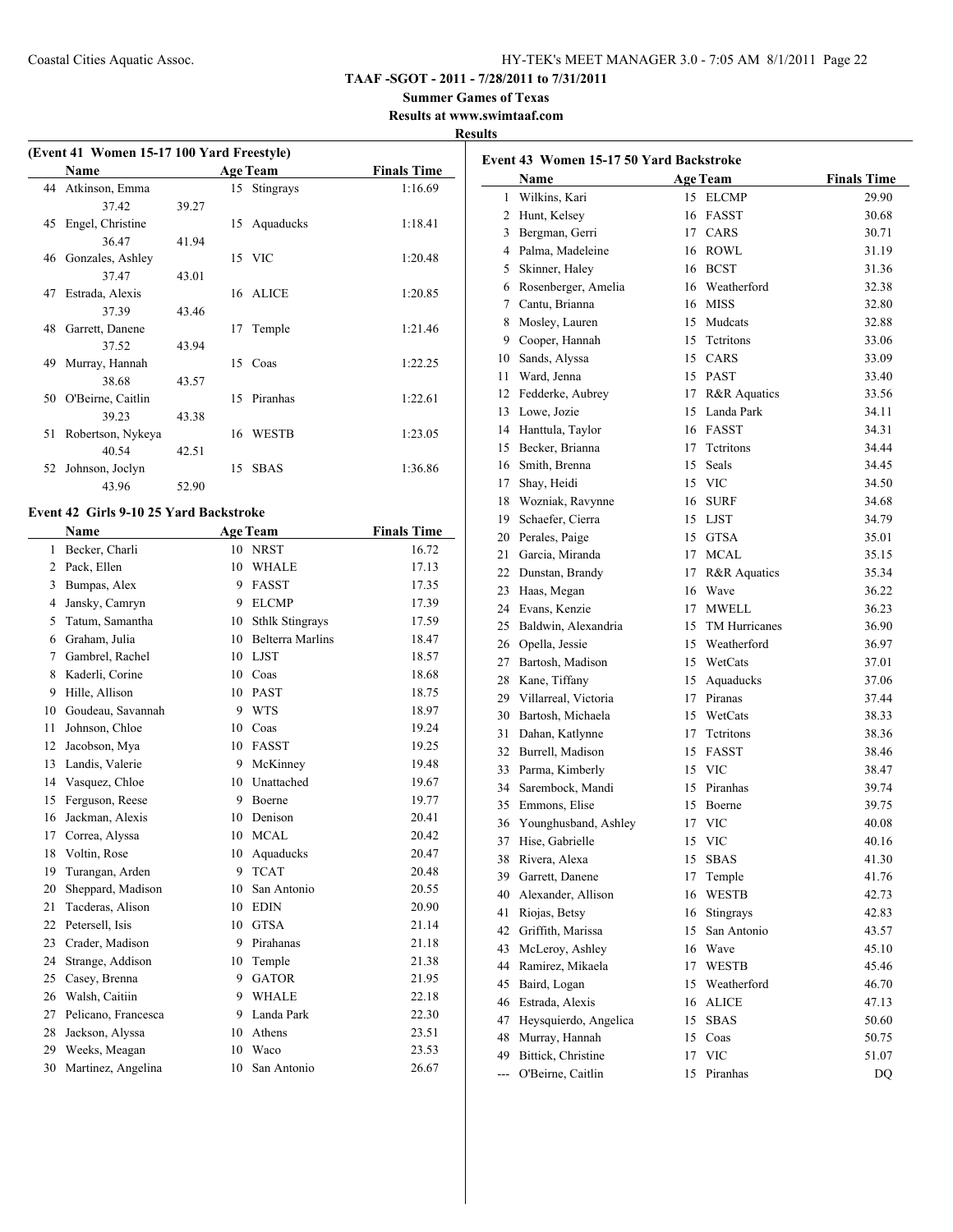**TAAF -SGOT - 2011 - 7/28/2011 to 7/31/2011**

**Summer Games of Texas Results at www.swimtaaf.com**

#### **Results**

|                | Name                |    | <b>Age Team</b>     | <b>Finals Time</b> |
|----------------|---------------------|----|---------------------|--------------------|
| 1              | Tran, Vivie         |    | 10 LJST             | 17.21              |
| $\overline{2}$ | Knifton, Kate       | 10 | Coas                | 18.50              |
| 3              | Gonzalez, Alex      | 10 | <b>ALICE</b>        | 18.51              |
| $\overline{4}$ | McComb, Cailyn      | 9  | <b>ELCMP</b>        | 18.62              |
| 5              | Gustafson, Katie    | 10 | Coas                | 18.67              |
| 6              | McKinnon, Kelli     | 10 | Tetritons           | 18.69              |
| 7              | Pack, Ellen         | 10 | <b>WHALE</b>        | 19.03              |
| 8              | Gray, Emma          | 10 | <b>FST</b>          | 19.71              |
| 9              | Bales, Alia         | 10 | CARS                | 19.78              |
| 10             | Medlock, Leilani    | 10 | <b>Texas City</b>   | 20.31              |
| 11             | Cuellar, Amber      | 10 | Sville Stngray      | 20.64              |
| 12             | Childress, Sydney   | 9. | Coas                | 20.66              |
| 13             | Tatum, Sierra       | 10 | <b>Tetritons</b>    | 20.73              |
| 14             | Olson, Elizabeth    | 10 | <b>FM Blue Fins</b> | 20.81              |
| 15             | Arevalo, Natasha    | 9  | <b>FASST</b>        | 20.93              |
| 16             | Blasingame, Kate    | 10 | Aquaducks           | 21.14              |
| 17             | Sanchez, Aryn       | 9. | <b>MISS</b>         | 21.41              |
| 18             | Copeland, Kaitlyn   | 9  | Landa Park          | 21.86              |
| 19             | Parsons, Wynne      | 9. | <b>PAST</b>         | 21.91              |
| 20             | Young, Jessica      | 9  | Aquaducks           | 22.24              |
| 21             | Gillham, Jaydyn     | 9  | WetCats             | 22.32              |
| 22             | Crader, Madison     | 9  | Pirahanas           | 22.95              |
| 23             | Akers, Molly        | 9  | Dripping Springs    | 23.11              |
| 24             | Phillip, Megan      | 9  | <b>FASST</b>        | 23.36              |
| 25             | Elias, Mary         | 10 | <b>WHALE</b>        | 24.30              |
| 26             | Weeks, Meagan       | 10 | Waco                | 24.39              |
| 27             | Jackson, Alyssa     | 10 | Athens              | 25.03              |
| 28             | Sheridan, Katherine | 9  | San Antonio         | 25.06              |
| 29             | Garza, Marcela      | 9  | <b>MCAL</b>         | 25.69              |

#### **Event 45 Women 15-17 50 Yard Breaststroke**

|                | Name                  |    | <b>Age Team</b> | <b>Finals Time</b> |
|----------------|-----------------------|----|-----------------|--------------------|
| 1              | Wilkins, Kari         | 15 | <b>ELCMP</b>    | 32.92              |
| $\overline{c}$ | Romero, Simone        | 16 | <b>WHALE</b>    | 33.94              |
| 3              | Smith, Brenna         | 15 | Seals           | 34.14              |
| 4              | Saxton, Courtney      | 16 | Deer Park       | 34.27              |
| 5              | Lester, Danyel        | 16 | <b>LJST</b>     | 34.37              |
| 6              | Watson, Emily         | 15 | Wave            | 35.43              |
| 7              | Hartensteiner, Ashley | 15 | R&R Aquatics    | 36.12              |
| 8              | Kacko, Sierra         | 15 | <b>BCST</b>     | 36.25              |
| 9              | Richards, Chelsey     | 17 | <b>MCAL</b>     | 36.50              |
| 10             | Brown, Kristen        | 16 | FASST           | 37.00              |
| 11             | Gray, Meredith        | 15 | FASST           | 37.31              |
| 12             | Pena, Cambria         | 17 | <b>FASST</b>    | 37.51              |
| 13             | Bergman, Gerri        | 17 | CARS            | 37.99              |
| 14             | Barker, Morgan        | 15 | <b>VIC</b>      | 38.11              |
| 15             | Mosley, Lauren        | 15 | Mudcats         | 38.13              |
| 16             | Schwartz, Mary        | 16 | Tetritons       | 38.15              |
| 17             | Criddle, Faith        | 16 | Landa Park      | 38.55              |
| 18             | Palma, Madeleine      | 16 | <b>ROWL</b>     | 38.61              |
| 19             | McHugh, Ashley        | 17 | Wave            | 38.73              |
| 20             | Wozniak, Ravynne      | 16 | <b>SURF</b>     | 38.99              |
| 21             | Watkins, Danielle     | 15 | Stingrays       | 39.13              |

| 22             | Beasley, Marlee      | 16 | <b>MISS</b>   | 40.04 |
|----------------|----------------------|----|---------------|-------|
| 23             | Schaefer, Cierra     | 15 | <b>LJST</b>   | 40.21 |
| 24             | Bartosh, Madison     | 15 | WetCats       | 40.26 |
| 25             | Stewart, Cheyenne    | 16 | Mudcats       | 40.66 |
| 26             | Soda, Toluse         | 15 | R&R Aquatics  | 41.47 |
|                |                      |    |               |       |
| 27             | Davis, Kimber        | 15 | <b>FASST</b>  | 41.49 |
| 28             | Kirby, Cassandra     | 16 | Weatherford   | 41.51 |
| 29             | Johnson, Meredith    | 15 | Temple        | 41.81 |
| 30             | Delis, Haley         | 17 | Marlins       | 42.12 |
| 31             | McDonald, Frances    | 15 | Landa Park    | 42.14 |
| 32             | Emmons, Elise        | 15 | Boerne        | 42.68 |
| 33             | Sladky, Amanda       | 16 | CARS          | 42.76 |
| 34             | Opella, Jessie       | 15 | Weatherford   | 44.20 |
| 35             | Younghusband, Ashley | 17 | <b>VIC</b>    | 44.45 |
| 36             | Trevino, Avery       | 16 | TM Hurricanes | 44.64 |
| 37             | Estrada, Alexis      | 16 | <b>ALICE</b>  | 45.27 |
| 38             | Collazo, Mioshi      | 16 | San Antonio   | 45.54 |
| 39             | Hartman, Nicole      | 17 | CARS          | 46.57 |
| 40             | Atkinson, Emma       | 15 | Stingrays     | 47.24 |
| 41             | Woelke, Morgan       | 15 | Wave          | 47.95 |
| $*42$          | McLeroy, Ashley      | 16 | Wave          | 48.45 |
| $*42$          | Holley, Emma         | 17 | <b>VIC</b>    | 48.45 |
| 44             | Hernandez, Katarina  | 15 | Marlins       | 48.51 |
| 45             | Bittick, Becca       | 15 | <b>VIC</b>    | 53.56 |
| $\overline{a}$ | Rivera, Alexa        | 15 | <b>SBAS</b>   | DO    |

# **Event 46 Girls 9-10 25 Yard Butterfly**

|              | Name                 |    | <b>Age Team</b>        | <b>Finals Time</b> |
|--------------|----------------------|----|------------------------|--------------------|
| $\mathbf{1}$ | Knifton, Kate        |    | 10 Coas                | 15.14              |
| 2            | Privett, Kate        | 10 | <b>Sthlk Stingrays</b> | 15.17              |
| 3            | Bales, Alia          | 10 | CARS                   | 15.78              |
| 4            | Thrash, Camille      | 10 | <b>ELCMP</b>           | 16.46              |
| 5            | Beckman, Sam         | 10 | Landa Park             | 16.65              |
| 6            | Vasquez, Milabella   | 10 | Coas                   | 16.70              |
| 7            | Goudeau, Savannah    | 9  | <b>WTS</b>             | 17.12              |
| 8            | Hernandez, Haley     | 10 | Unattached             | 17.18              |
| 9            | Sharp, Rachel        | 10 | Athens                 | 17.42              |
| 10           | Emmons, Kyndall      | 10 | <b>FASST</b>           | 17.56              |
| 11           | Garlough, Maddie     | 9  | <b>PAST</b>            | 17.88              |
| 12           | Brechler, Lauren     | 10 | <b>MISS</b>            | 17.90              |
| 13           | Becker, Julia        | 9  | <b>NRST</b>            | 18.18              |
| 14           | Palma, Sabrina       | 10 | <b>ROWL</b>            | 18.24              |
| 15           | McLemore, Brianne    | 10 | CARS                   | 18.40              |
| 16           | Chakraborty, Riya    | 10 | <b>LJST</b>            | 18.73              |
| 17           | Schmidt, Claire      | 10 | <b>Sthlk Stingrays</b> | 18.81              |
| 18           | Taylor, Addison      | 9  | Tetritons              | 18.89              |
| 19           | Petersell, Isis      | 10 | <b>GTSA</b>            | 19.28              |
| 20           | Kaderli, Corine      | 10 | Coas                   | 19.36              |
| 21           | Moon, Courtney       | 10 | <b>Boerne</b>          | 19.52              |
| 22           | Young, Jessica       | 9  | Aquaducks              | 19.65              |
| 23           | Orta, Marina         | 9  | San Antonio            | 20.43              |
| 24           | Roeland, Abbi        | 10 | Athens                 | 21.71              |
| 25           | Walsh, Caitiin       | 9  | <b>WHALE</b>           | 23.20              |
| 26           | Rodriguez, Monica    | 10 | <b>EDIN</b>            | 23.57              |
| 27           | Hurt-Klein, Victoria | 10 | Waco                   | 25.29              |
| 28           | Chambers, Destiny    | 10 | WetCats                | 26.92              |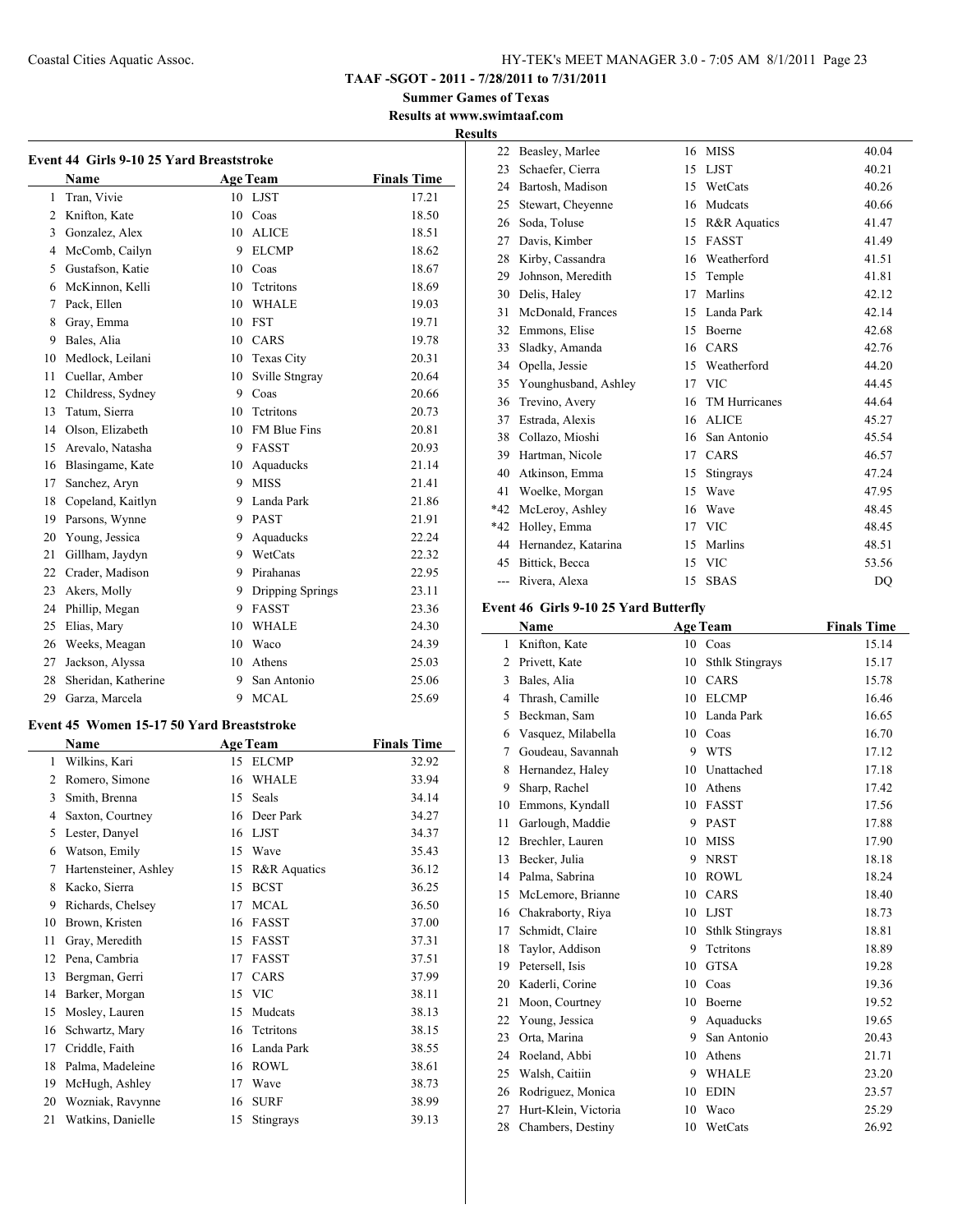**TAAF -SGOT - 2011 - 7/28/2011 to 7/31/2011**

**Summer Games of Texas Results at www.swimtaaf.com**

**Results**

|    | (Event 46 Girls 9-10 25 Yard Butterfly) |    |                   |                    |
|----|-----------------------------------------|----|-------------------|--------------------|
|    | Name                                    |    | <b>Age Team</b>   | <b>Finals Time</b> |
| 29 | Carvajal, Maqdelena                     |    | 10 WHALE          | 28.10              |
|    | Event 47 Women 15-17 50 Yard Butterfly  |    |                   |                    |
|    | Name                                    |    | <b>Age Team</b>   | <b>Finals Time</b> |
| 1  | Little, Shelby                          | 17 | <b>FASST</b>      | 28.80              |
|    | 2 Saxton, Courtney                      | 16 | Deer Park         | 29.17              |
|    | 3 Ding, May                             |    | 15 Coast          | 29.48              |
|    | 4 Walker, Shanna                        |    | 15 GTSA           | 29.88              |
|    | 5 Buxbaum, Megan                        |    | 16 GATOR          | 29.96              |
|    | 6 Williams, Caroline                    |    | 15 FASST          | 30.20              |
| 7  | Bergman, Gerri                          |    | 17 CARS           | 30.51              |
| 8  | Reckmeyer, Suzanne                      |    | 16 Tetritons      | 30.83              |
| 9  | Romero, Simone                          |    | 16 WHALE          | 31.07              |
| 10 | Rosenberger, Amelia                     |    | 16 Weatherford    | 31.47              |
| 11 | Pena, Cambria                           |    | 17 FASST          | 31.70              |
| 12 | Lowe, Jozie                             |    | 15 Landa Park     | 31.81              |
|    | 13 Ward, Jenna                          |    | 15 PAST           | 31.82              |
|    | 14 Gaither, Jubilee                     |    | 17 Sville Stngray | 32.05              |
| 15 | Sanders, Lauren                         |    | 15 SURF           | 32.13              |
|    | 16 Riojas, Betsy                        |    | 16 Stingrays      | 32.23              |
| 17 | Schliesing, Katie                       |    | 16 Wave           | 32.49              |
| 18 | Mosley, Lauren                          |    | 15 Mudcats        | 32.69              |
| 19 | Zieschang, Sarah                        |    | 15 Coas           | 32.79              |
| 20 | Mota, Alejandra                         |    | 16 Marlins        | 32.85              |
| 21 | Smernoff, Bryn                          |    | 15 CARS           | 33.94              |
|    | 22 Cooper, Bailey                       |    | 15 R&R Aquatics   | 34.51              |
| 23 | MacLean, Chelsea                        | 17 | <b>SBAS</b>       | 34.77              |
| 24 | Parma, Kimberly                         |    | 15 VIC            | 35.33              |
| 25 | Mayshack, Fallon                        |    | 17 R&R Aquatics   | 35.42              |
| 26 | Sarembock, Mandi                        |    | 15 Piranhas       | 35.89              |
| 27 | Marincel, Anna                          |    | 15 Wave           | 37.44              |
| 28 | Geier, Jacobi                           |    | 15 CARS           | 38.62              |
| 29 | Engel, Christine                        | 15 | Aquaducks         | 40.32              |
| 30 | Buck, Taylor                            |    | 16 Coas           | 42.20              |
| 31 | Murray, Hannah                          | 15 | Coas              | 45.03              |
| 32 | Baird, Logan                            | 15 | Weatherford       | 48.26              |

# **Event 48 Girls 9-10 25 Yard Freestyle**

 $\overline{a}$ 

|     | Name               |    | <b>Age Team</b>        | <b>Finals Time</b> |
|-----|--------------------|----|------------------------|--------------------|
| 1   | Privett, Kate      | 10 | <b>Sthlk Stingrays</b> | 13.77              |
| 2   | Bales, Alia        | 10 | CARS                   | 14.57              |
| 3   | Medigovich, Lydia  | 10 | <b>FASST</b>           | 14.80              |
| 4   | Pack, Ellen        | 10 | <b>WHALE</b>           | 14.95              |
| 5   | Stenzel, Alicia    | 9  | Tetritons              | 14.98              |
| 6   | Goudeau, Savannah  | 9  | <b>WTS</b>             | 15.21              |
| 7   | Parker, Katie      | 10 | R&R Aquatics           | 15.30              |
| 8   | Beckman, Sam       | 10 | Landa Park             | 15.31              |
| 9   | Hille, Allison     | 10 | <b>PAST</b>            | 15.39              |
| 10  | Gonzalez, Alex     | 10 | <b>ALICE</b>           | 15.53              |
| 11  | Vasquez, Milabella | 10 | Coas                   | 15.56              |
| 12  | Kaderli, Corine    | 10 | Coas                   | 15.58              |
| 13  | Gray, Emma         | 10 | <b>FST</b>             | 15.62              |
| 14  | Slattery, Sydney   | 10 | <b>ELCMP</b>           | 15.65              |
| *15 | Sajbel, Ginger     | 10 | Coas                   | 15.72              |
|     |                    |    |                        |                    |

| ıэ    |                   |    |              |       |
|-------|-------------------|----|--------------|-------|
| $*15$ | Woodall, Payton   | 10 | WetCats      | 15.72 |
| 17    | Landis, Rachel    | 9  | McKinney     | 15.77 |
| 18    | Blasingame, Kate  | 10 | Aquaducks    | 15.82 |
| 19    | Lilley, Madison   | 9  | <b>GATOR</b> | 16.05 |
| 20    | Sharp, Rachel     | 10 | Athens       | 16.15 |
| 21    | Vasquez, Chloe    | 10 | Unattached   | 16.33 |
| 22    | Markes, Nia       | 10 | <b>BARR</b>  | 16.44 |
| 23    | Ferguson, Reese   | 9  | Boerne       | 16.53 |
| 24    | Brechler, Lauren  | 10 | <b>MISS</b>  | 16.66 |
| 25    | Linscomb, Jodi    | 10 | Freer        | 17.50 |
| 26    | Strange, Addison  | 10 | Temple       | 17.53 |
| 27    | Roeland, Abbi     | 10 | Athens       | 17.67 |
| 28    | Elias, Mary       | 10 | WHALE        | 17.87 |
| 29    | Gonzales, Cenovia | 10 | San Antonio  | 18.54 |
| 30    | Wallace, Caele    | 9  | San Antonio  | 18.68 |

# **Event 49 Women 15-17 50 Yard Freestyle**

|       | Name                  |    | Age Team             | <b>Finals Time</b> |
|-------|-----------------------|----|----------------------|--------------------|
| 1     | Little, Shelby        | 17 | <b>FASST</b>         | 26.67              |
| 2     | McAfee, Nicole        | 17 | <b>FASST</b>         | 26.88              |
| 3     | Hunt, Kelsey          |    | 16 FASST             | 26.91              |
|       | 4 Gaas, Julia         | 17 | R&R Aquatics         | 26.92              |
| 5     | Buxbaum, Megan        | 16 | <b>GATOR</b>         | 27.04              |
| 6     | Williams, Caroline    | 15 | <b>FASST</b>         | 27.35              |
| 7     | Sands, Alyssa         | 15 | CARS                 | 27.57              |
| 8     | Ding, May             | 15 | Coast                | 27.82              |
| 9     | Hanttula, Taylor      | 16 | <b>FASST</b>         | 27.83              |
| 10    | Dahan, Victoria       | 15 | Tetritons            | 28.08              |
| $*11$ | Reckmeyer, Suzanne    | 16 | Tetritons            | 28.14              |
| *11   | Ward, Jenna           | 15 | <b>PAST</b>          | 28.14              |
| 13    | Walker, Shanna        | 15 | <b>GTSA</b>          | 28.20              |
| 14    | Trevino, Idalis       | 15 | <b>ALICE</b>         | 28.29              |
| 15    | Kacko, Sierra         | 15 | <b>BCST</b>          | 28.33              |
| 16    | Buck, Brianna         | 16 | <b>MWELL</b>         | 28.58              |
| 17    | Richards, Chelsey     | 17 | <b>MCAL</b>          | 28.66              |
| 18    | Lenz, Megan           | 15 | Wave                 | 28.68              |
| 19    | Przybilla, Hannah     | 15 | R&R Aquatics         | 28.84              |
| 20    | Wozniak, Ravynne      | 16 | <b>SURF</b>          | 28.93              |
| 21    | Samples, Jessica      | 17 | Keller Barr          | 28.94              |
| 22    | Guajardo, Roxie       | 16 | <b>MISS</b>          | 28.95              |
|       | 23 Cardenas, Amely    | 16 | Stingrays            | 29.07              |
|       | 24 Perales, Paige     | 15 | <b>GTSA</b>          | 29.10              |
| 25    | Princehouse, Jennifer | 15 | Aquaducks            | 29.61              |
| 26    | Baldwin, Alexandria   | 15 | <b>TM Hurricanes</b> | 29.70              |
| 27    | Innocenti, Rachel     | 15 | <b>VIC</b>           | 29.73              |
| 28    | Sanders, Lauren       | 15 | <b>SURF</b>          | 29.78              |
| 29    | Soda, Toluse          | 15 | R&R Aquatics         | 29.89              |
| 30    | Shay, Heidi           | 15 | <b>VIC</b>           | 29.92              |
| 31    | Gray, Meredith        | 15 | <b>FASST</b>         | 29.95              |
| 32    | Watkins, Danielle     | 15 | Stingrays            | 30.01              |
| 33    | Schaefer, Cierra      | 15 | <b>LJST</b>          | 30.09              |
|       | 34 Kane, Tiffany      | 15 | Aquaducks            | 30.26              |
| 35    | Hamilton, Mikayla     |    | 16 Weatherford       | 30.52              |
| 36    | Villarreal, Victoria  | 17 | Piranas              | 30.66              |
| 37    | Barker, Morgan        | 15 | <b>VIC</b>           | 30.72              |
| 38    | Hartman, Nicole       | 17 | CARS                 | 30.84              |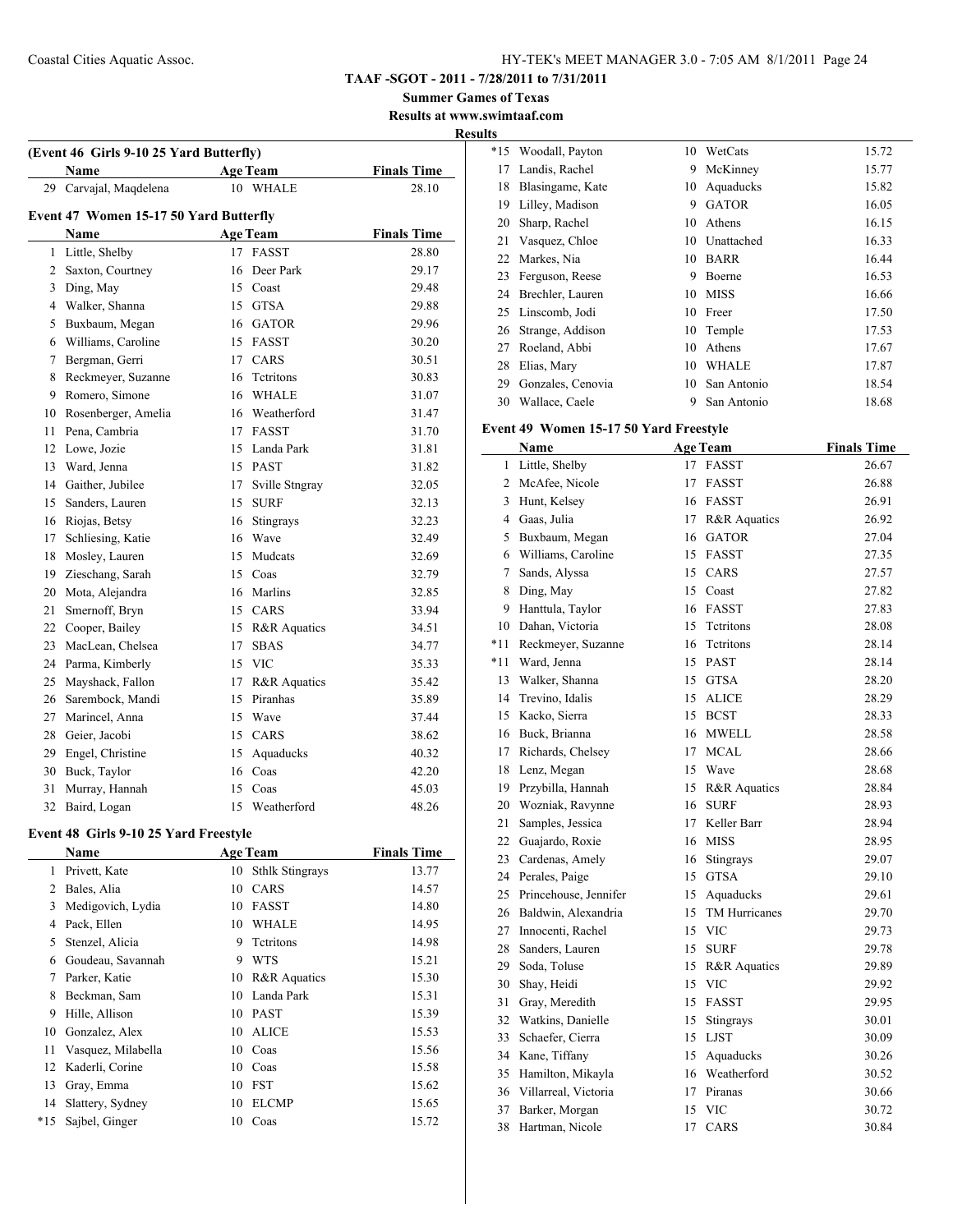**Summer Games of Texas Results at www.swimtaaf.com**

|     |                                          |                  |                    | <b>Results</b> |
|-----|------------------------------------------|------------------|--------------------|----------------|
|     | (Event 49 Women 15-17 50 Yard Freestyle) |                  |                    |                |
|     | <b>Name</b>                              | <b>Age Team</b>  | <b>Finals Time</b> |                |
| *39 | Mayshack, Fallon                         | 17 R&R Aquatics  | 30.98              | 1              |
|     | *39 Opella, Jessie                       | 15 Weatherford   | 30.98              |                |
| 41  | Parma, Kimberly                          | 15 VIC           | 31.14              | 1              |
|     | *42 Haas, Megan                          | 16 Wave          | 31.23              |                |
|     | *42 Garcia, Miranda                      | 17 MCAL          | 31.23              | 1              |
|     | 44 Stewart, Cheyenne                     | 16 Mudcats       | 31.24              |                |
| 45  | Sarembock, Mandi                         | 15 Piranhas      | 31.69              | 1              |
|     | 46 Criddle, Faith                        | 16 Landa Park    | 31.71              |                |
|     | 47 Morgan, Kayli                         | 15 Coas          | 31.74              | 1              |
|     | 48 Prince, Emily                         | 16 Weatherford   | 31.81              |                |
|     | 49 Dahan, Katlynne                       | 17 Tetritons     | 32.05              | 1              |
|     | 50 Rivera, Alexa                         | 15 SBAS          | 32.34              |                |
| 51  | Parker, Naomi                            | 16 VIC           | 32.47              | 1              |
| 52  | Sladky, Amanda                           | 16 CARS          | 32.60              |                |
| 53  | Thomas, Allison                          | 17 MCAL          | 32.80              | 1              |
|     | 54 Kirby, Cassandra                      | 16 Weatherford   | 32.91              |                |
| 55  | Gillham, Paytyn                          | 17 WetCats       | 33.25              | 1              |
|     | 56 Collazo, Mioshi                       | 16 San Antonio   | 33.36              |                |
| 57  | Coleman, Brianna                         | 15 Mudeats       | 33.74              | 1              |
| 58  | Trevino, Avery                           | 16 TM Hurricanes | 34.13              | 2              |
| 59  | Burrell, Madison                         | 15 FASST         | 34.19              |                |
| 60  | Atkinson, Emma                           | 15 Stingrays     | 34.28              | 2              |
| 61  | Engel, Christine                         | 15 Aquaducks     | 34.33              |                |
| 62  | Griffith, Marissa                        | 15 San Antonio   | 35.45              | 2              |
| 63  | Robertson, Nykeya                        | 16 WESTB         | 35.66              |                |
| 64  | Gonzales, Ashley                         | 15 VIC           | 36.03              | 2              |
| 65  | O'Beirne, Caitlin                        | 15 Piranhas      | 36.35              |                |
| 66  | McLeroy, Ashley                          | 16 Wave          | 36.66              | 2              |
| 67  | Hernandez, Katarina                      | 15 Marlins       | 40.00              |                |
| 68  | Johnson, Joclyn                          | 15 SBAS          | 40.34              | 2              |
| 69  | Baird, Logan                             | 15 Weatherford   | 40.89              |                |
| 70  | Heysquierdo, Angelica                    | 15 SBAS          | 41.74              | 2              |
| 71  | Holley, Emma                             | 17 VIC           | 41.84              |                |
| 72  | Bittick, Christine                       | 17 VIC           | 42.13              |                |
| 73  | Bittick, Becca                           | 15 VIC           | 48.61              |                |

#### **Event 50 Girls 9-10 100 Yard IM**

|   | <b>Name</b>      |       |    | <b>Age Team</b>        | <b>Finals Time</b> |
|---|------------------|-------|----|------------------------|--------------------|
| 1 | Knifton, Kate    |       |    | 10 Coas                | 1:18.42            |
|   | 35.30            | 43.12 |    |                        |                    |
| 2 | Becker, Charli   |       | 10 | <b>NRST</b>            | 1:19.17            |
|   | 35.62            | 43.55 |    |                        |                    |
| 3 | Tatum, Samantha  |       | 10 | <b>Sthlk Stingrays</b> | 1:25.03            |
|   | 37.28            | 47.75 |    |                        |                    |
| 4 | Horowitz, Rachel |       | 10 | Coas                   | 1:25.13            |
|   | 40.71            | 44.42 |    |                        |                    |
| 5 | Medlock, Leilani |       | 10 | <b>Texas City</b>      | 1:29.00            |
|   | 40.48            | 48.52 |    |                        |                    |
| 6 | Cuellar, Amber   |       | 10 | Sville Stngray         | 1:29.71            |
|   | 42.51            | 47.20 |    |                        |                    |
| 7 | Heath, Regan     |       | 10 | LJST                   | 1:29.73            |
|   | 39.70            | 50.03 |    |                        |                    |
| 8 | Morales, Mallory |       | 10 | <b>BCST</b>            | 1:31.12            |
|   | 43.29            | 47.83 |    |                        |                    |

| 9     | Becker, Julia          |         |    | 9 NRST                 | 1:31.63 |
|-------|------------------------|---------|----|------------------------|---------|
|       | 43.61                  | 48.02   |    |                        |         |
| 10    | Johnson, Chloe         |         |    | 10 Coas                | 1:31.64 |
|       | 41.69                  | 49.95   |    |                        |         |
| 11    | Williams, Cammi        |         | 9  | Landa Park             | 1:34.15 |
|       | 41.60                  | 52.55   |    |                        |         |
| 12    | Landis, Valerie        |         | 9  | McKinney               | 1:34.55 |
|       | 45.21                  | 49.34   |    |                        |         |
| 13    | Schmidt, Claire        |         | 10 | <b>Sthlk Stingrays</b> | 1:34.88 |
|       | 46.35                  | 48.53   |    |                        |         |
| 14    | Reinholt, Catherine    |         | 9  | <b>GTSA</b>            | 1:34.91 |
|       | 41.38                  | 53.53   |    |                        |         |
| 15    | Orta, Marina           |         | 9  | San Antonio            | 1:36.82 |
|       | 44.02                  | 52.80   |    |                        |         |
| 16    | Palma, Sabrina         |         | 10 | <b>ROWL</b>            | 1:37.32 |
|       | 41.62                  | 55.70   |    |                        |         |
| 17    | Young, Jessica         |         | 9  | Aquaducks              | 1:39.94 |
|       | 46.02                  | 53.92   |    |                        |         |
| 18    | Bergmann, Christine    |         | 9  | <b>FASST</b>           | 1:40.10 |
|       | 48.17                  | 51.93   |    |                        |         |
| 19    | Akers, Molly           |         | 9  | Dripping Springs       | 1:40.79 |
|       | 48.84                  | 51.95   |    |                        |         |
| 20    | Correa, Alyssa         |         | 10 | <b>MCAL</b>            | 1:42.70 |
|       | 45.79                  | 56.91   |    |                        |         |
| 21    | Le, Kim                |         | 9  | Coast                  | 1:43.13 |
|       | 47.54                  | 55.59   |    |                        |         |
| 22    | Walsh, Caitiin         |         | 9  | <b>WHALE</b>           | 1:45.31 |
|       | 48.13                  | 57.18   |    | Athens                 |         |
| 23    | Sharp, Rachel<br>48.35 | 1:00.28 | 10 |                        | 1:48.63 |
| 24    | Gillham, Jaydyn        |         | 9  | WetCats                | 1:49.55 |
|       | 56.57                  | 52.98   |    |                        |         |
| 25    | Sanchez, Aryn          |         | 9  | <b>MISS</b>            | 1:50.58 |
|       | 53.22                  | 57.36   |    |                        |         |
| 26    | McDowell, Bridget      |         | 10 | WetCats                | 1:59.74 |
|       | 59.10                  | 1:00.64 |    |                        |         |
| $---$ |                        |         | 10 | Keller Barr            | DO      |
|       | 38.30                  | 46.27   |    |                        |         |
|       | Perry, Madison         |         | 10 | Coast                  | DO      |
|       | 43.32                  | 51.79   |    |                        |         |
|       | Sandusky, Samantha     |         |    |                        |         |

# **Event 51 Women 15-17 100 Yard IM**

|    | Name             |       | <b>Age Team</b> | <b>Finals Time</b> |
|----|------------------|-------|-----------------|--------------------|
| 1. | Wilkins, Kari    |       | 15 ELCMP        | 1:04.09            |
|    | 29.42            | 34.67 |                 |                    |
| 2  | Saxton, Courtney |       | 16 Deer Park    | 1:05.81            |
|    | 30.48            | 35.33 |                 |                    |
| 3  | Watson, Emily    |       | Wave<br>15      | 1:08.28            |
|    | 33.27            | 35.01 |                 |                    |
| 4  | Ding, May        |       | Coast<br>15     | 1:08.43            |
|    | 31.37            | 37.06 |                 |                    |
| 5  | Skinner, Haley   |       | 16 BCST         | 1:08.58            |
|    | 31.58            | 37.00 |                 |                    |
| 6  | Bergman, Gerri   |       | CARS<br>17      | 1:09.42            |
|    | 31.82            | 37.60 |                 |                    |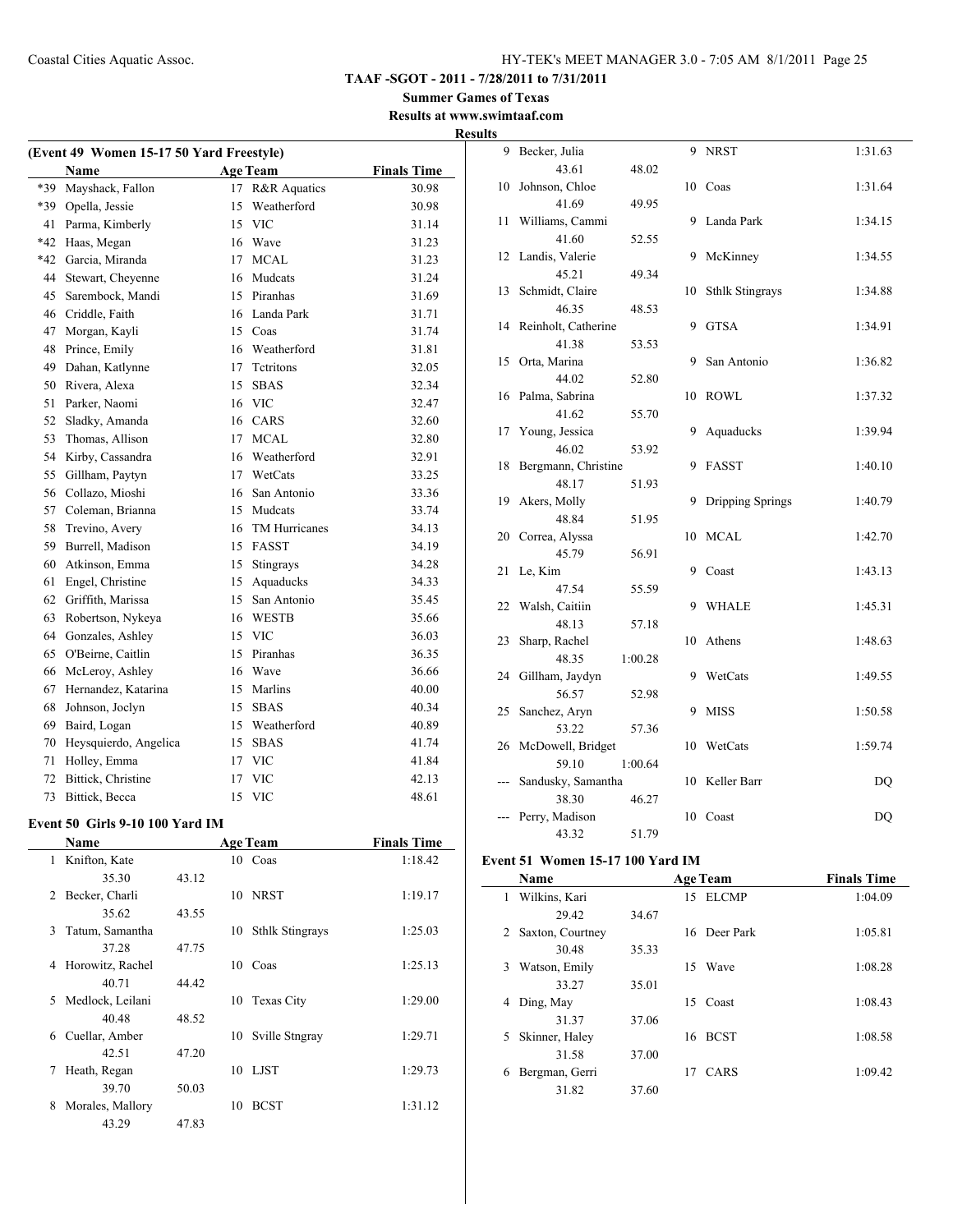#### **Summer Games of Texas Results at www.swimtaaf.com**

**Results**

| (Event 51 Women 15-17 100 Yard IM) |                       |       |    |                 |                    |  |
|------------------------------------|-----------------------|-------|----|-----------------|--------------------|--|
|                                    | Name                  |       |    | <b>Age Team</b> | <b>Finals Time</b> |  |
|                                    | 7 Palma, Madeleine    |       |    | 16 ROWL         | 1:09.78            |  |
|                                    | 31.00                 | 38.78 |    |                 |                    |  |
| 8                                  | Hartensteiner, Ashley |       | 15 | R&R Aquatics    | 1:10.92            |  |
|                                    | 32.81                 | 38.11 |    |                 |                    |  |
| 9                                  | Romero, Simone        |       | 16 | WHALE           | 1:12.55            |  |
|                                    | 1:09.06               | 3.49  |    |                 |                    |  |
| 10                                 | Ward, Jenna           |       | 15 | <b>PAST</b>     | 1:12.80            |  |
|                                    | 32.78                 | 40.02 |    |                 |                    |  |
| 11                                 | Trevino, Idalis       |       | 15 | <b>ALICE</b>    | 1:12.81            |  |
|                                    | 34.15                 | 38.66 |    |                 |                    |  |
| 12                                 | Becker, Brianna       |       | 17 | Tetritons       | 1:14.78            |  |
|                                    | 33.34                 | 41.44 |    |                 |                    |  |
| 13                                 | Wozniak, Ravynne      |       | 16 | <b>SURF</b>     | 1:14.92            |  |
|                                    | 33.43                 | 41.49 |    |                 |                    |  |
| 14                                 | Cooper, Hannah        |       | 15 | Tetritons       | 1:15.23            |  |
|                                    | 33.64                 | 41.59 |    |                 |                    |  |
| 15                                 | Speights, Mary        |       | 16 | WetCats         | 1:17.16            |  |
|                                    | 37.03                 | 40.13 |    |                 |                    |  |
| 16                                 | Dunstan, Brandy       |       | 17 | R&R Aquatics    | 1:17.56            |  |
|                                    | 35.94                 | 41.62 |    |                 |                    |  |
| 17                                 | Villarreal, Victoria  |       | 17 | Piranas         | 1:18.18            |  |
|                                    | 36.06                 | 42.12 |    |                 |                    |  |
| 18                                 | Zieschang, Sarah      |       | 15 | Coas            | 1:18.32            |  |
|                                    | 37.30                 | 41.02 |    |                 |                    |  |
| 19                                 | Watkins, Danielle     |       | 15 | Stingrays       | 1:18.82            |  |
|                                    | 37.16                 | 41.66 |    |                 |                    |  |
| 20                                 | Riojas, Betsy         |       | 16 | Stingrays       | 1:20.05            |  |
|                                    | 36.40                 | 43.65 |    |                 |                    |  |
| 21                                 | Marincel, Anna        |       | 15 | Wave            | 1:25.90            |  |
|                                    | 38.85                 | 47.05 |    |                 |                    |  |
| 22                                 | Coleman, Brianna      |       | 15 | Mudcats         | 1:27.65            |  |
|                                    | 39.05                 | 48.60 |    |                 |                    |  |
| 23                                 | Engel, Christine      |       | 15 | Aquaducks       | 1:28.59            |  |
|                                    | 40.91                 | 47.68 |    |                 |                    |  |
| 24                                 | Griffith, Marissa     |       | 15 | San Antonio     | 1:30.19            |  |
|                                    | 42.19                 | 48.00 |    |                 |                    |  |
|                                    | Johnson, Meredith     |       | 15 | Temple          | DQ                 |  |
|                                    | 38.93                 | 42.85 |    |                 |                    |  |

#### **Event 52 Women 15-17 200 Yard Freestyle**

|      | <b>Name</b>       |       |     | <b>Age Team</b>         |       | <b>Finals Time</b> |
|------|-------------------|-------|-----|-------------------------|-------|--------------------|
| 1    | Saxton, Courtney  |       |     | 16 Deer Park            |       | 2:08.44            |
|      | 28.97             | 31.90 |     | 33.62                   | 33.95 |                    |
|      | 2 Lester, Danyel  |       | 16  | LJST                    |       | 2:11.04            |
|      | 29.94             | 33.12 |     | 34.28                   | 33.70 |                    |
| $*3$ | Merchant, Kristen |       | 15. | <b>ALVIN</b>            |       | 2:15.61            |
|      | 30.49             | 33.94 |     | 35.48                   | 35.70 |                    |
| $*3$ | Sands, Alyssa     |       | 15  | CARS                    |       | 2:15.61            |
|      | 30.99             | 33.62 |     | 35.66                   | 35.34 |                    |
| 5    | Fedderke, Aubrey  |       | 17  | <b>R&amp;R</b> Aquatics |       | 2:15.89            |
|      | 30.92             | 34.64 |     | 36.11                   | 34.22 |                    |
| 6    | Attaway, Meagan   |       | 16  | <b>BCST</b>             |       | 2:16.06            |
|      | 32.42             | 35.03 |     | 35.21                   | 33.40 |                    |
|      |                   |       |     |                         |       |                    |

| 7  | Mota, Alejandra             |       |    | 16 Marlins        |       | 2:17.63 |
|----|-----------------------------|-------|----|-------------------|-------|---------|
|    | 32.40                       | 35.06 |    | 35.54             | 34.63 |         |
| 8  | Schliesing, Katie           |       |    | 16 Wave           |       | 2:17.79 |
|    | 32.24                       | 35.75 |    | 35.89             | 33.91 |         |
| 9  | Frawley, Rachael            |       | 15 | <b>BCST</b>       |       | 2:18.55 |
|    | 32.69                       | 35.90 |    | 36.10             | 33.86 |         |
| 10 | Buck, Brianna               |       |    | 16 MWELL          |       | 2:19.81 |
|    | 32.20                       | 36.25 |    | 37.42             | 33.94 |         |
| 11 | Princehouse, Jennifer       |       |    | 15 Aquaducks      |       | 2:20.18 |
|    | 32.60                       | 36.29 |    | 37.03             | 34.26 |         |
| 12 | Schwartz, Mary              |       |    | 16 Tetritons      |       | 2:21.33 |
|    | 32.72                       | 35.61 |    | 36.56             | 36.44 |         |
|    | McHugh, Ashley              |       | 17 | Wave              |       | 2:22.54 |
| 13 | 32.52                       |       |    |                   |       |         |
|    |                             | 35.84 |    | 37.38             | 36.80 |         |
| 14 | Cardenas, Amely             |       |    | 16 Stingrays      |       | 2:23.99 |
|    | 32.04                       | 37.15 |    | 38.31             | 36.49 |         |
| 15 | Sandusky, Hope              |       |    | 16 Keller Barr    |       | 2:25.41 |
|    | 34.78                       | 37.51 |    | 36.69             | 36.43 |         |
| 16 | Neiman, Cayce               |       |    | 16 WetCats        |       | 2:27.61 |
|    | 34.12                       | 38.42 |    | 38.67             | 36.40 |         |
| 17 | Baldwin, Alexandria         |       | 15 | TM Hurricanes     |       | 2:28.26 |
|    | 32.30                       | 36.59 |    | 39.33             | 40.04 |         |
| 18 | Shoemake, Ashley            |       | 15 | <b>ALVIN</b>      |       | 2:28.89 |
|    | 34.63                       | 36.91 |    | 38.56             | 38.79 |         |
| 19 | Davis, Kimber               |       |    | 15 FASST          |       | 2:28.95 |
|    | 33.91                       | 37.63 |    | 39.28             | 38.13 |         |
| 20 | Bartell, Mikayla            |       |    | 15 VIC            |       | 2:29.77 |
|    | 36.67                       | 39.09 |    | 38.99             | 35.02 |         |
| 21 | Cooper, Bailey              |       | 15 | R&R Aquatics      |       | 2:31.83 |
|    |                             |       |    |                   |       |         |
|    | 34.84                       | 38.24 |    | 39.20             | 39.55 |         |
| 22 | Lenz, Megan                 |       |    | 15 Wave           |       | 2:32.20 |
|    | 36.65                       | 39.06 |    | 40.28             | 36.21 |         |
| 23 | Zieschang, Sarah            |       |    | 15 Coas           |       | 2:35.00 |
|    | 38.05                       | 42.10 |    | 37.53             | 37.32 |         |
| 24 |                             |       | 15 |                   |       | 2:40.10 |
|    | Johnson, Meredith<br>35.95  | 39.67 |    | Temple<br>42.63   | 41.85 |         |
| 25 |                             |       |    | 16 Weatherford    |       | 2:42.56 |
|    | Prince, Emily<br>34.98      | 42.11 |    | 44.85             | 40.62 |         |
| 26 |                             |       |    |                   |       | 2:45.22 |
|    | Stewart, Cheyenne           |       |    | 16 Mudcats        |       |         |
|    | 34.39                       | 40.03 |    | 43.24             | 47.56 |         |
| 27 | Younghusband, Ashley        |       |    | 17 VIC            |       | 2:46.06 |
|    | 36.98                       | 40.86 |    | 44.00             | 44.22 |         |
| 28 | Gutierrez, Brianna          |       |    | 16 MISS           |       | 2:46.68 |
|    | 38.47                       | 43.64 |    | 46.28             | 38.29 |         |
| 29 | Gonzales, Leanna            |       |    | 16 MISS           |       | 2:47.58 |
|    | 38.01                       | 43.00 |    | 43.94             | 42.63 |         |
| 30 | Graham, Erin                |       | 17 | <b>SBAS</b>       |       | 2:48.95 |
|    | 39.41                       | 43.15 |    | 45.05             | 41.34 |         |
| 31 | Trevino, Avery              |       | 16 | TM Hurricanes     |       | 2:51.91 |
|    | 37.44                       | 44.49 |    | 46.80             | 43.18 |         |
| 32 | Woelke, Morgan              |       | 15 | Wave              |       | 2:54.79 |
|    | 40.43                       | 45.73 |    | 45.25             | 43.38 |         |
| 33 | Garrett, Danene             |       | 17 | Temple            |       | 3:03.12 |
|    | 41.09                       | 46.35 |    | 48.20             | 47.48 |         |
| 34 | Alexander, Allison<br>43.07 | 49.49 |    | 16 WESTB<br>48.89 | 43.60 | 3:05.05 |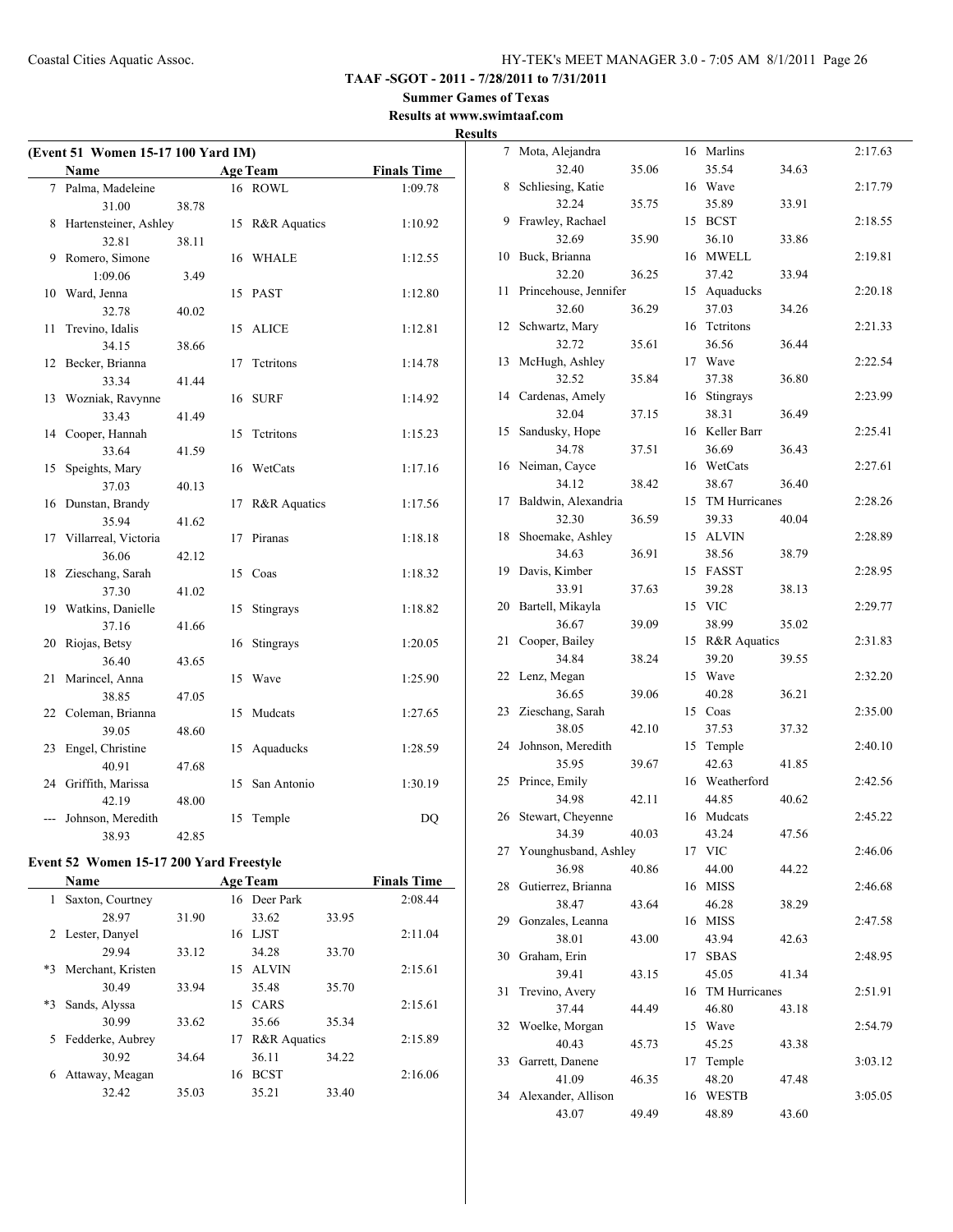**TAAF -SGOT - 2011 - 7/28/2011 to 7/31/2011**

**Summer Games of Texas**

**Results at www.swimtaaf.com**

#### **Results**

|    | (Event 52 Women 15-17 200 Yard Freestyle) |         |    |                 |       |                    |  |  |
|----|-------------------------------------------|---------|----|-----------------|-------|--------------------|--|--|
|    | Name                                      |         |    | <b>Age Team</b> |       | <b>Finals Time</b> |  |  |
|    | 35 Murray, Hannah                         |         |    | 15 Coas         |       | 3:05.33            |  |  |
|    | 42.62                                     | 47.60   |    | 50.21           | 44.90 |                    |  |  |
| 36 | Gonzales, Ashley                          |         |    | 15 VIC          |       | 3:06.81            |  |  |
|    | 42.45                                     | 48.30   |    | 51.63           | 44.43 |                    |  |  |
| 37 | Coleman, Brianna                          |         | 15 | Mudcats         |       | 3:15.96            |  |  |
|    | 43.39                                     | 2:32.57 |    |                 |       |                    |  |  |
| 38 | Hernandez, Katarina                       |         | 15 | Marlins         |       | 3:22.55            |  |  |
|    | 46.36                                     | 53.24   |    | 54.44           | 48.51 |                    |  |  |
| 39 | Robertson, Nykeya                         |         | 16 | <b>WESTB</b>    |       | 3:30.84            |  |  |
|    | 47.42                                     | 54.72   |    | 58.17           | 50.53 |                    |  |  |
|    | Beasley, Marlee                           |         | 16 | <b>MISS</b>     |       | DO                 |  |  |
|    | 34.87                                     | 39.62   |    | 40.69           | 41.80 |                    |  |  |

#### **Event 53 Girls 9-10 100 Yard Freestyle Relay**

|    | Team                     |       | Relay                    | <b>Finals Time</b> |
|----|--------------------------|-------|--------------------------|--------------------|
| 1  | Tetritons                |       | A                        | 59.87              |
|    | 1) McKinnon, Kelli 10    |       | 2) McKowen, Brydon 10    |                    |
|    | 3) Stenzel, Alicia 9     |       | 4) Cantu, Allaya 10      |                    |
|    | 29.24                    | 30.63 |                          |                    |
| 2  | <b>ELCMP</b>             |       | A                        | 1:00.92            |
|    | 1) Thrash, Camille 10    |       | 2) Wilson, Emily 10      |                    |
|    | 3) McComb, Cailyn 9      |       | 4) Jansky, Camryn 9      |                    |
|    | 30.88                    | 30.04 |                          |                    |
| 3  | <b>LJST</b>              |       | A                        | 1:00.97            |
|    | 1) Chakraborty, Riya 10  |       | 2) Smith, Megan 10       |                    |
|    | 3) Heath, Regan 10       |       | 4) Tran, Vivie 10        |                    |
|    | 30.94                    | 30.03 |                          |                    |
| 4  | <b>FASST</b>             |       | A                        | 1:01.91            |
|    | 1) Medigovich, Lydia 10  |       | 2) Emmons, Kyndall 10    |                    |
|    | 3) Cimino, Jacqueline 10 |       | 4) Bumpas, Alex 9        |                    |
|    | 30.93                    | 30.98 |                          |                    |
|    | 5 Sthlk Stingrays        |       | A                        | 1:02.94            |
|    | 1) Platt, Haley 10       |       | 2) Breedlove, Delia 10   |                    |
|    | 3) Powell, Sara 9        |       | 4) Etzelmiller, Kinzie 9 |                    |
|    | 32.57                    | 30.37 |                          |                    |
|    | 6 ELCMP                  |       | $\overline{B}$           | 1:04.37            |
|    | 1) Romo, Kiara 9         |       | 2) Lilie, Ashley 10      |                    |
|    | 3) Holt, Michaela 9      |       | 4) Slattery, Sydney 10   |                    |
|    | 31.88                    | 32.49 |                          |                    |
| 7  | Wave                     |       | A                        | 1:04.42            |
|    | 1) Vu, Vivian 10         |       | 2) Hulen, Skylar 10      |                    |
|    | 3) Velasco, Luisa 10     |       | 4) Wingard, Megan 9      |                    |
|    | 32.99                    | 31.43 |                          |                    |
| 8  | R&R Aquatics             |       | A                        | 1:05.31            |
|    | 1) Garriga, Isabella 9   |       | 2) Armstrong, Katie 10   |                    |
|    | 3) Sugawara, Alissa 10   |       | 4) Parker, Katie 10      |                    |
|    | 34.13                    | 31.18 |                          |                    |
| 9  | Tetritons                |       | B                        | 1:05.35            |
|    | 1) Mann, Abby 10         |       | 2) Tatum, Sierra 10      |                    |
|    | 3) Priller, Rachel 10    |       | 4) Smith, Madison 10     |                    |
|    | 32.66                    | 32.69 |                          |                    |
| 10 | <b>ALICE</b>             |       | A                        | 1:06.61            |
|    | 1) Sneed, Jacque 10      |       | 2) Salazar, Lia 10       |                    |
|    | 3) Zambrano, Mariel 10   |       | 4) Cadena, Victoria 10   |                    |
|    | 34.23                    | 32.38 |                          |                    |

| 11 | <b>FASST</b>                            | В                         | 1:07.08 |
|----|-----------------------------------------|---------------------------|---------|
|    | 1) Phillip, Megan 9                     | 2) Morrin, Chase 10       |         |
|    | 3) Burrell, Erin 10                     | 4) Jacobson, Mya 10       |         |
|    | 34.40<br>32.68                          |                           |         |
| 12 | Boerne                                  | А                         | 1:07.88 |
|    | 1) Moon, Courtney 10                    | 2) Walton, Brooke 10      |         |
|    | 3) Moon, Caitlin 9<br>34.43<br>33.45    | 4) Barnett, Larissa 10    |         |
| 13 | Coas                                    | A                         | 1:10.03 |
|    | 1) Horowitz, Rachel 10                  | 2) Adams, Abigail 10      |         |
|    | 3) Metcalf, Suzanna 10                  | 4) Behal, Stella 10       |         |
|    | 33.66<br>36.37                          |                           |         |
| 14 | <b>VIC</b>                              | A                         | 1:10.09 |
|    | 1) Hendrix, Maggie 10                   | 2) Clark, Monington 10    |         |
|    | 3) Sanchez, Karagen 10                  | 4) Andrus, Catherine 9    |         |
|    | 36.44<br>33.65                          |                           |         |
| 15 | <b>FASST</b>                            | C                         | 1:10.53 |
|    | 1) Stapp, Belle 9                       | 2) Michaels, Lauren 9     |         |
|    | 3) Perry, Keely 9                       | 4) Roehrig, Laine 10      |         |
|    | 36.22<br>34.31                          |                           |         |
| 16 | Dripping Springs                        | А                         | 1:11.40 |
|    | 1) Villas, Addie Mae 9                  | 2) Whipple, Paige 10      |         |
|    | 3) Cole, zoe 10                         | 4) Akers, Molly 9         |         |
|    | 37.66<br>33.74                          |                           |         |
| 17 | <b>FASST</b>                            | D                         | 1:11.65 |
|    | 1) Ramirez, Celi 10                     | 2) Ruff, Abigail 10       |         |
|    | 3) Arevalo, Natasha 9<br>36.75<br>34.90 | 4) Rickerhauser, Sarah 10 |         |
| 18 | <b>EDIN</b>                             | А                         | 1:14.87 |
|    | 1) Acosta, Miranda 9                    | 2) Perez, Jessica 9       |         |
|    | 3) Rodriguez, Monica 10                 | 4) Tacderas, Alison 10    |         |
|    | 39.72<br>35.15                          |                           |         |
| 19 | <b>FASST</b>                            | E                         | 1:14.99 |
|    | 1) Kaster, Sophia 9                     | 2) Horne, Kristin 10      |         |
|    | 3) Dickey, Caroline 9                   | 4) Naukam, Cate 10        |         |
|    | 36.66<br>38.33                          |                           |         |
| 20 | Coas                                    | B                         | 1:19.92 |
|    | 1) White, Sarah 10                      | 2) Brady, Grace 10        |         |
|    | 3) Davishines, Jazzabelle 9             | 4) Stites, Ellie 9        |         |
|    | 41.64<br>38.28                          |                           |         |
| 21 | San Antonio                             | A                         | 1:19.93 |
|    | 1) Sheridan, Katherine 9                | 2) Wallace, Caele 9       |         |
|    | 3) Sheppard, Madison 10                 | 4) DeLeon, Linda 9        |         |
|    | 43.38<br>36.55                          |                           |         |
| 22 | Temple                                  | A                         | 1:24.24 |
|    | 1) Sears, Sydney 10                     | 2) Strange, Addison 10    |         |
|    | 3) Massar, Courtney 10                  | 4) McMahone, Hope 10      |         |
|    | 38.44<br>45.80                          | B                         |         |
|    | San Antonio<br>1) Glover, Aaliyah 9     | 2) Gonzales, Cenovia 10   | DQ      |
|    | 3) Rubio, Zuni 10                       | 4) Santos, Sophia 10      |         |
|    | 42.78<br>45.64                          |                           |         |
|    |                                         |                           |         |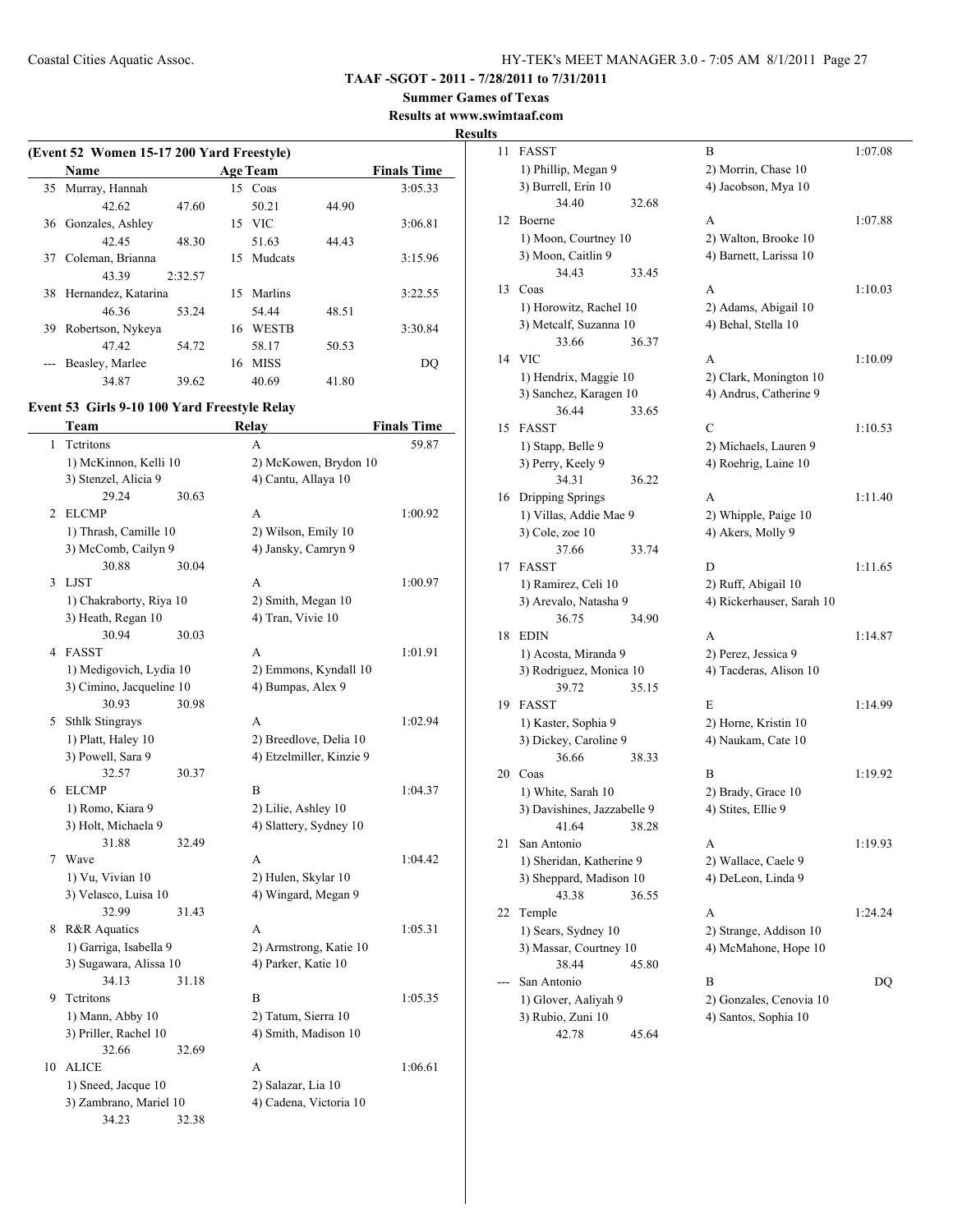#### **TAAF -SGOT - 2011 - 7/28/2011 to 7/31/2011**

**Summer Games of Texas**

**Results at www.swimtaaf.com**

#### **Results**

|    | Team                         | Relay                      | <b>Finals Time</b> |
|----|------------------------------|----------------------------|--------------------|
|    | 1 FASST                      | A                          | 1:47.97            |
|    | 1) Williams, Caroline 15     | 2) Hunt, Kelsey 16         |                    |
|    | 3) McAfee, Nicole 17         | 4) Little, Shelby 17       |                    |
|    | 27.26<br>26.75               | 27.45<br>26.51             |                    |
|    | 2 R&R Aquatics               | A                          | 1:50.24            |
|    | 1) Przybilla, Hannah 15      | 2) Fedderke, Aubrey 17     |                    |
|    | 3) Hartensteiner, Ashley 15  | 4) Gaas, Julia 17          |                    |
|    | 28.82<br>27.63               | 27.44<br>26.35             |                    |
|    | 3 BCST                       | A                          | 1:51.17            |
|    | 1) Skinner, Haley 16         | 2) Frawley, Rachael 15     |                    |
|    | 3) Attaway, Meagan 16        | 4) Kacko, Sierra 15        |                    |
|    | 27.39<br>28.45               | 28.12<br>27.21             |                    |
| 4  | Wave                         | A                          | 1:54.65            |
|    | 1) Lenz, Megan 15            | 2) Schliesing, Katie 16    |                    |
|    | 3) McHugh, Ashley 17         | 4) Watson, Emily 15        |                    |
|    | 28.85<br>29.74               | 29.60<br>26.46             |                    |
| 5. | <b>FASST</b>                 | B                          | 1:56.11            |
|    |                              |                            |                    |
|    | 1) Brown, Kristen 16         | 2) Hanttula, Taylor 16     |                    |
|    | 3) Davis, Kimber 15<br>29.13 | 4) Gray, Meredith 15       |                    |
|    | 29.81                        | 30.12<br>27.05             |                    |
| 6  | <b>VIC</b>                   | A                          | 1:57.65            |
|    | 1) Innocenti, Rachel 15      | 2) Bartell, Mikayla 15     |                    |
|    | 3) Barker, Morgan 15         | 4) Shay, Heidi 15          |                    |
|    | 29.33<br>29.97               | 29.13<br>29.22             |                    |
| 7  | MISS                         | A                          | 1:58.29            |
|    | 1) Gonzales, Leanna 16       | 2) Sanchez, Kivani 16      |                    |
|    | 3) Cantu, Brianna 16         | 4) Guajardo, Roxie 16      |                    |
|    | 30.21<br>30.91               | 28.79<br>28.38             |                    |
| 8  | <b>ALVIN</b>                 | A                          | 1:59.35            |
|    | 1) Merchant, Kristen 15      | 2) McAllen, Salome 17      |                    |
|    | 3) Nixon, Chandler 15        | 4) Kurtz, Madalyn 17       |                    |
|    | 28.59<br>32.24               | 29.96<br>28.56             |                    |
| 9. | MCAL                         | A                          | 2:02.00            |
|    | 1) Garcia, Miranda 17        | 2) Jaime, Alejandra 15     |                    |
|    | 3) Richards, Chelsey 17      | 4) Thomas, Allison 17      |                    |
|    | 28.91<br>32.44               | 30.23<br>30.42             |                    |
| 10 | MWELL                        | А                          | 2:03.26            |
|    | 1) Evans, Kenzie 17          | 2) Albanese, Samantha 16   |                    |
|    | 3) Rousseau, Erica 17        | 4) Buck, Brianna 16        |                    |
|    | 30.93<br>30.16               | 33.53<br>28.64             |                    |
| 11 | CARS                         | A                          | 2:03.76            |
|    | 1) Hartman, Nicole 17        | 2) Geier, Jacobi 15        |                    |
|    | 3) Sladky, Amanda 16         | 4) Smernoff, Bryn 15       |                    |
|    | 31.58<br>30.14               | 32.18<br>29.86             |                    |
| 12 | WetCats                      | A                          | 2:05.49            |
|    | 1) Bartosh, Michaela 15      | 2) Bartosh, Madison 15     |                    |
|    | 3) Neiman, Cayce 16          | 4) Speights, Mary 16       |                    |
|    | 33.91<br>33.48               | 28.84<br>29.26             |                    |
| 13 | <b>VIC</b>                   | B                          | 2:11.41            |
|    | 1) Parker, Naomi 16          | 2) Younghusband, Ashley 17 |                    |
|    | 3) Hise, Gabrielle 15        | 4) Parma, Kimberly 15      |                    |
|    |                              |                            |                    |

|    | 14 Coas                   |       | A     |                        | 2:14.13 |
|----|---------------------------|-------|-------|------------------------|---------|
|    | 1) Zieschang, Sarah 15    |       |       | 2) Murray, Hannah 15   |         |
|    | 3) Morgan, Kayli 15       |       |       | 4) Davis, Catherine 16 |         |
|    | 34.46                     | 36.60 | 32.12 | 30.95                  |         |
| 15 | Wave                      |       | B     |                        | 2:17.58 |
|    | 1) McLeroy, Ashley 16     |       |       | 2) Woelke, Morgan 15   |         |
|    | 3) Marincel, Anna 15      |       |       | 4) Haas, Megan 16      |         |
|    | 42.68                     | 33.36 | 30.40 | 31.14                  |         |
|    | Weatherford               |       | A     |                        | 1:59.80 |
|    | 1) Hamilton, Mikayla 16   |       |       | 2) Kirby, Cassandra 16 |         |
|    | 3) Rosenberger, Amelia 16 |       |       | 4) Prince, Emily 16    |         |
|    | 32.11                     | 31.91 | 28.80 | 26.98                  |         |

# **Event 55 Boys 6 & Under 100 Yard Freestyle Relay**

|                | Team                    | Relay                   | <b>Finals Time</b> |
|----------------|-------------------------|-------------------------|--------------------|
| 1              | Piranhas                | A                       | 1:45.51            |
|                | 1) Bourgeois, Ethan 6   | 2) Stapleton, Chase 6   |                    |
|                | 3) Blackmon, Talan 6    | 4) Vempati, Anirudh 6   |                    |
|                | 51.63                   | 53.88                   |                    |
| $\mathfrak{D}$ | <b>FASST</b>            | A                       | 1:45.69            |
|                | 1) Kackley, Luke 6      | 2) Iven, Jack 6         |                    |
|                | 3) Michaels, Jonathan 6 | 4) Fogle, Luke 6        |                    |
|                | 56.72                   | 48.97                   |                    |
| 3              | Dripping Springs        | A                       | 1:48.66            |
|                | 1) Ortega, Javier 6     | 2) Russell, Mason 6     |                    |
|                | 3) Wills, Jack 6        | 4) Oconnor, Colin 6     |                    |
|                | 53.73                   | 54.93                   |                    |
| 4              | Seals                   | A                       | 2:00.07            |
|                | 1) Clark, Cole 6        | 2) Lillagore, William 6 |                    |
|                | 3) Gordon, Brice 6      | 4) Castle, Ashton 6     |                    |
|                | 54.45                   | 1:05.62                 |                    |
| 5              | R&R Aquatics            | A                       | 2:01.50            |
|                | 1) Miller, Ryan 6       | 2) Sugawara, Connor 5   |                    |
|                | 3) Sugawara, Ian 5      | 4) Dulin, Tanner 6      |                    |
|                | 1:04.44                 | 57.06                   |                    |
| 6              | <b>GATOR</b>            | A                       | 2:17.08            |
|                | 1) Parkman, Grant 6     | 2) Watt, Owen 5         |                    |
|                | 3) Watt, Wesley 5       | 4) Yochum, Bryson 6     |                    |
| 7              | Landa Park              | A                       | 2:21.42            |
|                | 1) Brown, Elijah 6      | 2) Leal, Luke 5         |                    |
|                | 3) Roels, Carter 6      | 4) Bowers, Quint 6      |                    |
|                | 1:16.01                 | 1:05.41                 |                    |
| 8              | WetCats                 | A                       | 2:43.04            |
|                | 1) Onstott, Cade 6      | 2) Murphy, Noah 5       |                    |
|                | 3) Stephens, Will 6     | 4) Woodall, Beau 6      |                    |
|                | 1:33.83                 | 1:09.21                 |                    |

# **Event 56 Boys 8 & Under 100 Yard Medley Relay**

| Team                 | Relay                  | <b>Finals Time</b> |
|----------------------|------------------------|--------------------|
| <b>FASST</b>         | A                      | 1:20.93            |
| 1) Hendren, Carter 8 | 2) Waterman, Matthew 8 |                    |
| 3) Belair, Michael 8 | 4) Urbine, Preston 7   |                    |
| 46.93                | 34.00                  |                    |
| 2 Keller Barr        | A                      | 1:30.79            |
| 1) Garza, Callen 8   | 2) Blair, Wyatt 8      |                    |
| 3) Worden, Samuel 8  | 4) Becker, Rowan 8     |                    |
| 51.67                | 39.12                  |                    |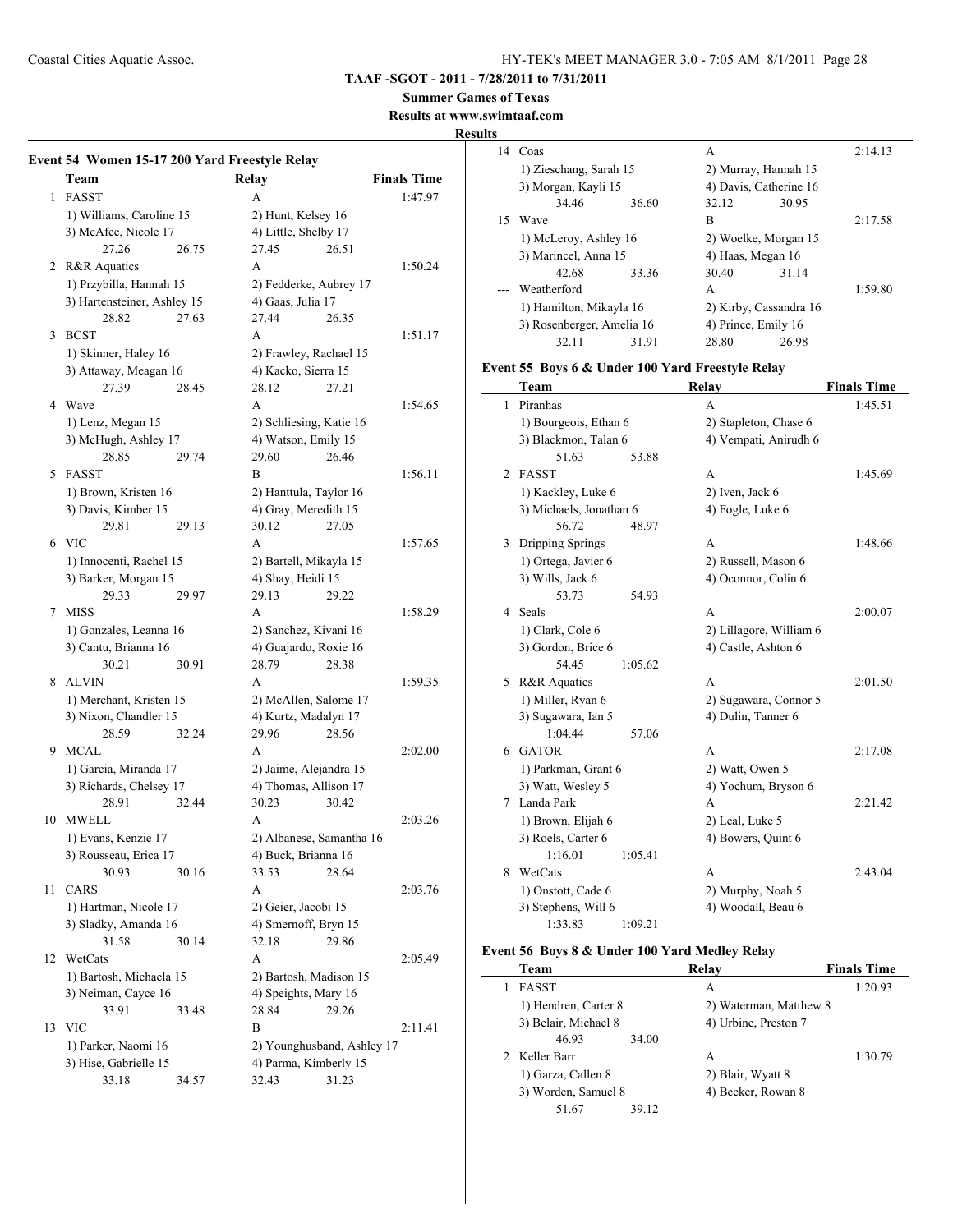#### **TAAF -SGOT - 2011 - 7/28/2011 to 7/31/2011**

# **Summer Games of Texas**

# **Results at www.swimtaaf.com**

#### **Results**

| (Event 56 Boys 8 & Under 100 Yard Medley Relay) |                               |       |                                 |                    |
|-------------------------------------------------|-------------------------------|-------|---------------------------------|--------------------|
|                                                 | Team                          |       | Relay                           | <b>Finals Time</b> |
|                                                 | 3 WTS                         |       | A                               | 1:32.68            |
|                                                 | 1) Chambers, Cale 8           |       | 2) Munoz, Nicholas 8            |                    |
|                                                 | 3) Borges, Marcos 8           |       | 4) Orsak, Lathon 8              |                    |
|                                                 | 55.71                         | 36.97 |                                 |                    |
|                                                 | 4 R&R Aquatics                |       | A                               | 1:32.87            |
|                                                 | 1) Voelkel, Reese 8           |       | 2) Wheeless, Sam 7              |                    |
|                                                 | 3) Dzierzanowski, Matthew 7   |       | 4) Ricklefsen, Sebastian 8      |                    |
|                                                 | 51.14                         | 41.73 |                                 |                    |
|                                                 | 5 PAST                        |       | A                               | 1:33.48            |
|                                                 | 1) Parker, Zach 8             |       | 2) McClelland, Ian 7            |                    |
|                                                 | 3) Parsons, Miles 7           |       | 4) Barwise, Mason 8             |                    |
|                                                 | 51.19                         | 42.29 |                                 |                    |
|                                                 | 6 Coas                        |       | A                               | 1:34.74            |
|                                                 | 1) Sajbel, Kenny 8            |       | 2) Richard, Theo 8              |                    |
|                                                 | 3) Carr, Miles 8              |       | 4) Boulton, Santiago 7          |                    |
|                                                 | 47.53                         | 47.21 |                                 |                    |
| 7                                               | FASST                         |       | C                               | 1:36.34            |
|                                                 | 1) Montgomery, Hayden 8       |       | 2) Feeney, Tate 8               |                    |
|                                                 | 3) Marshall, Grant 7          |       | 4) Brousseau, Jack 7            |                    |
|                                                 | 54.32                         | 42.02 |                                 |                    |
| 8                                               | FASST                         |       | B                               | 1:40.22            |
|                                                 | 1) Kelly, Noah 8              |       | 2) Brownfield, Asher 8          |                    |
|                                                 | 3) Gonzalez, Leonardo 8       |       | 4) Dickerson, Jack 8            |                    |
|                                                 | 51.46                         | 48.76 |                                 |                    |
| 9                                               | ALICE                         |       | A                               | 1:41.14            |
|                                                 | 1) Charles, Juan 8            |       | 2) Nisimblat, GianLuca 7        |                    |
|                                                 | 3) Gonzalez, Derrick 7        |       | 4) Revilla, Tres 7              |                    |
|                                                 | 56.53                         | 44.61 |                                 |                    |
|                                                 | 10 FASST                      |       | E                               | 1:43.20            |
|                                                 | 1) Ahmuty, Sammy 8            |       | 2) Asel, Bradley 8              |                    |
|                                                 | 3) Beard, Matthew 7           |       | 4) Horton, Gabriel 8            |                    |
|                                                 | 54.97                         | 48.23 |                                 |                    |
| 11                                              | Coas                          |       | C                               | 1:57.04            |
|                                                 | 1) Gilbert-Cabaceira, Tiago 6 |       | 2) Gilbert-Cabaceira, Michael 7 |                    |
|                                                 | 3) Nuccitelli, Joseph 7       |       | 4) Nuccitelli, Alexander 7      |                    |
|                                                 | 1:09.11                       | 47.93 |                                 |                    |
|                                                 | <b>WESTB</b>                  |       | A                               | DQ                 |
|                                                 | 1) Burkart, Orion 7           |       | 2) Mims, Mason 6                |                    |
|                                                 | 3) Wen, Tommy 8               |       | 4) Hernandez, Edgardo 8         |                    |
|                                                 | 1:17.90                       | 56.65 |                                 |                    |
| $---$                                           | <b>FASST</b>                  |       | D                               | DQ                 |
|                                                 | 1) Skorick, Joshua 8          |       | 2) Robnett, Jack 8              |                    |
|                                                 | 3) Hohne, Cole 8              |       | 4) Walsh, Lucas 7               |                    |
|                                                 | 59.19                         | 49.94 |                                 |                    |
|                                                 | Coas                          |       | В                               | DQ                 |
|                                                 | 1) Bond, Kenneth 7            |       | 2) Johnson, Caleb 8             |                    |
|                                                 | 3) Jung, Alvin 8              |       | 4) Cimbala, Dylan 7             |                    |
|                                                 | 1:03.89                       | 41.91 |                                 |                    |

#### **Event 57 Men 18 & Over 200 Yard Medley Relay**

| Team                  |       | Relav               |       | <b>Finals Time</b> |
|-----------------------|-------|---------------------|-------|--------------------|
| <b>FASST</b>          |       | А                   |       | 1:47.11            |
| 1) Mark, Barrett 20   |       | 2) Waterman, Jim 46 |       |                    |
| 3) McElheney, Ryan 18 |       | 4) Wharton, Joe 18  |       |                    |
| 27.59                 | 31.26 | 25.28               | 22.98 |                    |

| 2  | <b>GTSA</b>            |       | A                        |       | 1:47.37 |
|----|------------------------|-------|--------------------------|-------|---------|
|    | 1) Gravett, Patrick 24 |       | 2) Stockmann, Michael 19 |       |         |
|    | 3) Mouton, Justin 18   |       | 4) White, Scott 41       |       |         |
|    | 29.57                  | 28.63 | 24.28                    | 24.89 |         |
| 3  | <b>FST</b>             |       | A                        |       | 1:49.47 |
|    | 1) Brown, Evan 22      |       | 2) Hughes, Chris 22      |       |         |
|    | 3) Hughes, Forest 20   |       | 4) Lara, Jordan 22       |       |         |
|    | 30.13                  | 31.18 | 27.06                    | 21.10 |         |
|    | 4 R&R Aquatics         |       | A                        |       | 1:51.28 |
|    | 1) Mangel, Andrew 19   |       | 2) Garcia, Alex 18       |       |         |
|    | 3) Jacks, Jeremy 18    |       | 4) Tomas, Luke 19        |       |         |
|    | 29.21                  | 31.27 | 26.88                    | 23.92 |         |
| 5  | Seals                  |       | A                        |       | 1:52.09 |
|    | 1) Brown, Russell 42   |       | 2) Harber, Daniel 21     |       |         |
|    | 3) Kade, Brad 18       |       | 4) Garner, Todd 41       |       |         |
|    | 28.59                  | 29.30 | 27.68                    | 26.52 |         |
| 6  | Marlins                |       | A                        |       | 1:55.04 |
|    | 1) Liston, Paul 43     |       | 2) Montes, Martin 18     |       |         |
|    | 3) Powell, Jaime 44    |       | 4) Wayne, Ted 19         |       |         |
|    | 28.28                  | 32.61 | 28.23                    | 25.92 |         |
| 7  | Wave                   |       | A                        |       | 1:55.25 |
|    | 1) Bares, Jesse 25     |       | 2) Grizzle, Josh 28      |       |         |
|    | 3) Kaminski, Ben 29    |       | 4) Lenz, David 47        |       |         |
|    | 32.68                  | 31.75 | 26.10                    | 24.72 |         |
| 8  | <b>WESTB</b>           |       | A                        |       | 1:59.17 |
|    | 1) Smith, Rushed 20    |       | 2) Nguyen, Gunther 20    |       |         |
|    | 3) Mai, Tony 19        |       | 4) Guan, Leon 19         |       |         |
|    | 33.01                  | 35.48 | 26.07                    | 24.61 |         |
| 9  | FASST                  |       | B                        |       | 2:00.73 |
|    | 1) Hohne, Bryan 38     |       | 2) Johnson, Mike 52      |       |         |
|    | 3) Kula, Paul 46       |       | 4) Naukam, Drew 40       |       |         |
|    | 33.64                  | 34.11 | 26.95                    | 26.03 |         |
| 10 | Weatherford            |       | A                        |       | 2:03.88 |
|    | 1) Horton, Jonathan 18 |       | 2) Carlson, Jon 18       |       |         |
|    | 3) Sievert, Tyler 25   |       | 4) Kast, John 37         |       |         |
|    | 34.29                  | 36.12 | 28.67                    | 24.80 |         |
| 11 | <b>MWELL</b>           |       | A                        |       | 2:26.77 |
|    | 1) Hampton, Tim 45     |       | 2) Richards, Russell 41  |       |         |
|    | 3) Wilhoit, Ethon 20   |       | 4) Robinson, Gary 39     |       |         |
|    | 43.45                  | 44.90 | 30.68                    | 27.74 |         |
|    | Dripping Springs       |       | A                        |       | DQ      |
|    | 1) Newton, Chris 38    |       | 2) Chu, Ben 46           |       |         |
|    | 3) Akers, James 48     |       | 4) Frontera, Roberto 46  |       |         |
|    | 38.75                  | 35.28 | 33.01                    | 28.64 |         |

# **Event 58 Boys 8 & Under 50 Yard Freestyle**

 $\overline{\phantom{a}}$ 

|    | Name                  |    | <b>Age Team</b>        | <b>Finals Time</b> |
|----|-----------------------|----|------------------------|--------------------|
|    | Reinholt, Thomas      | 8  | <b>GTSA</b>            | 34.08              |
| 2  | Gasiorowski, Ryan     | 8  | <b>LJST</b>            | 34.89              |
| 3  | Pehrson, Ryan         | 8  | <b>Sthlk Stingrays</b> | 36.11              |
| 4  | Muenchinger, Jonathan | 8  | Coas                   | 36.79              |
| 5  | Musgrove, Daniel      | 8  | <b>FM Blue Fins</b>    | 36.90              |
| 6  | Vargas, Aidan         | 8  | TM Hurricanes          | 37.11              |
| 7  | Reed, Joshua          | 8. | San Antonio            | 37.27              |
| 8  | Hollis, Jediah        | 8  | San Antonio            | 37.42              |
| 9  | Suarez, Charlie       | 8  | Coas                   | 37.46              |
| 10 | Orsak, Nathan         |    | <b>BCST</b>            | 37.80              |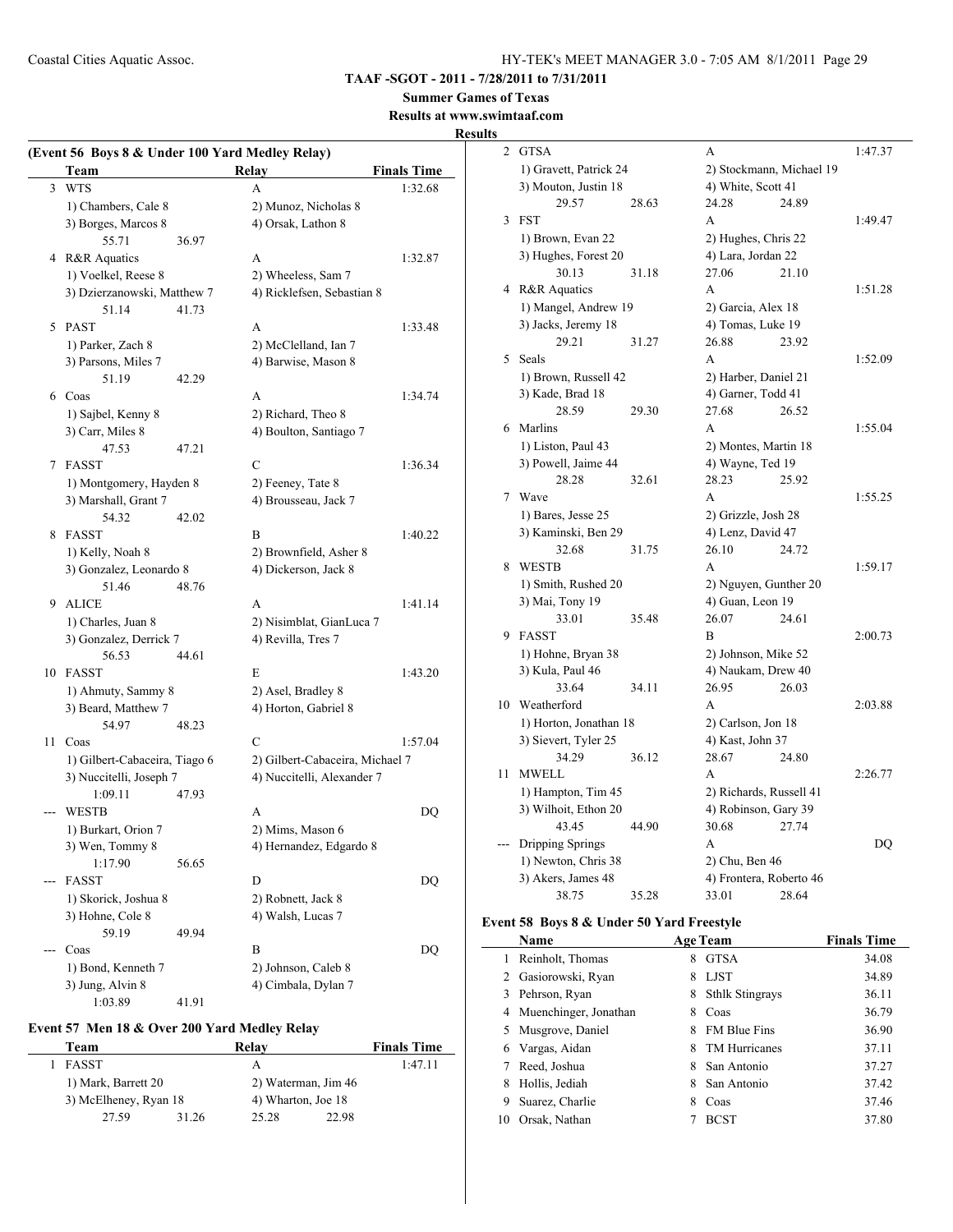#### **TAAF -SGOT - 2011 - 7/28/2011 to 7/31/2011**

**Summer Games of Texas**

**Results at www.swimtaaf.com**

#### **Results**

| (Event 58 Boys 8 & Under 50 Yard Freestyle) |                  |   |                     |                    |  |  |
|---------------------------------------------|------------------|---|---------------------|--------------------|--|--|
|                                             | <b>Name</b>      |   | <b>Age Team</b>     | <b>Finals Time</b> |  |  |
| 11                                          | Kilpper, Max     | 8 | <b>FM Blue Fins</b> | 38.11              |  |  |
| 12                                          | Willis, Nathan   | 8 | <b>ELCMP</b>        | 38.28              |  |  |
| 13                                          | Woodley, Thomas  | 7 | Coas                | 38.31              |  |  |
| 14                                          | McClelland, Ian  | 7 | <b>PAST</b>         | 38.56              |  |  |
| 15                                          | Barrera, Noah    | 8 | Landa Park          | 38.90              |  |  |
| 16                                          | Spoonemore, AJ   | 8 | Piranhas            | 39.89              |  |  |
| 17                                          | Mueth, Max       | 8 | Aquaducks           | 40.28              |  |  |
| 18                                          | Walters, Matthew | 7 | <b>Seals</b>        | 41.05              |  |  |
| 19                                          | Valdez, Andrew   | 8 | Piranas             | 43.58              |  |  |
| 20                                          | Anzueto, Joshua  | 8 | WESTB               | 44.35              |  |  |
| 21                                          | Slayton, Ryder   | 7 | Boerne              | 46.88              |  |  |
| 22                                          | Ryman, M.J.      | 7 | WetCats             | 50.31              |  |  |
| 23                                          | Havens, Benjamin | 8 | WetCats             | 54.07              |  |  |
| 24                                          | Skorick, Joshua  | 8 | <b>FASST</b>        | 55.22              |  |  |
| 25                                          | Garza, Luis      | 7 | <b>MCAL</b>         | 1:02.96            |  |  |
| 26                                          | Burkart, Orion   |   | <b>WESTB</b>        | 1:10.77            |  |  |
|                                             |                  |   |                     |                    |  |  |

#### **Event 59 Men 18-24 100 Yard Freestyle**

|      | Name               |       |    | <b>Age Team</b> | <b>Finals Time</b> |
|------|--------------------|-------|----|-----------------|--------------------|
| 1    | Hughes, Forest     |       |    | 20 FST          | 48.83              |
|      | 23.40              | 25.43 |    |                 |                    |
| 2    | Stockmann, Michael |       |    | 19 GTSA         | 50.89              |
|      | 24.62              | 26.27 |    |                 |                    |
| 3    | Blegen, Jacob      |       |    | 19 WHALE        | 51.51              |
|      | 25.02              | 26.49 |    |                 |                    |
| 4    | Haitz, Daniel      |       |    | 24 Tetritons    | 51.92              |
|      | 23.98              | 27.94 |    |                 |                    |
| 5    | Pullano, Jason     |       |    | 18 SURF         | 52.48              |
|      | 25.22              | 27.26 |    |                 |                    |
| 6    | Howard, Landon     |       | 23 | <b>SBAS</b>     | 54.88              |
|      | 26.17              | 28.71 |    |                 |                    |
| 7    | Coonan, Timothy    |       |    | 20 Coas         | 55.35              |
|      | 25.86              | 29.49 |    |                 |                    |
| 8    | Carlson, Jon       |       | 18 | Weatherford     | 55.74              |
|      | 26.73              | 29.01 |    |                 |                    |
| 9    | Ding, sam          |       |    | 18 Coast        | 55.97              |
|      | 26.52              | 29.45 |    |                 |                    |
|      | 10 Lerma, Adrian   |       |    | 18 MCAL         | 56.15              |
|      | 26.72              | 29.43 |    |                 |                    |
| 11 - | Guan, Leon         |       | 19 | WESTB           | 58.11              |
|      | 27.14              | 30.97 |    |                 |                    |
| 12   | Page, Jarmon       |       | 19 | San Antonio     | 1:01.40            |
|      | 27.78              | 33.62 |    |                 |                    |

#### **Event 60 Men 25-29 100 Yard Freestyle**

|   | Name             |       |    | <b>Age Team</b> | <b>Finals Time</b> |
|---|------------------|-------|----|-----------------|--------------------|
| L | Hamilton, Dustin |       | 25 | Wave            | 52.38              |
|   | 25.26            | 27.12 |    |                 |                    |
|   | 2 Bares, Jesse   |       |    | 25 Wave         | 52.57              |
|   | 25.99            | 26.58 |    |                 |                    |
| 3 | Grizzle, Josh    |       | 28 | Wave            | 59.38              |
|   | 27.97            | 31.41 |    |                 |                    |
|   |                  |       |    |                 |                    |

| <b>Name</b>       |         |     | <b>Age Team</b> | <b>Finals Time</b> |
|-------------------|---------|-----|-----------------|--------------------|
| Barbee, Jonathan  |         | 30. | <b>WTS</b>      | 55.09              |
| 26.44             | 28.65   |     |                 |                    |
| 2 Benavidez, Mike |         |     | 34 San Antonio  | 1:55.41            |
| 52.54             | 1:02.87 |     |                 |                    |

#### **Event 60 Men 35-39 100 Yard Freestyle**

| Name                         |       | <b>Age Team</b>     | <b>Finals Time</b> |
|------------------------------|-------|---------------------|--------------------|
| Wills, Jason<br>$\mathbf{L}$ |       | 39 Dripping Springs | 1:05.11            |
| 31.13                        | 33.98 |                     |                    |
| 2 Lindsay, Jeremy            |       | 36 Marlins          | 1:29.51            |
| 38.01                        | 51.50 |                     |                    |

#### **Event 61 Men 45-49 100 Yard Freestyle**

|    | Name                 |       |    | <b>Age Team</b>  | <b>Finals Time</b> |
|----|----------------------|-------|----|------------------|--------------------|
|    | Kula, Paul           |       |    | 46 FASST         | 55.30              |
|    | 26.62                | 28.68 |    |                  |                    |
|    | 2 Lenz, David        |       | 47 | Wave             | 56.25              |
|    | 26.83                | 29.42 |    |                  |                    |
| 3. | Waterman, Jim        |       |    | 46 FASST         | 57.10              |
|    | 27.00                | 30.10 |    |                  |                    |
|    | 4 Le Norman, Michael |       | 49 | <b>Tetritons</b> | 1:08.58            |
|    | 5 Vernon, Lance      |       | 48 | Athens           | 1:19.91            |
|    | 35.76                | 44.15 |    |                  |                    |

#### **Event 61 Men 55-59 100 Yard Freestyle**

| Name            | <b>Age Team</b> | <b>Finals Time</b> |
|-----------------|-----------------|--------------------|
| 1 Kelly, Robert | 57 SBAS         | 1:50.64            |
| 46.51           | 1:04.13         |                    |

#### **Event 62 Boys 6 & Under 25 Yard Backstroke**

|       | Name                     |   | <b>Age Team</b>         | <b>Finals Time</b> |
|-------|--------------------------|---|-------------------------|--------------------|
| 1     | Miller, Hunter           | 6 | <b>TCAT</b>             | 23.93              |
| 2     | Lucas, Cooper            | 5 | Keller Barr             | 24.60              |
| 3     | Owens, Kole              | 6 | <b>LJST</b>             | 24.70              |
| 4     | Hartnauer, Joshua        | 6 | Athens                  | 25.23              |
| 5     | Galloway, Nicolas        | 6 | <b>FM Blue Fins</b>     | 25.28              |
| 6     | Pack, Logan              | 6 | <b>WHALE</b>            | 26.34              |
| 7     | Ribeiro, Bruno           | 5 | <b>ELPAS</b>            | 26.35              |
| 8     | Procious, Ryan           | 6 | CARS                    | 26.81              |
| 9     | Gilbert-Cabaceira, Tiago | 6 | Coas                    | 27.12              |
| 10    | Kime, RJ                 | 6 | <b>WHALE</b>            | 27.65              |
| 11    | Ortega, Javier           | 6 | Dripping Springs        | 27.74              |
| 12    | Braunholz, Ian           | 6 | <b>VIC</b>              | 28.13              |
| 13    | Fogle, Luke              | 6 | <b>FASST</b>            | 28.44              |
| 14    | Choe, Ethan              | 6 | CARS                    | 28.61              |
| 15    | Tibbs, Jordan            | 6 | <b>ROWL</b>             | 28.93              |
| 16    | Sheppard, Mason          | 6 | <b>Belterra Marlins</b> | 29.32              |
| 17    | Jansky, Logan            | 6 | <b>ELCMP</b>            | 30.13              |
| 18    | Blackburn, Jake          | 6 | <b>ROWL</b>             | 30.58              |
| 19    | Goudeau, Cannon          | 5 | <b>WTS</b>              | 31.61              |
| 20    | Donaho, Ryan             | 6 | <b>ALVIN</b>            | 31.84              |
| 21    | Wills, Jack              | 6 | Dripping Springs        | 34.05              |
| 22    | Woodall, Beau            | 6 | WetCats                 | 35.75              |
| 23    | Meyers, Drake            | 6 | Mudcats                 | 36.46              |
| $---$ | Molina, Jaden            | 6 | <b>ALICE</b>            | DO                 |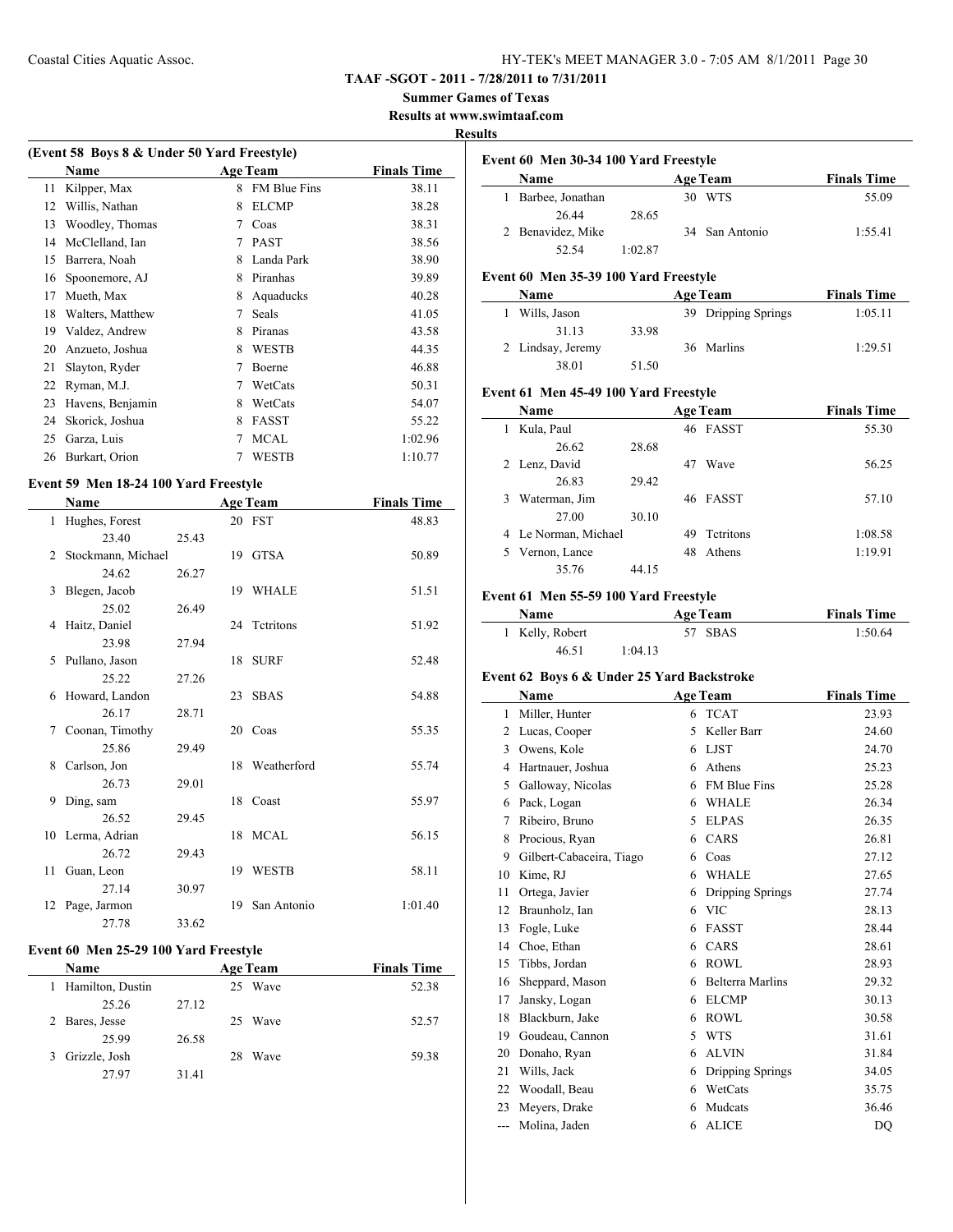**TAAF -SGOT - 2011 - 7/28/2011 to 7/31/2011**

**Summer Games of Texas**

**Results at www.swimtaaf.com**

#### **Results**

 $\overline{a}$ 

|     | (Event 62 Boys 6 & Under 25 Yard Backstroke)<br>Name |    | <b>Age Team</b>   | <b>Finals Time</b> |
|-----|------------------------------------------------------|----|-------------------|--------------------|
| --- | Boulton, Ulysses                                     |    | 5 Coas            | DQ                 |
|     | Event 63 Boys 8 & Under 25 Yard Backstroke           |    |                   |                    |
|     | Name                                                 |    | <b>Age Team</b>   | <b>Finals Time</b> |
| 1   | Musgrove, Daniel                                     |    | 8 FM Blue Fins    | 20.64              |
|     | 2 Hendren, Carter                                    |    | 8 FASST           | 20.92              |
| 3   | Pehrson, Ryan                                        |    | 8 Sthlk Stingrays | 20.96              |
|     | 4 Sharp, Ryan                                        |    | 8 Athens          | 20.99              |
| 5   | Titus, Cable                                         |    | 8 Deer Park       | 21.22              |
|     | 6 Foster, Dylan                                      |    | 7 WOTB            | 21.93              |
| 7   | Wohlschlegel, James                                  |    | 7 Flour Bluff     | 22.03              |
| 8   | Baxter, Grant                                        |    | 7 Sville Stngray  | 22.34              |
|     | 9 Sajbel, Kenny                                      |    | 8 Coas            | 22.47              |
|     | 10 Garza, Bryan                                      |    | 8 EDIN            | 22.60              |
| 11  | Kelly, Noah                                          |    | 8 FASST           | 22.86              |
|     | 12 Brousseau, Jack                                   |    | 7 FASST           | 22.91              |
|     | 13 Roels, Henry                                      |    | 8 Landa Park      | 22.94              |
|     | 14 Pack, Joshua                                      |    | 8 WHALE           | 23.10              |
|     | 15 Barney, Jake                                      |    | 8 TCAT            | 23.32              |
|     | 16 Woodley, Thomas                                   |    | 7 Coas            | 23.36              |
|     | 17 McClelland, Ian                                   |    | 7 PAST            | 23.37              |
|     | 18 Monks, Richard                                    |    | 8 WOOD            | 23.53              |
|     | 19 Dulaney, Cade                                     |    | 8 Coas            | 23.58              |
|     | 20 Taylor, Keith                                     |    | 7 Coast           | 23.63              |
|     | 21 Trihus, Micah                                     |    | 7 LJST            | 23.81              |
|     | 22 Eidson, Caleb                                     |    | 8 Landa Park      | 24.35              |
|     | 23 Scholes, Jonathan                                 |    | 7 San Antonio     | 24.72              |
|     | 24 Ramsey, Dylan                                     |    | 7 WHALE           | 25.11              |
|     | 25 Valdez, Andrew                                    |    | 8 Piranas         |                    |
|     |                                                      |    |                   | 25.61              |
|     | 26 Fields, Chase                                     |    | 8 Pirahanas       | 27.43              |
|     | 27 Cardenas, Brennin                                 |    | 7 San Antonio     | 30.47              |
| 28  | McSpadden, Will                                      |    | 8 WetCats         | 1:09.47            |
|     | Event 64 Men 18-24 50 Yard Backstroke                |    |                   |                    |
|     | Name                                                 |    | <b>Age Team</b>   | <b>Finals Time</b> |
| 1   | Mark, Barrett                                        |    | 20 FASST          | 26.97              |
| 2   | Kade, Brad                                           | 18 | Seals             | 28.31              |
| 3   | Howard, Landon                                       | 23 | <b>SBAS</b>       | 29.44              |
| 4   | Gravett, Patrick                                     |    | 24 GTSA           | 29.57              |
|     | 5 Loya, Louie                                        |    | 18 MISS           | 30.22              |
|     | 6 Trompeter, Tommy                                   |    | 18 Aquaducks      | 31.01              |
|     | 7 Carlson, Jon                                       |    | 18 Weatherford    | 31.20              |
| --- | Horton, Jonathan                                     |    | 18 Weatherford    | DQ                 |
|     | Event 65 Men 25-29 50 Yard Backstroke                |    |                   |                    |
|     | Name                                                 |    | <b>Age Team</b>   | <b>Finals Time</b> |
|     | 1 Pardee, Jeffrey                                    |    | 25 SURF           | 32.68              |
|     | 2 Kaminski, Ben                                      |    | 29 Wave           | 32.72              |
|     | 3 Muncy, Bryan                                       |    | 29 Wave           | 59.83              |
|     | Event 65 Men 35-39 50 Yard Backstroke                |    |                   |                    |
|     | Name                                                 |    | <b>Age Team</b>   | <b>Finals Time</b> |
|     |                                                      |    |                   |                    |
| 1   | Hohne, Bryan                                         | 38 | FASST             | 32.18              |

|   | Event 66 Men 40-44 50 Yard Backstroke |  |                 |                    |  |
|---|---------------------------------------|--|-----------------|--------------------|--|
|   | <b>Name</b>                           |  | <b>Age Team</b> | <b>Finals Time</b> |  |
|   | Powell, Jaime                         |  | 44 Marlins      | 28.48              |  |
|   | 2 Brown, Russell                      |  | 42 Seals        | 30.37              |  |
| 3 | White, Scott                          |  | 41 GTSA         | 30.42              |  |
|   | 4 Naukam, Drew                        |  | 40 FASST        | 33.94              |  |
|   | 5 Medigovich, Robert                  |  | 42 FASST        | 39.85              |  |
|   | Walton, Brian                         |  | 42 Boerne       | 40.47              |  |

#### **Event 66 Men 45-49 50 Yard Backstroke**

| Name           | <b>Age Team</b> | <b>Finals Time</b> |
|----------------|-----------------|--------------------|
| 1 Hampton, Tim | 45 MWELL        | 44 42              |

# **Event 67 Boys 8 & Under 25 Yard Breaststroke**

|       | Name                       |   | <b>Age Team</b> | <b>Finals Time</b> |
|-------|----------------------------|---|-----------------|--------------------|
| 1     | Walters, Matthew           | 7 | <b>Seals</b>    | 21.87              |
| 2     | Spoonemore, AJ             | 8 | Piranhas        | 22.74              |
| 3     | Wilfong, Foster            | 8 | <b>NRST</b>     | 23.13              |
| 4     | Slayton, Ryder             | 7 | Boerne          | 24.35              |
| 5     | Kreutziger, Conner         | 8 | <b>PAST</b>     | 24.58              |
| 6     | D'Souza, Daniel            | 8 | <b>Seals</b>    | 24.60              |
| 7     | Calhoun, Julius            | 6 | San Antonio     | 25.25              |
| 8     | Yochum, Anthony            | 8 | <b>GATOR</b>    | 25.49              |
| 9     | Gilbert-Cabaceira, Michael | 7 | Coas            | 25.79              |
| 10    | Johnson, Bradley           | 8 | Aquaducks       | 25.89              |
| 11    | Moore, Ryan                | 8 | Wave            | 25.96              |
| 12    | Chu, Aaron                 | 8 | <b>WOOD</b>     | 26.02              |
| 13    | Richard, Theo              | 8 | Coas            | 26.12              |
| 14    | Dorius, Calvin             | 8 | Coas            | 26.55              |
| 15    | Waterman, Matthew          | 8 | <b>FASST</b>    | 26.78              |
| 16    | Pack, Joshua               | 8 | <b>WHALE</b>    | 26.86              |
| 17    | Wheeless, Sam              | 7 | R&R Aquatics    | 26.98              |
| 18    | Triem, Ethan               | 8 | <b>WOOD</b>     | 27.79              |
| 19    | Asel, Bradley              | 8 | <b>FASST</b>    | 28.83              |
| 20    | Fields, Chase              | 8 | Pirahanas       | 30.42              |
| 21    | Scholes, Jonathan          | 7 | San Antonio     | 30.86              |
| 22    | Garza, Luis                | 7 | <b>MCAL</b>     | 38.42              |
| $---$ | Havens, Benjamin           | 8 | WetCats         | DO                 |
| $---$ | Walsh, Lucas               | 7 | <b>FASST</b>    | DQ                 |
| ---   | Bahl, Timmy                | 8 | <b>GTSA</b>     | DQ                 |
|       |                            |   |                 |                    |

#### **Event 68 Men 18-24 50 Yard Breaststroke**

 $\frac{1}{2}$ 

|    | Name               |    | <b>Age Team</b> | <b>Finals Time</b> |
|----|--------------------|----|-----------------|--------------------|
| 1  | Pullano, Jason     | 18 | <b>SURF</b>     | 28.35              |
| 2  | Garza, Matt        | 21 | <b>ALICE</b>    | 28.78              |
| 3  | Stockmann, Michael | 19 | <b>GTSA</b>     | 29.22              |
| 4  | Howard, Carson     | 20 | <b>SBAS</b>     | 29.55              |
| 5  | Haitz, Daniel      |    | 24 Tetritons    | 29.88              |
| 6  | Mai, Tony          | 19 | <b>WESTB</b>    | 30.19              |
| 7  | Harber, Daniel     | 21 | Seals           | 30.45              |
| 8  | Wayne, Ted         | 19 | Marlins         | 31.63              |
| 9  | Garcia, Alex       | 18 | R&R Aquatics    | 32.71              |
| 10 | Wetsel, Cody       | 20 | WetCats         | 33.32              |
| 11 | Brown, Evan        | 22 | <b>FST</b>      | 33.36              |
|    | 12 Tomas, Luke     | 19 | R&R Aquatics    | 33.46              |
|    | 13 Lara, Jordan    | 22 | <b>FST</b>      | 33.86              |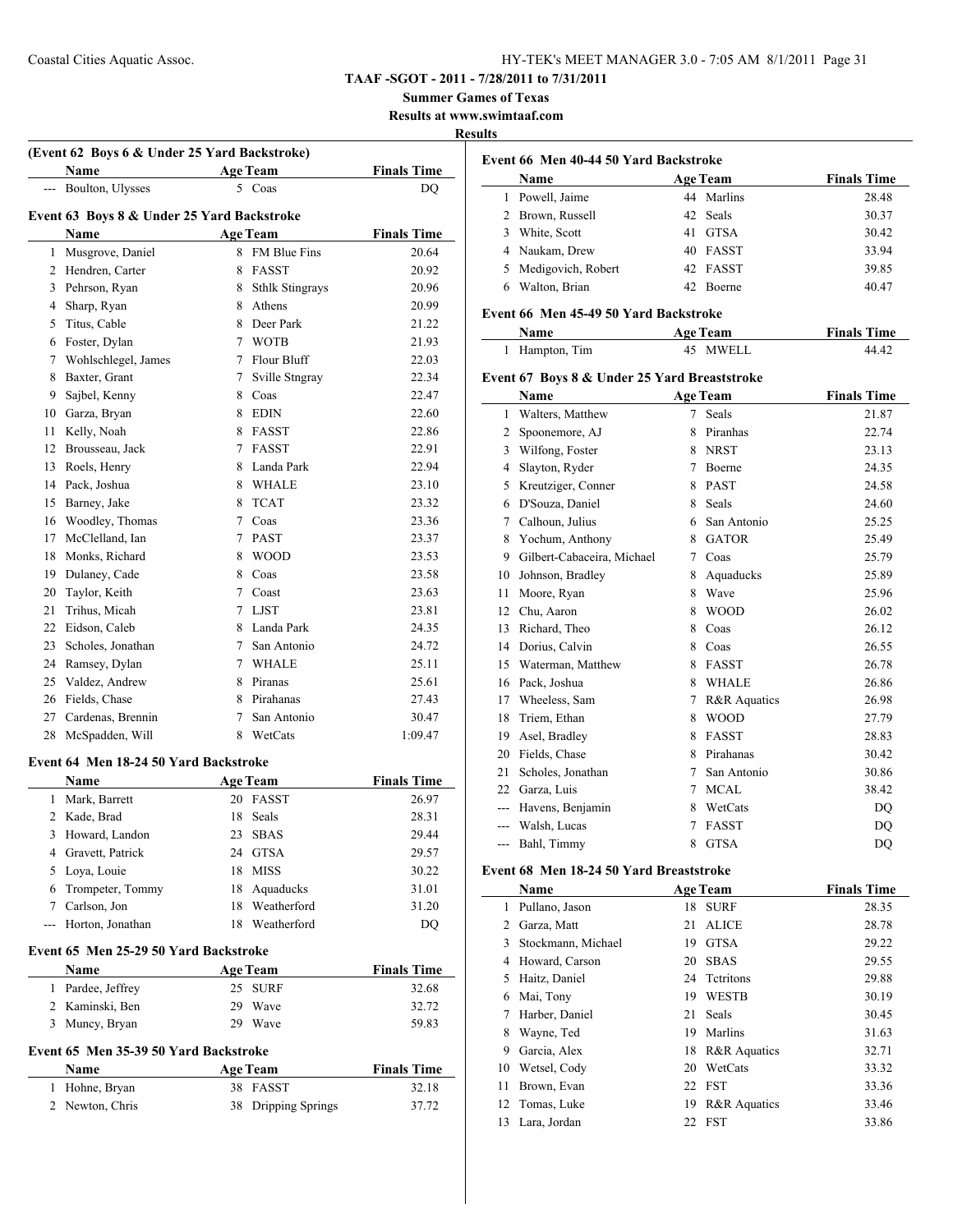**Summer Games of Texas Results at www.swimtaaf.com**

**Results**

|   | (Event 68 Men 18-24 50 Yard Breaststroke) |                 |                     |                    |
|---|-------------------------------------------|-----------------|---------------------|--------------------|
|   | Name                                      |                 | <b>Age Team</b>     | <b>Finals Time</b> |
|   | 14 Lerma, Adrian                          |                 | 18 MCAL             | 33.99              |
|   | 15 Nguyen, Gunther                        |                 | 20 WESTB            | 34.62              |
|   | 16 Lowe, Forrest                          |                 | 18 Huntsville       | 35.81              |
|   | 17 Smith, Rushed                          |                 | 20 WESTB            | 35.99              |
|   | Event 69 Men 25-29 50 Yard Breaststroke   |                 |                     |                    |
|   | Name                                      |                 | <b>Age Team</b>     | <b>Finals Time</b> |
|   | 1 Ortiz, Eddie                            |                 | 25 TM Hurricanes    | 28.14              |
|   | 2 Grizzle, Josh                           |                 | 28 Wave             | 31.27              |
|   | 3 Sievert, Tyler                          |                 | 25 Weatherford      | 34.71              |
|   | --- Muncy, Bryan                          |                 | 29 Wave             | DQ                 |
|   | Event 69 Men 30-34 50 Yard Breaststroke   |                 |                     |                    |
|   | <b>Name</b>                               | <b>Age Team</b> |                     | <b>Finals Time</b> |
| 1 | Levine, Aaron                             |                 | 32 Coas             | 38.08              |
|   | Event 69 Men 35-39 50 Yard Breaststroke   |                 |                     |                    |
|   | Name                                      |                 | <b>Age Team</b>     | <b>Finals Time</b> |
|   | 1 Kast, John                              |                 | 37 Weatherford      | 34.57              |
|   | 2 Thompson, Drake                         |                 | 37 Landa Park       | 36.27              |
|   | 3 Hohne, Bryan                            |                 | 38 FASST            | 37.09              |
|   | 4 Wills, Jason                            |                 | 39 Dripping Springs | 37.19              |
| 5 | Lindsay, Jeremy                           |                 | 36 Marlins          | 41.68              |
|   | Event 70 Men 40-44 50 Yard Breaststroke   |                 |                     |                    |
|   | Name                                      |                 | <b>Age Team</b>     | <b>Finals Time</b> |
|   | 1 Liston, Paul                            |                 | 43 Marlins          | 33.81              |
|   | 2 Brown, Russell                          |                 | 42 Seals            | 34.71              |
|   | 3 Garner, Todd                            |                 | 41 Seals            | 37.35              |
|   | 4 Medigovich, Robert                      |                 | 42 FASST            | 40.87              |
| 5 | Richards, Russell                         |                 | 41 MWELL            | 47.09              |
|   | Event 70 Men 45-49 50 Yard Breaststroke   |                 |                     |                    |
|   | Name                                      |                 | <b>Age Team</b>     | <b>Finals Time</b> |
|   | 1 Waterman, Jim                           |                 | 46 FASST            | 30.80              |
|   | 2 Akers, James                            |                 | 48 Dripping Springs | 36.04              |
|   | 3 Chu, Ben                                |                 | 46 Dripping Springs | 36.55              |
|   | 4 Hampton, Tim                            |                 | 45 MWELL            | 41.75              |
|   | 5 Le Norman, Michael                      |                 | 49 Tetritons        | 43.05              |
|   | Event 70 Men 50-54 50 Yard Breaststroke   |                 |                     |                    |
|   | Name                                      |                 | <b>Age Team</b>     | <b>Finals Time</b> |
| 1 | Beckman, Jeff                             |                 | 50 Landa Park       | 41.72              |
|   | Event 70 Men 55-59 50 Yard Breaststroke   |                 |                     |                    |
|   | Name                                      |                 | <b>Age Team</b>     | <b>Finals Time</b> |
| 1 | Kelly, Robert                             |                 | 57 SBAS             | 45.65              |
|   | Event 71 Boys 8 & Under 25 Yard Butterfly |                 |                     |                    |
|   | Name                                      |                 | <b>Age Team</b>     | <b>Finals Time</b> |
| 1 | Reinholt, Thomas                          |                 | 8 GTSA              | 17.29              |
|   | 2 Belair, Michael                         |                 | 8 FASST             | 17.41              |
| 3 | Suarez, Charlie                           |                 | 8 Coas              | 18.78              |
|   | 4 Wilfong, Foster                         |                 | 8 NRST              | 19.61              |
| 5 | Jung, Alvin                               |                 | 8 Coas              | 19.67              |
| 6 | Sharp, Ryan                               |                 | 8 Athens            | 19.88              |
|   |                                           |                 |                     |                    |

| $\ddot{ }$ |                        |   |                        |       |
|------------|------------------------|---|------------------------|-------|
| 8          | Vargas, Aidan          | 8 | TM Hurricanes          | 21.09 |
| 9          | Mueth, Max             | 8 | Aquaducks              | 21.15 |
| 10         | Pelicano, Luca         | 7 | Landa Park             | 21.71 |
| 11         | Pehrson, Ryan          | 8 | <b>Sthlk Stingrays</b> | 21.72 |
| 12         | Dzierzanowski, Matthew | 7 | R&R Aquatics           | 21.76 |
| 13         | Yu, Ethan              | 8 | Aquaducks              | 21.86 |
| 14         | Johnson, Bradley       | 8 | Aquaducks              | 21.97 |
| 15         | Stapleton, Grant       | 8 | Piranhas               | 22.07 |
| 16         | Yochum, Anthony        | 8 | <b>GATOR</b>           | 22.44 |
| 17         | Foster, Dylan          | 7 | <b>WOTB</b>            | 23.05 |
| 18         | Fitch, Tony            | 8 | <b>MWELL</b>           | 23.15 |
| 19         | Dalton, Stevie         | 7 | Keller Barr            | 23.75 |
| 20         | Reed, Joshua           | 8 | San Antonio            | 24.06 |
| 21         | Smith, Hayden          | 8 | Huntsville             | 24.91 |
| 22         | Rodriguez, Edward      | 8 | <b>EDIN</b>            | 25.13 |
| 23         | Anzueto, Joshua        | 8 | <b>WESTB</b>           | 25.35 |
| 24         | Metcalf, Philip        | 8 | Coas                   | 25.47 |
| 25         | Fields, Chase          | 8 | Pirahanas              | 26.68 |
| 26         | Ramsey, Dylan          | 7 | <b>WHALE</b>           | 26.91 |
| 27         | Chu, Aaron             | 7 | Dripping Springs       | 28.58 |
| 28         | Doan, Houston          | 8 | <b>EDIN</b>            | 31.01 |
|            |                        |   |                        |       |

#### **Event 72 Men 18-24 50 Yard Butterfly**

|       | Name             |    | <b>Age Team</b>         | <b>Finals Time</b> |
|-------|------------------|----|-------------------------|--------------------|
| 1     | Mouton, Justin   | 18 | <b>GTSA</b>             | 24.51              |
| 2     | Mark, Barrett    | 20 | <b>FASST</b>            | 25.07              |
| 3     | Pullano, Jason   | 18 | <b>SURF</b>             | 26.17              |
| 4     | McElheney, Ryan  | 18 | <b>FASST</b>            | 26.21              |
| 5     | Kade, Brad       | 18 | Seals                   | 26.32              |
| 6     | Jacks, Jeremy    | 18 | <b>R&amp;R</b> Aquatics | 26.93              |
| 7     | Trompeter, Tommy | 18 | Aquaducks               | 27.52              |
| 8     | Howard, Landon   | 23 | <b>SBAS</b>             | 27.65              |
| 9     | Reckmeyer, Quinn | 18 | Tetritons               | 27.75              |
| $*10$ | Lara, Jordan     | 22 | <b>FST</b>              | 27.82              |
| $*10$ | Lowe, Forrest    | 18 | Huntsville              | 27.82              |
| 12    | Schwertz, John   | 22 | <b>SURF</b>             | 27.94              |
| 13    | Nguyen, Vi       | 23 | Coppell Crocs           | 27.96              |
| 14    | Brown, Evan      | 22 | <b>FST</b>              | 28.17              |
| 15    | Horton, Jonathan | 18 | Weatherford             | 30.14              |
| 16    | Wilhoit, Ethon   | 20 | <b>MWELL</b>            | 30.84              |
| 17    | Page, Jarmon     | 19 | San Antonio             | 32.67              |

#### **Event 73 Men 25-29 50 Yard Butterfly**

|    | Name                                 |    | <b>Age Team</b>  | <b>Finals Time</b> |
|----|--------------------------------------|----|------------------|--------------------|
| 1. | Ortiz, Eddie                         |    | 25 TM Hurricanes | 25.36              |
| 2  | Bares, Jesse                         |    | 25 Wave          | 26.47              |
| 3  | Dion, Nick                           | 27 | Wave             | 28.51              |
| 4  | Pardee, Jeffrey                      |    | 25 SURF          | 29.97              |
|    | Event 73 Men 30-34 50 Yard Butterfly |    |                  |                    |
|    | <b>Name</b>                          |    | <b>Age Team</b>  | <b>Finals Time</b> |
| 1  | Barbee, Jonathan                     |    | 30 WTS           | 26.20              |
| 2  | Benavidez, Mike                      |    | 34 San Antonio   | 1:01.13            |
|    | Event 73 Men 35-39 50 Yard Butterfly |    |                  |                    |
|    | Name                                 |    | <b>Age Team</b>  | <b>Finals Time</b> |
|    | Kast, John                           | 37 | Weatherford      | 28.34              |
|    |                                      |    |                  |                    |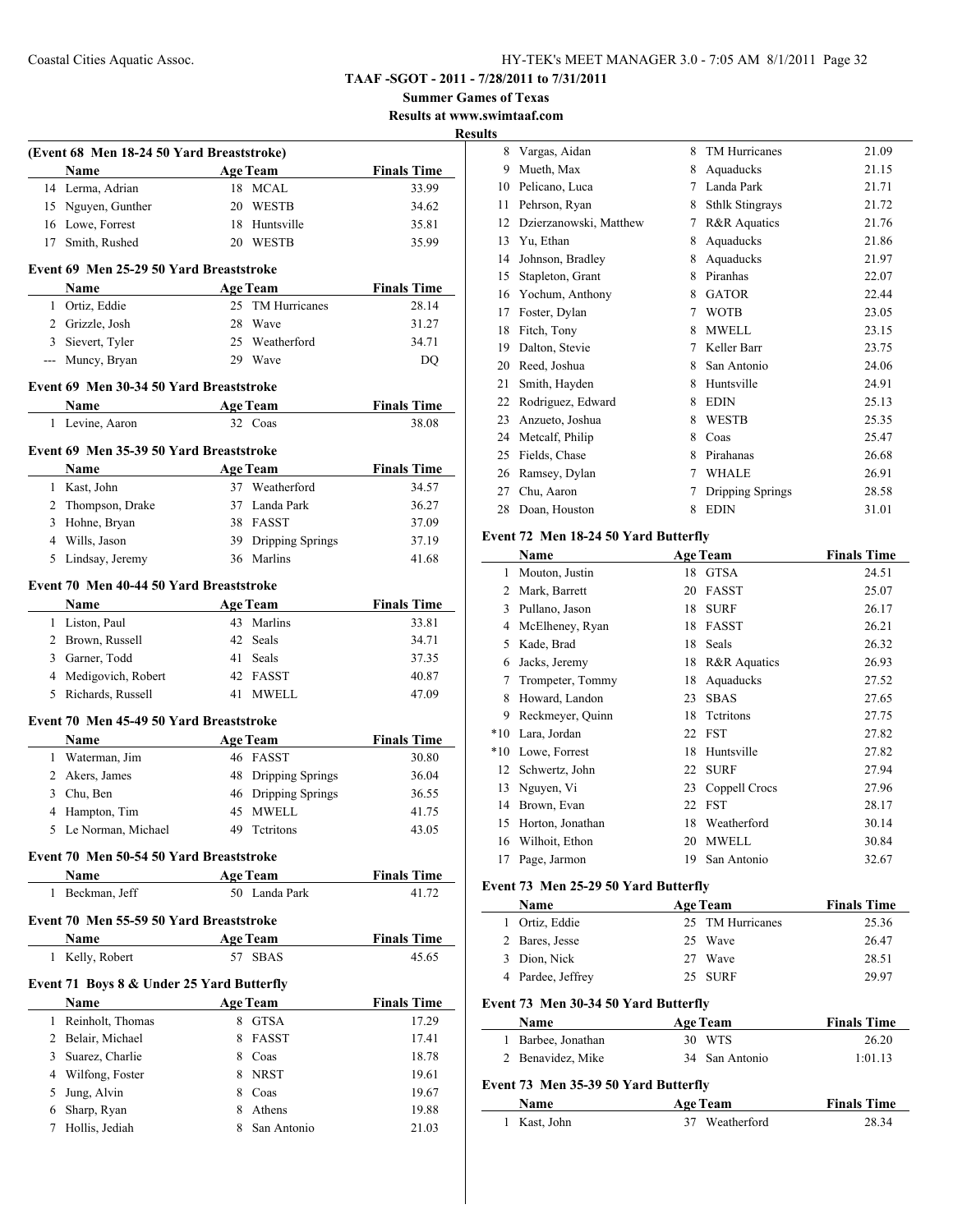**Summer Games of Texas**

**Results at www.swimtaaf.com Results**

|    | (Event 73 Men 35-39 50 Yard Butterfly)    |    |                     |                    |
|----|-------------------------------------------|----|---------------------|--------------------|
|    | Name                                      |    | <b>Age Team</b>     | <b>Finals Time</b> |
| 2  | Ribeiro, Julio                            |    | 35 ELPAS            | 29.10              |
| 3  | Hohne, Bryan                              | 38 | FASST               | 34.72              |
|    | Event 74 Men 40-44 50 Yard Butterfly      |    |                     |                    |
|    | Name                                      |    | <b>Age Team</b>     | <b>Finals Time</b> |
| 1  | Powell, Jaime                             |    | 44 Marlins          | 26.48              |
|    | Event 74 Men 45-49 50 Yard Butterfly      |    |                     |                    |
|    | Name                                      |    | <b>Age Team</b>     | <b>Finals Time</b> |
|    | 1 Waterman, Jim                           |    | 46 FASST            | 28.08              |
|    | 2 Doyle, Michael                          |    | 48 Piranhas         | 29.77              |
|    | 3 Akers, James                            |    | 48 Dripping Springs | 32.32              |
|    |                                           |    |                     |                    |
|    | Event 74 Men 50-54 50 Yard Butterfly      |    |                     |                    |
|    | Name                                      |    | <b>Age Team</b>     | <b>Finals Time</b> |
| 1  | Beckman, Jeff                             |    | 50 Landa Park       | 35.03              |
|    | Event 75 Boys 6 & Under 25 Yard Freestyle |    |                     |                    |
|    | Name                                      |    | <b>Age Team</b>     | <b>Finals Time</b> |
| 1  | Jansky, Logan                             |    | 6 ELCMP             | 20.06              |
| 2  | Lucas, Cooper                             |    | 5 Keller Barr       | 20.32              |
|    | 3 Galloway, Nicolas                       |    | 6 FM Blue Fins      | 20.36              |
|    | *4 Ribeiro, Bruno                         |    | 5 ELPAS             | 20.52              |
|    | *4 Molina, Jaden                          |    | 6 ALICE             | 20.52              |
|    | 6 Chu, Joshua                             |    | 6 WOOD              | 20.72              |
| 7  | Bognar, Montgomery                        |    | 6 WHALE             | 20.75              |
| 8  | Choe, Ethan                               |    | 6 CARS              | 22.23              |
| 9  | Miller, Hunter                            |    | 6 TCAT              | 22.31              |
| 10 | Ortega, Javier                            |    | 6 Dripping Springs  | 22.43              |
| 11 | Tibbs, Jordan                             |    | 6 ROWL              | 22.52              |
| 12 | Goudeau, Cannon                           |    | 5 WTS               | 22.73              |
| 13 | Pack, Logan                               |    | 6 WHALE             | 22.75              |
| 14 | Calhoun, Julius                           |    | 6 San Antonio       | 22.85              |
| 15 | Wang, Rich                                |    | 6 LJST              | 23.01              |
| 16 | Fogle, Luke                               |    | 6 FASST             | 23.28              |
| 17 | Hartnauer, Joshua                         |    | 6 Athens            | 23.47              |
| 18 | Kackley, Luke                             |    | 6 FASST             | 23.75              |
| 19 | Sheppard, Mason                           | 6  | Belterra Marlins    | 24.67              |
| 20 | Bourgeois, Ethan                          | 6  | Piranhas            | 24.69              |
| 21 | McMahon, John                             | 6  | Wave                | 24.75              |
| 22 | Wills, Jack                               | 6  | Dripping Springs    | 25.79              |
| 23 | Boulton, Ulysses                          | 5  | Coas                | 26.19              |
| 24 | Gilbert-Cabaceira, Tiago                  | 6  | Coas                | 27.68              |
| 25 | Braunholz, Ian                            |    | 6 VIC               | 27.69              |
| 26 | Ramirez, Alejandro                        |    | 6 LAJO              | 28.54              |
| 27 | Benavides, Jordan                         | 6  | Freer               | 29.92              |
| 28 | Woodall, Beau                             | 6  | WetCats<br>Mudcats  | 31.45              |
| 29 | Meyers, Drake                             | 6  |                     | 33.05              |

#### **Event 76 Boys 8 & Under 25 Yard Freestyle**

÷,

| Name                    | <b>Age Team</b> | <b>Finals Time</b> |
|-------------------------|-----------------|--------------------|
| 1 Oberg, Max            | <b>WOOD</b>     | 16.66              |
| 2 Gasiorowski, Ryan     | 8 LJST          | 16.72              |
| 3 Vargas, Aidan         | 8 TM Hurricanes | 16.82              |
| 4 Muenchinger, Jonathan | Coas            | 16.89              |
| 5 Becker, Rowan         | 8 Keller Barr   | 17.35              |
|                         |                 |                    |

| 6  | Suarez, Charlie     | 8 | Coas                | 17.43 |
|----|---------------------|---|---------------------|-------|
| 7  | Kilpper, Max        | 8 | <b>FM Blue Fins</b> | 17.52 |
| 8  | Urbine, Preston     | 7 | <b>FASST</b>        | 17.57 |
| 9  | Barrera, Noah       | 8 | Landa Park          | 17.61 |
| 10 | LaForge, Grand      | 8 | Coast               | 17.64 |
| 11 | Sharp, Ryan         | 8 | Athens              | 17.69 |
| 12 | Garza, Bryan        | 8 | <b>EDIN</b>         | 17.72 |
| 13 | Gayler, Griffin     | 8 | <b>Barracudas</b>   | 17.75 |
| 14 | Smith, Hayden       | 8 | Huntsville          | 17.87 |
| 15 | Trihus, Micah       | 7 | <b>LJST</b>         | 17.99 |
| 16 | Orsak, Nathan       | 7 | <b>BCST</b>         | 18.14 |
| 17 | Ramsey, Dylan       | 7 | <b>WHALE</b>        | 18.50 |
| 18 | Eidson, Caleb       | 8 | Landa Park          | 18.94 |
| 19 | Stapleton, Grant    | 8 | Piranhas            | 19.13 |
| 20 | Wilson, Daniel      | 8 | Tetritons           | 19.23 |
| 21 | Wohlschlegel, James | 7 | <b>Flour Bluff</b>  | 19.32 |
| 22 | Pack, Joshua        | 8 | <b>WHALE</b>        | 19.40 |
| 23 | Carr, Miles         | 8 | Coas                | 19.55 |
| 24 | Dickerson, Jack     | 8 | <b>FASST</b>        | 19.61 |
| 25 | Rao, Ullas          | 8 | Aquaducks           | 19.72 |
| 26 | Doan, Houston       | 8 | <b>EDIN</b>         | 20.34 |
| 27 | Filer, Dean         | 8 | San Antonio         | 20.52 |
| 28 | Montgomery, Hayden  | 8 | <b>FASST</b>        | 21.17 |
| 29 | Ryman, M.J.         | 7 | WetCats             | 21.82 |

#### **Event 77 Men 18-24 50 Yard Freestyle**

|    | Name               |    | <b>Age Team</b>         | <b>Finals Time</b> |  |
|----|--------------------|----|-------------------------|--------------------|--|
| 1  | Hughes, Forest     | 20 | <b>FST</b>              | 21.25              |  |
| 2  | Haitz, Daniel      | 24 | Tetritons               | 22.89              |  |
| 3  | Stockmann, Michael | 19 | <b>GTSA</b>             | 23.67              |  |
| 4  | Pullano, Jason     | 18 | <b>SURF</b>             | 23.71              |  |
| 5  | Wharton, Joe       | 18 | <b>FASST</b>            | 23.99              |  |
| 6  | McElheney, Ryan    | 18 | <b>FASST</b>            | 24.12              |  |
| 7  | Mai, Tony          | 19 | <b>WESTB</b>            | 24.26              |  |
| 8  | Hughes, Chris      | 22 | <b>FST</b>              | 24.32              |  |
| 9  | Guttierrez, Johnny | 18 | <b>MISS</b>             | 24.51              |  |
| 10 | Coonan, Timothy    | 20 | Coas                    | 24.81              |  |
| 11 | Harber, Daniel     | 21 | Seals                   | 24.85              |  |
| 12 | Reckmeyer, Quinn   | 18 | Tetritons               | 24.95              |  |
| 13 | Schwertz, John     | 22 | <b>SURF</b>             | 25.04              |  |
| 14 | Nguyen, Gunther    | 20 | <b>WESTB</b>            | 25.17              |  |
| 15 | Carlson, Jon       | 18 | Weatherford             | 25.20              |  |
| 16 | Guan, Leon         | 19 | <b>WESTB</b>            | 25.40              |  |
| 17 | Lerma, Adrian      | 18 | <b>MCAL</b>             | 25.63              |  |
| 18 | Lowe, Forrest      | 18 | Huntsville              | 25.95              |  |
| 19 | Garcia, Alex       | 18 | <b>R&amp;R</b> Aquatics | 26.24              |  |
| 20 | Lenox, Dylan       | 20 | WetCats                 | 26.29              |  |
| 21 | Casey, Kamen       | 19 | Coppell Crocs           | 26.33              |  |
| 22 | Page, Jarmon       | 19 | San Antonio             | 26.62              |  |
| 23 | Speights, John     | 21 | WetCats                 | 26.85              |  |
| 24 | Kneel, John        | 21 | WetCats                 | 27.44              |  |
| 25 | Wilkins, Nathan    | 20 | WetCats                 | 28.87              |  |
|    |                    |    |                         |                    |  |

#### **Event 78 Men 25-29 50 Yard Freestyle**

| <b>Name</b>        | <b>Age Team</b> | <b>Finals Time</b> |  |
|--------------------|-----------------|--------------------|--|
| 1 Hamilton, Dustin | 25 Wave         | 23.78              |  |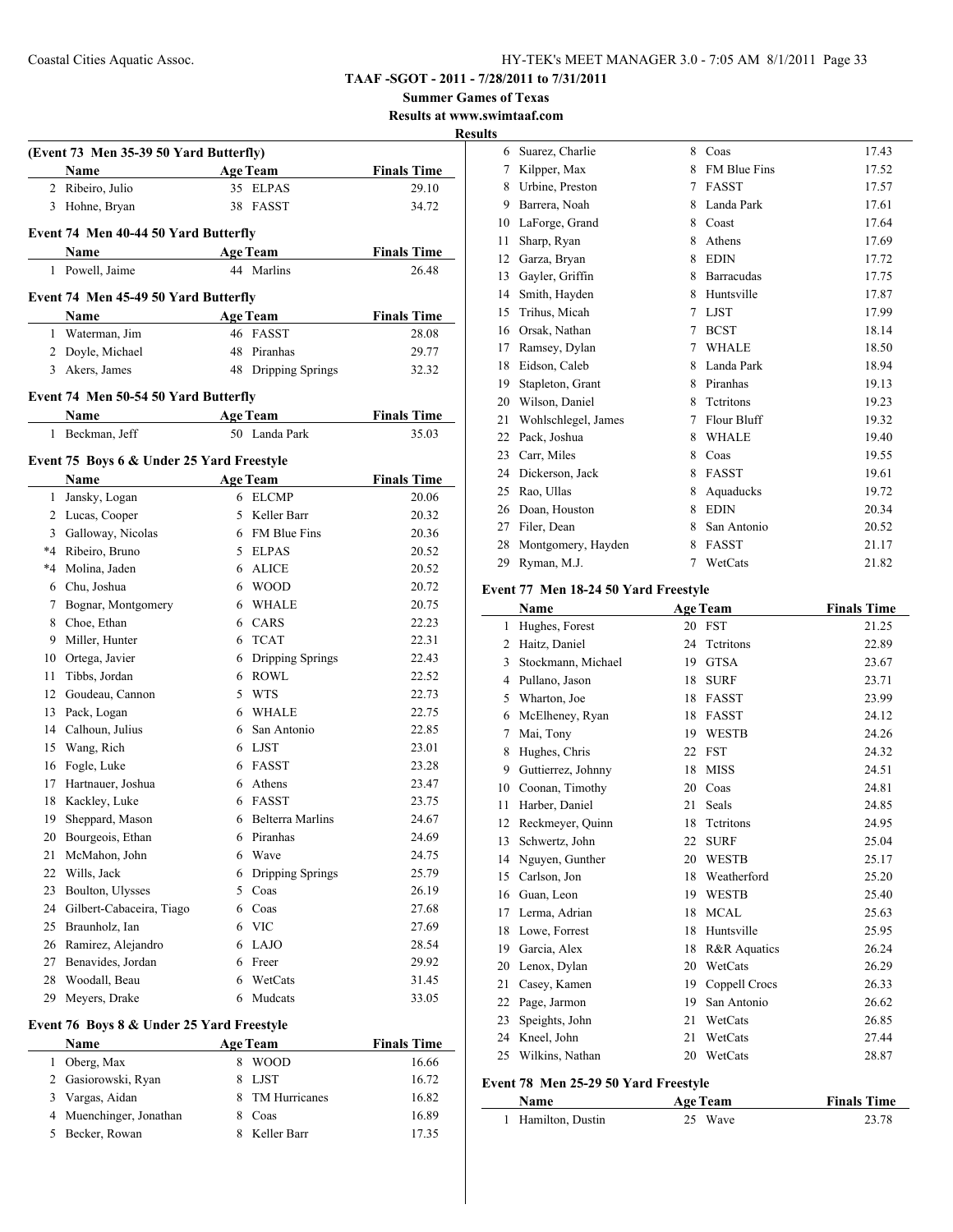**Summer Games of Texas**

**Results at www.swimtaaf.com Results**

|   |                                              |       |    |                                   | <b>Results at ww</b> |
|---|----------------------------------------------|-------|----|-----------------------------------|----------------------|
|   | (Event 78 Men 25-29 50 Yard Freestyle)       |       |    |                                   | R                    |
|   | Name                                         |       |    | <b>Age Team</b>                   | <b>Finals Time</b>   |
|   | 2 Dion, Nick                                 |       |    | 27 Wave                           | 25.79                |
|   | 3 Kaminski, Ben                              |       | 29 | Wave                              | 27.75                |
|   | 4 Muncy, Bryan                               |       |    | 29 Wave                           | 40.60                |
|   |                                              |       |    |                                   |                      |
|   | Event 78 Men 30-34 50 Yard Freestyle<br>Name |       |    | Age Team                          | <b>Finals Time</b>   |
|   | 1 Levine, Aaron                              |       |    | 32 Coas                           | 29.63                |
|   | 2 Benavidez, Mike                            |       |    | 34 San Antonio                    | 55.53                |
|   |                                              |       |    |                                   |                      |
|   | Event 78 Men 35-39 50 Yard Freestyle         |       |    |                                   |                      |
|   | Name                                         |       |    | <b>Age Team</b>                   | <b>Finals Time</b>   |
|   | 1 Ribeiro, Julio                             |       |    | 35 ELPAS                          | 25.19                |
|   | 2 Kast, John                                 |       |    | 37 Weatherford                    | 26.25                |
|   | 3 Thompson, Drake                            |       |    | 37 Landa Park                     | 27.32                |
|   | *4 Robinson, Gary                            |       |    | 39 MWELL                          | 28.32                |
|   | *4 Hohne, Bryan                              |       |    | 38 FASST                          | 28.32                |
|   | 6 Wills, Jason                               |       |    | 39 Dripping Springs               | 29.41                |
|   | 7 Newton, Chris                              |       |    | 38 Dripping Springs<br>36 Marlins | 30.64<br>34.89       |
| 8 | Lindsay, Jeremy                              |       |    |                                   |                      |
|   | Event 79 Men 40-44 50 Yard Freestyle         |       |    |                                   |                      |
|   | Name                                         |       |    | <b>Age Team</b>                   | <b>Finals Time</b>   |
|   | 1 White, Scott                               |       | 41 | <b>GTSA</b>                       | 25.58                |
|   | 2 Liston, Paul                               |       | 43 | Marlins                           | 25.93                |
|   | 3 Brown, Russell                             |       | 42 | Seals                             | 26.31                |
|   | 4 Naukam, Drew                               |       |    | 40 FASST                          | 26.66                |
| 5 | Garner, Todd                                 |       | 41 | Seals                             | 27.48                |
|   | Event 79 Men 45-49 50 Yard Freestyle         |       |    |                                   |                      |
|   | Name                                         |       |    | <b>Age Team</b>                   | <b>Finals Time</b>   |
|   | 1 Kula, Paul                                 |       |    | 46 FASST                          | 25.15                |
|   | 2 Lenz, David                                |       | 47 | Wave                              | 25.28                |
| 3 | Waterman, Jim                                |       |    | 46 FASST                          | 25.50                |
|   | 4 Doyle, Michael                             |       |    | 48 Piranhas                       | 27.09                |
|   | 5 Frontera, Roberto                          |       |    | 46 Dripping Springs               | 29.30                |
| 6 | Le Norman, Michael                           |       | 49 | Tetritons                         | 29.85                |
| 7 | Chu, Ben                                     |       | 46 | Dripping Springs                  | 30.68                |
| 8 | Vernon, Lance                                |       | 48 | Athens                            | 34.29                |
|   | 9 Neiman, Mark                               |       |    | 45 WetCats                        | 34.74                |
|   | Event 79 Men 50-54 50 Yard Freestyle         |       |    |                                   |                      |
|   | Name                                         |       |    | <b>Age Team</b>                   | <b>Finals Time</b>   |
| 1 | Johnson, Mike                                |       |    | 52 FASST                          | 25.73                |
|   | Event 79 Men 55-59 50 Yard Freestyle         |       |    |                                   |                      |
|   | Name                                         |       |    | <b>Age Team</b>                   | <b>Finals Time</b>   |
|   | 1 Kelly, Robert                              |       |    | 57 SBAS                           | 41.41                |
|   |                                              |       |    |                                   |                      |
|   | Event 80 Boys 8 & Under 100 Yard IM          |       |    |                                   |                      |
|   | Name                                         |       |    | <b>Age Team</b>                   | <b>Finals Time</b>   |
|   | 1 Reinholt, Thomas                           |       |    | 8 GTSA                            | 1:27.76              |
|   | 40.46                                        | 47.30 |    |                                   |                      |
| 2 | Belair, Michael                              |       | 8  | FASST                             | 1:32.82              |
| 3 | 43.57                                        | 49.25 | 8  |                                   |                      |
|   | Wilfong, Foster<br>48.95                     | 53.16 |    | NRST                              | 1:42.11              |
|   |                                              |       |    |                                   |                      |

| 4   | Bahl, Timmy                |         | 8 | <b>GTSA</b>    | 1:46.05        |
|-----|----------------------------|---------|---|----------------|----------------|
|     | 50.09                      | 55.96   |   |                |                |
| 5   | Jung, Alvin                |         | 8 | Coas           | 1:46.77        |
|     | 46.51                      | 1:00.26 |   |                |                |
| 6   | Johnson, Bradley           |         | 8 | Aquaducks      | 1:47.69        |
|     | 51.29                      | 56.40   |   |                |                |
| 7   | Maragakis, Emmanuel        |         | 8 | <b>NAT</b>     | 1:49.44        |
|     | 51.42                      | 58.02   |   |                |                |
| 8   | Willis, Nathan             |         | 8 | <b>ELCMP</b>   | 1:52.39        |
|     | 53.87                      | 58.52   |   |                |                |
| 9   | Foster, Dylan              |         | 7 | <b>WOTB</b>    | 1:53.53        |
|     | 50.62                      | 1:02.91 |   |                |                |
| 10  | Blair, Wyatt               |         | 8 | Keller Barr    | 1:54.22        |
|     | 56.53                      | 57.69   |   |                |                |
| 11  | Baxter, Grant              |         | 7 | Sville Stngray | 1:54.36        |
|     | 49.06                      | 1:05.30 |   |                |                |
| 12  | Velasco, Michael           |         | 8 | Wave           | 1:54.71        |
|     | 54.67                      | 1:00.04 |   |                |                |
| 13  | Yu, Ethan                  |         | 8 | Aquaducks      | 1:55.61        |
|     | 55.81                      | 59.80   |   |                |                |
| 14  | Beckman, Nate              |         | 7 | Landa Park     | 1:55.82        |
|     | 57.21                      | 58.61   |   |                |                |
| 15  | Gilbert-Cabaceira, Michael |         | 7 | Coas           | 1:59.99        |
|     | 1:02.05                    | 57.94   |   |                |                |
| --- | Hollis, Jediah             |         | 8 | San Antonio    | DQ             |
|     | 48.65                      | 53.00   |   |                |                |
|     | Miklancic, Anthony         |         | 8 | San Antonio    | DQ             |
|     | 53.97                      | 1:03.96 |   |                |                |
|     | Potestad, Marco            |         | 7 | Piranhas       | DQ             |
|     | 55.92                      | 1:19.07 |   |                |                |
|     | Rodriguez, Edward          |         | 8 | <b>EDIN</b>    | DQ             |
|     | 1:03.35                    | 1:12.00 |   |                |                |
|     | Metcalf, Philip            |         | 8 | Coas           | D <sub>O</sub> |
|     | 1:00.33                    | 1:01.22 |   |                |                |
|     | Tolman, Gavin              |         | 6 | <b>ROWL</b>    | DQ             |
|     | 1:07.04                    | 1:16.18 |   |                |                |

# **Event 81 Men 18-24 100 Yard IM**

| Name         |                  |       | <b>Age Team</b> | <b>Finals Time</b> |         |
|--------------|------------------|-------|-----------------|--------------------|---------|
| $\mathbf{1}$ | Pullano, Jason   |       |                 | 18 SURF            | 58.97   |
|              | 27.93            | 31.04 |                 |                    |         |
| 2            | Howard, Carson   |       | 20              | <b>SBAS</b>        | 59.41   |
|              | 27.89            | 31.52 |                 |                    |         |
| 3            | Mark, Barrett    |       | 20              | FASST              | 1:00.09 |
|              | 27.32            | 32.77 |                 |                    |         |
| 4            | Tomas, Luke      |       | 19              | R&R Aquatics       | 1:01.39 |
|              | 27.74            | 33.65 |                 |                    |         |
| 5.           | Mai, Tony        |       | 19              | <b>WESTB</b>       | 1:01.88 |
|              | 28.37            | 33.51 |                 |                    |         |
| 6            | Ding, sam        |       | 18              | Coast              | 1:03.72 |
|              | 29.56            | 34.16 |                 |                    |         |
| 7            | Loya, Louie      |       | 18              | <b>MISS</b>        | 1:05.05 |
|              | 29.40            | 35.65 |                 |                    |         |
| 8            | Trompeter, Tommy |       | 18              | Aquaducks          | 1:06.73 |
|              | 29.50            | 37.23 |                 |                    |         |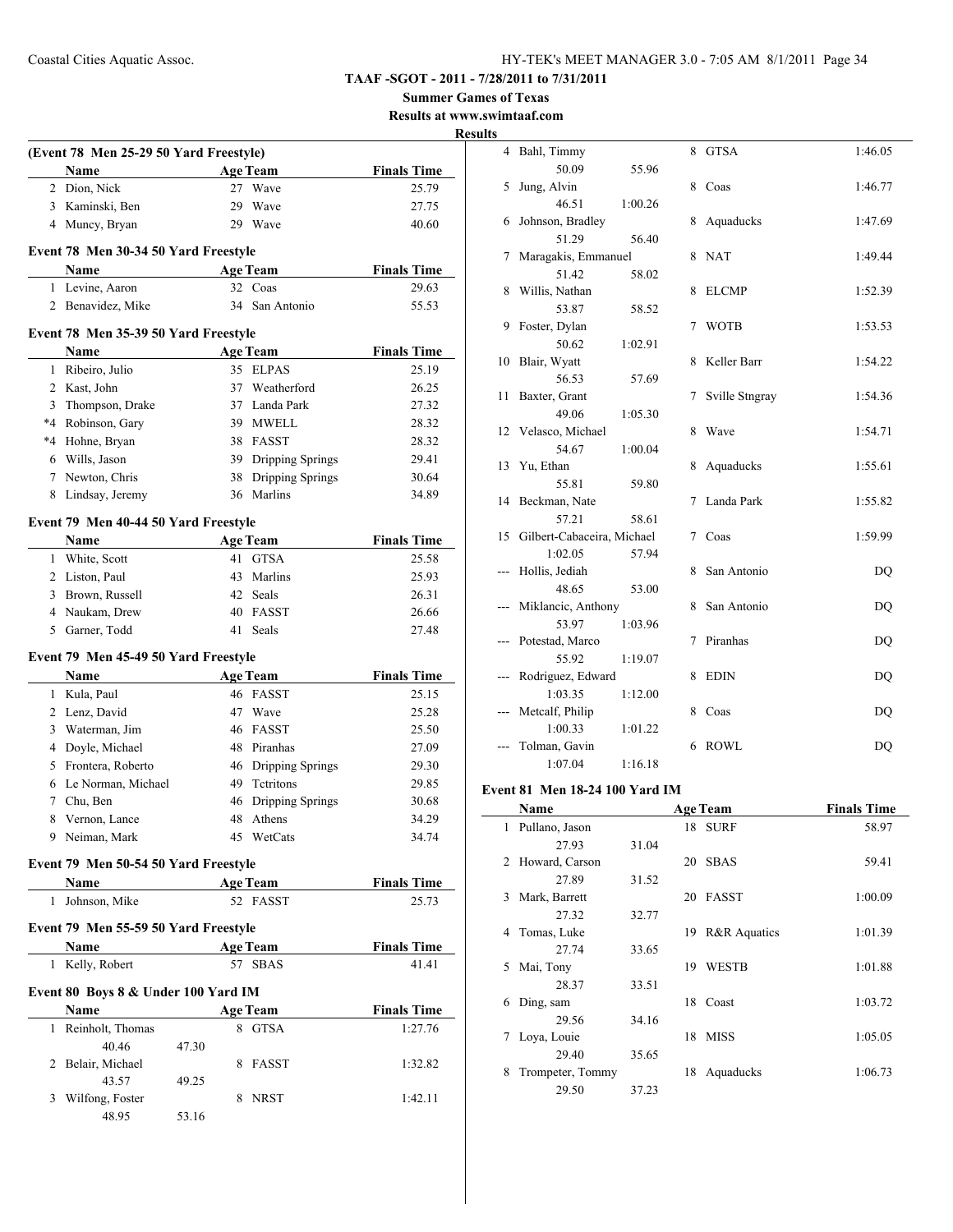#### **Summer Games of Texas**

**Results at www.swimtaaf.com**

#### **Results**

 $\overline{\phantom{a}}$ 

 $\overline{\phantom{0}}$ 

|   | (Event 81 Men 18-24 100 Yard IM)      |       |                     |       |                    |
|---|---------------------------------------|-------|---------------------|-------|--------------------|
|   | <b>Name</b>                           |       | <b>Age Team</b>     |       | <b>Finals Time</b> |
|   | 9 Schwertz, John                      |       | 22 SURF             |       | 1:12.46            |
|   | 32.76                                 | 39.70 |                     |       |                    |
|   | Event 82 Men 25-29 100 Yard IM        |       |                     |       |                    |
|   | <b>Name</b>                           |       | <b>Age Team</b>     |       | <b>Finals Time</b> |
|   | 1 Ortiz, Eddie                        |       | 25 TM Hurricanes    |       | 57.18              |
|   | 26.85                                 | 30.33 |                     |       |                    |
|   | 2 Pardee, Jeffrey                     |       | 25 SURF             |       | 1:13.68            |
|   | 32.64                                 | 41.04 |                     |       |                    |
|   | <b>Event 82 Men 30-34 100 Yard IM</b> |       |                     |       |                    |
|   | Name                                  |       | <b>Age Team</b>     |       | <b>Finals Time</b> |
|   | 1 Barbee, Jonathan                    |       | 30 WTS              |       | 1:02.31            |
|   | 28.09                                 | 34.22 |                     |       |                    |
|   | 2 Levine, Aaron                       |       | 32 Coas             |       | 1:21.02            |
|   | 38.31                                 | 42.71 |                     |       |                    |
|   |                                       |       |                     |       |                    |
|   | <b>Event 83 Men 40-44 100 Yard IM</b> |       |                     |       |                    |
|   | <b>Name</b>                           |       | <b>Age Team</b>     |       | <b>Finals Time</b> |
|   | 1 Powell, Jaime                       |       | 44 Marlins          |       | 1:04.62            |
|   | 28.81                                 | 35.81 |                     |       |                    |
|   | 2 Liston, Paul                        |       | 43 Marlins          |       | 1:06.27            |
|   | 30.45                                 | 35.82 |                     |       |                    |
|   | 3 Brown, Russell                      |       | 42 Seals            |       | 1:07.32            |
|   | 30.01                                 | 37.31 |                     |       |                    |
|   | 4 Naukam, Drew                        |       | 40 FASST            |       | 1:12.74            |
|   | 33.27                                 | 39.47 |                     |       |                    |
|   | Event 83 Men 45-49 100 Yard IM        |       |                     |       |                    |
|   | N <u>ame</u>                          |       | <b>Age Team</b>     |       | <b>Finals Time</b> |
|   | 1 Waterman, Jim                       |       | 46 FASST            |       | 1:06.70            |
|   | 32.11                                 | 34.59 |                     |       |                    |
|   | 2 Lenz, David                         |       | 47 Wave             |       | 1:07.78            |
|   | 32.55                                 | 35.23 |                     |       |                    |
|   | 3 Doyle, Michael                      |       | 48 Piranhas         |       | 1:12.34            |
|   | 33.26                                 | 39.08 |                     |       |                    |
|   | 4 Akers, James                        |       | 48 Dripping Springs |       | 1:18.00            |
|   | 37.87                                 | 40.13 |                     |       |                    |
|   | Event 83 Men 50-54 100 Yard IM        |       |                     |       |                    |
|   | Name                                  |       | <b>Age Team</b>     |       | <b>Finals Time</b> |
| 1 | Johnson, Mike                         |       | 52 FASST            |       | 1:06.37            |
|   | 30.89                                 | 35.48 |                     |       |                    |
|   |                                       |       |                     |       |                    |
|   | Event 84 Men 18-24 200 Yard Freestyle |       |                     |       |                    |
|   | Name                                  |       | <b>Age Team</b>     |       | <b>Finals Time</b> |
| 1 | Blegen, Jacob                         |       | 19 WHALE            |       | 1:56.18            |
|   | 27.27                                 | 29.36 | 29.77               | 29.78 |                    |
| 2 | Jacks, Jeremy                         |       | 18 R&R Aquatics     |       | 2:02.12            |
|   | 27.59                                 | 30.99 | 32.49               | 31.05 |                    |
| 3 | Carlson, Jon                          |       | 18 Weatherford      |       | 2:08.82            |
|   | 28.06                                 | 31.53 | 33.89               | 35.34 |                    |
| 4 | Lowe, Forrest                         |       | 18 Huntsville       |       | 2:14.12            |
|   | 28.62                                 | 33.17 | 35.92               | 36.41 |                    |
| 5 | Horton, Jonathan                      |       | 18 Weatherford      |       | 2:25.28            |
|   | 30.99                                 | 35.63 | 36.86               | 41.80 |                    |
|   |                                       |       |                     |       |                    |

|    | --- Ding, sam                                    |       |    | 18 Coast        |                             | DQ                 |
|----|--------------------------------------------------|-------|----|-----------------|-----------------------------|--------------------|
|    | 28.28                                            | 32.69 |    | 37.73           | 35.43                       |                    |
|    | Event 84 Men 25-29 200 Yard Freestyle            |       |    |                 |                             |                    |
|    | Name                                             |       |    | <b>Age Team</b> |                             | <b>Finals Time</b> |
| 1  | Bares, Jesse                                     |       |    | 25 Wave         |                             | 2:01.27            |
|    | 27.03                                            | 29.62 |    | 31.09           | 33.53                       |                    |
|    | 2 Kaminski, Ben                                  |       | 29 | Wave            |                             | 2:31.56            |
|    | 32.32                                            | 37.14 |    | 41.70           | 40.40                       |                    |
|    | Event 84 Men 40-44 200 Yard Freestyle            |       |    |                 |                             |                    |
|    | Name                                             |       |    | <b>Age Team</b> |                             | <b>Finals Time</b> |
| 1  | Medigovich, Robert                               |       |    | 42 FASST        |                             | 2:55.98            |
|    | 37.57                                            | 44.19 |    | 48.23           | 45.99                       |                    |
|    | Event 85 Boys 8 & Under 100 Yard Freestyle Relay |       |    |                 |                             |                    |
|    | Team                                             |       |    | <b>Relay</b>    |                             | <b>Finals Time</b> |
| 1  | FM Blue Fins                                     |       |    | A               |                             | 1:12.37            |
|    | 1) Kilpper, Max 8                                |       |    |                 | 2) Musgrove, Daniel 8       |                    |
|    | 3) Miller, Matthew 8                             |       |    |                 | 4) Kerssies, Andrew 7       |                    |
|    | 37.69                                            | 34.68 |    |                 |                             |                    |
| 2  | <b>WOOD</b>                                      |       |    | A               |                             | 1:12.99            |
|    |                                                  |       |    |                 |                             |                    |
|    | 1) Triem, Ethan 8                                |       |    |                 | 2) Chu, Aaron 8             |                    |
|    | 3) Monks, Richard 8                              |       |    |                 | 4) Oberg, Max 8             |                    |
|    | 38.12                                            | 34.87 |    |                 |                             |                    |
| 3  | FASST                                            |       |    | A               |                             | 1:13.62            |
|    | 1) Dickerson, Jack 8                             |       |    |                 | 2) Hendren, Carter 8        |                    |
|    | 3) Kelly, Noah 8                                 |       |    |                 | 4) Urbine, Preston 7        |                    |
|    | 38.19                                            | 35.43 |    |                 |                             |                    |
| 4  | <b>BCST</b>                                      |       |    | A               |                             | 1:14.17            |
|    | 1) Burris, Gavin 7                               |       |    |                 | 2) Allison, Clay 7          |                    |
|    | 3) Hogg, Spencer 8                               |       |    |                 | 4) Orsak, Nathan 7          |                    |
|    | 38.66                                            | 35.51 |    |                 |                             |                    |
| 5  | Landa Park                                       |       |    | A               |                             | 1:15.06            |
|    | 1) Eidson, Caleb 8                               |       |    |                 | 2) Beckman, Nate 7          |                    |
|    | 3) Pelicano, Luca 7                              |       |    |                 | 4) Barrera, Noah 8          |                    |
|    | 38.42                                            | 36.64 |    |                 |                             |                    |
| 6  | <b>WTS</b>                                       |       |    | A               |                             | 1:15.15            |
|    | 1) Zapalac, Brandon 8                            |       |    |                 | 2) Orsak, Lathon 8          |                    |
|    | 3) Chambers, Cale 8                              |       |    |                 | 4) Borges, Marcos 8         |                    |
|    | 38.44                                            | 36.71 |    |                 |                             |                    |
| 7  | Tetritons                                        |       |    | A               |                             | 1:16.90            |
|    |                                                  |       |    |                 | 2) Kumar, Andrew 8          |                    |
|    | 1) Wilson, Daniel 8                              |       |    |                 |                             |                    |
|    | 3) Willingham, Braden 8                          |       |    |                 | 4) Kowalewski, Grant 8      |                    |
|    | 37.26                                            | 39.64 |    |                 |                             |                    |
| 8  | Piranhas                                         |       |    | A               |                             | 1:18.10            |
|    | 1) Stapleton, Grant 8                            |       |    |                 | 2) Spoonemore, AJ 8         |                    |
|    | 3) Farrell, John 8                               |       |    |                 | 4) Potestad, Marco 7        |                    |
|    | 35.63                                            | 42.47 |    |                 |                             |                    |
| 9  | FASST                                            |       |    | B               |                             | 1:19.26            |
|    | 1) Brousseau, Jack 7                             |       |    |                 | 2) Walsh, Lucas 7           |                    |
|    | 3) Brownfield, Asher 8                           |       |    |                 | 4) Waterman, Matthew 8      |                    |
|    | 43.41                                            | 35.85 |    |                 |                             |                    |
| 10 | R&R Aquatics                                     |       |    | A               |                             | 1:20.17            |
|    | 1) Ricklefsen, Sebastian 8                       |       |    |                 | 2) Kloeber, Mason 7         |                    |
|    | 3) Voelkel, Reese 8                              |       |    |                 | 4) Dzierzanowski, Matthew 7 |                    |
|    | 41.44                                            | 38.73 |    |                 |                             |                    |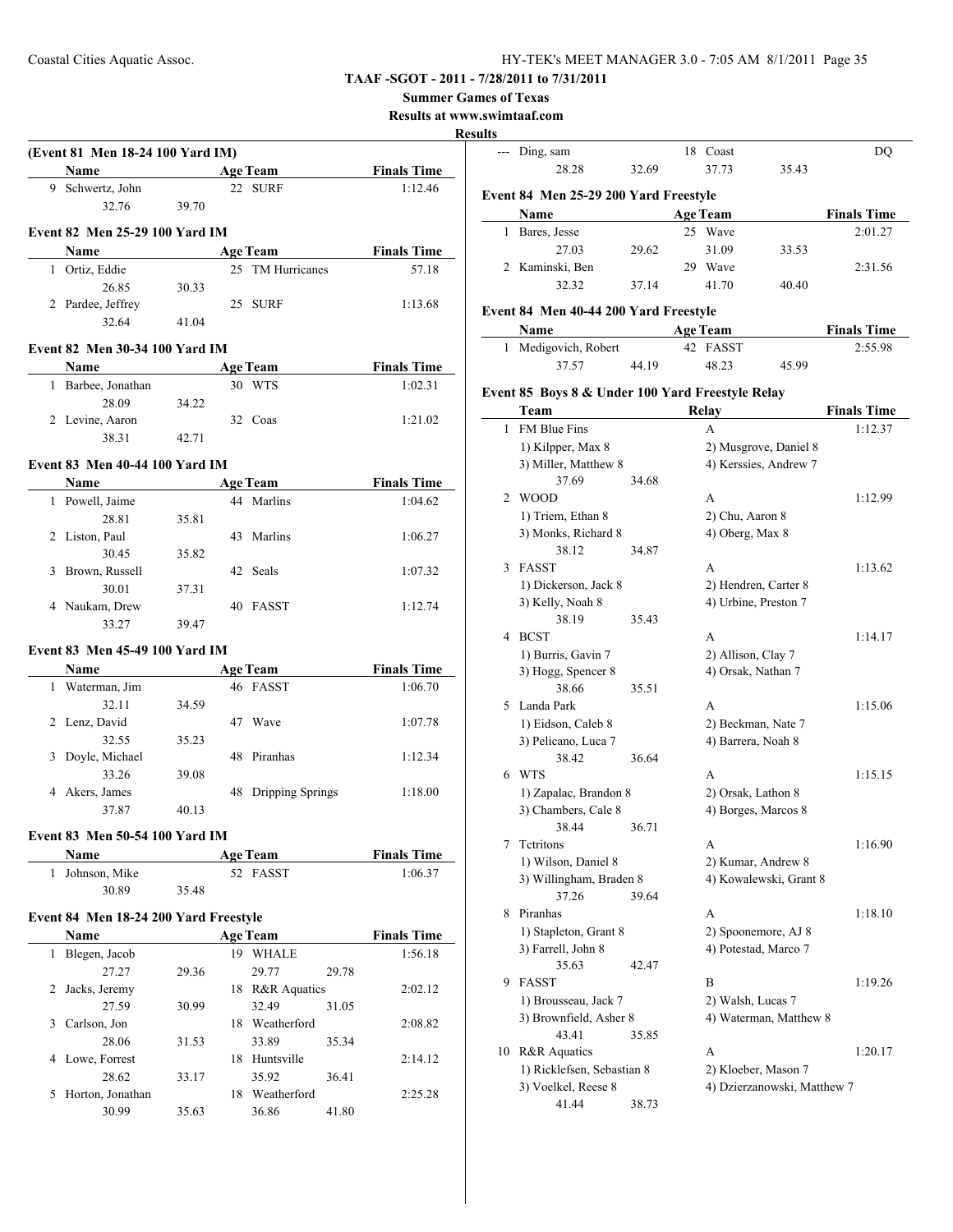**TAAF -SGOT - 2011 - 7/28/2011 to 7/31/2011**

**Summer Games of Texas**

#### **Results at www.swimtaaf.com Results**

|       |                          |       | (Event 85 Boys 8 & Under 100 Yard Freestyle Relay) |                    |
|-------|--------------------------|-------|----------------------------------------------------|--------------------|
|       | Team                     |       | Relay                                              | <b>Finals Time</b> |
| 11    | FASST                    |       | D                                                  | 1:25.64            |
|       | 1) Hohne, Cole 8         |       | 2) Gonzalez, Leonardo 8                            |                    |
|       | 3) Feeney, Tate 8        |       | 4) Debes, Eric 7                                   |                    |
|       | 44.37                    | 41.27 |                                                    |                    |
|       | 12 ODEM                  |       | А                                                  | 1:25.82            |
|       | 1) Cantu, Scotty 8       |       | 2) Cantu, Danny 7                                  |                    |
|       | 3) Rios, Oscar 8         |       | 4) Pizana, Aaron 8                                 |                    |
|       | 41.57                    | 44.25 |                                                    |                    |
| $*13$ | <b>FASST</b>             |       | C                                                  | 1:27.94            |
|       | 1) Horton, Gabriel 8     |       | 2) Ahmuty, Sammy 8                                 |                    |
|       | 3) Montgomery, Hayden 8  |       | 4) Skorick, Joshua 8                               |                    |
|       | 45.46                    | 42.48 |                                                    |                    |
| $*13$ | Wave                     |       | A                                                  | 1:27.94            |
|       | 1) Sorensen, Thomas 8    |       | 2) Busby, Allan 6                                  |                    |
|       | 3) Moore, Ryan 8         |       | 4) Velasco, Michael 8                              |                    |
|       | 48.76                    | 39.18 |                                                    |                    |
| 15    | Landa Park               |       | B                                                  | 1:27.99            |
|       | 1) Liles, Hayden 8       |       | 2) Schlageter, Wyatt 7                             |                    |
|       | 3) McDonald, John 7      |       | 4) Roels, Henry 8                                  |                    |
|       | 46.31                    | 41.68 |                                                    |                    |
|       | 16 ALICE                 |       | A                                                  | 1:28.91            |
|       | 1) Sneed, Charles 7      |       | 2) Nisimblat, GianLuca 7                           |                    |
|       | 3) Revilla, Tres 7       |       | 4) Charles, Juan 8                                 |                    |
|       | 50.71                    | 38.20 |                                                    |                    |
|       | 17 Coas                  |       | B                                                  | 1:31.26            |
|       | 1) Johnson, Daniel 7     |       | 2) Childress, Steven 7                             |                    |
|       | 3) Wilson, Jaden 8       |       | 4) Knoblauch, Haden 8                              |                    |
|       | 50.95                    | 40.31 |                                                    |                    |
| 18    | <b>FM Blue Fins</b>      |       | B                                                  | 1:31.68            |
|       | 1) Rector, Charlie 8     |       | 2) Kirkpatrick, Luke 8                             |                    |
|       | 3) Wade, Aidan 7         |       | 4) Conrad, Cole 8                                  |                    |
|       | 42.94                    | 48.74 |                                                    |                    |
|       | 19 WESTB                 |       | A                                                  | 1:35.57            |
|       | 1) Burkart, Orion 7      |       | 2) Hernandez, Edgardo 8                            |                    |
|       | 3) Anzueto, Joshua 8     |       | 4) Rodriguez, Christian 8                          |                    |
|       | 47.06                    | 48.51 |                                                    |                    |
| 20    | Coas                     |       | A                                                  | 1:44.30            |
|       | 1) Metcalf, Philip 8     |       | 2) Simon, Tristan 8                                |                    |
|       | 3) Tao, Reece 7<br>47.55 | 56.75 | 4) Allen, Luke 8                                   |                    |
| 21    | WetCats                  |       | A                                                  | 2:02.70            |
|       | 1) Woodall, Beau 6       |       | 2) McSpadden, Will 8                               |                    |
|       | 3) Ryman, M.J. 7         |       | 4) Havens, Benjamin 8                              |                    |
|       | 1:15.53                  | 47.17 |                                                    |                    |
|       |                          |       |                                                    |                    |

# **Event 86 Men 18 & Over 200 Yard Freestyle Relay**

| Team                 |       | Relay                 |       | <b>Finals Time</b> |
|----------------------|-------|-----------------------|-------|--------------------|
| <b>FST</b>           |       | А                     |       | 1:34.75            |
| 1) Hughes, Forest 20 |       | 2) Lara, Jordan 22    |       |                    |
| 3) Brown, Evan 22    |       | 4) Hughes, Chris 22   |       |                    |
| 21.69                | 24.46 | 24.97                 | 23.63 |                    |
| 2 FASST              |       | A                     |       | 1:34.86            |
| 1) Kula, Paul 46     |       | 2) McElheney, Ryan 18 |       |                    |
| 3) Wharton, Joe 18   |       | 4) Mark, Barrett 20   |       |                    |
| 24.15                | 24.16 | 23.26                 | 23.29 |                    |

| 3              | R&R Aquatics            |       | A                        |       | 1:35.80 |
|----------------|-------------------------|-------|--------------------------|-------|---------|
|                | 1) Mangel, Andrew 19    |       | 2) Garcia, Alex 18       |       |         |
|                | 3) Jacks, Jeremy 18     |       | 4) Tomas, Luke 19        |       |         |
|                | 24.27                   | 24.82 | 24.08                    | 22.63 |         |
| $\overline{4}$ | <b>GTSA</b>             |       | A                        |       | 1:36.72 |
|                | 1) Mouton, Justin 18    |       | 2) White, Scott 41       |       |         |
|                | 3) Gravett, Patrick 24  |       | 4) Stockmann, Michael 19 |       |         |
|                | 23.92                   | 24.81 | 25.23                    | 22.76 |         |
| 5              | Wave                    |       | A                        |       | 1:37.35 |
|                | 1) Bares, Jesse 25      |       | 2) Dion, Nick 27         |       |         |
|                | 3) Grizzle, Josh 28     |       | 4) Hamilton, Dustin 25   |       |         |
|                | 24.46                   | 25.04 | 25.01                    | 22.84 |         |
| 6              | Seals                   |       | A                        |       | 1:42.46 |
|                | 1) Harber, Daniel 21    |       | 2) Brown, Russell 42     |       |         |
|                | 3) Garner, Todd 41      |       | 4) Kade, Brad 18         |       |         |
|                | 25.14                   | 26.83 | 26.53                    | 23.96 |         |
| 7              | <b>WESTB</b>            |       | A                        |       | 1:42.95 |
|                | 1) Smith, Rushed 20     |       | 2) Mai, Tony 19          |       |         |
|                | 3) Guan, Leon 19        |       | 4) Nguyen, Gunther 20    |       |         |
|                | 25.33                   | 25.63 | 27.70                    | 24.29 |         |
| 8              | Tetritons               |       | A                        |       | 1:43.36 |
|                | 1) Haitz, Daniel 24     |       | 2) Le Norman, Michael 49 |       |         |
|                | 3) Reckmeyer, Daniel 50 |       | 4) Melbourn, Steve 44    |       |         |
|                | 23.25                   | 28.75 | 26.94                    | 24.42 |         |
| 9              | <b>FASST</b>            |       | B                        |       | 1:45.10 |
|                | 1) Johnson, Mike 52     |       | 2) Waterman, Jim 46      |       |         |
|                | 3) Hohne, Bryan 38      |       | 4) Naukam, Drew 40       |       |         |
|                | 25.82                   | 25.32 | 26.87                    | 27.09 |         |
| 10             | Weatherford             |       | A                        |       | 1:46.00 |
|                | 1) Horton, Jonathan 18  |       | 2) Carlson, Jon 18       |       |         |
|                | 3) Kast, John 37        |       | 4) Sievert, Tyler 25     |       |         |
|                | 26.10                   | 27.53 | 27.52                    | 24.85 |         |
| 11             | WetCats                 |       | A                        |       | 1:47.23 |
|                | 1) Speights, John 21    |       | 2) Kneel, John 21        |       |         |
|                | 3) Wetsel, Cody 20      |       | 4) Wilkins, Nathan 20    |       |         |
|                | 26.37                   | 27.62 | 28.08                    | 25.16 |         |
| 12             | Marlins                 |       | A                        |       | 1:54.07 |
|                | 1) Powell, Jaime 44     |       | 2) Montes, Martin 18     |       |         |
|                | 3) Liston, Paul 43      |       | 4) Wayne, Ted 19         |       |         |
|                | 27.43                   | 26.56 | 35.45                    | 24.63 |         |
| 13             | Dripping Springs        |       | A                        |       | 1:56.34 |
|                | 1) Wills, Jason 39      |       | 2) Chu, Ben 46           |       |         |
|                | 3) Akers, James 48      |       | 4) Frontera, Roberto 46  |       |         |
|                | 29.24                   | 28.96 | 30.40                    | 27.74 |         |

# **Event 87 Mixed 18 & Over 100 Yard Freestyle Relay**

| Team                   | Relay                   | <b>Finals Time</b> |
|------------------------|-------------------------|--------------------|
| <b>FASST</b>           | А                       | 46.98              |
| 1) McElheney, Ryan M18 | 2) Mark, Barrett M20    |                    |
| 3) Emmons, Kelsey W18  | 4) Morrin, Debra W41    |                    |
| 22.26<br>24.72         |                         |                    |
| <b>Seals</b>           | A                       | 48.73              |
| 1) Harber, Daniel M21  | 2) Steenberge, Xela W21 |                    |
| 3) Kade, Brad M18      | 4) Haynes, Carissa W32  |                    |
| 25 14<br>23.59         |                         |                    |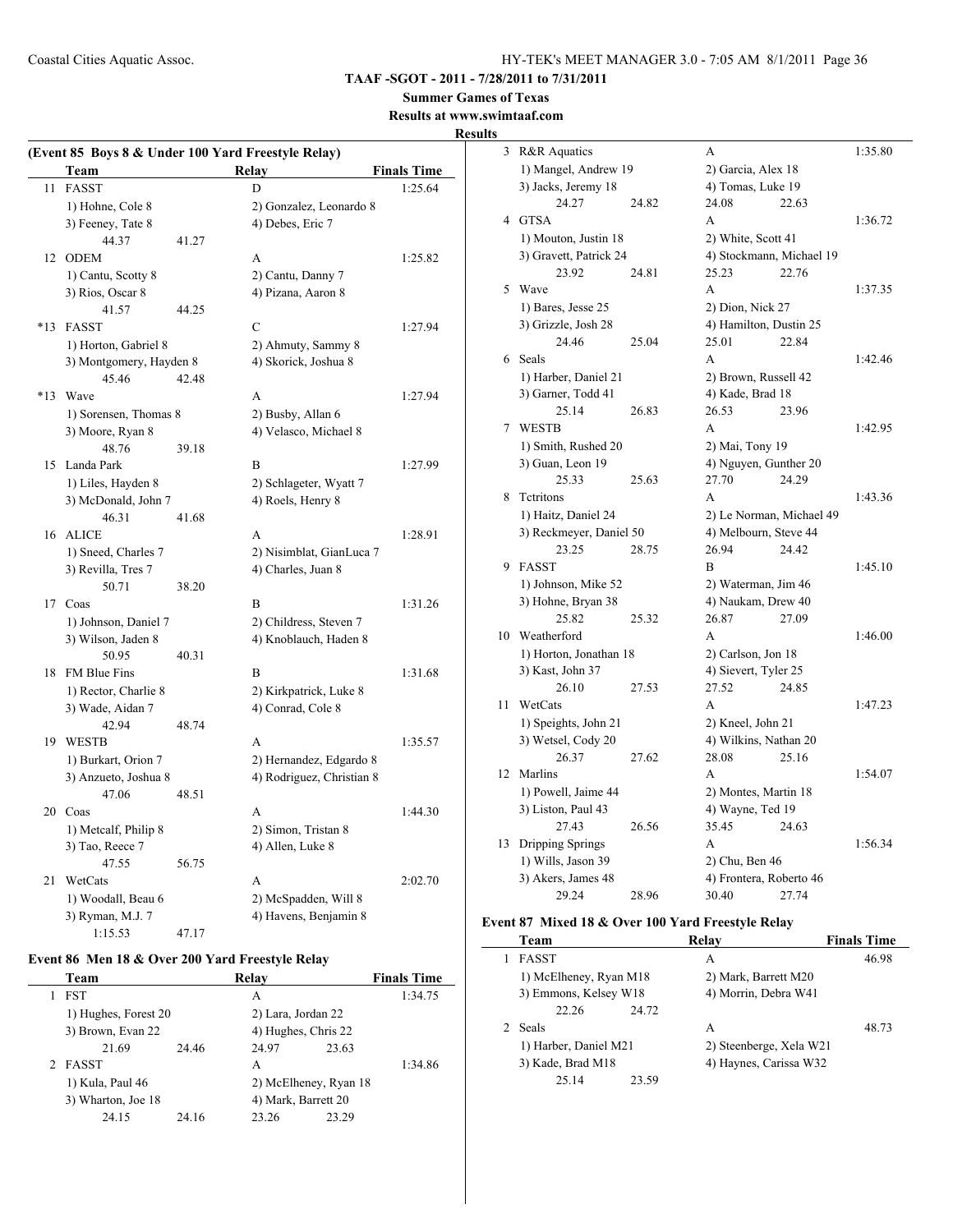#### **TAAF -SGOT - 2011 - 7/28/2011 to 7/31/2011**

# **Summer Games of Texas**

#### **Results at www.swimtaaf.com**

#### **Results**

| Relay<br>Team                                         |                    |
|-------------------------------------------------------|--------------------|
|                                                       | <b>Finals Time</b> |
| 3<br><b>SBAS</b><br>$\overline{A}$                    | 49.88              |
| 1) Howard, Carson M20<br>2) Howard, Landon M23        |                    |
| 3) Kelly, Kristine W23<br>4) Taylor, Jenna W23        |                    |
| 25.48<br>24.40                                        |                    |
| Tetritons<br>4<br>A                                   | 49.91              |
| 1) Reckmeyer, Quinn M18<br>2) Eichenseer, Kristen W19 |                    |
| 3) Melbourn, Steve M44<br>4) Haitz, Kelly W20         |                    |
| 25.16<br>24.75                                        |                    |
| WetCats<br>5<br>A                                     | 52.02              |
| 1) Speights, Cori W19<br>2) Woodall, Reagan W19       |                    |
| 3) Wetsel, Cody M20<br>4) Wilkins, Nathan M20         |                    |
| 28.32<br>23.70                                        |                    |
| Seals<br>6<br>B                                       | 54.04              |
|                                                       |                    |
| 1) Brown, Russell M42<br>2) Garner, Todd M41          |                    |
| 3) Chastain, Raven W21<br>4) Ewing, Reagan W18        |                    |
| 29.11<br>24.93                                        |                    |
| 7 Wave<br>A                                           | 54.20              |
| 1) Woelke, Kelly W44<br>2) Dion, Erin W26             |                    |
| 3) Dion, Nick M27<br>4) Lenz, David M47               |                    |
| 31.45<br>22.75                                        |                    |
| <b>FASST</b><br>8<br>B                                | 54.26              |
| 1) Kula, Paul M46<br>2) Wharton, Joe M18              |                    |
| 3) Ehler, Shelly W39<br>4) Burrell, Amy W40           |                    |
| 27.17<br>27.09                                        |                    |
| 9<br>Coas<br>A                                        | 55.53              |
| 1) Colpitts, Melissa W25<br>2) Coonan, Timothy M20    |                    |
| 3) Grinde-Houtman, Donita W39<br>4) Levine, Aaron M32 |                    |
| 26.51<br>29.02                                        |                    |
| MWELL<br>10<br>A                                      | 57.08              |
| 1) Robinson, Gary M39<br>2) Richards, Kim W35         |                    |
| 3) Fitch, Brittany W20<br>4) Richards, Russell M41    |                    |
| 28.02<br>29.06                                        |                    |
| 11<br>Wave<br>B                                       | 1:01.02            |
| 1) Kirkham, Kristin W27<br>2) Muncy, Bryan M29        |                    |
| 3) Muncy, Lori W30<br>4) Kaminski, Ben M29            |                    |
| 33.00<br>28.02                                        |                    |
| 12 WetCats<br>$\mathcal{C}$                           | 1:05.41            |
| 1) Neiman, Mark M45<br>2) Woodall, Tracy W39          |                    |
| 3) Dooley, Nikki W27<br>4) Lenox, Dylan M20           |                    |
| 33.78<br>31.63                                        |                    |
| WetCats<br>B                                          | DQ                 |
| 1) Speights, John M21<br>2) Ryman, Karen W37          |                    |
| 3) Wehmeyer, Shawna W33<br>4) Kneel, John M21         |                    |
| 29.44<br>28.05                                        |                    |

# **Event 88 Mixed 18 & Over 200 Yard Freestyle Relay**

|  | Team                                            |       | Relay                   |                           | <b>Finals Time</b> |  |  |
|--|-------------------------------------------------|-------|-------------------------|---------------------------|--------------------|--|--|
|  | <b>GTSA</b>                                     |       | А                       |                           | 1:37.62            |  |  |
|  | 1) Mouton, Justin M18<br>3) Hooper, Amy W18     |       | 2) Morrell, Krystan W19 |                           |                    |  |  |
|  |                                                 |       |                         | 4) Stockmann, Michael M19 |                    |  |  |
|  | 24.08                                           | 24.53 | 26.12                   | 22.89                     |                    |  |  |
|  | <b>Tetritons</b>                                |       | A                       |                           | 1:42.78            |  |  |
|  | 1) Haitz, Daniel M24<br>3) Reckmeyer, Quinn M18 |       | 2) Tobosa, Kirsten W20  |                           |                    |  |  |
|  |                                                 |       | 4) Greener, Casey W18   |                           |                    |  |  |
|  | 26.84                                           | 25.09 | 28.11                   | 22.74                     |                    |  |  |

| 3  | Wave                       |       | А                        |                          | 1:42.79 |
|----|----------------------------|-------|--------------------------|--------------------------|---------|
|    | 1) Beagle, Jenny W26       |       | 2) Rourke, Gwen W26      |                          |         |
|    | 3) Bares, Jesse M25        |       | 4) Dion, Nick M27        |                          |         |
|    | 25.98                      | 26.94 | 24.55                    | 25.32                    |         |
| 4  | Seals                      |       | A                        |                          | 1:45.00 |
|    | 1) Kade, Brad M18          |       | 2) Haynes, Carissa W32   |                          |         |
|    | 3) Steenberge, Xela W21    |       | 4) Harber, Daniel M21    |                          |         |
|    | 24.75                      | 29.02 | 27.77                    | 23.46                    |         |
| 5  | <b>FASST</b>               |       | A                        |                          | 1:46.51 |
|    | 1) McElheney, Ryan M18     |       | 2) Mark, Barrett M20     |                          |         |
|    | 3) Emmons, Kelsey W18      |       | 4) Morrin, Debra W41     |                          |         |
|    | 25.62                      | 24.17 | 27.31                    | 29.41                    |         |
| 6  | <b>SBAS</b>                |       | A                        |                          | 1:49.11 |
|    | 1) Howard, Landon M23      |       | 2) Howard, Carson M20    |                          |         |
|    | 3) Kelly, Kristine W23     |       |                          | 4) Taylor, Jenna W23     |         |
|    | 24.52                      | 30.86 | 30.62                    | 23.11                    |         |
| 7  | <b>Seals</b>               |       | B                        |                          | 1:59.08 |
|    | 1) Chastain, Raven W21     |       |                          | 2) Ewing, Reagan W18     |         |
|    | 3) Brown, Russell M42      |       | 4) Garner, Todd M41      |                          |         |
|    | 31.10                      | 32.51 | 28.42                    | 27.05                    |         |
| 8  | <b>FASST</b>               |       | B                        |                          | 2:04.34 |
|    | 1) Kula, Paul M46          |       | 2) Wharton, Joe M18      |                          |         |
|    | 3) Ehler, Shelly W39       |       | 4) Burrell, Amy W40      |                          |         |
|    | 26.54                      | 33.81 | 38.70                    | 25.29                    |         |
| 9  | WetCats                    |       | A                        |                          | 2:08.10 |
|    | 1) Speights, Cori W19      |       | 2) Speights, John M21    |                          |         |
|    | 3) Woodall, Reagan W19     |       | 4) Wilkins, Nathan M20   |                          |         |
|    | 27.78                      | 37.09 | 35.64                    | 27.59                    |         |
| 10 | <b>MWELL</b>               |       | A                        |                          | 2:09.24 |
|    | 1) Richards, Kim W35       |       | 2) Fitch, Brittany W20   |                          |         |
|    | 3) Robinson, Gary M39      |       | 4) Wilhoit, Ethon M20    |                          |         |
|    | 31.54                      | 29.27 | 40.70                    | 27.73                    |         |
| 11 | Dripping Springs           |       | A                        |                          | 2:09.48 |
|    | 1) Newton, Chris M38       |       |                          | 2) McGilvray, Nicole W39 |         |
|    | 3) Chu, Ben M46            |       | 4) Russell, Mindy W39    |                          |         |
|    | 31.08                      | 35.88 | 29.83                    | 32.69                    |         |
| 12 | Landa Park                 |       | A                        |                          | 2:47.31 |
|    | 1) Netherlain, Vanessa W40 |       | 2) Najar, Mary Ellen W51 |                          |         |
|    | 3) Engler, Debra W58       |       | 4) Coulehan, Kathy W53   |                          |         |
|    | 11.03                      | 19.84 | 15.82                    | 2:00.62                  |         |

#### **Event 89 Mixed 18 & Over 200 Yard Medley Relay**

|   | Team                    |       | Relav                  |         | <b>Finals Time</b> |
|---|-------------------------|-------|------------------------|---------|--------------------|
|   | <b>GTSA</b>             |       | A                      | 1:49.85 |                    |
|   | 1) Gravett, Patrick M24 |       | 2) Hooper, Amy W18     |         |                    |
|   | 3) Morrell, Krystan W19 |       | 4) Mouton, Justin M18  |         |                    |
|   | 29.14                   | 29.09 | 24.43                  | 27.19   |                    |
|   | 2 GATOR                 |       | A                      |         | 1:51.73            |
|   | 1) Maxwell, Jenny W19   |       | 2) Lawson, Tyler M19   |         |                    |
|   | 3) Miles, Katie W20     |       | 4) Machado, Wilson M35 |         |                    |
|   | 29.85                   | 29.81 | 26.66                  | 25.41   |                    |
| 3 | <b>Seals</b>            |       | A                      |         | 1:56.92            |
|   | 1) Steenberge, Xela W21 |       | 2) Harber, Daniel M21  |         |                    |
|   | 3) Kade, Brad M18       |       | 4) Haynes, Carissa W32 |         |                    |
|   | 31.44                   | 30.46 | 25.66                  | 29.36   |                    |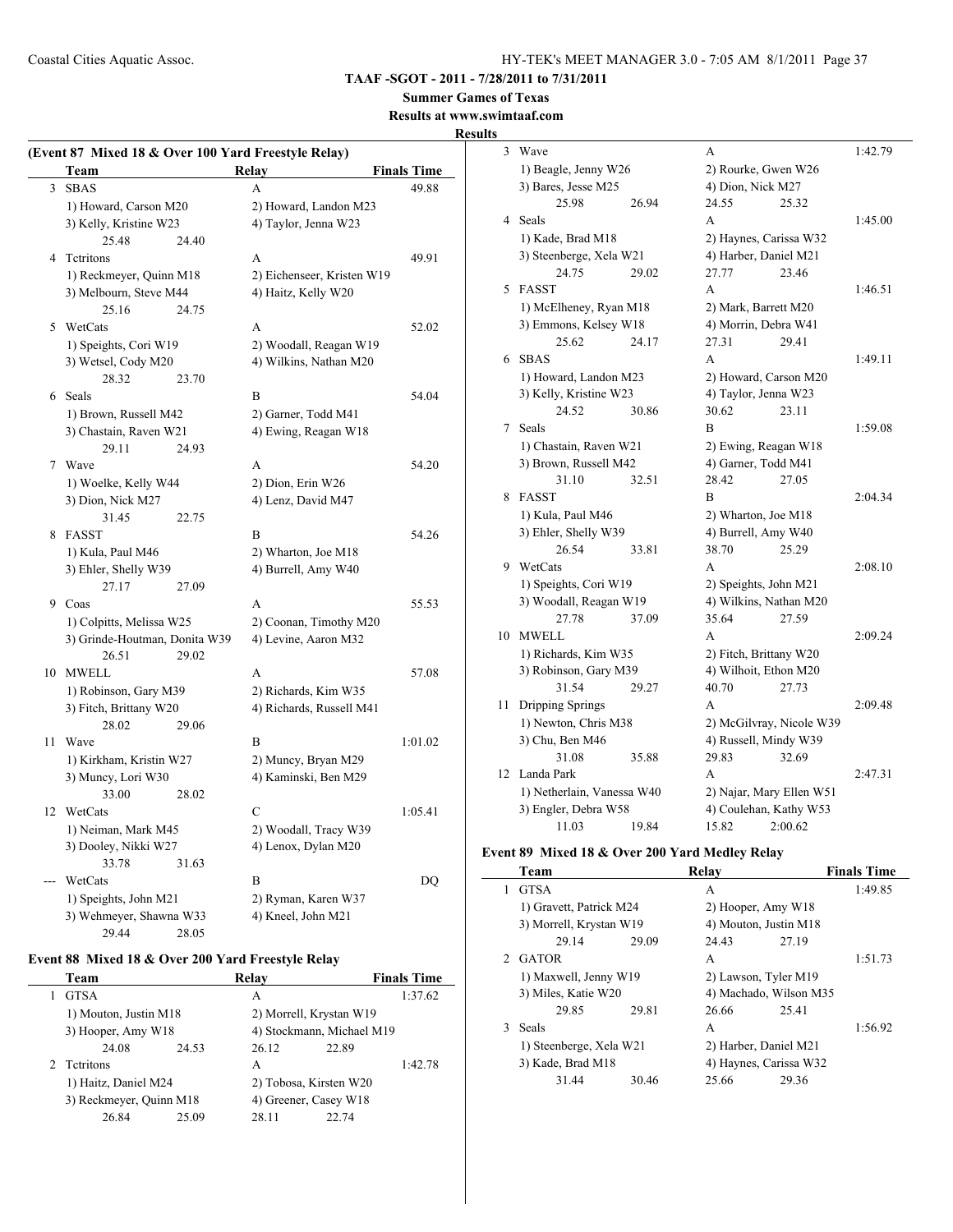# **TAAF -SGOT - 2011 - 7/28/2011 to 7/31/2011**

#### **Summer Games of Texas**

**Results at www.swimtaaf.com**

#### **Results**

| (Event 89 Mixed 18 & Over 200 Yard Medley Relay) |                               |       |                         |                            |                    |
|--------------------------------------------------|-------------------------------|-------|-------------------------|----------------------------|--------------------|
|                                                  | Team                          |       | Relay                   |                            | <b>Finals Time</b> |
| 4                                                | Wave                          |       | A                       |                            | 1:57.63            |
|                                                  | 1) Beagle, Jenny W26          |       | 2) McHugh, Amber W19    |                            |                    |
|                                                  | 3) Dion, Nick M27             |       | 4) Hamilton, Dustin M25 |                            |                    |
|                                                  | 33.09                         | 33.03 | 28.18                   | 23.33                      |                    |
| 5                                                | Tetritons                     |       | A                       |                            | 2:00.23            |
|                                                  | 1) Haitz, Kelly W20           |       | 2) Greener, Casey W18   |                            |                    |
|                                                  | 3) Reckmeyer, Quinn M18       |       | 4) Haitz, Daniel M24    |                            |                    |
|                                                  | 32.05                         | 34.25 | 28.39                   | 25.54                      |                    |
| 6                                                | Dripping Springs              |       | B                       |                            | 2:01.74            |
|                                                  | 1) Wills, Jason M39           |       | 2) Russell, Mindy W39   |                            |                    |
|                                                  | 3) Akers, James M48           |       | 4) Newton, Monica W38   |                            |                    |
|                                                  | 41.92                         | 15.39 | 20.60                   | 43.83                      |                    |
| 7                                                | <b>FASST</b>                  |       | A                       |                            | 2:04.40            |
|                                                  | 1) Mark, Barrett M20          |       | 2) Morrin, Debra W41    |                            |                    |
|                                                  | 3) Emmons, Kelsey W18         |       | 4) Waterman, Jim M46    |                            |                    |
|                                                  | 29.09                         | 32.38 | 32.29                   | 30.64                      |                    |
| 8                                                | <b>Seals</b>                  |       | B                       |                            | 2:15.87            |
|                                                  | 1) Brown, Russell M42         |       | 2) Chastain, Raven W21  |                            |                    |
|                                                  | 3) Ewing, Reagan W18          |       | 4) Garner, Todd M41     |                            |                    |
|                                                  | 34.50                         | 39.32 | 33.02                   | 29.03                      |                    |
| 9                                                | Coas                          |       | A                       |                            | 2:25.85            |
|                                                  | 1) Colpitts, Melissa W25      |       | 2) Coonan, Timothy M20  |                            |                    |
|                                                  | 3) Grinde-Houtman, Donita W39 |       | 4) Levine, Aaron M32    |                            |                    |
|                                                  | 32.47                         | 40.21 | 38.71                   | 34.46                      |                    |
| 10                                               | <b>FASST</b>                  |       | B                       |                            | 2:29.96            |
|                                                  | 1) Burrell, Amy W40           |       | 2) McElheney, Ryan M18  |                            |                    |
|                                                  | 3) Kula, Paul M46             |       | 4) Ehler, Shelly W39    |                            |                    |
|                                                  | 50.16                         | 45.12 | 29.33                   | 25.35                      |                    |
| 11                                               | Landa Park                    |       | A                       |                            | 2:57.03            |
|                                                  | 1) Coulehan, Kathy W53        |       |                         | 2) Netherlain, Vanessa W40 |                    |
|                                                  | 3) Beckman, Jeff M50          |       | 4) Netherlain, Mark M43 |                            |                    |
|                                                  | 47.03                         | 55.20 | 32.37                   | 42.43                      |                    |

#### **Event 90 Girls 6 & Under 100 Yard Freestyle Relay**

|   | Team                   |         | Relay                   | <b>Finals Time</b> |
|---|------------------------|---------|-------------------------|--------------------|
| 1 | <b>FASST</b>           |         | A                       | 1:28.80            |
|   | 1) Bryant, Kennedy 5   |         | 2) Perry, Laney 6       |                    |
|   | 3) Dickey, Annika 6    |         | 4) Petruska, Victoria 6 |                    |
|   | 48.63                  | 40.17   |                         |                    |
| 2 | <b>Sthlk Stingrays</b> |         | A                       | 1:45.78            |
|   | 1) Martinez, Erika 6   |         | 2) Platt, Sophie 6      |                    |
|   | 3) Hicks, Kaitlyn 6    |         | 4) Tade, Camryn 6       |                    |
|   | 52.02                  | 53 76   |                         |                    |
| 3 | Dripping Springs       |         | A                       | 2:16.91            |
|   | 1) Oconnor, Kiera 6    |         | 2) Frontera, Lourdes 5  |                    |
|   | 3) Newton, Natasha 5   |         | 4) Brown, Caroline 6    |                    |
|   | 1.0826                 | 1:08.65 |                         |                    |
|   | 4 R&R Aquatics         |         | A                       | 2:32.08            |
|   | 1) Gage, Sophie 6      |         | 2) Miller, Jane 6       |                    |
|   | 3) Gage, Tess 5        |         | 4) Tondera, Lily 5      |                    |
|   | 1:03.76                | 1:28.32 |                         |                    |
| 5 | Landa Park             |         | A                       | 2:38.36            |
|   | 1) deLemos, Sammie 5   |         | 2) Bowers, Elizabeth 4  |                    |
|   | 3) Mier, Hope 6        |         | 4) Dasso, Clare Anne 5  |                    |
|   | 1:29.34                | 1:09.02 |                         |                    |

| lts |                                                |         |                           |                    |
|-----|------------------------------------------------|---------|---------------------------|--------------------|
| 6   | <b>ALICE</b>                                   |         | A                         | 2:39.16            |
|     | 1) Cruz, Cyanna 6                              |         | 2) Escobar, Bria 6        |                    |
|     | 3) Martinez, Alize 5                           |         | 4) Nisimblat, Valentina 4 |                    |
|     | 1:25.06                                        | 1:14.10 |                           |                    |
|     | Event 91 Girls 8 & Under 100 Yard Medley Relay |         |                           |                    |
|     | Team                                           |         | Relay                     | <b>Finals Time</b> |
| 1   | Keller Barr                                    |         | A                         | 1:23.57            |
|     | 1) Morrison, Abby 7                            |         | 2) Caldwell, Grace 8      |                    |
|     | 3) Duggan, Ellie 8                             |         | 4) Cicerelli, Mia 8       |                    |
|     | 42.99                                          | 40.58   |                           |                    |
| 2   | R&R Aquatics                                   |         | А                         | 1:23.98            |
|     | 1) Malit, Kelsie 8                             |         | 2) Chancoco, Deanna 7     |                    |
|     | 3) May, Kenedy 8                               |         | 4) Jordan, Logan 8        |                    |
|     | 48.16                                          | 35.82   |                           |                    |
| 3   | <b>CARS</b>                                    |         | A                         | 1:24.12            |
|     | 1) Dillard, Rachel 8                           |         | 2) Dyer, Delaney 8        |                    |
|     | 3) McLean, Dakota 8                            |         | 4) Gelaude, Anna 8        |                    |
|     | 47.43                                          | 36.69   |                           |                    |
| 4   | <b>WOOD</b>                                    |         | А                         | 1:24.31            |
|     | 1) Steward, Janey 8                            |         | 2) Griffith, Alexandria 8 |                    |
|     | 3) Denbigh, Caroline 8                         |         | 4) Norfleet, Leah 7       |                    |
|     | 45.51                                          | 38.80   |                           |                    |
| 5   | FASST                                          |         | A                         | 1:26.45            |
|     | 1) Kula, Nicole 7                              |         | 2) Kniering, Autumn 8     |                    |
|     | 3) Wood, Sabrina 8                             |         | 4) Hammons, Hannah 8      |                    |
|     | 51.11                                          | 35.34   |                           |                    |
| 6   | Seals                                          |         | A                         | 1:27.45            |
|     | 1) Bramlett, Avery 8                           |         | 2) Power, Mary 8          |                    |
|     | 3) Brawner, Kori 7                             |         | 4) Lee, Ali J 8           |                    |
|     | 46.98                                          | 40.47   |                           |                    |
| 7   | <b>Sthlk Stingrays</b>                         |         | А                         | 1:27.94            |
|     | 1) Allen, Avery 8                              |         | 2) Voight, Reagan 8       |                    |
|     | 3) Brownfield, Grace 8<br>47.39                | 40.55   | 4) Summitt, Halle 7       |                    |
| 8   | Cudas'                                         |         | A                         | 1:29.28            |
|     | 1) Reyes, Andrea 7                             |         | 2) Jimenez, Camie 8       |                    |
|     | 3) Ferguson, Cynthia 8                         |         | 4) Garcia, Peach 8        |                    |
|     | 49.21                                          | 40.07   |                           |                    |
| 9.  | FASST                                          |         | С                         | 1:31.87            |
|     | 1) Dock, Elizabeth 8                           |         | 2) Wu, Bonnie 8           |                    |
|     | 3) Meuret, Sarah 8                             |         | 4) DeBow, Morgan 7        |                    |
|     | 51.09                                          | 40.78   |                           |                    |
| 10  | Dripping Springs                               |         | А                         | 1:32.30            |
|     | 1) Megilvray, Alexa 7                          |         | 2) Chu, Kelsey 8          |                    |
|     | 3) Hall, Carson 8                              |         | 4) Cole, ava 7            |                    |
|     | 50.62                                          | 41.68   |                           |                    |
| 11  | <b>FASST</b>                                   |         | B                         | 1:32.57            |
|     | 1) Canida, Miracle 8                           |         | 2) Naukam, Ally 8         |                    |
|     | 3) Lane, Sarah 8                               |         | 4) Bryant, Elle 8         |                    |
|     | 49.24                                          | 43.33   |                           |                    |
| 12  | ROWL                                           |         | А                         | 1:32.71            |
|     | 1) Lee, Audrey 8                               |         | 2) Mann, Natalie 8        |                    |
|     | 3) Harmon, Kiley 8                             |         | 4) Hargrave, Caroline 8   |                    |
|     | 53.61                                          | 39.10   |                           |                    |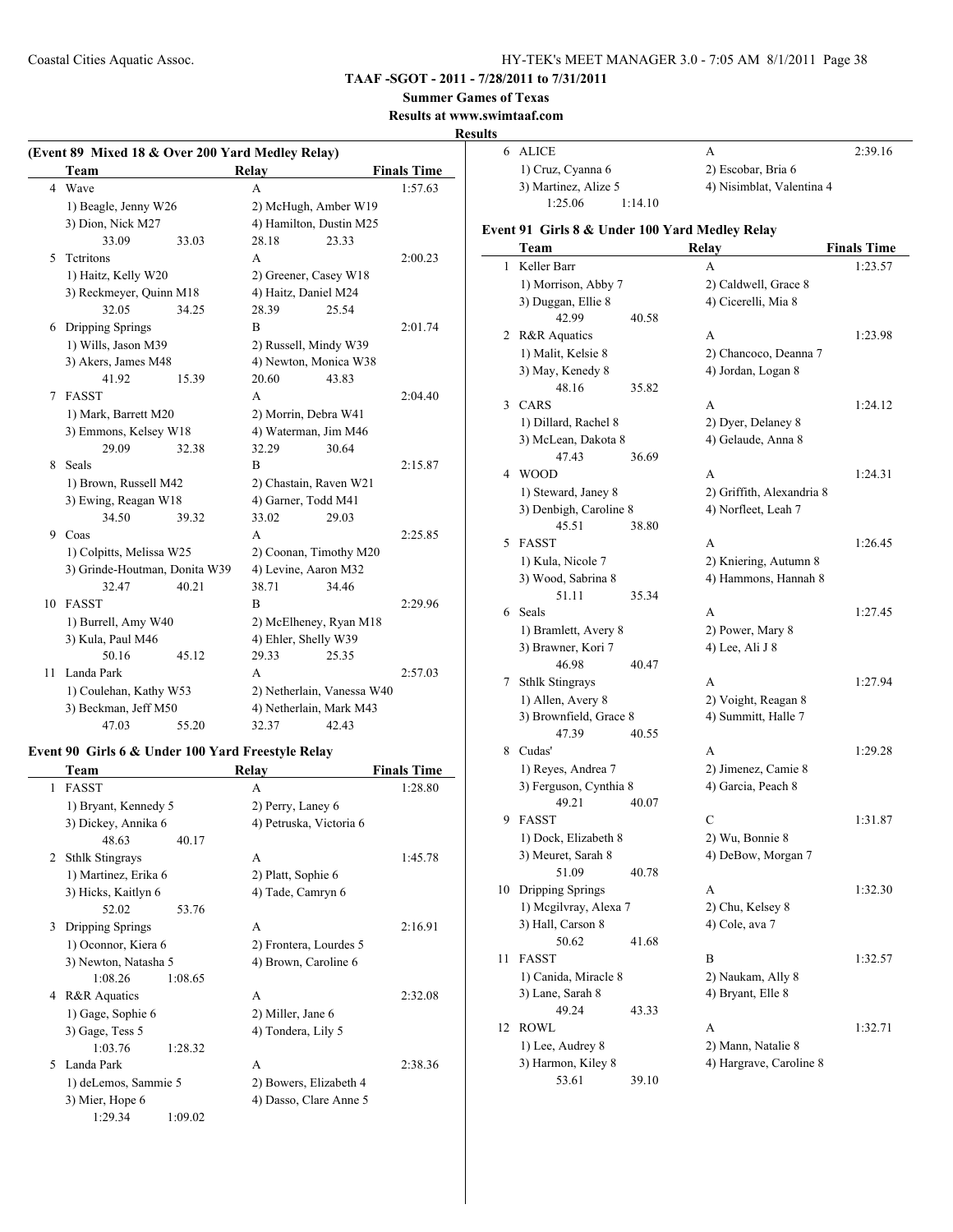# **Summer Games of Texas**

# **Results at www.swimtaaf.com**

**Results**

 $\frac{1}{2}$ 

 $\frac{1}{2}$ 

|    |                          |       | (Event 91 Girls 8 & Under 100 Yard Medley Relay) |                    |
|----|--------------------------|-------|--------------------------------------------------|--------------------|
|    | Team                     |       | Relay                                            | <b>Finals Time</b> |
| 13 | LJST                     |       | A                                                | 1:33.39            |
|    | 1) Owens, Kandice 8      |       | 2) Gambrel, Kathryn 8                            |                    |
|    | 3) Thompson, Sloane 8    |       | 4) Tran, Minnie 6                                |                    |
|    | 49.44                    | 43.95 |                                                  |                    |
|    | 14 ALVIN                 |       | A                                                | 1:33.74            |
|    | 1) Petru, Elle 8         |       | 2) Geiman, Madeleine 7                           |                    |
|    | 3) Rogan, Shelby 8       |       | 4) Nelson, Raney 6                               |                    |
|    | 51.03                    | 42.71 |                                                  |                    |
|    | - VIC                    |       | A                                                | DO                 |
|    | 1) Stanush, Maddison 7   |       | 2) Barker, Robin 8                               |                    |
|    | 3) Clark, CoCo 8         |       | 4) Desanno, Isabel 8                             |                    |
|    | 45.75                    | 42.23 |                                                  |                    |
|    | <b>Tetritons</b>         |       | A                                                | DO                 |
|    | 1) Espinosa, Isabel 8    |       | 2) Tatum, Cheyenne 7                             |                    |
|    | 3) Williamson, Madison 8 |       | 4) Duininck, Kate 8                              |                    |
|    | 45.67                    | 44.27 |                                                  |                    |

#### **Event 92 Women 18 & Over 200 Yard Medley Relay**

|    | Team                      |       | Relay                     |       | <b>Finals Time</b> |
|----|---------------------------|-------|---------------------------|-------|--------------------|
| 1  | Wave                      |       | A                         |       | 2:01.37            |
|    | 1) Beagle, Jenny 26       |       | 2) McHugh, Amber 19       |       |                    |
|    | 3) Rourke, Gwen 26        |       | 4) Tyson, Marissa 18      |       |                    |
|    | 32.25                     | 33.01 | 28.29                     | 27.82 |                    |
| 2  | <b>R&amp;R</b> Aquatics   |       | A                         |       | 2:04.22            |
|    | 1) Littleton, Laura 22    |       | 2) Gale, Marissa 20       |       |                    |
|    | 3) Nava, Blythe 18        |       | 4) Przybilla, Mehagan 19  |       |                    |
|    | 31.17                     | 35.45 | 30.06                     | 27.54 |                    |
| 3  | <b>Tetritons</b>          |       | A                         |       | 2:05.39            |
|    | 1) Hensy, Jackie 20       |       | 2) Greener, Casey 18      |       |                    |
|    | 3) Tobosa, Kirsten 20     |       | 4) Eichenseer, Kristen 19 |       |                    |
|    | 31.82                     | 33.83 | 30.59                     | 29.15 |                    |
| 4  | Seals                     |       | A                         |       | 2:11.81            |
|    | 1) Steenberge, Xela 21    |       | 2) Chastain, Raven 21     |       |                    |
|    | 3) Haynes, Carissa 32     |       | 4) Ewing, Reagan 18       |       |                    |
|    | 31.33                     | 38.82 | 32.74                     | 28.92 |                    |
| 5. | <b>FASST</b>              |       | A                         |       | 2:25.63            |
|    | 1) Burrell, Amy 40        |       | 2) Morrin, Debra 41       |       |                    |
|    | 3) Emmons, Kelsey 18      |       | 4) Ehler, Shelly 39       |       |                    |
|    | 35.03                     | 44.05 | 29.62                     | 36.93 |                    |
| 6  | Tetritons                 |       | B                         |       | 2:28.66            |
|    | 1) McIntyre, Debra 42     |       | 2) Priller, Michelle 49   |       |                    |
|    | 3) Eichenseer, Melissa 45 |       | 4) Bloyen, Michelle 44    |       |                    |
|    | 35.17                     | 39.58 | 38.50                     | 35.41 |                    |

#### **Event 93 Girls 8 & Under 50 Yard Freestyle**

|   | <b>Name</b>        | <b>Age Team</b> |                         | <b>Finals Time</b> |
|---|--------------------|-----------------|-------------------------|--------------------|
|   | Bi, Alicia         | 8               | Coppell Crocs           | 35.53              |
|   | Cicerelli, Mia     | 8               | Keller Barr             | 36.54              |
|   | 3 Norwood, Kaitlyn | 8               | <b>NAT</b>              | 36.99              |
| 4 | Miller, Jordan     | 8               | <b>TCAT</b>             | 37.57              |
| 5 | Stanley, Katelynn  | 8               | <b>Boerne</b>           | 37.97              |
| 6 | Ferguson, Cynthia  | 8               | Cudas'                  | 38.91              |
|   | Perini, Isabela    |                 | <b>R&amp;R</b> Aquatics | 39.05              |
|   | McGuire, Peyton    | 8               | <b>WTS</b>              | 39.53              |
| 9 | Voight, Reagan     | 8               | <b>Sthlk Stingrays</b>  | 40.14              |

| 10 | Scholes, Josilyn   | 7 | San Antonio      | 40.55   |
|----|--------------------|---|------------------|---------|
| 11 | Frontera, Ryann    | 7 | Dripping Springs | 41.18   |
| 12 | Goff, Abigail      | 8 | Coas             | 41.42   |
| 13 | Hargrave, Caroline | 8 | <b>ROWL</b>      | 41.66   |
| 14 | Thomet, AnneMarie  | 7 | Seabrook         | 42.82   |
| 15 | Harmon, Kiley      | 8 | <b>ROWL</b>      | 42.87   |
| 16 | Geiman, Madeleine  | 7 | <b>ALVIN</b>     | 43.68   |
| 17 | Procious, Ashley   | 8 | CARS             | 43.87   |
| 18 | Coffin, Faith      | 8 | Waco             | 44.23   |
| 19 | Canida, Miracle    | 8 | <b>FASST</b>     | 45.25   |
| 20 | Guerra, Georgina   | 8 | Piranas          | 46.29   |
| 21 | Hundofte, Greta    | 8 | Coast            | 46.39   |
| 22 | Nixon, Mia         | 7 | Athens           | 46.67   |
| 23 | Sheridan, Alicia   | 8 | San Antonio      | 47.41   |
| 24 | Fowler, Emma       | 7 | <b>Sharks</b>    | 48.55   |
| 25 | Horowitz, Lena     | 8 | Coas             | 48.83   |
| 26 | Clements, Sarah    | 8 | Coas             | 51.03   |
| 27 | Lillie, Anneyce    | 7 | Freer            | 55.65   |
| 28 | Ferreras, Contessa | 7 | WESTB            | 1:02.61 |
|    |                    |   |                  |         |

#### **Event 94 Women 18-24 100 Yard Freestyle**

|    | Name              |       |    | <b>Age Team</b>         | <b>Finals Time</b> |
|----|-------------------|-------|----|-------------------------|--------------------|
| 1  | Morrell, Krystan  |       |    | 19 GTSA                 | 55.66              |
|    | 26.69             | 28.97 |    |                         |                    |
| 2  | Wasmund, Michelle |       | 19 | Denison                 | 58.19              |
|    | 27.50             | 30.69 |    |                         |                    |
| 3  | McHugh, Amber     |       | 19 | Wave                    | 59.59              |
|    | 29.15             | 30.44 |    |                         |                    |
| 4  | Haitz, Kelly      |       | 20 | Tetritons               | 1:01.42            |
|    | 29.44             | 31.98 |    |                         |                    |
| 5. | Nava, Blythe      |       | 18 | <b>R&amp;R</b> Aquatics | 1:04.08            |
|    | 30.38             | 33.70 |    |                         |                    |
| 6  | Tyson, Marissa    |       | 18 | Wave                    | 1:04.26            |
|    | 30.94             | 33.32 |    |                         |                    |
| 7  | Fitch, Brittany   |       | 20 | <b>MWELL</b>            | 1:09.01            |
|    | 32.43             | 36.58 |    |                         |                    |
| 8  | Wasmund, Jessica  |       | 21 | Denison                 | 1:09.55            |
|    | 32.90             | 36.65 |    |                         |                    |

#### **Event 95 Women 25-29 100 Yard Freestyle**

| <b>Name</b>         |       | <b>Age Team</b> | <b>Finals Time</b> |
|---------------------|-------|-----------------|--------------------|
| Rourke, Gwen        |       | 26 Wave         | 55.75              |
| 27.20               | 28.55 |                 |                    |
| 2 Beagle, Jenny     |       | 26 Wave         | 1:03.00            |
| 29.95               | 33.05 |                 |                    |
| 3 Colpitts, Melissa |       | 25 Coas         | 1:12.27            |
| 33.99               | 38.28 |                 |                    |

# **Event 95 Women 30-34 100 Yard Freestyle**

| <b>Name</b>   | <b>Age Team</b> | <b>Finals Time</b> |
|---------------|-----------------|--------------------|
| 1 Muncy, Lori | 30 Wave         | 1:12.63            |
| 34.80         | 37.83           |                    |

#### **Event 95 Women 35-39 100 Yard Freestyle**

| <b>Name</b>      |       | <b>Age Team</b>     | <b>Finals Time</b> |
|------------------|-------|---------------------|--------------------|
| 1 Russell, Mindy |       | 39 Dripping Springs | 1:14.09            |
| 34.53            | 39.56 |                     |                    |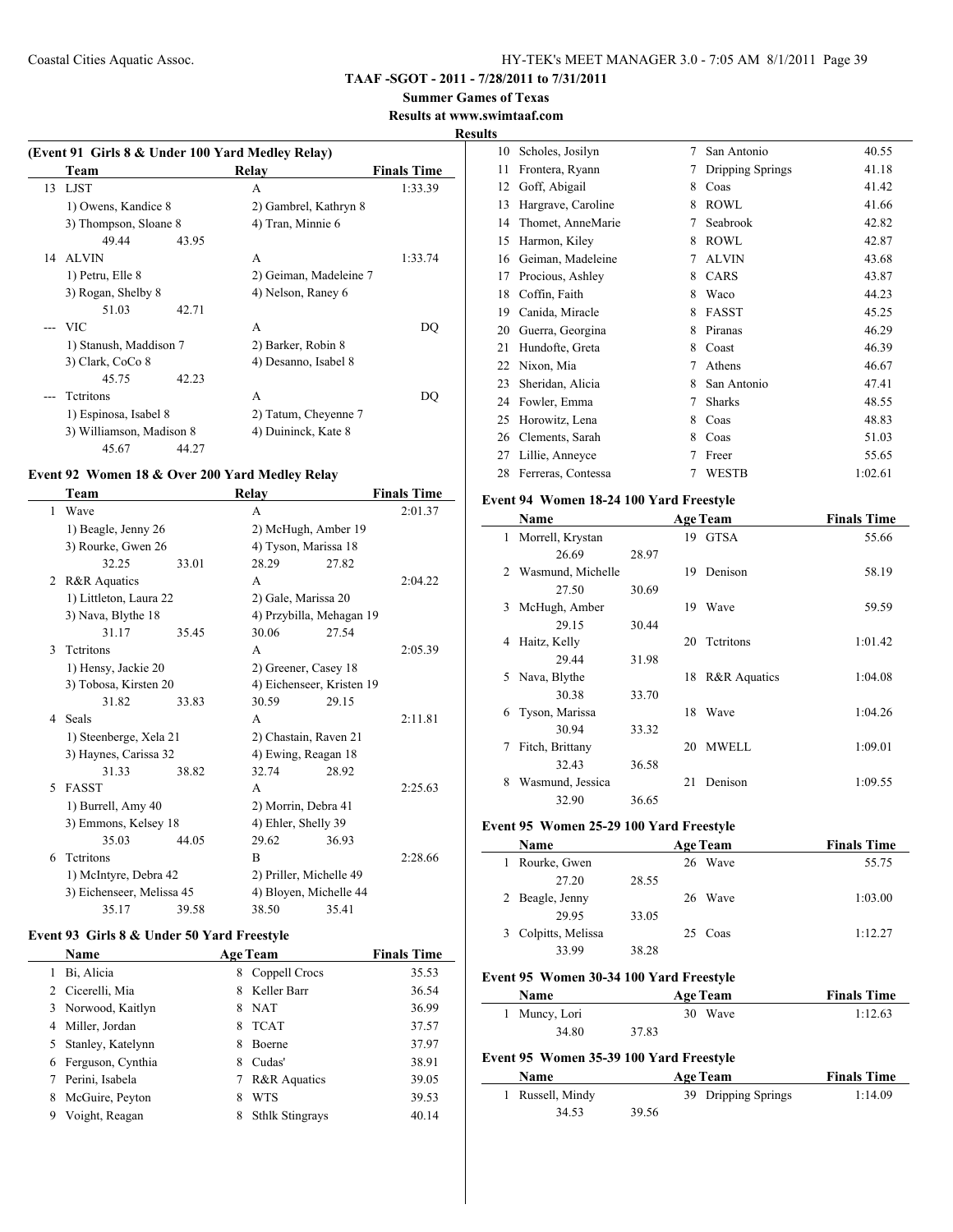**Summer Games of Texas**

**Results at www.swimtaaf.com**

**Results**

|    |                                                                                                                                                                                                                               |       |   |                                   |                               | Resul |
|----|-------------------------------------------------------------------------------------------------------------------------------------------------------------------------------------------------------------------------------|-------|---|-----------------------------------|-------------------------------|-------|
|    | (Event 95 Women 35-39 100 Yard Freestyle)<br>Name                                                                                                                                                                             |       |   | <b>Example 2</b> Age Team         | <b>Finals Time</b>            |       |
|    | 2 Lawler, Kimberly                                                                                                                                                                                                            |       |   | 38 Weatherford                    | 1:24.21                       |       |
|    | 39.10                                                                                                                                                                                                                         | 45.11 |   |                                   |                               |       |
|    |                                                                                                                                                                                                                               |       |   |                                   |                               |       |
|    | Event 96 Women 40-44 100 Yard Freestyle                                                                                                                                                                                       |       |   |                                   |                               |       |
|    | Name                                                                                                                                                                                                                          |       |   | <b>Age Team</b>                   | <b>Finals Time</b>            |       |
|    | 1 McIntyre, Debra                                                                                                                                                                                                             |       |   | 42 Tetritons                      | 1:11.38                       |       |
|    | 33.95                                                                                                                                                                                                                         | 37.43 |   |                                   |                               |       |
|    | 2 Bloyen, Michelle                                                                                                                                                                                                            |       |   | 44 Tetritons                      | 1:19.81                       |       |
|    | 3 Strange, Amy                                                                                                                                                                                                                |       |   | 40 Athens                         | 1:42.49                       |       |
|    | 47.17                                                                                                                                                                                                                         | 55.32 |   |                                   |                               |       |
|    | Event 96 Women 45-49 100 Yard Freestyle                                                                                                                                                                                       |       |   |                                   |                               |       |
|    | Name and the same state of the state of the state of the state of the state of the state of the state of the state of the state of the state of the state of the state of the state of the state of the state of the state of |       |   | <b>Age Team</b>                   | <b>Finals Time</b>            |       |
|    | 1 Nelson, Betzy                                                                                                                                                                                                               |       |   | 46 SURF                           | 1:10.20                       |       |
|    | 33.99                                                                                                                                                                                                                         | 36.21 |   |                                   |                               |       |
|    | 2 Johnson, Marlene                                                                                                                                                                                                            |       |   | 47 Seals                          | 1:46.46                       |       |
|    | 47.36                                                                                                                                                                                                                         | 59.10 |   |                                   |                               |       |
|    |                                                                                                                                                                                                                               |       |   |                                   |                               |       |
|    | Event 96 Women 50-54 100 Yard Freestyle                                                                                                                                                                                       |       |   |                                   |                               |       |
|    | Name                                                                                                                                                                                                                          |       |   | <b>Age Team</b><br>51 Weatherford | <b>Finals Time</b><br>1:14.57 |       |
|    | 1 Kirby, Julia<br>35.47                                                                                                                                                                                                       |       |   |                                   |                               |       |
|    | 2 Tatum, Bettina                                                                                                                                                                                                              | 39.10 |   |                                   |                               |       |
|    | 38.52                                                                                                                                                                                                                         |       |   | 50 Sthlk Stingrays                | 1:22.46                       |       |
|    |                                                                                                                                                                                                                               | 43.94 |   |                                   |                               |       |
|    | Event 96 Women 55-59 100 Yard Freestyle                                                                                                                                                                                       |       |   |                                   |                               |       |
|    | Name                                                                                                                                                                                                                          |       |   | <b>Age Team</b>                   | <b>Finals Time</b>            |       |
|    | 1 Engler, Debra                                                                                                                                                                                                               |       |   | 58 Landa Park                     | 1:41.82                       |       |
|    | 48.61                                                                                                                                                                                                                         | 53.21 |   |                                   |                               |       |
|    | Event 96 Women 65-69 100 Yard Freestyle                                                                                                                                                                                       |       |   |                                   |                               |       |
|    | <b>Name</b>                                                                                                                                                                                                                   |       |   | <b>Age Team</b>                   | <b>Finals Time</b>            |       |
|    | 1 Reidl, Barbara                                                                                                                                                                                                              |       |   | 65 Denison                        | 1:22.58                       |       |
|    | 39.91                                                                                                                                                                                                                         | 42.67 |   |                                   |                               |       |
|    |                                                                                                                                                                                                                               |       |   |                                   |                               |       |
|    | Event 97 Girls 6 & Under 25 Yard Backstroke                                                                                                                                                                                   |       |   |                                   |                               |       |
|    | <b>Name</b>                                                                                                                                                                                                                   |       |   | <b>Age Team</b>                   | <b>Finals Time</b>            |       |
|    | 1 Roberts, Lauren                                                                                                                                                                                                             |       |   | 6 Boerne                          | 22.59                         |       |
|    | 2 Vrazel, Elizabeth                                                                                                                                                                                                           |       |   | 6 ANGLE                           | 22.88                         |       |
| 3  | Ribeiro, Sophia                                                                                                                                                                                                               |       | 6 | <b>ELPAS</b>                      | 23.32                         |       |
| 4  | Baylor, Madison                                                                                                                                                                                                               |       | 6 | Coas                              | 24.76                         |       |
| 5  | Miller, Lacy                                                                                                                                                                                                                  |       | 6 | Tetritons                         | 24.87                         |       |
| 6  | Mueth, Mary                                                                                                                                                                                                                   |       | 6 | Aquaducks                         | 25.71                         |       |
| 7  | Hall, Ella                                                                                                                                                                                                                    |       |   | 6 Coas                            | 25.91                         |       |
| 8  | Rees, Hailey                                                                                                                                                                                                                  |       |   | 6 WOOD                            | 26.20                         |       |
| 9  | Hornsby, Sydney                                                                                                                                                                                                               |       |   | 6 Unattached                      | 26.35                         |       |
| 10 | Morris, Jenna Lee                                                                                                                                                                                                             |       |   | 6 WetCats                         | 26.39                         |       |
| 11 | Chambers, Tatum                                                                                                                                                                                                               |       |   | 6 Piranhas                        | 26.59                         |       |
| 12 | Nelson, Raney                                                                                                                                                                                                                 |       |   | 6 ALVIN                           | 26.64                         |       |
| 13 | Bourland, Marin                                                                                                                                                                                                               |       | 6 | Temple                            | 26.86                         |       |
| 14 | Linebarger, Tessa                                                                                                                                                                                                             |       | 6 | Wave                              | 27.07                         |       |
| 15 | Orms, Patience                                                                                                                                                                                                                |       |   | 6 CBA                             | 27.24                         |       |
| 16 | Gambrel, Sarah                                                                                                                                                                                                                |       |   | 5 LJST                            | 27.96                         |       |
| 17 | Tade, Camryn                                                                                                                                                                                                                  |       | 6 | <b>Sthlk Stingrays</b>            | 28.54                         |       |
| 18 | Heinroth, Sadie                                                                                                                                                                                                               |       | 6 | <b>Belterra Marlins</b>           | 28.69                         |       |
| 19 | Ayers, Ava                                                                                                                                                                                                                    |       | 6 | Boerne                            | 28.76                         |       |
|    |                                                                                                                                                                                                                               |       |   |                                   |                               |       |

| w  |                      |    |              |       |
|----|----------------------|----|--------------|-------|
|    | 20 Hinojosa, Karlee  |    | Freer        | 28.85 |
| 21 | Dickey, Annika       | 6  | <b>FASST</b> | 29.15 |
|    | 22 Cluff, Anika      | 6  | <b>BEAT</b>  | 30.55 |
|    | 23 Moore, Landri     | 5. | Athens       | 31.38 |
|    | 24 Frazier, Morgan   |    | 6 FASST      | 31.57 |
|    | 25 Garcia, Bianca    | 6  | Piranas      | 33.60 |
|    | 26 Ramsey, Taylor    | 5. | <b>WHALE</b> | 38.37 |
|    | 27 Rodriguez, Lorena | 6  | Freer        | 40.25 |
|    | --- Burke, Taylor    |    | <b>WHALE</b> | DO    |
|    | --- Bryant, Kennedy  |    | FASST        | DO    |

#### **Event 98 Girls 8 & Under 25 Yard Backstroke**

|    | Name                                                            |        | <b>Age Team</b>         | <b>Finals Time</b> |
|----|-----------------------------------------------------------------|--------|-------------------------|--------------------|
| 1  | Watt, Clara                                                     | 8      | <b>GATOR</b>            | 19.13              |
| 2  | Knifton, Sophie                                                 | 8      | Coas                    | 19.74              |
| 3  | Denbigh, Caroline                                               | 8      | <b>WOOD</b>             | 20.58              |
| 4  | Konvicka, Kayla                                                 | 8      | Deer Park               | 20.84              |
| 5  | Moore, Madison                                                  | 8      | Athens                  | 21.06              |
| 6  | Parker, Lilly                                                   | 8      | Piranhas                | 21.08              |
| 7  | Norwood, Kaitlyn                                                | 8      | <b>NAT</b>              | 21.23              |
| 8  | Morrison, Abby                                                  | 7      | Keller Barr             | 21.39              |
| 9  | Blount, Hannah                                                  | 8      | Tetritons               | 21.46              |
| 10 | Goff, Abigail                                                   | 8      | Coas                    | 21.77              |
| 11 | Argento-Bird, Cassie                                            | 8      | <b>Belterra Marlins</b> | 21.85              |
| 12 | Copenhaver, Sarah                                               | 7      | <b>FST</b>              | 21.91              |
| 13 | McLean, Dakota                                                  | 8      | CARS                    | 21.92              |
| 14 | Lail, Anna                                                      | $\tau$ | Waco                    | 22.02              |
| 15 | Malit, Kelsie                                                   | 8      | R&R Aquatics            | 22.20              |
| 16 | Scholes, Josilyn                                                | 7      | San Antonio             | 22.28              |
| 17 | Fowler, Emma                                                    | 7      | <b>Sharks</b>           | 22.52              |
| 18 | Day, Sydney                                                     | 8      | <b>GATOR</b>            | 22.56              |
| 19 | Hall, Carson                                                    | 8      | Dripping Springs        | 22.58              |
| 20 | West, Vivian                                                    | 8      | Coast                   | 23.12              |
| 21 | Lind, Katie                                                     | 8      | Denison                 | 23.32              |
| 22 | Bristol, Lauren                                                 | 8      | Piranhas                | 23.67              |
| 23 | Megilvray, Alexa                                                | 7      | Dripping Springs        | 23.79              |
| 24 | Pedraza, Karla                                                  | $\tau$ | Piranas                 | 23.96              |
| 25 | Lane, Sarah                                                     | 8      | <b>FASST</b>            | 24.65              |
| 26 | Guerra, Georgina                                                | 8      | Piranas                 | 25.50              |
| 27 | Johnson, Dorothy                                                | 8      | Waco                    | 25.53              |
| 28 | Jacque, Aileen                                                  | 8      | San Antonio             | 26.54              |
| 29 | Graham, Sydney                                                  | 8      | <b>SBAS</b>             | 27.66              |
| 30 | Carvajal, Thalia                                                | 8      | <b>WHALE</b>            | 28.28              |
|    | $100 \text{ W}$ $10.2450 \text{ V}$ $1 \text{ R}$ $1 \text{ A}$ |        |                         |                    |

# **Event 99 Women 18-24 50 Yard Backstroke**

|                                          | Name               |    | <b>Age Team</b> | <b>Finals Time</b> |  |
|------------------------------------------|--------------------|----|-----------------|--------------------|--|
| 1                                        | Steenberge, Xela   | 21 | Seals           | 31.04              |  |
|                                          | 2 Littleton, Laura |    | 22 R&R Aquatics | 31.14              |  |
| 3                                        | Haitz, Kelly       | 20 | Tetritons       | 32.10              |  |
| 4                                        | Kelly, Kristine    | 23 | <b>SBAS</b>     | 34.63              |  |
| 5                                        | Phillips, Marcie   | 18 | <b>ODEM</b>     | 43.49              |  |
| 6                                        | Dion, Kristin      |    | 24 Wave         | 50.29              |  |
| Event 100 Women 25-29 50 Yard Backstroke |                    |    |                 |                    |  |
|                                          | Name               |    | <b>Age Team</b> | <b>Finals Time</b> |  |
|                                          | Kirkham, Kristin   | 27 | Wave            | 43.66              |  |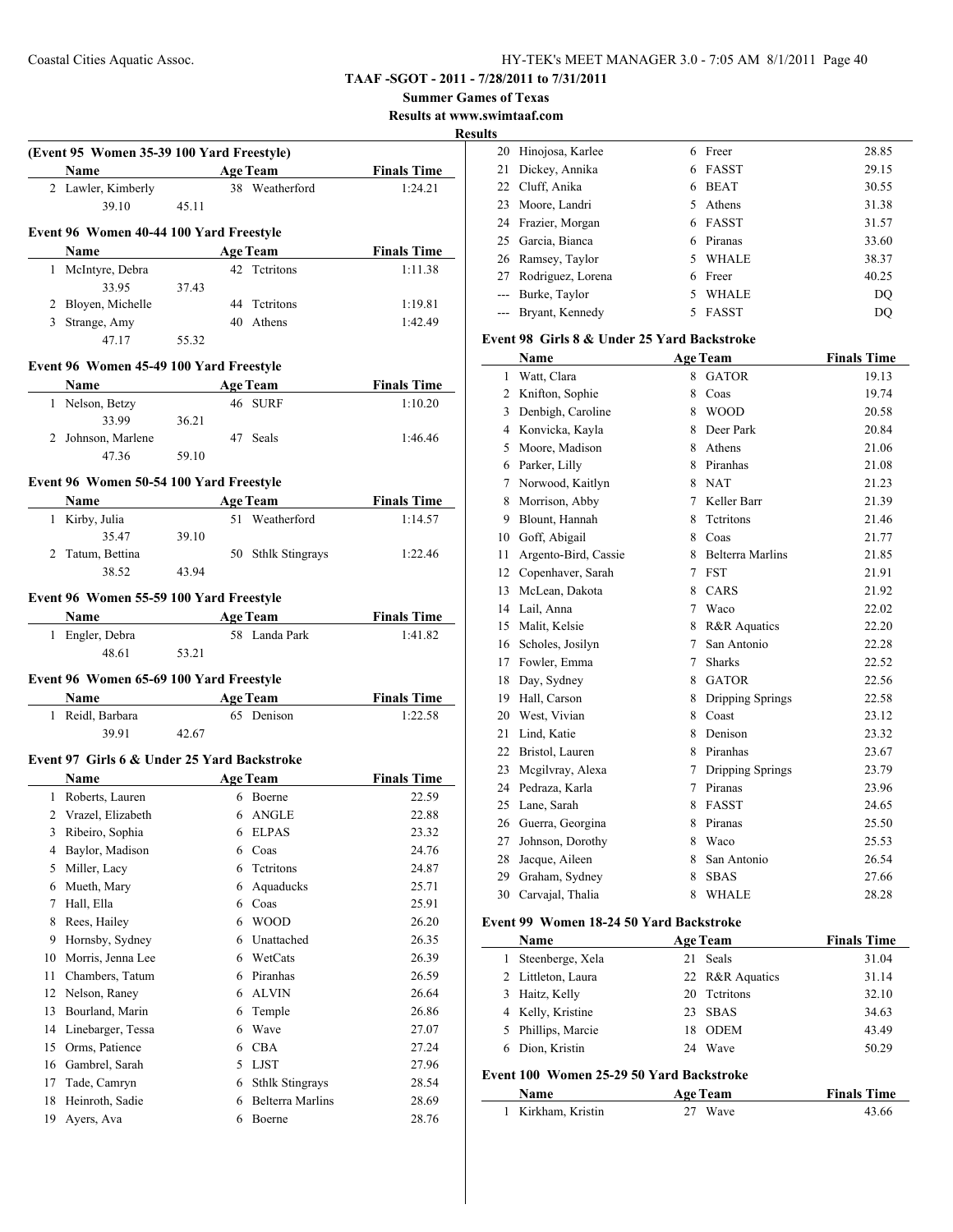**Summer Games of Texas**

**Results at www.swimtaaf.com**

#### **Results**

|                | Event 100 Women 30-34 50 Yard Backstroke       |   |                                  |                             |
|----------------|------------------------------------------------|---|----------------------------------|-----------------------------|
|                | Name                                           |   | <b>Age Team</b>                  | <b>Finals Time</b>          |
|                | 1 Muncy, Lori                                  |   | 30 Wave                          | 39.13                       |
|                | Event 100 Women 35-39 50 Yard Backstroke       |   |                                  |                             |
|                | <b>Name</b>                                    |   | <b>Age Team</b>                  | <b>Finals Time</b>          |
|                | 1 Newton, Monica                               |   | 38 Dripping Springs              | 41.41                       |
|                | 2 McGilvray, Nicole                            |   | 39 Dripping Springs              | 43.03                       |
|                | 3 Lawler, Kimberly                             |   | 38 Weatherford                   | 46.48                       |
|                |                                                |   |                                  |                             |
|                | Event 101 Women 40-44 50 Yard Backstroke       |   |                                  |                             |
|                | Name                                           |   | <b>Age Team</b>                  | <b>Finals Time</b>          |
|                | 1 McIntyre, Debra                              |   | 42 Tetritons                     | 35.74                       |
|                | 2 Bloyen, Michelle                             |   | 44 Tetritons                     | 41.84                       |
|                | 3 Burrell, Amy                                 |   | 40 FASST                         | 47.91                       |
|                | 4 Barham, Sharon                               |   | 40 MWELL                         | 58.75                       |
|                | Event 101 Women 45-49 50 Yard Backstroke       |   |                                  |                             |
|                | Name                                           |   | <b>Age Team</b>                  | <b>Finals Time</b>          |
|                | 1 Nelson, Betzy                                |   | 46 SURF                          | 37.66                       |
|                | 2 Little, Kerry                                |   | 48 San Antonio                   | 51.33                       |
|                | --- Johnson, Marlene                           |   | 47 Seals                         | DQ                          |
|                |                                                |   |                                  |                             |
|                | Event 101 Women 55-59 50 Yard Backstroke       |   |                                  |                             |
|                | Name<br>Engler, Debra                          |   | <b>Age Team</b><br>58 Landa Park | <b>Finals Time</b><br>51.48 |
| 1              |                                                |   |                                  |                             |
|                | Event 102 Girls 8 & Under 25 Yard Breaststroke |   |                                  |                             |
|                | Name                                           |   | <b>Age Team</b>                  | <b>Finals Time</b>          |
|                | 1 Waldrum, Meagan                              |   | 8 MWELL                          | 21.96                       |
| $\overline{2}$ | Jimenez, Camie                                 |   | 8 Cudas'                         | 22.13                       |
| 3              | Waters, Hannah                                 |   | 8 PAST                           | 22.21                       |
| 4              | Cartwright, Emma                               |   | 8 Coas                           | 22.23                       |
| 5              | Caldwell, Grace                                |   | 8 Keller Barr                    | 22.76                       |
| 6              | Velagapudi, Samanvi                            |   | 8 Coppell Crocs                  | 23.25                       |
| 7              | Wills, Jordan                                  |   | 8 Dripping Springs               | 24.03                       |
| 8              | Stanley, Katelynn                              |   | 8 Boerne                         | 24.16                       |
| 9.             | Argento-Bird, Cassie                           |   | 8 Belterra Marlins               | 24.21                       |
|                | 10 Griffith, Alexandria                        |   | 8 WOOD                           | 24.65                       |
| 11             | Thomet, AnneMarie                              |   | 7 Seabrook                       | 24.76                       |
|                | 12 Power, Mary                                 |   | 8 Seals                          | 24.94                       |
| 13             | Byrd, Hayley                                   | 8 | <b>WHALE</b>                     | 25.00                       |
| 14             | Dyer, Delaney                                  | 8 | CARS                             | 25.53                       |
| 15             | Calhoun, Kenadi                                | 7 | <b>BCST</b>                      | 25.60                       |
| $*16$          | Sacco, Mia                                     | 8 | <b>GRLD</b>                      | 25.89                       |
| $*16$          | McGuire, Peyton                                | 8 | <b>WTS</b>                       | 25.89                       |
| 18             | Kniering, Autumn                               | 8 | FASST                            | 26.46                       |
| 19             | Jayarajan, Neha                                | 8 | Aquaducks                        | 26.47                       |
| 20             | Smook, Mila                                    | 8 | Coast                            | 27.04                       |
| 21             | Johnson, Dorothy                               | 8 | Waco                             | 27.33                       |
| 22             | McElroy, Rowan                                 | 7 | Coas                             | 27.41                       |
| 23             | Nixon, Mia                                     | 7 | Athens                           | 27.46                       |
| 24             | Peterson, Klarissa                             | 8 | Mudcats                          | 28.26                       |
| 25             | Bodeux, Nicole                                 |   | 7 WHALE                          | 28.37                       |
| 26             | Gutierrez, Devyn                               | 7 | <b>MCAL</b>                      | 33.33                       |
| 27             | Ramsden, Maria                                 | 8 | <b>MCAL</b>                      | 33.91                       |

| Event 103 Women 18-24 50 Yard Breaststroke |                                             |    |                 |                    |  |
|--------------------------------------------|---------------------------------------------|----|-----------------|--------------------|--|
|                                            | Name                                        |    | <b>Age Team</b> | <b>Finals Time</b> |  |
| 1                                          | McHugh, Amber                               |    | 19 Wave         | 33.28              |  |
|                                            | 2 Wasmund, Michelle                         |    | 19 Denison      | 33.94              |  |
|                                            | 3 Greener, Casey                            |    | 18 Tetritons    | 34.34              |  |
|                                            | 4 Przybilla, Mehagan                        |    | 19 R&R Aquatics | 36.79              |  |
|                                            | 5 Chastain, Raven                           | 21 | Seals           | 38.91              |  |
|                                            | 6 Wasmund, Jessica                          |    | 21 Denison      | 39.64              |  |
| 7                                          | Taylor, Jenna                               |    | 23 SBAS         | 40.11              |  |
|                                            |                                             |    | 18 Wave         | 40.60              |  |
|                                            | 8 Calvillo, Jenny                           |    | 18 ODEM         |                    |  |
|                                            | 9 Phillips, Marcie                          |    |                 | 42.07              |  |
|                                            | 10 Merrill, Nikki                           |    | 24 Wave         | 47.23              |  |
|                                            | --- Heysquierdo, Daniella                   |    | 18 SBAS         | DQ                 |  |
|                                            | Event 104 Women 25-29 50 Yard Breaststroke  |    |                 |                    |  |
|                                            | Name                                        |    | <b>Age Team</b> | <b>Finals Time</b> |  |
|                                            | 1 Rourke, Gwen                              |    | 26 Wave         | 32.60              |  |
|                                            | 2 Dion, Erin                                |    | 26 Wave         | 39.27              |  |
|                                            | Event 104 Women 30-34 50 Yard Breaststroke  |    |                 |                    |  |
|                                            | Name                                        |    | <b>Age Team</b> | <b>Finals Time</b> |  |
|                                            | 1 Haynes, Carissa                           |    | 32 Seals        | 38.14              |  |
|                                            | 2 Muncy, Lori                               |    | 30 Wave         | 47.77              |  |
|                                            |                                             |    |                 |                    |  |
|                                            | Event 104 Women 35-39 50 Yard Breaststroke  |    |                 |                    |  |
|                                            | Name                                        |    | <b>Age Team</b> | <b>Finals Time</b> |  |
|                                            | 1 Yochum, Cassie                            |    | 38 GATOR        | 39.38              |  |
|                                            | 2 Ribeiro, Claudia                          |    | 35 ELPAS        | 39.63              |  |
|                                            | 3 Holliman, Barb                            |    | 39 Boerne       | 43.55              |  |
|                                            | 4 Grinde-Houtman, Donita                    |    | 39 Coas         | 44.68              |  |
|                                            | 5 Power, Laura                              |    | 37 Seals        | 48.28              |  |
|                                            | Event 105 Women 40-44 50 Yard Breaststroke  |    |                 |                    |  |
|                                            | Name                                        |    | <b>Age Team</b> | <b>Finals Time</b> |  |
|                                            | 1 Woelke, Kelly                             |    | 44 Wave         | 55.07              |  |
|                                            | 2 Robledo, Loudres                          |    | 40 San Antonio  | 56.21              |  |
|                                            | Event 105 Women 45-49 50 Yard Breaststroke  |    |                 |                    |  |
|                                            | Name                                        |    | <b>Age Team</b> | <b>Finals Time</b> |  |
|                                            | 1 Priller, Michelle                         |    | 49 Tetritons    | 39.51              |  |
|                                            | 2 Busby, Kelli                              |    | 46 Wave         | 42.53              |  |
|                                            |                                             | 46 | <b>SBAS</b>     |                    |  |
|                                            | 3 Jones, Helga<br>--- Little, Kerry         | 48 | San Antonio     | 1:06.70<br>DQ      |  |
|                                            |                                             |    |                 |                    |  |
|                                            | Event 105 Women 50-54 50 Yard Breaststroke  |    |                 |                    |  |
|                                            | Name                                        |    | <b>Age Team</b> | <b>Finals Time</b> |  |
| $\mathbf{1}$                               | Kirby, Julia                                | 51 | Weatherford     | 44.22              |  |
|                                            | 2 Najar, Mary Ellen                         | 51 | Landa Park      | 59.32              |  |
|                                            | 3 Kelly, Darla                              | 54 | <b>SBAS</b>     | 1:36.62            |  |
|                                            | Event 106 Girls 8 & Under 25 Yard Butterfly |    |                 |                    |  |
|                                            | Name                                        |    | <b>Age Team</b> | <b>Finals Time</b> |  |
| 1                                          | Moore, Madison                              | 8  | Athens          | 17.57              |  |
|                                            | 2 Cartwright, Emma                          | 8  | Coas            | 18.36              |  |
|                                            | 3 Miller, Jordan                            | 8. | <b>TCAT</b>     | 18.50              |  |
|                                            | 4 Knifton, Sophie                           | 8  | Coas            | 18.95              |  |

 Bi, Alicia 8 Coppell Crocs 19.08 Hollen, Kate 8 Coppell Crocs 19.51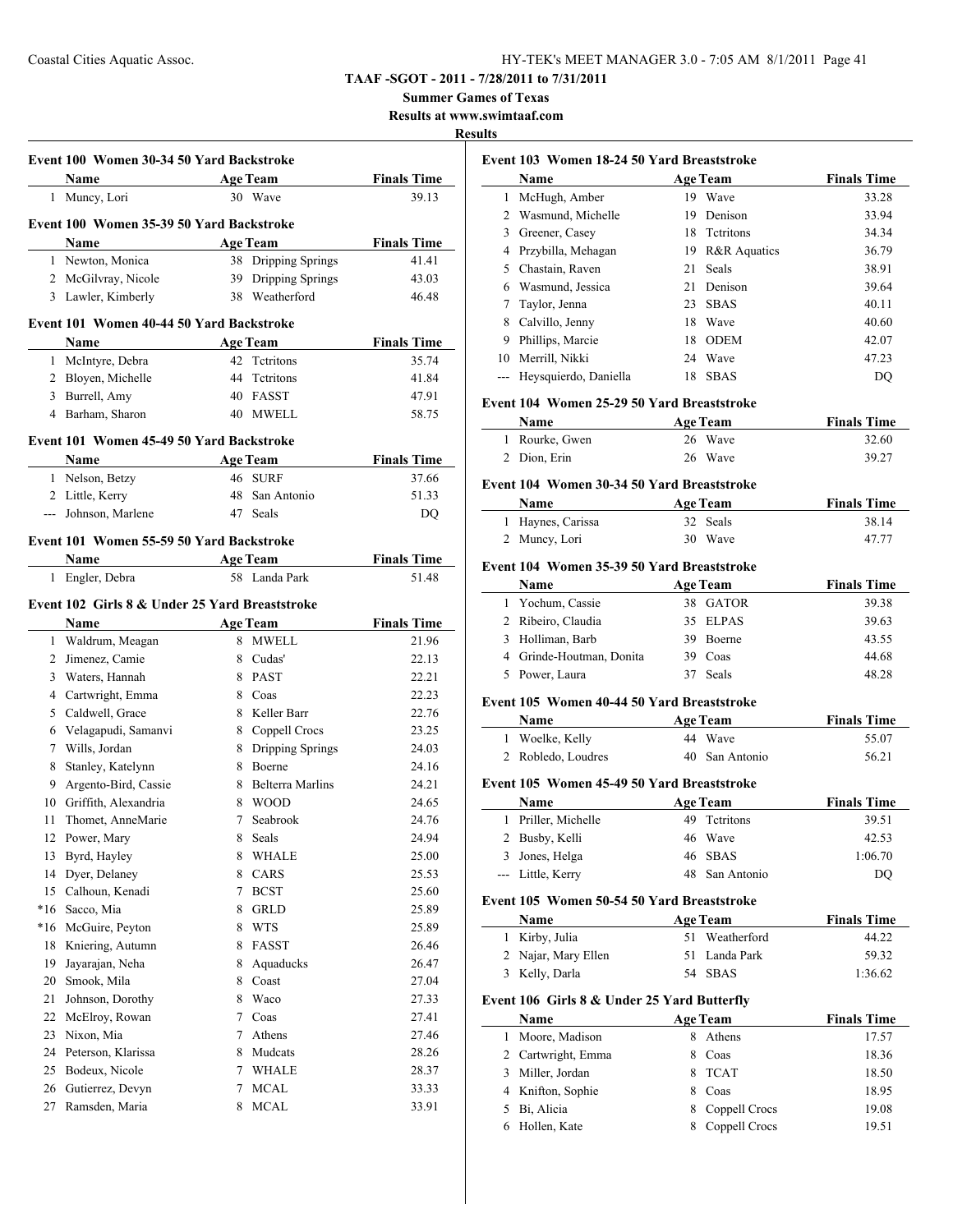**TAAF -SGOT - 2011 - 7/28/2011 to 7/31/2011**

**Summer Games of Texas Results at www.swimtaaf.com**

### **Results**

|             | (Event 106 Girls 8 & Under 25 Yard Butterfly) |             |                  |                    |  |  |
|-------------|-----------------------------------------------|-------------|------------------|--------------------|--|--|
|             | Name                                          |             | <b>Age Team</b>  | <b>Finals Time</b> |  |  |
| $7^{\circ}$ | May, Kenedy                                   |             | 8 R&R Aquatics   | 19.85              |  |  |
|             | 8 Wood, Sabrina                               | 8           | <b>FASST</b>     | 20.10              |  |  |
|             | 9 Rogan, Shelby                               |             | 8 ALVIN          | 20.43              |  |  |
| 10          | Griffith, Alexandria                          |             | 8 WOOD           | 20.52              |  |  |
| 11          | Malit, Kelsie                                 |             | 8 R&R Aquatics   | 20.76              |  |  |
|             | 12 Cardona, Mia                               | $7^{\circ}$ | <b>ALICE</b>     | 21.18              |  |  |
|             | 13 Goff, Abigail                              |             | 8 Coas           | 22.05              |  |  |
|             | 14 Atchley, Olivia                            |             | 8 Landa Park     | 22.28              |  |  |
|             | 15 Gain, Cassidy                              |             | 8 Stingrays      | 22.56              |  |  |
|             | 16 Powell, Amber                              |             | 7 Marlins        | 22.68              |  |  |
|             | 17 Braxton, Sydney                            |             | 8 CARS           | 22.72              |  |  |
|             | 18 Harmon, Kiley                              |             | 8 ROWL           | 22.80              |  |  |
|             | 19 McLean, Dakota                             | 8           | <b>CARS</b>      | 23.20              |  |  |
|             | 20 Frontera, Ryann                            | 7           | Dripping Springs | 23.45              |  |  |
| 21          | Duggan, Ellie                                 |             | 8 Keller Barr    | 23.52              |  |  |
|             | 22 Ramsden, Maria                             |             | 8 MCAL           | 26.37              |  |  |
|             | 23 Casper, Carys                              |             | 7 Athens         | 29.74              |  |  |
|             | --- Bodeux, Nicole                            |             | 7 WHALE          | DQ                 |  |  |
|             | --- Carvajal, Thalia                          | 8           | <b>WHALE</b>     | <b>DQ</b>          |  |  |
|             | Event 107 Women 18-24 50 Yard Butterfly       |             |                  |                    |  |  |
|             | Name                                          |             | <b>Age Team</b>  | <b>Finals Time</b> |  |  |
|             | 1 Hooper, Amy                                 |             | 18 GTSA          | 28.10              |  |  |
|             | 2 Emmons, Kelsey                              |             | 18 FASST         | 30.15              |  |  |
|             | 3 Gale, Marissa                               |             | 20 R&R Aquatics  | 30.24              |  |  |
|             | 4 Nava, Blythe                                |             | 18 R&R Aquatics  | 30.42              |  |  |
| 5           | Steenberge, Xela                              | 21          | Seals            | 30.81              |  |  |
| 6           | Tobosa, Kirsten                               |             | 20 Tetritons     | 30.85              |  |  |
| 7           | McHugh, Amber                                 |             | 19 Wave          | 32.93              |  |  |
| 8           | Chastain, Raven                               | 21          | Seals            | 34.84              |  |  |
|             |                                               |             |                  |                    |  |  |
|             | Event 108 Women 25-29 50 Yard Butterfly       |             |                  |                    |  |  |
|             | Name                                          |             | <b>Age Team</b>  | <b>Finals Time</b> |  |  |
| 1           | Dion, Erin                                    |             | 26 Wave          | 32.40              |  |  |
|             | Event 108 Women 30-34 50 Yard Butterfly       |             |                  |                    |  |  |
|             | Name                                          |             | <b>Age Team</b>  | <b>Finals Time</b> |  |  |
| 1           | Haynes, Carissa                               |             | 32 Seals         | 33.89              |  |  |
|             |                                               |             |                  |                    |  |  |
|             | Event 109 Women 45-49 50 Yard Butterfly       |             |                  |                    |  |  |
|             | Name                                          |             | <b>Age Team</b>  | <b>Finals Time</b> |  |  |
|             | 1 McQuaid, Cindy                              |             | 49 Boerne        | 39.53              |  |  |
|             | Event 109 Women 50-54 50 Yard Butterfly       |             |                  |                    |  |  |
|             | Name                                          |             | <b>Age Team</b>  | <b>Finals Time</b> |  |  |
| 1           | Kirby, Julia                                  | 51          | Weatherford      | 39.28              |  |  |
|             |                                               |             |                  |                    |  |  |
|             | Event 110 Girls 6 & Under 25 Yard Freestyle   |             |                  |                    |  |  |
|             | Name                                          |             | <b>Age Team</b>  | <b>Finals Time</b> |  |  |
| 1           | Ribeiro, Sophia                               |             | 6 ELPAS          | 18.68              |  |  |
|             | 2 Hernandez, Jessica                          |             | 6 Unattached     | 19.20              |  |  |
|             | 3 Lyons, Ashtyn                               |             | 5 Waco           | 19.26              |  |  |
|             | 4 Hornsby, Sydney                             |             | 6 Unattached     | 20.17              |  |  |
|             | 5 Tran, Minnie                                |             | 6 LJST           | 20.24              |  |  |
|             | 6 Morris, Jenna Lee                           |             | 6 WetCats        | 20.31              |  |  |
| 7           | Miller, Lacy                                  |             | 6 Tetritons      | 20.45              |  |  |

| 8  | Petruska, Victoria  | 6 | <b>FASST</b> | 20.54 |
|----|---------------------|---|--------------|-------|
| 9  | Roberts, Lauren     | 6 | Boerne       | 20.84 |
| 10 | Baylor, Madison     | 6 | Coas         | 20.85 |
| 11 | Orms, Patience      | 6 | <b>CBA</b>   | 21.48 |
| 12 | Hall, Ella          | 6 | Coas         | 21.80 |
| 13 | Dickey, Annika      | 6 | FASST        | 22.19 |
| 14 | Perry, Laney        | 6 | FASST        | 22.44 |
| 15 | Lane, Sarah         | 6 | <b>WOOD</b>  | 22.56 |
| 16 | Townsend, Ella      | 6 | Coas         | 23.93 |
| 17 | Hinojosa, Karlee    | 6 | Freer        | 25.94 |
| 18 | Nelson, Raney       | 6 | <b>ALVIN</b> | 26.13 |
| 19 | Bryant, Kennedy     | 5 | FASST        | 26.23 |
| 20 | Gage, Tess          | 5 | R&R Aquatics | 26.66 |
| 21 | Linebarger, Tessa   | 6 | Wave         | 26.76 |
| 22 | Chambers, Tatum     | 6 | Piranhas     | 26.95 |
| 23 | Garcia, Bianca      | 6 | Piranas      | 27.03 |
| 24 | Brechler, Mackenzie | 5 | <b>MISS</b>  | 27.91 |
| 25 | Moore, Landri       | 5 | Athens       | 29.62 |
| 26 | Dasso, Clare Anne   | 5 | Landa Park   | 30.55 |
| 27 | Escobar, Bria       | 6 | <b>ALICE</b> | 31.77 |
| 28 | Burke, Taylor       | 5 | <b>WHALE</b> | 33.35 |
| 29 | Ramsey, Taylor      | 5 | <b>WHALE</b> | 38.16 |

#### **Event 111 Girls 8 & Under 25 Yard Freestyle**

|                | Name                 |                | <b>Age Team</b>         | <b>Finals Time</b> |
|----------------|----------------------|----------------|-------------------------|--------------------|
| 1              | Criddle, Chaeli      | 8              | Landa Park              | 16.09              |
| $\overline{2}$ | Carlson, Jaelle      | 8              | Weatherford             | 16.44              |
| 3              | Denbigh, Caroline    | 8              | <b>WOOD</b>             | 16.66              |
| 4              | Cicerelli, Mia       | 8              | Keller Barr             | 16.72              |
| 5              | Patrick, Molly       | 7              | <b>FM Blue Fins</b>     | 17.12              |
| *6             | Dock, Elizabeth      | 8              | <b>FASST</b>            | 17.22              |
| *6             | Gelaude, Anna        | 8              | CARS                    | 17.22              |
| $*8$           | McGuire, Peyton      | 8              | <b>WTS</b>              | 17.49              |
| $*8$           | Stanley, Katelynn    | 8              | Boerne                  | 17.49              |
| 10             | Dillard, Rachel      | 8              | CARS                    | 17.65              |
| 11             | Hammons, Hannah      | 8              | <b>FASST</b>            | 17.82              |
| 12             | Jimenez, Camie       | 8              | Cudas'                  | 17.89              |
| 13             | Konvicka, Kayla      | 8              | Deer Park               | 18.01              |
| 14             | Velagapudi, Samanvi  | 8              | Coppell Crocs           | 18.16              |
| 15             | Byrd, Hayley         | 8              | <b>WHALE</b>            | 18.55              |
| 16             | Copenhaver, Sarah    | 7              | <b>FST</b>              | 18.88              |
| 17             | Moore, Madison       | 8              | Athens                  | 18.90              |
| 18             | Scholes, Josilyn     | 7              | San Antonio             | 19.01              |
| 19             | Scott, Megan         | 8              | <b>Belterra Marlins</b> | 19.09              |
| 20             | Argento-Bird, Cassie | 8              | <b>Belterra Marlins</b> | 19.36              |
| 21             | Bryant, Elle         | 8              | FASST                   | 19.90              |
| 22             | Odom, Abryana        | 8              | <b>ROWL</b>             | 19.92              |
| 23             | Becker, Codi         | 8              | <b>NRST</b>             | 20.24              |
| 24             | Coffin, Faith        | 8              | Waco                    | 20.35              |
| 25             | Lillie, Anneyce      | 7              | Freer                   | 20.69              |
| 26             | Guerra, Georgina     | 8              | Piranas                 | 21.44              |
| 27             | Smith, Emily         | 7              | Huntsville              | 21.85              |
| 28             | McGuire, Jameelah    | 8              | San Antonio             | 24.47              |
| 29             | Bodeux, Nicole       | $\overline{7}$ | <b>WHALE</b>            | 25.27              |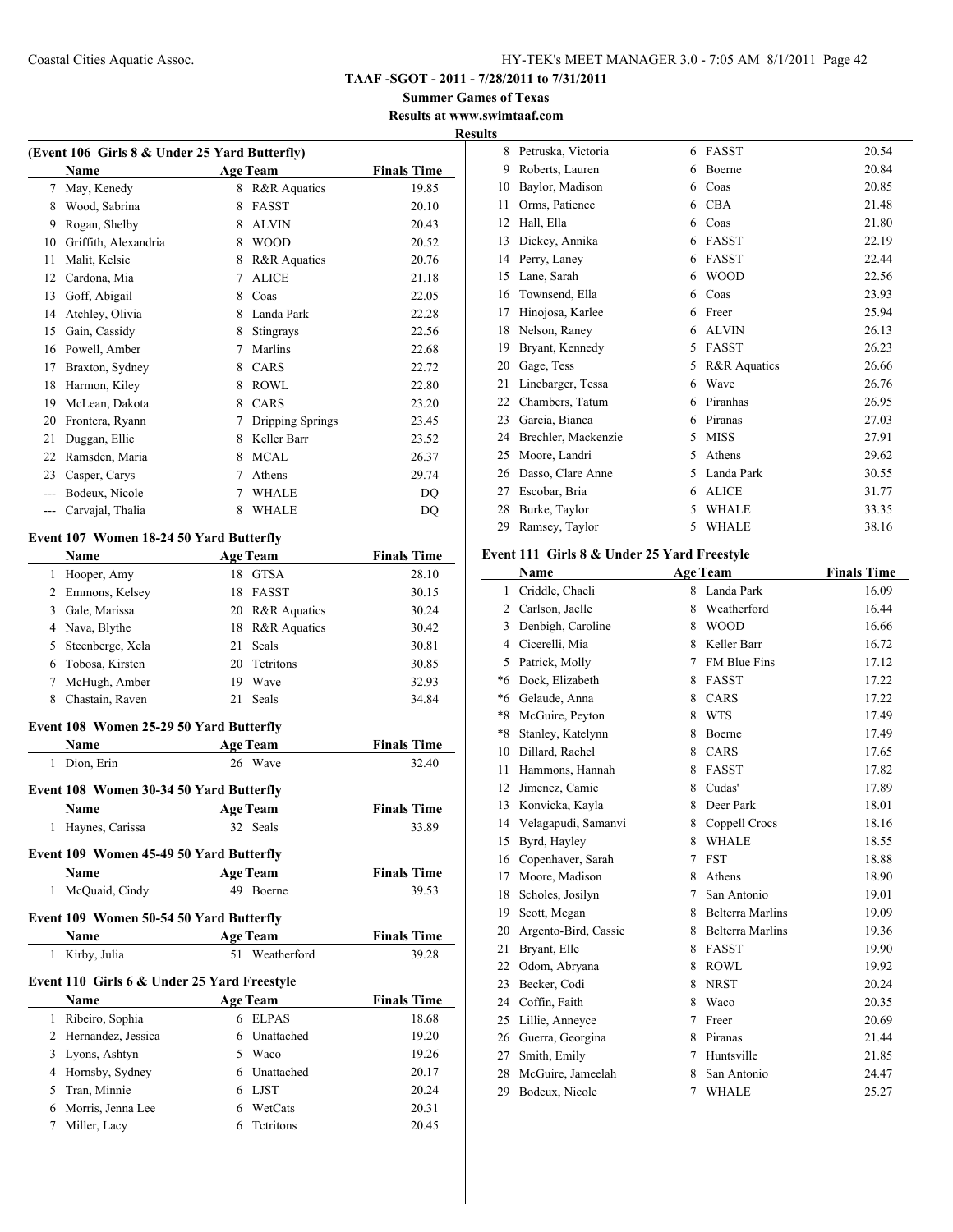# **TAAF -SGOT - 2011 - 7/28/2011 to 7/31/2011**

**Summer Games of Texas**

**Results at www.swimtaaf.com**

#### **Results**

|    | Event 112 Women 18-24 50 Yard Freestyle<br>Name        |    | <b>Age Team</b>                       | <b>Finals Time</b> |
|----|--------------------------------------------------------|----|---------------------------------------|--------------------|
|    | 1 Morrell, Krystan                                     |    | 19 GTSA                               | 25.14              |
|    | 2 Hooper, Amy                                          |    | 18 GTSA                               | 26.96              |
|    | 3 Emmons, Kelsey                                       |    | 18 FASST                              | 27.42              |
|    | 4 Wasmund, Michelle                                    |    | 19 Denison                            | 27.54              |
|    | 5 Przybilla, Mehagan                                   |    | 19 R&R Aquatics                       | 27.70              |
|    | 6 Tyson, Marissa                                       |    | 18 Wave                               | 28.48              |
|    | 7 Eichenseer, Kristen                                  |    | 19 Tetritons                          | 29.57              |
| 8  | Wasmund, Jessica                                       |    | 21 Denison                            | 30.94              |
|    | 9 Kelly, Kristine                                      |    | 23 SBAS                               | 31.20              |
|    | 10 Taylor, Jenna                                       |    | 23 SBAS                               | 31.76              |
| 11 | Speights, Cori                                         |    | 19 WetCats                            | 31.83              |
|    | 12 Phillips, Marcie                                    |    | 18 ODEM                               | 31.92              |
|    | 13 Calvillo, Jenny                                     |    | 18 Wave                               | 32.63              |
|    | 14 Dion, Kristin                                       |    | 24 Wave                               | 34.40              |
|    | 15 Heysquierdo, Daniella                               |    | 18 SBAS                               | 34.45              |
|    | 16 Merrill, Nikki                                      |    | 24 Wave                               | 37.12              |
|    | Event 113 Women 25-29 50 Yard Freestyle                |    |                                       |                    |
|    | Name                                                   |    | <b>Age Team</b>                       | <b>Finals Time</b> |
|    | 1 Beagle, Jenny                                        |    | 26 Wave                               | 28.11              |
|    | 2 Kirkham, Kristin                                     | 27 | Wave                                  | 36.23              |
|    | Event 113 Women 30-34 50 Yard Freestyle                |    |                                       |                    |
|    | Name                                                   |    | <b>Age Team</b>                       | <b>Finals Time</b> |
|    | 1 Haynes, Carissa                                      |    | 32 Seals                              | 29.80              |
|    | Event 113 Women 35-39 50 Yard Freestyle<br>Name        |    | <b>Age Team</b>                       | <b>Finals Time</b> |
|    | 1 Yochum, Cassie                                       |    | 38 GATOR                              | 30.53              |
|    | 2 Ribeiro, Claudia                                     |    | 35 ELPAS                              | 32.14              |
|    | 3 Holliman, Barb                                       |    | 39 Boerne                             | 35.38              |
|    | 4 Lawler, Kimberly<br>5 McGilvray, Nicole              |    | 38 Weatherford<br>39 Dripping Springs | 35.62<br>36.43     |
|    |                                                        |    |                                       |                    |
|    | Event 114 Women 40-44 50 Yard Freestyle<br><b>Name</b> |    | <b>Age Team</b>                       | <b>Finals Time</b> |
|    | 1 McIntyre, Debra                                      | 42 | Tetritons                             | 31.33              |
| 2  |                                                        | 44 | Tetritons                             | 36.74              |
|    | Bloyen, Michelle                                       |    | 40 FASST                              | 38.04              |
|    | 3 Burrell, Amy<br>4 Robledo, Loudres                   |    | 40 San Antonio                        | 39.88              |
|    | 5 Woelke, Kelly                                        |    | 44 Wave                               |                    |
|    | 6 Strange, Amy                                         |    | 40 Athens                             | 44.58<br>47.31     |
|    |                                                        |    |                                       |                    |
|    | Event 114 Women 45-49 50 Yard Freestyle<br>Name        |    | <b>Age Team</b>                       | <b>Finals Time</b> |
|    | 1 Nelson, Betzy                                        |    | 46 SURF                               | 31.48              |
|    | 2 Eichenseer, Melissa                                  |    | 45 Tetritons                          | 33.32              |
|    | 3 McQuaid, Cindy                                       |    | 49 Boerne                             | 35.81              |
|    | 4 Little, Kerry                                        |    | 48 San Antonio                        | 40.17              |
|    | 5 Johnson, Marlene                                     | 47 | Seals                                 | 43.49              |
|    | 6 Jones, Helga                                         | 46 | <b>SBAS</b>                           | 1:09.47            |
|    |                                                        |    |                                       |                    |
|    |                                                        |    |                                       |                    |
|    | Event 114 Women 50-54 50 Yard Freestyle<br>Name        |    | <b>Age Team</b>                       | <b>Finals Time</b> |

| ults |                                         |         |    |                        |                    |
|------|-----------------------------------------|---------|----|------------------------|--------------------|
|      | 2 Najar, Mary Ellen                     |         |    | 51 Landa Park          | 45.15              |
|      | 3 Kelly, Darla                          |         | 54 | <b>SBAS</b>            | 49.68              |
|      | 4 Valdez, Amelia                        |         |    | 51 San Antonio         | 52.69              |
|      | Event 114 Women 55-59 50 Yard Freestyle |         |    |                        |                    |
|      | Name                                    |         |    | <b>Age Team</b>        | <b>Finals Time</b> |
|      | 1 Engler, Debra                         |         |    | 58 Landa Park          | 44.63              |
|      |                                         |         |    |                        |                    |
|      | Event 114 Women 65-69 50 Yard Freestyle |         |    |                        |                    |
|      | Name                                    |         |    | <b>Age Team</b>        | <b>Finals Time</b> |
| 1    | Reidl, Barbara                          |         |    | 65 Denison             | 35.97              |
|      | Event 115 Girls 8 & Under 100 Yard IM   |         |    |                        |                    |
|      | Name                                    |         |    | <b>Age Team</b>        | <b>Finals Time</b> |
| 1    | Bi, Alicia                              |         |    | 8 Coppell Crocs        | 1:31.21            |
|      | 43.47                                   | 47.74   |    |                        |                    |
| 2    | Knifton, Sophie                         |         | 8  | Coas                   | 1:32.22            |
|      | 42.94                                   | 49.28   |    |                        |                    |
| 3    | Miller, Jordan                          |         | 8  | <b>TCAT</b>            | 1:34.15            |
|      | 43.78                                   | 50.37   |    |                        |                    |
|      | 4 Cartwright, Emma                      |         | 8  | Coas                   | 1:38.41            |
|      | 45.23                                   | 53.18   |    |                        |                    |
| 5    | Ferguson, Cynthia                       |         | 8  | Cudas'                 | 1:39.40            |
|      | 48.09                                   | 51.31   |    |                        |                    |
| 6    | Desanno, Isabel                         |         | 8  | <b>VIC</b>             | 1:39.97            |
|      | 47.66                                   | 52.31   |    |                        |                    |
| 7    | Carlson, Jaelle                         |         | 8  | Weatherford            | 1:42.24            |
|      | 46.46                                   | 55.78   |    |                        |                    |
| 8    | Voight, Reagan                          |         | 8  | <b>Sthlk Stingrays</b> | 1:46.41            |
|      | 49.54                                   | 56.87   |    |                        |                    |
| 9    | Ribeiro, Sophia                         |         | 6  | <b>ELPAS</b>           | 1:47.25            |
|      | 50.98                                   | 56.27   |    |                        |                    |
| 10   | Thompson, Sloane                        |         | 8  | LJST                   | 1:48.37            |
|      | 50.02                                   | 58.35   |    |                        |                    |
| 11   | Hall, Carson                            |         | 8  | Dripping Springs       | 1:49.84            |
|      | 53.26                                   | 56.58   |    |                        |                    |
|      | 12 Naukam, Ally                         |         | 8  | FASST                  | 1:52.69            |
|      | 54.86                                   | 57.83   |    |                        |                    |
| 13   | Hargrave, Caroline                      |         | 8  | ROWL                   | 1:53.74            |
|      | 55.02                                   | 58.72   |    |                        |                    |
|      | 14 Hamlin, Mia                          |         | 8  | <b>WTS</b>             | 1:54.72            |
|      | 53.36                                   | 1:01.36 |    |                        |                    |
| 15   | Sacco, Mia                              |         | 8  | <b>GRLD</b>            | 1:55.08            |
|      | 52.49                                   | 1:02.59 |    |                        |                    |
| 16   | Weems, Torrie                           |         | 8  | <b>GTSA</b>            | 1:55.71            |
|      | 57.17                                   | 58.54   |    |                        |                    |
| 17   | Olson, Lauren                           |         | 7  | Landa Park             | 1:59.06            |
|      | 53.64                                   | 1:05.42 |    |                        |                    |
| 18   | Horowitz, Lena                          |         | 8  | Coas                   | 2:01.82            |
|      | 57.25                                   | 1:04.57 |    |                        |                    |
| 19   | Ramsden, Maria                          |         | 8  | <b>MCAL</b>            | 2:03.17            |
|      | 57.55                                   | 1:05.62 |    |                        |                    |
| 20   | Nixon, Mia                              |         | 7  | Athens                 | 2:03.97            |
|      | 1:04.43                                 | 59.54   |    |                        |                    |
| 21   | Vadlamani, Deepika                      |         | 8  | Piranhas               | 2:07.97            |
|      | 1:00.65                                 | 1:07.32 |    |                        |                    |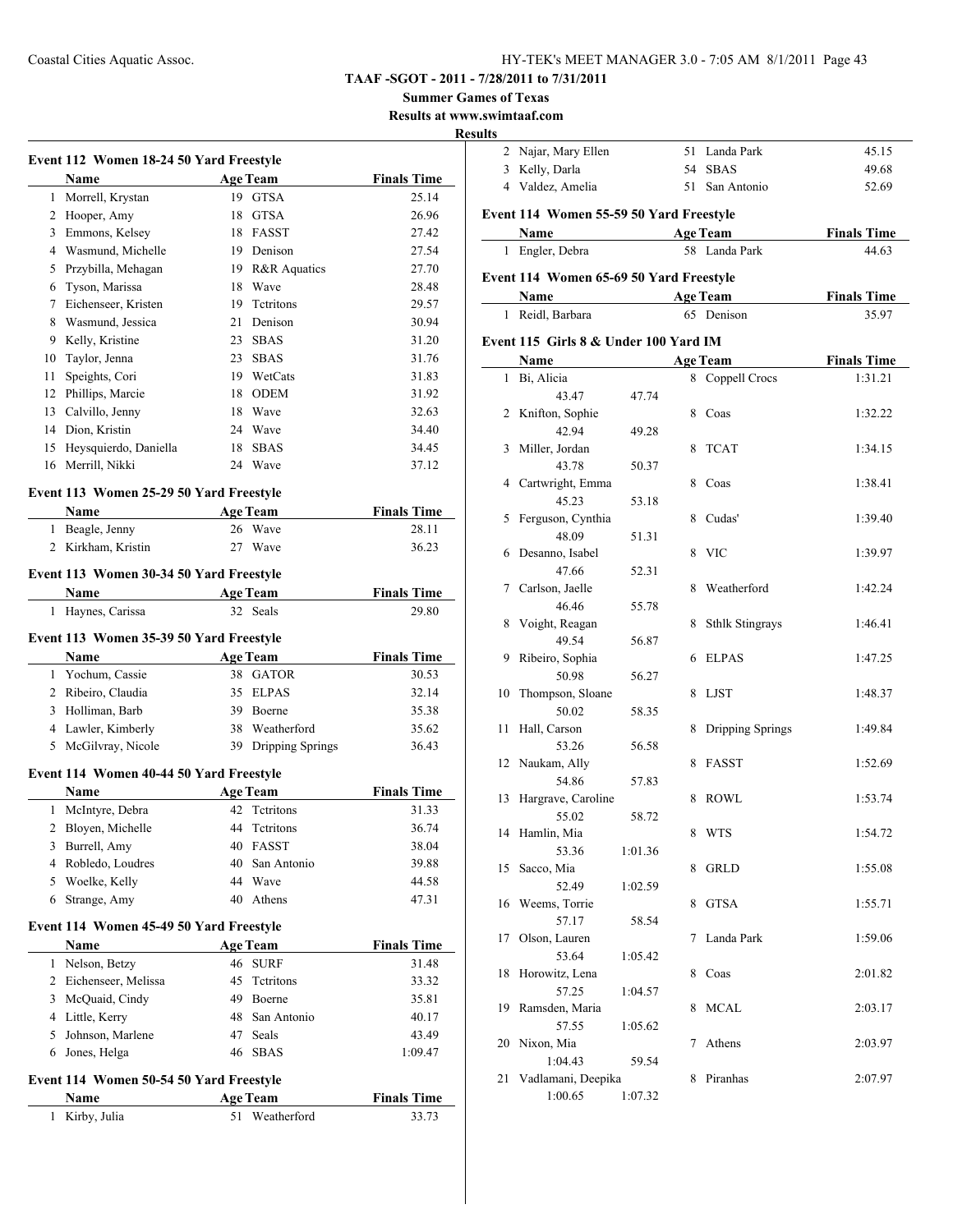#### **TAAF -SGOT - 2011 - 7/28/2011 to 7/31/2011**

#### **Summer Games of Texas**

**Results at www.swimtaaf.com**

#### **Results**

| (Event 115 Girls 8 & Under 100 Yard IM) |                   |         |   |                         |                    |  |  |  |
|-----------------------------------------|-------------------|---------|---|-------------------------|--------------------|--|--|--|
|                                         | <b>Name</b>       |         |   | <b>Age Team</b>         | <b>Finals Time</b> |  |  |  |
|                                         | 22 Mann, Natalie  |         | 8 | ROWL                    | 2:14.04            |  |  |  |
|                                         | 1:07.32           | 1:06.72 |   |                         |                    |  |  |  |
| 23                                      | Smith, Emily      |         |   | Huntsville              | 2:14.93            |  |  |  |
|                                         | 1:03.78           | 1:11.15 |   |                         |                    |  |  |  |
|                                         | Chancoco, Deanna  |         |   | <b>R&amp;R</b> Aquatics | DO                 |  |  |  |
|                                         | 49.58             | 59.89   |   |                         |                    |  |  |  |
|                                         | --- Lyons, Ashtyn |         |   | Waco                    | DO                 |  |  |  |
|                                         | 1:10.37           | 1:07.51 |   |                         |                    |  |  |  |
|                                         |                   |         |   |                         |                    |  |  |  |

#### **Event 116 Women 18-24 100 Yard IM**

|    | <b>Name</b>       | <b>Age Team</b> |     |                  | <b>Finals Time</b> |
|----|-------------------|-----------------|-----|------------------|--------------------|
| 1  | Wasmund, Michelle |                 | 19  | Denison          | 1:07.36            |
|    | 32.57             | 34.79           |     |                  |                    |
|    | 2 Gale, Marissa   |                 |     | 20 R&R Aquatics  | 1:07.52            |
|    | 30.74             | 36.78           |     |                  |                    |
|    | 3 McHugh, Amber   |                 | 19  | Wave             | 1:07.65            |
| 4  | Greener, Casey    |                 | 18. | <b>Tetritons</b> | 1:09.98            |
|    | 32.67             | 37.31           |     |                  |                    |
| 5. | Chastain, Raven   |                 | 21  | Seals            | 1:20.15            |
|    | 37.82             | 42.33           |     |                  |                    |

#### **Event 117 Women 25-29 100 Yard IM**

| Name                |       | <b>Age Team</b> | <b>Finals Time</b> |
|---------------------|-------|-----------------|--------------------|
| 1 Beagle, Jenny     |       | 26 Wave         | 1:12.10            |
| 34.23               | 37.87 |                 |                    |
| 2 Colpitts, Melissa |       | 25 Coas         | 1:27.06            |
| 39.29               | 47 77 |                 |                    |

#### **Event 117 Women 35-39 100 Yard IM**

| <b>Name</b>      |       | <b>Age Team</b>     | <b>Finals Time</b> |
|------------------|-------|---------------------|--------------------|
| Russell, Mindy   |       | 39 Dripping Springs | 1:29.97            |
| 44 35            | 45.62 |                     |                    |
| 2 Newton, Monica |       | 38 Dripping Springs | 1:33.50            |
| 42.96            | 50.54 |                     |                    |
| Holliman, Barb   |       | Boerne              | 1:40.23            |
| 47.18            | 53.05 |                     |                    |

#### **Event 118 Women 45-49 100 Yard IM**

|    | <b>Name</b>       | <b>Age Team</b> |    |           | <b>Finals Time</b> |
|----|-------------------|-----------------|----|-----------|--------------------|
|    | Priller, Michelle |                 | 49 | Tetritons | 1:20.14            |
|    | 37.96             | 42.18           |    |           |                    |
|    | 2 Busby, Kelli    |                 |    | 46 Wave   | 1:27.18            |
|    | 42.59             | 44.59           |    |           |                    |
| 3. | McQuaid, Cindy    |                 | 49 | Boerne    | 1:31.71            |
|    | 41.74             | 49.97           |    |           |                    |

#### **Event 119 Women 18-24 200 Yard Freestyle**

|   | <b>Name</b>        |       |    | <b>Age Team</b> |       | <b>Finals Time</b> |
|---|--------------------|-------|----|-----------------|-------|--------------------|
|   | Steenberge, Xela   |       | 21 | Seals           |       | 2:12.15            |
|   | 31.42              | 33.42 |    | 33.68           | 33.63 |                    |
|   | 2 Littleton, Laura |       |    | 22 R&R Aquatics |       | 2:12.80            |
|   | 30.04              | 33.45 |    | 34.84           | 34.47 |                    |
|   | 3 Ewing, Reagan    |       | 18 | Seals           |       | 2:19.29            |
|   | 31.51              | 34.93 |    | 36.12           | 36.73 |                    |
| 4 | Wasmund, Jessica   |       | 21 | Denison         |       | 2:38.00            |
|   | 32.95              | 39.63 |    | 42.64           | 42.78 |                    |

| ults |                                                    |       |    |                          |       |                    |
|------|----------------------------------------------------|-------|----|--------------------------|-------|--------------------|
|      | 5 McHugh, Amber                                    |       | 19 | Wave                     |       | 2:54.13            |
|      | 38.08                                              | 43.46 |    | 46.81                    | 45.78 |                    |
|      |                                                    |       |    |                          |       |                    |
|      | Event 119 Women 25-29 200 Yard Freestyle           |       |    |                          |       |                    |
|      | Name                                               |       |    | <b>Age Team</b>          |       | <b>Finals Time</b> |
| 1    | Dion, Erin                                         |       |    | 26 Wave                  |       | 2:18.07            |
|      | 31.95                                              | 34.77 |    | 35.87                    | 35.48 |                    |
|      |                                                    |       |    |                          |       |                    |
|      | Event 119 Women 65-69 200 Yard Freestyle           |       |    |                          |       |                    |
|      | Name                                               |       |    | <b>Age Team</b>          |       | <b>Finals Time</b> |
| 1    | Reidl, Barbara                                     |       |    | 65 Denison               |       | 3:02.61            |
|      | 42.63                                              | 46.16 |    | 47.33                    | 46.49 |                    |
|      | Event 120 Girls 8 & Under 100 Yard Freestyle Relay |       |    |                          |       |                    |
|      | Team                                               |       |    | Relay                    |       | <b>Finals Time</b> |
| 1    | <b>VIC</b>                                         |       |    | A                        |       | 1:09.83            |
|      | 1) Stanush, Maddison 7                             |       |    | 2) Barker, Robin 8       |       |                    |
|      | 3) Broughton, Sawyer 8                             |       |    | 4) Desanno, Isabel 8     |       |                    |
|      | 33.86                                              | 35.97 |    |                          |       |                    |
|      | 2 R&R Aquatics                                     |       |    | A                        |       | 1:11.50            |
|      | 1) Perini, Isabela 7                               |       |    | 2) May, Kenedy 8         |       |                    |
|      | 3) Chancoco, Deanna 7                              |       |    | 4) Jordan, Logan 8       |       |                    |
|      | 35.67                                              | 35.83 |    |                          |       |                    |
|      | 3 CARS                                             |       |    | A                        |       | 1:11.68            |
|      | 1) Dillard, Rachel 8                               |       |    | 2) Braxton, Sydney 8     |       |                    |
|      | 3) Dyer, Delaney 8                                 |       |    | 4) Gelaude, Anna 8       |       |                    |
|      | 36.06                                              | 35.62 |    |                          |       |                    |
|      | 4 FM Blue Fins                                     |       |    | A                        |       | 1:14.91            |
|      | 1) Patrick, Molly 7                                |       |    | 2) Hamilton, Lauren 8    |       |                    |
|      | 3) Pfister, Kathlyn 8                              |       |    | 4) Larson, Taylor 7      |       |                    |
|      | 37.29                                              | 37.62 |    |                          |       |                    |
| 5    | FASST                                              |       |    | A                        |       | 1:15.14            |
|      | 1) Dock, Elizabeth 8                               |       |    | 2) Wood, Sabrina 8       |       |                    |
|      | 3) Bryant, Elle 8                                  |       |    | 4) Hammons, Hannah 8     |       |                    |
|      | 39.60                                              | 35.54 |    |                          |       |                    |
|      | 6 Sthlk Stingrays                                  |       |    | A                        |       | 1:15.41            |
|      | 1) Summitt, Halle 7                                |       |    | 2) Brownfield, Grace 8   |       |                    |
|      | 3) Duncan, Mackenzie 8                             |       |    | 4) Allen, Avery 8        |       |                    |
|      | 38.30                                              | 37.11 |    |                          |       |                    |
| 7    | Dripping Springs                                   |       |    | А                        |       | 1:15.60            |
|      | 1) Cole, ava 7                                     |       |    | 2) Megilvray, Alexa 7    |       |                    |
|      | 3) Frontera, Ryann 7                               |       |    | 4) Chu, Kelsey 8         |       |                    |
|      | 41.48                                              | 34.12 |    |                          |       |                    |
| 8    | Tetritons                                          |       |    | A                        |       | 1:15.99            |
|      | 1) Espinosa, Isabel 8                              |       |    | 2) Williamson, Madison 8 |       |                    |
|      | 3) Duininck, Kate 8                                |       |    | 4) Tatum, Cheyenne 7     |       |                    |
|      | 39.74                                              | 36.25 |    |                          |       |                    |
| 9    | <b>ALVIN</b>                                       |       |    | A                        |       | 1:18.15            |
|      | 1) Petru, Elle 8                                   |       |    | 2) Geiman, Madeleine 7   |       |                    |
|      | 3) Harvey, Allison 7                               |       |    | 4) Rogan, Shelby 8       |       |                    |
|      | 39.45                                              | 38.70 |    |                          |       |                    |
| 10   | Seals                                              |       |    | A                        |       | 1:19.70            |
|      | 1) Lee, Ali J 8                                    |       |    | 2) Brawner, Kori 7       |       |                    |
|      | 3) Power, Mary 8                                   |       |    | 4) Lee, Adi Jo 7         |       |                    |
|      | 38.17                                              | 41.53 |    |                          |       |                    |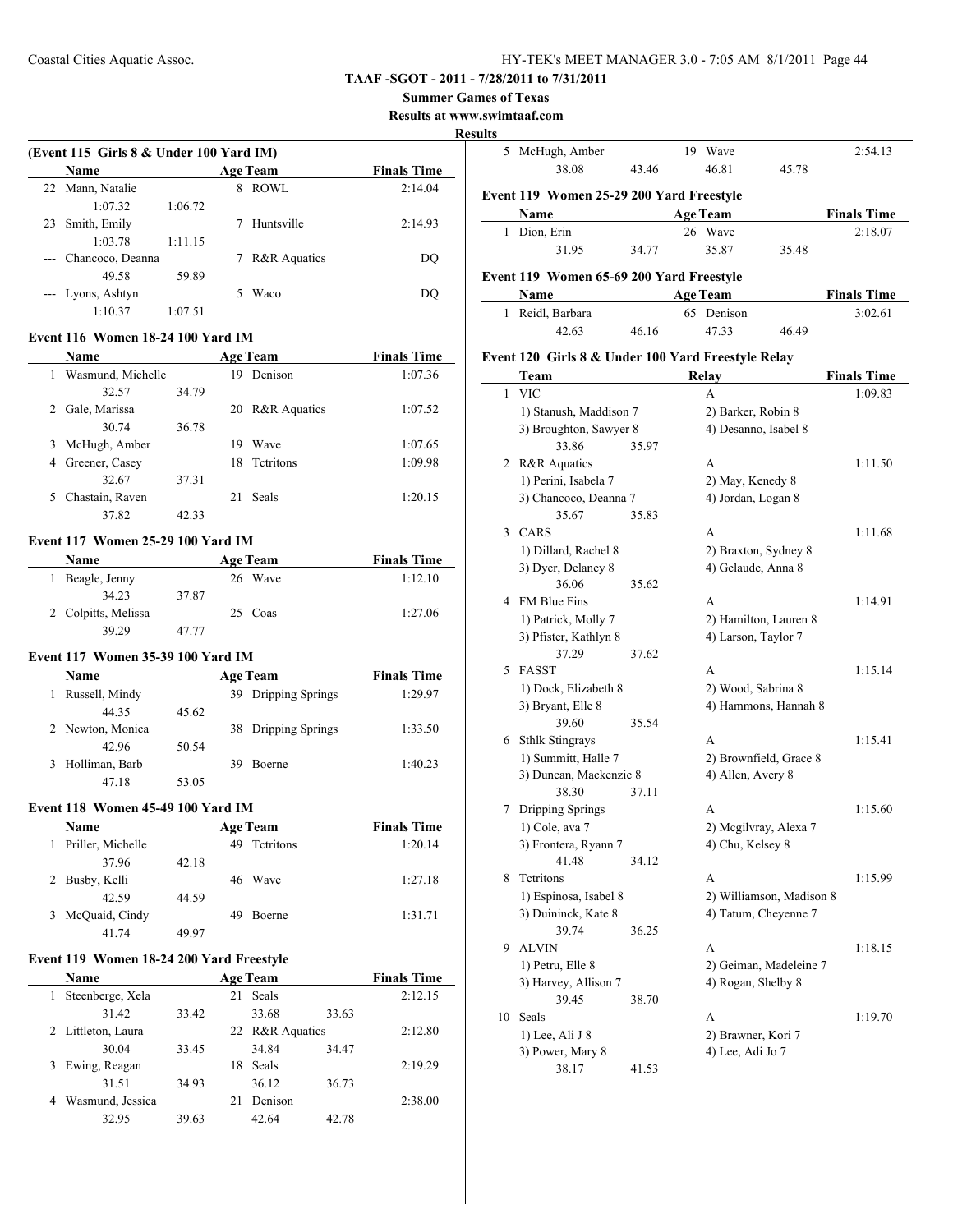# **TAAF -SGOT - 2011 - 7/28/2011 to 7/31/2011**

# **Summer Games of Texas**

**Results at www.swimtaaf.com**

#### **Results**

 $\overline{a}$ 

|    | Team                                           | (Event 120 Girls 8 & Under 100 Yard Freestyle Relay)<br><b>Relay</b> | <b>Finals Time</b> |
|----|------------------------------------------------|----------------------------------------------------------------------|--------------------|
| 11 | <b>LJST</b>                                    | A                                                                    | 1:20.60            |
|    | 1) Thompson, Sloane 8                          | 2) Tran, Minnie 6                                                    |                    |
|    | 3) Heath, Erin 7                               | 4) Owens, Kandice 8                                                  |                    |
|    | 43.11                                          | 37.49                                                                |                    |
| 12 | <b>ALICE</b>                                   | A                                                                    | 1:21.36            |
|    | 1) Villarreal, Jacqlyn 8                       | 2) Cardona, Mia 7                                                    |                    |
|    | 3) Alaniz, Ashlyn 8                            | 4) Garza, Dana Rae 8                                                 |                    |
|    | 40.06                                          | 41.30                                                                |                    |
| 13 | <b>FASST</b>                                   | B                                                                    | 1:21.63            |
|    | 1) Canida, Miracle 8                           | 2) Omalley, Abigail 8                                                |                    |
|    | 3) DeBow, Morgan 7                             | 4) Naukam, Ally 8                                                    |                    |
|    | 40.88                                          | 40.75                                                                |                    |
|    | 14 Piranhas                                    | A                                                                    | 1:22.58            |
|    | 1) Newell, Sarah 8                             | 2) Altice, Kaya 8                                                    |                    |
|    | 3) Shamblin, Lauren 7                          | 4) Vadlamani, Deepika 8                                              |                    |
|    | 40.86                                          | 41.72                                                                |                    |
| 15 | Waco                                           | A                                                                    | 1:24.66            |
|    | 1) Lyons, Ashtyn 5                             | 2) Lail, Anna 7                                                      |                    |
|    | 3) Johnson, Dorothy 8                          | 4) Coffin, Faith 8                                                   |                    |
|    | 41.76                                          | 42.90                                                                |                    |
| 16 | <b>BCST</b>                                    | A                                                                    | 1:25.03            |
|    | 1) Williams, Alex 8                            | 2) Gibbens, Grace 5                                                  |                    |
|    | 3) Calhoun, Kenadi 7                           | 4) Stai, Megan 8                                                     |                    |
|    | 46.90                                          | 38.13                                                                |                    |
| 17 | <b>FASST</b>                                   | D                                                                    | 1:26.68            |
|    | 1) Durbin, Simone 8                            | 2) Wu, Bonnie 8                                                      |                    |
|    | 3) Meuret, Sarah 8                             | 4) Kula, Nicole 7                                                    |                    |
|    | 44.14                                          | 42.54                                                                |                    |
| 18 | Landa Park                                     | B                                                                    | 1:26.80            |
|    | 1) Buck, Jenna 8                               | 2) Willett, Christine 8                                              |                    |
|    | 3) Dasso, Faith 7                              | 4) Lang, Milena 7                                                    |                    |
|    | 46.95<br>Coas                                  | 39.85<br>B                                                           |                    |
| 19 |                                                |                                                                      | 1:33.58            |
|    | 1) Harshman, Rebecca 7<br>3) Baylor, Madison 6 | 2) Norberg, Jaisi 6<br>4) Horowitz, Lena 8                           |                    |
|    | 48.14                                          | 45.44                                                                |                    |
|    | 20 Coas                                        | A                                                                    | 1:35.08            |
|    | 1) Hodakievic, Bailey 7                        | 2) Khezrefaridi, Soraya 7                                            |                    |
|    | 3) Vires, Madison 8                            | 4) Clements, Sarah 8                                                 |                    |
|    | 48.29                                          | 46.79                                                                |                    |
| 21 | WetCats                                        | A                                                                    | 1:50.30            |
|    | 1) Laseter, Emma 8                             | 2) Morris, Jenna Lee 6                                               |                    |
|    | 3) Dunn, Ellory 6                              | 4) Wehmeyer, Kenzie 7                                                |                    |
|    | 56.27                                          | 54.03                                                                |                    |
| 22 | Freer                                          | A                                                                    | 1:53.90            |
|    | 1) Gonzalez, Gema 8                            | 2) Lillie, Anneyce 7                                                 |                    |
|    | 3) Hinojosa, Karlee 6                          | 4) Rodriguez, Lorena 6                                               |                    |
|    | 1:02.62                                        | 51.28                                                                |                    |
| 23 | San Antonio                                    | A                                                                    | 1:55.24            |
|    | 1) Parrish, Vanity 8                           | 2) Glover, Jailynn 8                                                 |                    |
|    | 3) Villela, Leandra 7                          | 4) Harvey, Sarah 7                                                   |                    |
|    | 1:02.90                                        | 52.34                                                                |                    |
|    |                                                |                                                                      |                    |

| Event 121 Women 18 & Over 200 Yard Freestyle Relay |                             |       |                         |       |                    |
|----------------------------------------------------|-----------------------------|-------|-------------------------|-------|--------------------|
|                                                    | Team                        |       | Relay                   |       | <b>Finals Time</b> |
| 1                                                  | <b>R&amp;R</b> Aquatics     |       | A                       |       | 1:50.00            |
|                                                    | 1) Przybilla, Mehagan 19    |       | 2) Nava, Blythe 18      |       |                    |
|                                                    | 3) Gale, Marissa 20         |       | 4) Littleton, Laura 22  |       |                    |
|                                                    | 27.71                       | 28.07 | 26.58                   | 27.64 |                    |
| $\overline{2}$                                     | <b>Tetritons</b>            |       | A                       |       | 1:51.29            |
|                                                    | 1) Brumley, Shailey 19      |       | 2) Hensy, Jackie 20     |       |                    |
|                                                    | 3) Greener, Casey 18        |       | 4) Haitz, Kelly 20      |       |                    |
|                                                    | 27.28                       | 29.50 | 27.87                   | 26.64 |                    |
| 3                                                  | Wave                        |       | A                       |       | 1:51.77            |
|                                                    | 1) Dion, Erin 26            |       | 2) McHugh, Amber 19     |       |                    |
|                                                    | 3) Beagle, Jenny 26         |       | 4) Rourke, Gwen 26      |       |                    |
|                                                    | 28.07                       | 28.57 | 29.75                   | 25.38 |                    |
|                                                    | 4 FASST                     |       | A                       |       | 2:06.75            |
|                                                    | 1) Burrell, Amy 40          |       | 2) Morrin, Debra 41     |       |                    |
|                                                    | 3) Emmons, Kelsey 18        |       | 4) Ehler, Shelly 39     |       |                    |
|                                                    | 27.94                       | 27.79 | 33.54                   | 37.48 |                    |
| 5                                                  | Wave                        |       | B                       |       | 2:07.67            |
|                                                    | 1) Muncy, Lori 30           |       | 2) Kirkham, Kristin 27  |       |                    |
|                                                    | 3) Calvillo, Jenny 18       |       | 4) Tyson, Marissa 18    |       |                    |
|                                                    | 32.28                       | 31.68 | 34.76                   | 28.95 |                    |
| 6                                                  | Tetritons                   |       | B                       |       | 2:12.13            |
|                                                    | 1) Eichenseer, Kristen 19   |       | 2) Priller, Michelle 49 |       |                    |
|                                                    | 3) Eichenseer, Melissa 45   |       | 4) McIntyre, Debra 42   |       |                    |
|                                                    | 35.87                       | 32.29 | 33.22                   | 30.75 |                    |
|                                                    | 7 Seals                     |       | A                       |       | 2:23.04            |
|                                                    | 1) Ewing, Reagan 18         |       | 2) Chastain, Raven 21   |       |                    |
|                                                    | 3) Power, Laura 37          |       | 4) Johnson, Marlene 47  |       |                    |
|                                                    | 32.49                       | 43.74 | 37.16                   | 29.65 |                    |
| 8                                                  | <b>SBAS</b>                 |       | A                       |       | 2:32.95            |
|                                                    | 1) Kelly, Darla 54          |       | 2) Jones, Helga 46      |       |                    |
|                                                    | 3) Heysquierdo, Daniella 18 |       | 4) Kelly, Kristine 23   |       |                    |
|                                                    | 35.16                       | 52.52 | 32.85                   | 32.42 |                    |
|                                                    | 9 San Antonio               |       | A                       |       | 2:56.92            |
|                                                    | 1) Castillo, Carmen 25      |       | 2) Harrison, Tracy 32   |       |                    |
|                                                    | 3) Little, Kerry 48         |       | 4) Robledo, Loudres 40  |       |                    |
|                                                    | 39.59                       | 50.93 | 41.46                   | 44.94 |                    |
|                                                    |                             |       |                         |       |                    |

#### **Event 122 Boys 11-12 200 Yard Medley Relay**

| Team                        |       |                                                                                                 |       | <b>Finals Time</b>                                                                                                                                                                                       |
|-----------------------------|-------|-------------------------------------------------------------------------------------------------|-------|----------------------------------------------------------------------------------------------------------------------------------------------------------------------------------------------------------|
| <b>FASST</b>                |       | A                                                                                               |       | 2:13.08                                                                                                                                                                                                  |
| 1) Fogle, Nick 12           |       |                                                                                                 |       |                                                                                                                                                                                                          |
| 3) Green, Nick 11           |       |                                                                                                 |       |                                                                                                                                                                                                          |
| 35.72                       | 37.16 | 30.86                                                                                           | 29.34 |                                                                                                                                                                                                          |
| 2 Tetritons                 |       | A                                                                                               |       | 2:18.29                                                                                                                                                                                                  |
|                             |       |                                                                                                 |       |                                                                                                                                                                                                          |
|                             |       |                                                                                                 |       |                                                                                                                                                                                                          |
| 34.63                       | 40.72 | 35.40                                                                                           | 27.54 |                                                                                                                                                                                                          |
| <b>Sthlk Stingrays</b><br>3 |       | A                                                                                               |       | 2:18.71                                                                                                                                                                                                  |
|                             |       |                                                                                                 |       |                                                                                                                                                                                                          |
| 3) Kelber, Jacob 12         |       |                                                                                                 |       |                                                                                                                                                                                                          |
| 35.19                       | 35.97 | 37.82                                                                                           | 29.73 |                                                                                                                                                                                                          |
| <b>FASST</b>                |       | B                                                                                               |       | 2:22.71                                                                                                                                                                                                  |
|                             |       |                                                                                                 |       |                                                                                                                                                                                                          |
| 3) Phillip, Ryan 11         |       |                                                                                                 |       |                                                                                                                                                                                                          |
| 37.36                       | 41.30 | 34.80                                                                                           | 29.25 |                                                                                                                                                                                                          |
|                             |       | 1) Eichenseer, Evan 12<br>3) Berberich, Chase 11<br>1) O'Brian, Ethan 12<br>1) Waterman, Jon 11 | Relay | 2) Lauerman, Thomas 12<br>4) Stresow, Vaughn 11<br>2) Huizenga, Gunar 12<br>4) Stanic, Spencer 12<br>2) Howrey, Matthew 12<br>4) Etzelmiller, Kyle 12<br>2) Stresow, Adrian 12<br>4) Singler, Michael 12 |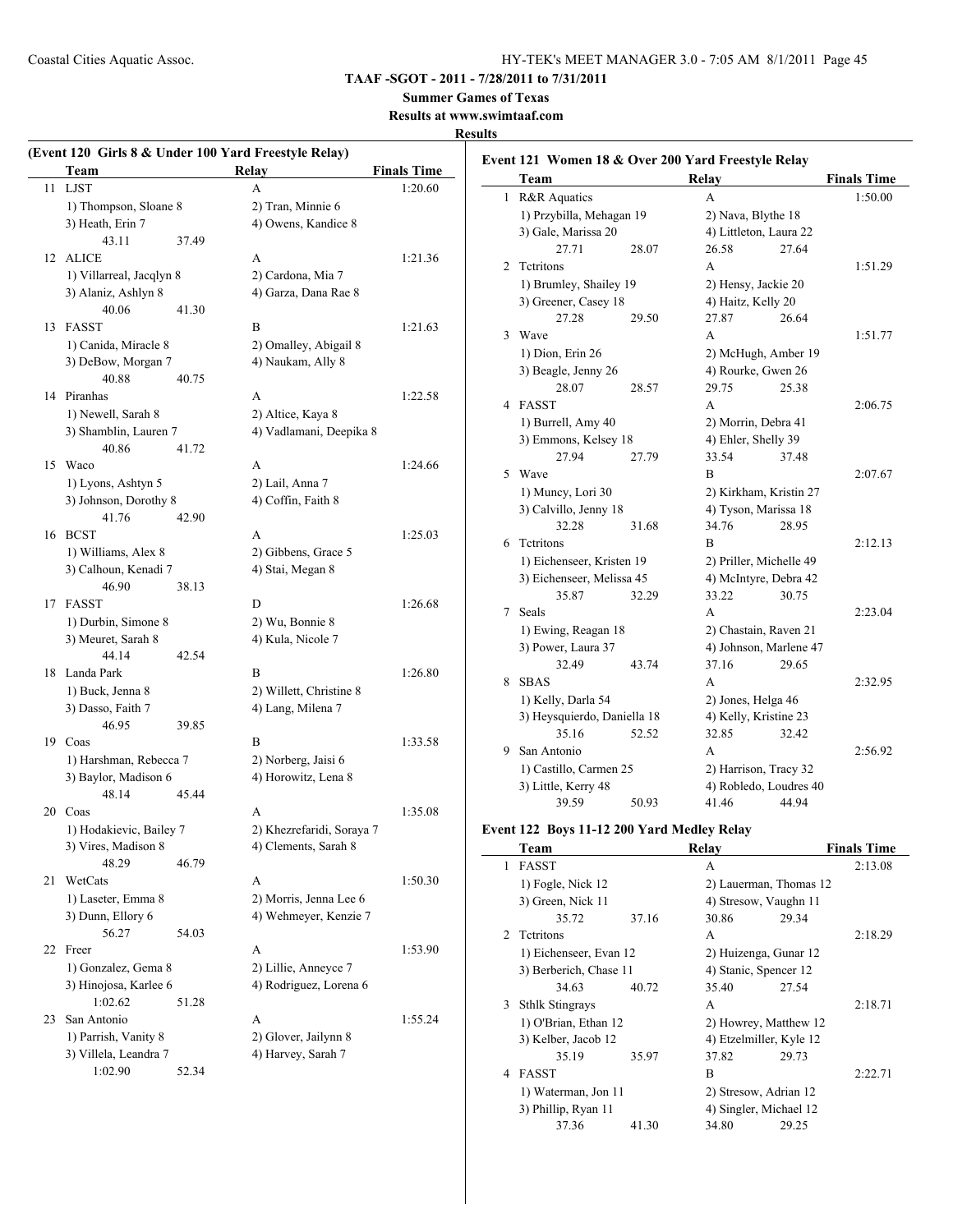**TAAF -SGOT - 2011 - 7/28/2011 to 7/31/2011**

# **Summer Games of Texas**

**Results at www.swimtaaf.com**

#### **Results**

|    | (Event 122 Boys 11-12 200 Yard Medley Relay)<br>Team |       | Relay                     |       | <b>Finals Time</b> |
|----|------------------------------------------------------|-------|---------------------------|-------|--------------------|
|    | 5 LJST                                               |       | A                         |       | 2:25.20            |
|    | 1) Fuchs, Hayden 12                                  |       | 2) Seymour, Alex 12       |       |                    |
|    | 3) Kuettel, Jack 11                                  |       | 4) Olshovsky, Logan 12    |       |                    |
|    | 35.54                                                | 41.35 | 35.64                     | 32.67 |                    |
| 6  | Tetritons                                            |       | B                         |       | 2:25.48            |
|    |                                                      |       |                           |       |                    |
|    | 1) Venator, Brendan 12                               |       | 2) Burkhard, Clayton 11   |       |                    |
|    | 3) Eichenseer, Hayden 12                             |       | 4) Huizenga, Nils 12      |       |                    |
|    | 36.44<br>Seals                                       | 41.88 | 35.94                     | 31.22 |                    |
| 7  |                                                      |       | A                         |       | 2:25.55            |
|    | 1) Pearson, Isaac 12                                 |       | 2) Gordon, Tristin 12     |       |                    |
|    | 3) Willis, Matthew 12                                |       | 4) Berry, Seaton 11       |       |                    |
|    | 38.61                                                | 40.27 | 35.14                     | 31.53 |                    |
| 8  | <b>CARS</b>                                          |       | А                         |       | 2:27.78            |
|    | 1) Garcia, Max 12                                    |       | 2) Longcrier, Hunter 11   |       |                    |
|    | 3) Kell, Jake 11                                     |       | 4) Rainwater, Grant 11    |       |                    |
|    | 36.62                                                | 43.71 | 34.55                     | 32.90 |                    |
| 9  | McKinney                                             |       | A                         |       | 2:28.95            |
|    | 1) Bendezu, Bronsen 12                               |       | 2) Johnson, Isaiah 12     |       |                    |
|    | 3) Hoisington, Noah 11                               |       | 4) Landis, Carter 12      |       |                    |
|    | 10 Landa Park                                        |       | А                         |       | 2:29.54            |
|    | 1) Duckworth, Derek 12                               |       | 2) Copeland, Conner 12    |       |                    |
|    | 3) Dierks, Micah 11                                  |       | 4) Rakoski, William 11    |       |                    |
|    | 33.34                                                | 39.63 | 42.95                     | 33.62 |                    |
| 11 | LJST                                                 |       | В                         |       | 2:33.58            |
|    | 1) Miller, Dalton 11                                 |       | 2) Bradshaw, Brandon 12   |       |                    |
|    | 3) Harpham, Nicholas 11                              |       | 4) McKinney, Reed 11      |       |                    |
|    | 37.92                                                | 42.06 | 40.20                     | 33.40 |                    |
| 12 | R&R Aquatics                                         |       | A                         |       | 2:35.76            |
|    | 1) Koelzer, William 11                               |       | 2) Miller, Brayden 11     |       |                    |
|    | 3) Perez, William 11                                 |       | 4) Zamora, Zach 11        |       |                    |
|    | 39.57                                                | 47.47 | 37.23                     | 31.49 |                    |
| 13 | Deer Park                                            |       | A                         |       | 2:44.71            |
|    | 1) Lewis, Jared 11                                   |       | 2) Lyons, Drew 11         |       |                    |
|    | 3) Titus, Wilder 11                                  |       | 4) Merilatt, Cody 12      |       |                    |
|    | 41.33                                                | 45.66 | 44.68                     | 33.04 |                    |
|    | 14 VIC                                               |       | A                         |       | 2:52.33            |
|    | 1) Montez, Austin 11                                 |       | 2) Carroll, Dawson 11     |       |                    |
|    | 3) Chang, James 12                                   |       | 4) Immenhauser, Willie 11 |       |                    |
|    | 44.01                                                | 49.08 | 46.38                     | 32.86 |                    |
| 15 | <b>ALICE</b>                                         |       | A                         |       | 3:06.82            |
|    | 1) Money, Chance 11                                  |       | 2) Gonzalez, Gavino 12    |       |                    |
|    | 3) Rodriguez, Justin 11                              |       | 4) Lara, Matthew 11       |       |                    |
|    | 55.51                                                | 44.43 | 43.16                     | 43.72 |                    |
| 16 | <b>WESTB</b>                                         |       | А                         |       | 3:20.76            |
|    | 1) Hseuh, Johnny 11                                  |       | 2) Mims, Dante 12         |       |                    |
|    | 3) Lyles, Aaric 12                                   |       | 4) Newhouse, Zahvon 11    |       |                    |
|    | 1:10.65                                              | 44.34 | 37.28                     | 48.49 |                    |

#### **Event 123 Boys 13-14 200 Yard Medley Relay**

| Team               |       | Relay | <b>Finals Time</b>         |
|--------------------|-------|-------|----------------------------|
| FASST              |       | А     | 1:53.83                    |
| 1) Bruni, Ryan 13  |       |       | 2) Peterson, Tommy 13      |
| 3) Pena, Jerick 14 |       |       | 4) Medigovich, Addisson 14 |
| 31.57              | 30.73 | 27 11 | 24.42                      |

| $\overline{2}$ | Deer Park                  |       | А                          |       | 1:57.60 |
|----------------|----------------------------|-------|----------------------------|-------|---------|
|                | 1) Lewis, David 13         |       | 2) Chandler, Dillon 13     |       |         |
|                | 3) Jenkins, Dustin 14      |       | 4) Brown, Seth 14          |       |         |
|                | 30.49                      | 34.17 | 27.19                      | 25.75 |         |
| 3              | <b>ALVIN</b>               |       | A                          |       | 2:00.25 |
|                | 1) Hinds, Nathan 13        |       | 2) Moore, Jacob 14         |       |         |
|                | 3) Nelson, John 13         |       | 4) Redman, Dalton 13       |       |         |
|                | 31.84                      | 29.83 | 31.20                      | 27.38 |         |
| 4              | <b>LJST</b>                |       | A                          |       | 2:02.81 |
|                | 1) Vanderhider, Zachary 14 |       | 2) French, David 13        |       |         |
|                | 3) Bradshaw, Dylan 14      |       | 4) Green, Trenton 14       |       |         |
|                | 30.71                      | 39.20 | 27.42                      | 25.48 |         |
|                |                            |       |                            |       |         |
| 5              | <b>SURF</b>                |       | A                          |       | 2:06.14 |
|                | 1) Nelson, Ashton 13       |       | 2) Meixner, Jake 14        |       |         |
|                | 3) Kaloust, Ricky 13       |       | 4) Yerigan, Ben 14         |       |         |
|                | 32.88                      | 37.74 | 30.31                      | 25.21 |         |
| 6              | Mudcats                    |       | A                          |       | 2:07.36 |
|                | 1) Kehlenbeck, Seth 14     |       | 2) Stribling, Hudson 14    |       |         |
|                | 3) Smith, William 14       |       | 4) Bobo, Austin 13         |       |         |
|                | 36.73                      | 33.29 | 28.23                      | 29.11 |         |
| 7              | Tetritons                  |       | A                          |       | 2:07.55 |
|                | 1) Williamson, Jake 14     |       | 2) Lenkiewicz, Nathan 13   |       |         |
|                | 3) Schmidt, Trent 14       |       | 4) Winstead, Seth 14       |       |         |
|                | 32.70                      | 35.66 | 33.00                      | 26.19 |         |
| 8              | <b>ALICE</b>               |       | A                          |       | 2:08.18 |
|                | 1) Money, Dustin 13        |       | 2) Gonzalez, Gus 13        |       |         |
|                | 3) Arismendez, Isaul 14    |       | 4) Aguilar, Christopher 14 |       |         |
|                | 37.44                      | 34.01 | 28.74                      | 27.99 |         |
| 9              | <b>ROWL</b>                |       | A                          |       | 2:12.55 |
|                | 1) Quach, Austin 14        |       | 2) Woods, Ethan 13         |       |         |
|                | 3) Stevens, Luke 14        |       | 4) Jones, Trivett 13       |       |         |
|                | 34.55                      | 35.79 | 32.24                      | 29.97 |         |
| 10             | R&R Aquatics               |       | A                          |       | 2:14.17 |
|                | 1) Serrano, Christopher 14 |       | 2) Cook, Travis 13         |       |         |
|                | 3) Matherne, Harrison 14   |       | 4) Kellogg, Robbie 14      |       |         |
|                | 35.64                      | 41.46 | 28.84                      | 28.23 |         |
|                |                            |       |                            |       |         |
| 11             | Seals                      |       | A                          |       | 2:18.45 |
|                | 1) Walters, Clay 13        |       | 2) Chancellor, Ian 14      |       |         |
|                | 3) Wallace, Tommy 13       |       | 4) Castillo, Anthony 13    |       |         |
|                | 35.78                      | 41.60 | 31.35                      | 29.72 |         |
| 12             | <b>FASST</b>               |       | B                          |       | 2:18.84 |
|                | 1) Dohmeyer, Douglas 14    |       | 2) DeLange, Jackson 13     |       |         |
|                | 3) Rickerhauser, Andrew 14 |       | 4) Whitley, Blake 13       |       |         |
|                | 34.42                      | 37.32 | 31.84                      | 35.26 |         |
| 13             | Wave                       |       | А                          |       | 2:21.67 |
|                | 1) Holbrook, Jared 13      |       | 2) Wilson, Andrew 13       |       |         |
|                | 3) Wright, Michael 14      |       | 4) Potthast, Gabe 13       |       |         |
|                | 36.86                      | 41.16 | 33.10                      | 30.55 |         |
| 14             | Piranhas                   |       | А                          |       | 2:25.33 |
|                | 1) LeBlanc, Nolan 14       |       | 2) Rigler, Jake 14         |       |         |
|                | 3) Doyle, Andrew 14        |       | 4) Spillman, Patrick 13    |       |         |
|                | 38.76                      | 40.66 | 34.33                      | 31.58 |         |
| 15             | San Antonio                |       | А                          |       | 2:44.87 |
|                | 1) Sanders, Caleb 13       |       | 2) Reay, Wesley 14         |       |         |
|                | 3) Scholes, Jacob 14       |       | 4) Hart, Austen 14         |       |         |
|                | 46.77                      | 53.75 | 34.05                      | 30.30 |         |
|                |                            |       |                            |       |         |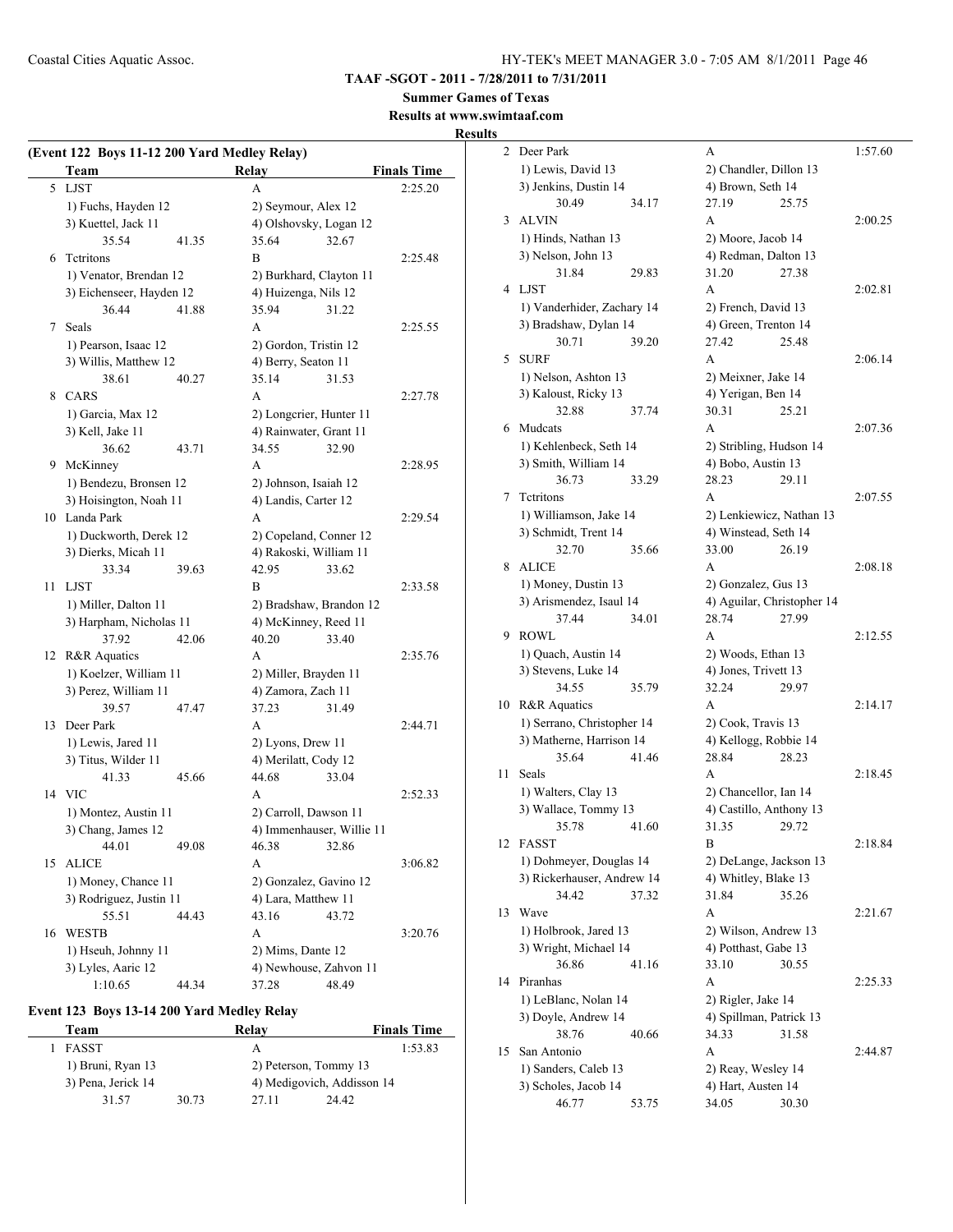**Summer Games of Texas**

**Results at www.swimtaaf.com**

**Results**

| ĸ<br>(Event 123 Boys 13-14 200 Yard Medley Relay) |                                         |       |    |                           |                    |  |
|---------------------------------------------------|-----------------------------------------|-------|----|---------------------------|--------------------|--|
|                                                   | Team                                    |       |    | <b>Relay</b>              | <b>Finals Time</b> |  |
| ---                                               | Temple                                  |       |    | A                         | <b>DQ</b>          |  |
|                                                   | 1) Laughlin, Grant 14                   |       |    | 2) Montgomery, Matthew 14 |                    |  |
|                                                   | 3) Johnson, Wesley 14                   |       |    | 4) Cervantez, RJ 14       |                    |  |
|                                                   | 33.73                                   | 42.14 |    | 38.13<br>26.48            |                    |  |
|                                                   | Event 124 Boys 11-12 100 Yard Freestyle |       |    |                           |                    |  |
|                                                   | <b>Name</b>                             |       |    | <b>Age Team</b>           | <b>Finals Time</b> |  |
| $\mathbf{1}$                                      | Lauerman, Thomas                        |       |    | 12 FASST                  | 1:00.58            |  |
|                                                   | 29.03                                   | 31.55 |    |                           |                    |  |
|                                                   | 2 McComb, Micah                         |       |    | 12 ELCMP                  | 1:00.63            |  |
|                                                   | 28.54                                   | 32.09 |    |                           |                    |  |
| 3                                                 | Perez, Aaren                            |       | 12 | ALICE                     | 1:01.92            |  |
|                                                   | 28.47                                   | 33.45 |    |                           |                    |  |
| 4                                                 | Donahue, Caden                          |       |    | 12 Coas                   | 1:03.49            |  |
|                                                   | 29.67                                   | 33.82 |    |                           |                    |  |
| 5                                                 | Son, Woo                                |       | 12 | Coppell Crocs             | 1:04.72            |  |
|                                                   | 31.30                                   | 33.42 |    |                           |                    |  |
| 6                                                 | Graham, Alex                            |       | 12 | Piranhas                  | 1:04.81            |  |
|                                                   | 30.25                                   | 34.56 |    |                           |                    |  |
| 7                                                 | Ploeger, Nathan                         |       |    | 12 Coas                   | 1:07.08            |  |
|                                                   | 32.12                                   | 34.96 |    |                           |                    |  |
| 8                                                 | Gaas, Mathew                            |       | 12 | R&R Aquatics              | 1:07.57            |  |
|                                                   | 32.19                                   | 35.38 |    |                           |                    |  |
| 9                                                 | Landis, Carter                          |       | 12 | McKinney                  | 1:07.58            |  |
|                                                   | 32.79                                   | 34.79 |    |                           |                    |  |
|                                                   | 10 Contreras, Salvador                  |       | 11 | <b>GTSA</b>               | 1:07.72            |  |
|                                                   | 32.50                                   | 35.22 |    |                           |                    |  |
| 11                                                | Copeland, Conner                        |       | 12 | Landa Park                | 1:08.16            |  |
|                                                   | 32.72                                   | 35.44 |    |                           |                    |  |
|                                                   | 12 Lawson, David                        |       | 12 | TCAT                      | 1:08.25            |  |
|                                                   | 33.24                                   | 35.01 |    |                           |                    |  |
| 13                                                | Chernikov, Daniel                       |       | 12 | Piranhas                  | 1:08.87            |  |
|                                                   | 33.02                                   | 35.85 |    |                           |                    |  |
|                                                   | 14 Watt, Joseph                         |       |    | 12 GATOR                  | 1:08.91            |  |
|                                                   | 33.50                                   | 35.41 |    |                           |                    |  |
| 15                                                | Huizenga, Nils                          |       | 12 | Tetritons                 | 1:09.10            |  |
|                                                   | 33.52                                   | 35.58 |    |                           |                    |  |
|                                                   | 16 Gillham, Caydyn                      |       |    | 12 WetCats                | 1:10.29            |  |
|                                                   | 34.87                                   | 35.42 |    |                           |                    |  |
| 17                                                | Atkinson, Maxwell                       |       | 12 | Stingrays                 | 1:10.61            |  |
|                                                   | 33.96                                   | 36.65 |    |                           |                    |  |
| 18                                                | Magers, Zachary                         |       | 12 | Denison                   | 1:11.18            |  |
|                                                   | 31.47                                   | 39.71 |    |                           |                    |  |
| 19                                                | Gilbert, Keyton                         |       | 11 | Sharks                    | 1:11.58            |  |
|                                                   | 33.22                                   | 38.36 |    |                           |                    |  |
| 20                                                | Sullivan, Reese                         |       | 12 | Temple                    | 1:12.12            |  |
|                                                   | 35.32                                   | 36.80 |    |                           |                    |  |
| 21                                                | Cole, Tristan                           |       | 12 | Dripping Springs          | 1:12.17            |  |
|                                                   | 34.89                                   | 37.28 |    |                           |                    |  |
| 22                                                | Hanson, Stuart                          |       | 11 | San Antonio               | 1:13.95            |  |
|                                                   | 35.45                                   | 38.50 |    |                           |                    |  |
| 23                                                | Mims, Dante                             |       | 12 | <b>WESTB</b>              | 1:17.19            |  |
|                                                   | 35.63                                   | 41.56 |    |                           |                    |  |

| 24 Del Bosque, Adrian  |         |    | 12 MCAL        | 1:19.76 |
|------------------------|---------|----|----------------|---------|
| 37.10                  | 42.66   |    |                |         |
| 25 Marrero, Juan Pablo |         |    | 11 LAJO        | 1:20.01 |
| 36.71                  | 43.30   |    |                |         |
| 26 Liu, Gan            |         | 11 | <b>WESTB</b>   | 1:59.20 |
| 50.88                  | 1:08.32 |    |                |         |
| Hollis, Brice          |         |    | 12 San Antonio | DO      |
| 27.49                  | 30.09   |    |                |         |

#### **Event 125 Boys 13-14 100 Yard Freestyle**

|      | <b>Name</b>                 |       |    | <b>Age Team</b> | <b>Finals Time</b> |
|------|-----------------------------|-------|----|-----------------|--------------------|
| $*1$ | Nojek, Alastair             |       | 14 | <b>WOOD</b>     | 53.55              |
|      | 25.65                       | 27.90 |    |                 |                    |
| *1   | Mayfield, Travis            |       |    | 14 CARS         | 53.55              |
|      | 26.09                       | 27.46 |    |                 |                    |
| 3    | Buck, Tyler                 |       | 14 | Landa Park      | 55.91              |
|      | 26.17                       | 29.74 |    |                 |                    |
| 4    | Kacko, Jordan               |       | 13 | <b>BCST</b>     | 56.18              |
|      | 26.91                       | 29.27 |    |                 |                    |
| 5    | Ross, Samuel                |       | 14 | R&R Aquatics    | 56.25              |
|      | 26.04                       | 30.21 |    |                 |                    |
| 6    | Nichols, Jeremy             |       | 13 | Marlins         | 56.80              |
|      | 27.44                       | 29.36 |    |                 |                    |
| 7    | Lenkiewicz, Nathan          |       | 13 | Tetritons       | 58.28              |
|      | 27.93                       | 30.35 |    |                 |                    |
| $*8$ | Gonzales, John              |       | 14 | <b>FST</b>      | 58.77              |
|      | 28.10                       | 30.67 |    |                 |                    |
| $*8$ | Babcock, Tanner             |       | 14 | Weatherford     | 58.77              |
|      | 28.06                       | 30.71 |    |                 |                    |
| 10   | McDaniel, Donovan           |       | 14 | <b>BARR</b>     | 59.03              |
|      | 28.11                       | 30.92 |    |                 |                    |
| 11   | Jordan, Drew                |       | 14 | <b>GATOR</b>    | 59.27              |
|      | 29.53                       | 29.74 |    |                 |                    |
| 12   | Walker, Richard             |       | 14 | <b>NRST</b>     | 59.29              |
|      | 29.04                       | 30.25 |    |                 |                    |
| 13   | Carroll, Mason              |       | 14 | <b>VIC</b>      | 59.36              |
|      | 27.83                       | 31.53 |    |                 |                    |
| 14   | Sands, Victor               |       | 13 | CARS            | 59.57              |
| 15   | 28.33                       | 31.24 |    | 14 Coas         | 59.72              |
|      | Colpiitts, Timothy<br>28.10 |       |    |                 |                    |
| 16   | Trompeter, Mark             | 31.62 | 14 | Aquaducks       | 1:02.15            |
|      | 30.38                       | 31.77 |    |                 |                    |
| 17   | Lentz, Jordan               |       | 13 | Coas            | 1:03.18            |
|      | 29.82                       | 33.36 |    |                 |                    |
| 18   | Laughlin, Grant             |       | 14 | Temple          | 1:03.39            |
|      | 30.27                       | 33.12 |    |                 |                    |
| 19   | Grahn, Bailey               |       | 14 | Coas            | 1:05.84            |
|      | 32.14                       | 33.70 |    |                 |                    |
| 20   | Soliz, Mateo                |       | 13 | <b>MISS</b>     | 1:07.54            |
|      | 32.43                       | 35.11 |    |                 |                    |
| 21   | Garza, David                |       | 13 | <b>EDIN</b>     | 1:07.55            |
|      | 32.85                       | 34.70 |    |                 |                    |
| 22   | Russell, Jake               |       | 14 | <b>TCAT</b>     | 1:07.64            |
|      | 31.93                       | 35.71 |    |                 |                    |
|      |                             |       |    |                 |                    |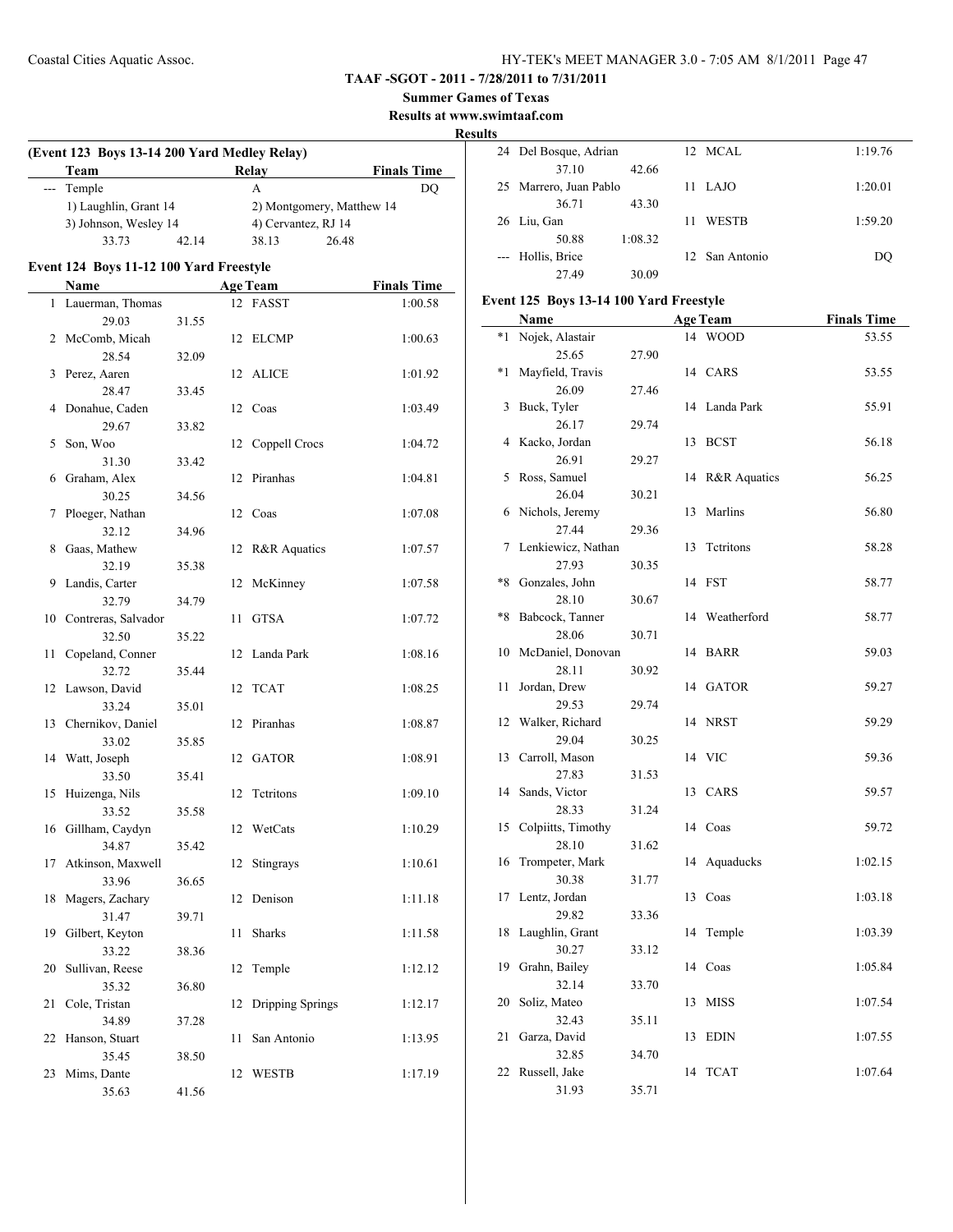**TAAF -SGOT - 2011 - 7/28/2011 to 7/31/2011**

**Summer Games of Texas Results at www.swimtaaf.com**

**Results**

|    | (Event 125 Boys 13-14 100 Yard Freestyle) |       |    |                 |                    |  |  |  |
|----|-------------------------------------------|-------|----|-----------------|--------------------|--|--|--|
|    | <b>Name</b>                               |       |    | <b>Age Team</b> | <b>Finals Time</b> |  |  |  |
| 23 | Bobo, Austin                              |       | 13 | Mudcats         | 1:12.11            |  |  |  |
|    | 35.83                                     | 36.28 |    |                 |                    |  |  |  |
|    | 24 Yu, Kenneth                            |       | 14 | <b>WESTB</b>    | 1:13.62            |  |  |  |
|    | 33.12                                     | 40.50 |    |                 |                    |  |  |  |
|    | 25 Mobley, Marshall                       |       | 13 | Marble Falls    | 1:18.20            |  |  |  |
|    | 35.66                                     | 42.54 |    |                 |                    |  |  |  |
| 26 | Guo, Livuan                               |       | 13 | <b>WESTB</b>    | 1:18.29            |  |  |  |
|    | 35.98                                     | 42.31 |    |                 |                    |  |  |  |

#### **Event 126 Boys 11-12 50 Yard Backstroke**

|                | Name                |    | <b>Age Team</b>         | <b>Finals Time</b> |
|----------------|---------------------|----|-------------------------|--------------------|
| 1              | Gopffarth, Kamron   | 12 | Keller Barr             | 31.98              |
| $\overline{2}$ | Donahue, Caden      | 12 | Coas                    | 32.85              |
| 3              | McComb, Micah       | 12 | <b>ELCMP</b>            | 33.22              |
| 4              | Perez, Aaren        | 12 | <b>ALICE</b>            | 33.53              |
| 5              | Gaas, Mathew        | 12 | <b>R&amp;R</b> Aquatics | 34.47              |
| 6              | Duckworth, Derek    | 12 | Landa Park              | 34.64              |
| 7              | Barton, Blake       | 12 | Boerne                  | 34.79              |
| 8              | Eichenseer, Evan    | 12 | Tetritons               | 35.03              |
| 9              | Kula, Jake          | 12 | <b>FASST</b>            | 35.52              |
| 10             | Temple, Chase       | 12 | CARS                    | 36.20              |
| 11             | O'Brian, Ethan      | 12 | <b>Sthlk Stingrays</b>  | 36.51              |
| 12             | Prince, Travis      | 12 | Weatherford             | 36.59              |
| 13             | Garcia, Max         | 12 | CARS                    | 36.71              |
| 14             | Chorba, TJ          | 12 | <b>WHALE</b>            | 37.05              |
| 15             | Waterman, Jon       | 11 | <b>FASST</b>            | 37.24              |
| 16             | Parra, Kevin        | 11 | <b>NAT</b>              | 37.31              |
| 17             | Schiesler, Joel     | 11 | <b>GTSA</b>             | 37.50              |
| 18             | Ploeger, Nathan     | 12 | Coas                    | 37.93              |
| 19             | Ehler, Drew         | 11 | <b>FASST</b>            | 39.55              |
| 20             | Miller, Dalton      | 11 | <b>LJST</b>             | 39.65              |
| 21             | Hanson, Stuart      | 11 | San Antonio             | 40.41              |
| 22             | Morris, Seth        | 12 | WetCats                 | 40.46              |
| 23             | Bell, Goodwin       | 12 | Coas                    | 45.62              |
| 24             | Velasquez, Joseph   | 11 | Piranas                 | 47.07              |
| 25             | Marrero, Juan Pablo | 11 | LAJO                    | 49.91              |
| 26             | Vargas, Dominic     | 11 | Pirahanas               | 57.22              |
| 27             | Kennedy, Drew       | 12 | WetCats                 | 57.30              |
| 28             | Foate, Nicolas      | 11 | San Antonio             | 1:05.66            |

#### **Event 127 Boys 13-14 50 Yard Backstroke**

 $\overline{\phantom{0}}$ 

|    | <b>Name</b>          |    | <b>Age Team</b>  | <b>Finals Time</b> |
|----|----------------------|----|------------------|--------------------|
| 1  | Pena, Jerick         | 14 | FASST            | 27.55              |
| 2  | Hauglum, Anthony     | 14 | Cudas'           | 28.23              |
| 3  | White, Justin        | 14 | GTSA             | 29.99              |
| 4  | Dalebout, Ryan       | 13 | McKinney         | 30.53              |
| 5  | Medigovich, Addisson | 14 | <b>FASST</b>     | 30.89              |
| 6  | Bruni, Ryan          | 13 | <b>FASST</b>     | 30.98              |
|    | Kacko, Jordan        | 13 | <b>BCST</b>      | 30.99              |
| 8  | Lewis, David         | 13 | Deer Park        | 31.11              |
| 9  | Slaton, Micah        | 13 | Belterra Marlins | 31.16              |
| 10 | Russell, Jake        |    | 14 TCAT          | 31.21              |
| 11 | Fulton, John         | 13 | Deer Park        | 31.63              |
|    | 12 Nelson, Ashton    | 13 | <b>SURF</b>      | 32.56              |

| o  |                  |    |                      |       |
|----|------------------|----|----------------------|-------|
| 13 | Williamson, Jake | 14 | Tetritons            | 33.01 |
| 14 | Smith, William   | 14 | Mudcats              | 33.70 |
| 15 | Calk, Noah       | 13 | <b>TM Hurricanes</b> | 33.94 |
| 16 | Stevens, Ben     | 14 | Landa Park           | 34.21 |
| 17 | Laughlin, Grant  | 14 | Temple               | 34.44 |
| 18 | Edwards, Devon   | 13 | Pirahanas            | 34.60 |
| 19 | DeLange, Jackson | 13 | <b>FASST</b>         | 34.92 |
| 20 | Portillo, Sam    | 13 | Coas                 | 35.49 |
| 21 | Metcalf, Isaac   | 13 | Coas                 | 37.40 |
| 22 | Carrera, Daniel  | 14 | <b>MCAL</b>          | 38.85 |
| 23 | Garza, David     | 13 | <b>EDIN</b>          | 38.90 |
| 24 | Rabe, Matt       | 14 | Landa Park           | 39.41 |
| 25 | Tunon, Briston   | 13 | San Antonio          | 41.77 |
| 26 | Sanders, Caleb   | 13 | San Antonio          | 45.25 |
| 27 | Hsueh, Allen     | 13 | WESTB                | 50.68 |
|    | Hurst, Zack      | 13 | Dolphins             | DQ    |

# **Event 128 Boys 11-12 50 Yard Breaststroke**

|                | Name                  |    | <b>Age Team</b>        | <b>Finals Time</b> |
|----------------|-----------------------|----|------------------------|--------------------|
| $\mathbf{1}$   | Green, Casey          | 12 | <b>ELCMP</b>           | 33.39              |
| $\overline{2}$ | Kelber, Jacob         | 12 | <b>Sthlk Stingrays</b> | 35.83              |
| 3              | Chorba, TJ            | 12 | <b>WHALE</b>           | 36.43              |
| $\overline{4}$ | Green, Nick           | 11 | <b>FASST</b>           | 37.05              |
| 5              | Brinckmann, Teo       | 12 | Coas                   | 38.35              |
| 6              | Roccaforte, Luc       | 12 | <b>GTSA</b>            | 38.36              |
| 7              | Velasquez, Joshua     | 12 | Piranas                | 38.75              |
| 8              | Russell, Rylan        | 12 | <b>FM Blue Fins</b>    | 39.48              |
| 9              | Temple, Chase         | 12 | CARS                   | 39.74              |
| 10             | Johnson, Isaiah       | 12 | McKinney               | 40.08              |
| 11             | Butz, Graham          | 12 | <b>GATOR</b>           | 40.17              |
| 12             | Gillham, Caydyn       | 12 | WetCats                | 40.31              |
| 13             | Gordon, Tristin       | 12 | Seals                  | 40.84              |
| 14             | Dyess, Glen           | 12 | <b>GTSA</b>            | 40.92              |
| 15             | Ploeger, Nathan       | 12 | Coas                   | 41.05              |
| 16             | Magers, Zachary       | 12 | Denison                | 41.26              |
| 17             | Eakin, Nolan          | 12 | Aquaducks              | 41.53              |
| 18             | Kornosky, Christopher | 12 | Dripping Springs       | 41.55              |
| 19             | Copeland, Conner      | 12 | Landa Park             | 41.82              |
| 20             | Seymour, Alex         | 12 | <b>LJST</b>            | 41.86              |
| 21             | Sole, Angelo          | 12 | Coas                   | 42.48              |
| 22             | LeCompte, Ryan        | 11 | Flour Bluff            | 42.89              |
| 23             | Trevino, DJ           | 12 | Stingrays              | 42.91              |
| 24             | Johnson, Aaron        | 11 | Temple                 | 44.14              |
| 25             | Lyles, Aaric          | 12 | <b>WESTB</b>           | 44.36              |
| 26             | Scholes, Joshua       | 12 | San Antonio            | 48.64              |
| 27             | Vargas, Dominic       | 11 | Pirahanas              | 54.28              |
| ---            | Velasquez, Joseph     | 11 | Piranas                | DQ                 |
| $---$          | Hanson, Benii         | 11 | San Antonio            | D <sub>O</sub>     |

#### **Event 129 Boys 13-14 50 Yard Breaststroke**

| <b>Name</b>         |    | <b>Age Team</b> | <b>Finals Time</b> |
|---------------------|----|-----------------|--------------------|
| 1 Peterson, Tommy   |    | 13 FASST        | 30.01              |
| 2 Moore, Jacob      |    | 14 ALVIN        | 30.65              |
| 3 Wilkins, Matthew  |    | 13 ELCMP        | 31.38              |
| 4 Gillham, Braydyn  |    | 13 WetCats      | 32.57              |
| 5 Stribling, Hudson | 14 | Mudcats         | 32.83              |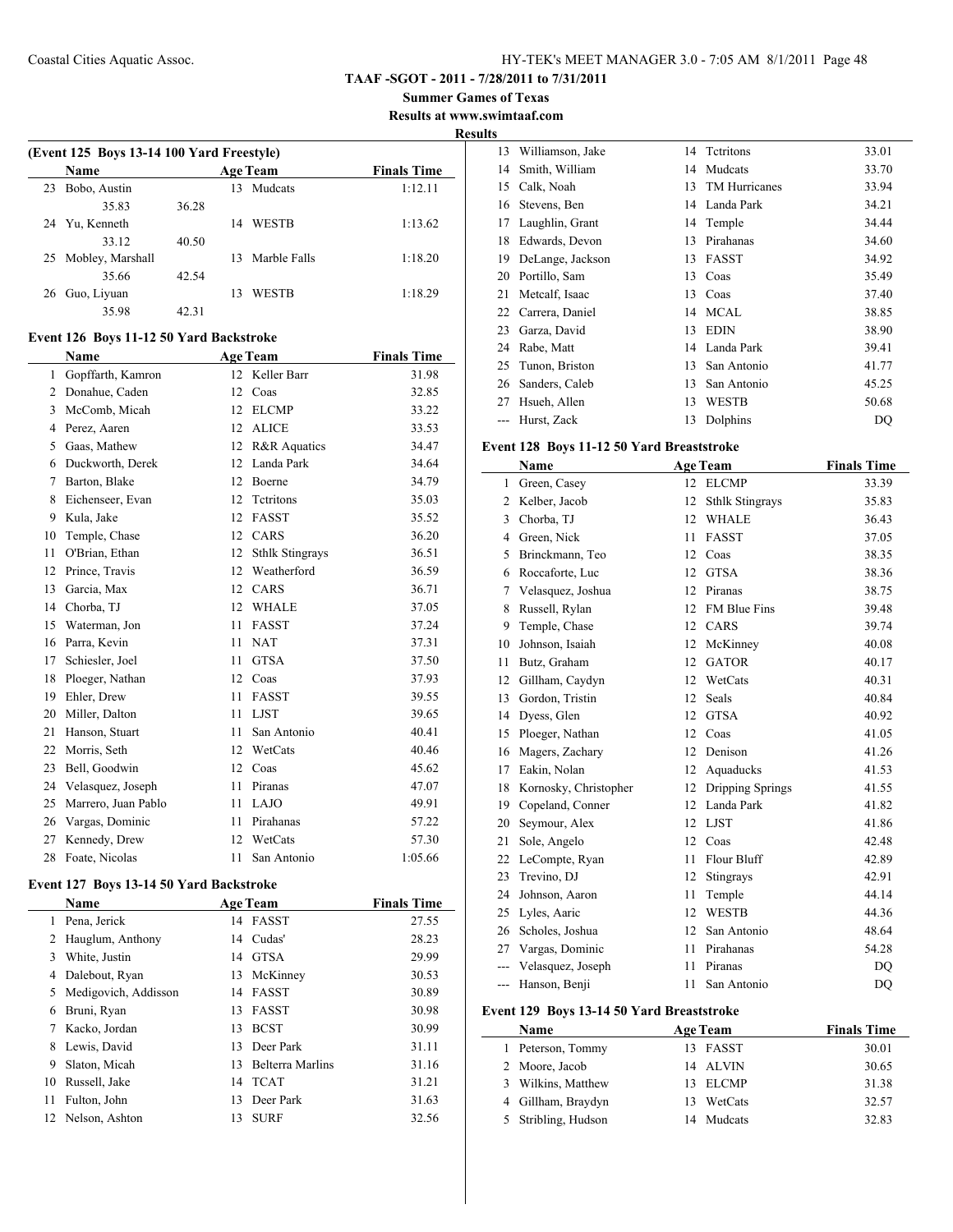**TAAF -SGOT - 2011 - 7/28/2011 to 7/31/2011**

**Summer Games of Texas Results at www.swimtaaf.com**

#### **Results**

| (Event 129 Boys 13-14 50 Yard Breaststroke) |                   |    |                   |                    |  |  |
|---------------------------------------------|-------------------|----|-------------------|--------------------|--|--|
|                                             | <b>Name</b>       |    | <b>Age Team</b>   | <b>Finals Time</b> |  |  |
| 6                                           | Gonzales, John    |    | 14 FST            | 33.77              |  |  |
| 7                                           | Babcock, Tanner   | 14 | Weatherford       | 34.30              |  |  |
| 8                                           | Johnson, Frank    | 14 | McKinney          | 34.63              |  |  |
| 9                                           | Ramsden, Jorge    | 14 | <b>MCAL</b>       | 35.05              |  |  |
| 10                                          | Gonzalez, Gus     | 13 | <b>ALICE</b>      | 35.12              |  |  |
| 11                                          | Wallace, Van      | 14 | Coas              | 36.13              |  |  |
| 12                                          | Flug, Nicolaus    | 13 | <b>Barracudas</b> | 36.26              |  |  |
| 13                                          | Childress, Jesse  | 14 | Denison           | 36.39              |  |  |
| 14                                          | Quach, Austin     | 14 | <b>ROWL</b>       | 36.62              |  |  |
| 15                                          | Gustafson, Noah   | 14 | Keller Barr       | 36.75              |  |  |
| 16                                          | Salazar, Isiah    | 13 | San Antonio       | 36.83              |  |  |
| 17                                          | McCue, Aidan      | 14 | <b>GATOR</b>      | 36.87              |  |  |
| 18                                          | Ramirez, Noel     | 14 | <b>WESTB</b>      | 37.24              |  |  |
| 19                                          | Little, Isaac     | 13 | Athens            | 37.54              |  |  |
| 20                                          | Gutierrez, Abel   | 14 | <b>MCAL</b>       | 37.83              |  |  |
| 21                                          | Striegler, Ethan  | 13 | Coas              | 38.68              |  |  |
| 22                                          | Hernandez, Logan  | 14 | Landa Park        | 39.39              |  |  |
| 23                                          | Gilcrease, Braden | 14 | Landa Park        | 40.01              |  |  |
| 24                                          | Guo, Liyuan       | 13 | <b>WESTB</b>      | 41.11              |  |  |
| 25                                          | Lentz, Jordan     | 13 | Coas              | 41.42              |  |  |
| 26                                          | Morris, Elliott   | 14 | <b>PAST</b>       | 42.05              |  |  |
| 27                                          | Alaniz, Arnold    | 14 | R&R Aquatics      | 43.70              |  |  |
| $---$                                       | Brown, Caleb      | 13 | CARS              | DO                 |  |  |

#### **Event 130 Boys 11-12 50 Yard Butterfly**

 $\equiv$ 

|     | Name                  |    | <b>Age Team</b>  | <b>Finals Time</b> |
|-----|-----------------------|----|------------------|--------------------|
| 1   | Green, Casey          | 12 | <b>ELCMP</b>     | 29.60              |
| 2   | Gopffarth, Kamron     | 12 | Keller Barr      | 31.36              |
| 3   | Monks, Nicholas       | 12 | <b>WOOD</b>      | 32.10              |
| 4   | Son, Woo              | 12 | Coppell Crocs    | 32.25              |
| 5   | Graham, Alex          | 12 | Piranhas         | 32.43              |
| 6   | Perez, Aaren          | 12 | <b>ALICE</b>     | 33.35              |
| 7   | Phillip, Ryan         | 11 | <b>FASST</b>     | 34.39              |
| 8   | Kell, Jake            | 11 | CARS             | 34.63              |
| 9   | Donahue, Caden        | 12 | Coas             | 34.75              |
| 10  | Berberich, Chase      | 11 | Tetritons        | 34.94              |
| 11  | Kornosky, Christopher | 12 | Dripping Springs | 35.51              |
| 12  | Yentzen, Reid         | 12 | <b>GTSA</b>      | 35.52              |
| 13  | Velasquez, Joshua     | 12 | Piranas          | 35.83              |
| 14  | Kuettel, Jack         | 11 | <b>LJST</b>      | 35.84              |
| 15  | Parra, Kevin          | 11 | <b>NAT</b>       | 36.07              |
| 16  | Vasquez, Ivan         | 12 | Piranas          | 36.08              |
| 17  | Willis, Matthew       | 12 | Seals            | 36.25              |
| 18  | Chernikov, Daniel     | 12 | Piranhas         | 38.06              |
| 19  | Hoisington, Noah      | 11 | McKinney         | 40.07              |
| 20  | Dierks, Micah         | 11 | Landa Park       | 41.97              |
| 21  | Sole, Angelo          | 12 | Coas             | 47.94              |
| --- | Hollis, Brice         | 12 | San Antonio      | X28.23             |
| --- | Sullivan, Reese       | 12 | Temple           | DO                 |
|     | Mims, Dante           | 12 | <b>WESTB</b>     | DQ                 |
|     |                       |    |                  |                    |

#### **Event 131 Boys 13-14 50 Yard Butterfly**

| <b>Name</b>        | <b>Age Team</b> | <b>Finals Time</b> |
|--------------------|-----------------|--------------------|
| 1 Hauglum, Anthony | 14 Cudas'       | 26.71              |

| $\overline{c}$ | Mayfield, Travis   | 14 | CARS                    | 27.24 |
|----------------|--------------------|----|-------------------------|-------|
| 3              | Fulton, John       | 13 | Deer Park               | 27.29 |
| 4              | Pena, Jerick       | 14 | <b>FASST</b>            | 27.71 |
| 5              | Wilkins, Matthew   | 13 | <b>ELCMP</b>            | 27.78 |
| 6              | Buck, Tyler        | 14 | Landa Park              | 27.88 |
| 7              | Garcia, Stevie     | 14 | Deer Park               | 28.19 |
| 8              | Slaton, Micah      | 13 | <b>Belterra Marlins</b> | 28.70 |
| 9              | Smith, William     | 14 | Mudcats                 | 28.81 |
| 10             | Yerigan, Ben       | 14 | <b>SURF</b>             | 29.15 |
| 11             | Arismendez, Isaul  | 14 | <b>ALICE</b>            | 29.32 |
| 12             | Cardenas, Scott    | 14 | San Antonio             | 29.99 |
| 13             | Delgado, Aaron     | 14 | <b>MISS</b>             | 30.30 |
| 14             | Jordan, Drew       | 14 | <b>GATOR</b>            | 30.70 |
| 15             | Nichols, Jeremy    | 13 | Marlins                 | 30.72 |
| 16             | Trompeter, Mark    | 14 | Aquaducks               | 30.76 |
| 17             | Colpiitts, Timothy | 14 | Coas                    | 31.00 |
| 18             | Kaloust, Ricky     | 13 | <b>SURF</b>             | 31.02 |
| 19             | Ramsden, Jorge     | 14 | <b>MCAL</b>             | 31.34 |
| 20             | Walters, Clay      | 13 | Seals                   | 31.57 |
| 21             | Ramirez, Noel      | 14 | <b>WESTB</b>            | 32.07 |
| 22             | Wallace, Van       | 14 | Coas                    | 32.40 |
| 23             | Stevens, Luke      | 14 | <b>ROWL</b>             | 32.64 |
| 24             | Meyers, Dorion     | 13 | Mudcats                 | 33.15 |
| 25             | Edwards, Devon     | 13 | Pirahanas               | 34.23 |
| 26             | Faivre, Lorenzo    | 13 | Dripping Springs        | 37.91 |

#### **Event 132 Boys 11-12 50 Yard Freestyle**

|                | Name                  |                  | <b>Age Team</b>  | <b>Finals Time</b> |
|----------------|-----------------------|------------------|------------------|--------------------|
| 1              | McComb, Micah         | 12 <sup>12</sup> | <b>ELCMP</b>     | 27.47              |
| $\overline{2}$ | Stanic, Spencer       | 12               | Tetritons        | 27.51              |
| 3              | Lauerman, Thomas      | 12               | <b>FASST</b>     | 27.73              |
| 4              | Duckworth, Derek      | 12               | Landa Park       | 27.77              |
| 5              | Brinckmann, Teo       | 12               | Coas             | 28.36              |
| 6              | Son, Woo              | 12               | Coppell Crocs    | 28.84              |
| 7              | Longcrier, Hunter     | 11               | CARS             | 29.30              |
| 8              | Nojek, Jamie          | 12               | <b>WOOD</b>      | 29.39              |
| 9              | Carlson, Jeremiah     | 12               | Weatherford      | 29.62              |
| 10             | Ferrell, Justin       | 12               | Denison          | 29.96              |
| 11             | Stresow, Vaughn       | 11               | <b>FASST</b>     | 30.05              |
| 12             | Velasquez, Joshua     | 12               | Piranas          | 30.22              |
| 13             | Parra, Kevin          | 11               | <b>NAT</b>       | 30.32              |
| 14             | Landis, Carter        | 12               | McKinney         | 30.52              |
| 15             | Kornosky, Christopher | 12               | Dripping Springs | 30.60              |
| 16             | Fuchs, Hayden         | 12               | <b>LJST</b>      | 30.70              |
| 17             | Contreras, Salvador   | 11               | <b>GTSA</b>      | 30.71              |
| 18             | Watt, Joseph          | 12               | <b>GATOR</b>     | 30.74              |
| 19             | Gilbert, Keyton       | 11               | <b>Sharks</b>    | 31.65              |
| 20             | Vasquez, Ivan         | 12               | Piranas          | 31.85              |
| 21             | Johnson, Aaron        | 11               | Temple           | 32.90              |
| 22             | Immenhauser, Willie   | 11               | <b>VIC</b>       | 33.42              |
| 23             | Scholes, Joshua       | 12               | San Antonio      | 34.53              |
| 24             | Morris, Seth          | 12               | WetCats          | 35.02              |
| 25             | Vargas, Dominic       | 11               | Pirahanas        | 41.99              |
| 26             | Newhouse, Zahvon      | 11               | <b>WESTB</b>     | 44.50              |
| ---            | Hollis, Brice         | 12               | San Antonio      | X26.33             |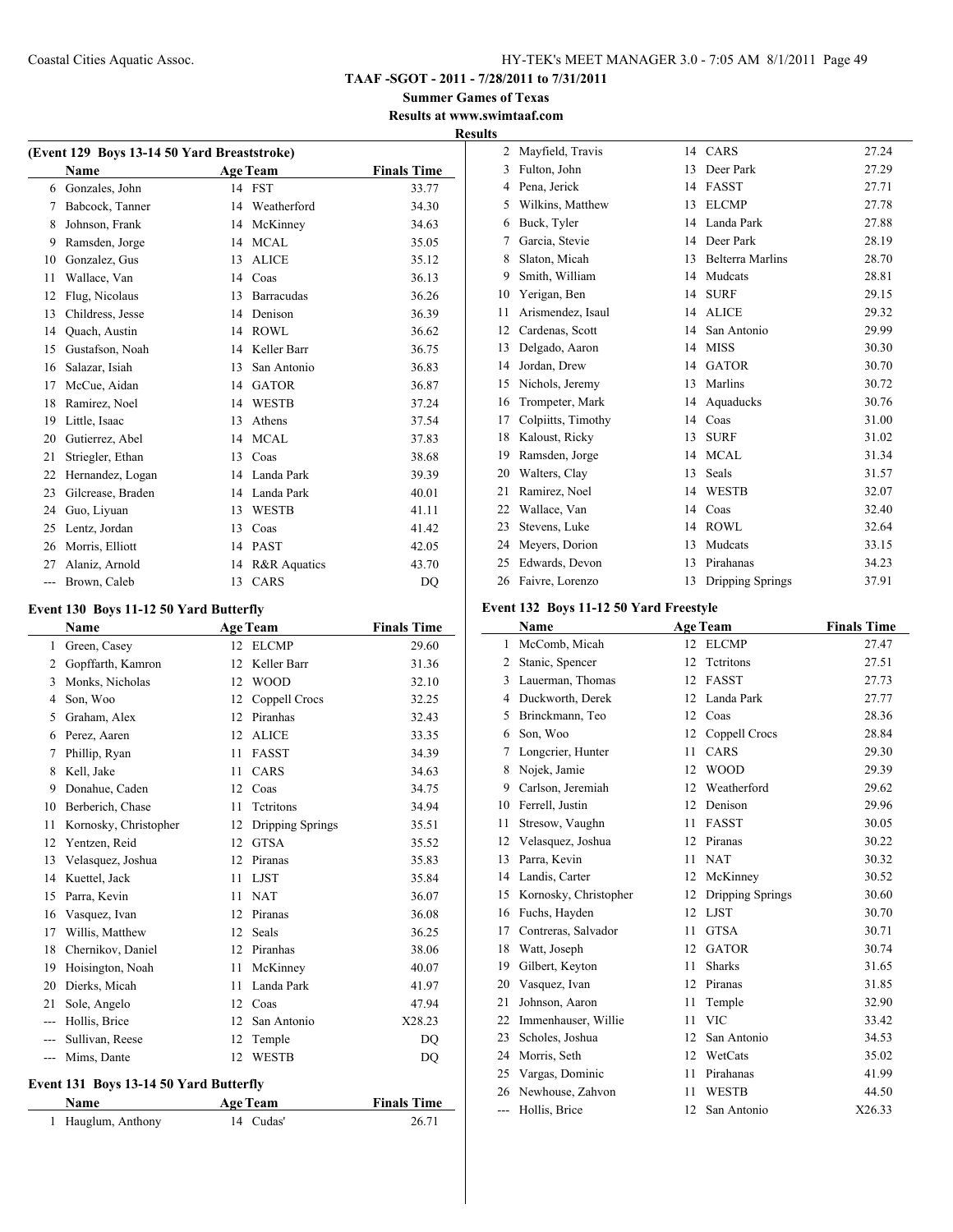**Summer Games of Texas Results at www.swimtaaf.com**

# **Results**

| Event 133 Boys 13-14 50 Yard Freestyle |                      |    |                         |                    |  |
|----------------------------------------|----------------------|----|-------------------------|--------------------|--|
|                                        | <b>Name</b>          |    | <b>Age Team</b>         | <b>Finals Time</b> |  |
| 1                                      | Mayfield, Travis     |    | 14 CARS                 | 24.68              |  |
| $\overline{c}$                         | Moore, Jacob         | 14 | <b>ALVIN</b>            | 24.94              |  |
| 3                                      | Nojek, Alastair      | 14 | <b>WOOD</b>             | 24.95              |  |
| 4                                      | Ross, Samuel         | 14 | <b>R&amp;R</b> Aquatics | 24.98              |  |
| 5                                      | Buck, Tyler          | 14 | Landa Park              | 25.42              |  |
| 6                                      | Medigovich, Addisson | 14 | <b>FASST</b>            | 25.53              |  |
| 7                                      | Stribling, Hudson    | 14 | Mudcats                 | 25.64              |  |
| 8                                      | Yerigan, Ben         | 14 | <b>SURF</b>             | 26.04              |  |
| 9                                      | Gillham, Braydyn     | 13 | WetCats                 | 26.07              |  |
| 10                                     | Rigler, Jake         | 14 | Piranhas                | 26.11              |  |
| 11                                     | McDaniel, Donovan    | 14 | <b>BARR</b>             | 26.29              |  |
| 12                                     | Walker, Richard      | 14 | <b>NRST</b>             | 26.51              |  |
| 13                                     | Slaton, Micah        | 13 | <b>Belterra Marlins</b> | 26.76              |  |
| 14                                     | Carroll, Mason       | 14 | <b>VIC</b>              | 27.14              |  |
| 15                                     | Sands, Victor        | 13 | CARS                    | 27.41              |  |
| 16                                     | Jordan, Drew         | 14 | <b>GATOR</b>            | 27.45              |  |
| 17                                     | Nelson, Ashton       | 13 | <b>SURF</b>             | 28.20              |  |
| 18                                     | Lentz, Jordan        | 13 | Coas                    | 28.25              |  |
| 19                                     | Kaloust, Ricky       | 13 | <b>SURF</b>             | 28.66              |  |
| 20                                     | Delgado, Aaron       | 14 | <b>MISS</b>             | 28.78              |  |
| 21                                     | Scholes, Jacob       | 14 | San Antonio             | 28.95              |  |
| 22                                     | Salazar, Isiah       | 13 | San Antonio             | 29.16              |  |
| 23                                     | Wallace, Van         | 14 | Coas                    | 29.40              |  |
| 24                                     | Edwards, Devon       | 13 | Pirahanas               | 29.78              |  |
| 25                                     | Little, Isaac        | 13 | Athens                  | 29.87              |  |
| 26                                     | Rabe, Matt           | 14 | Landa Park              | 30.73              |  |
| 27                                     | Garza, David         | 13 | <b>EDIN</b>             | 31.52              |  |
| 28                                     | Wang, Reese          | 13 | <b>WESTB</b>            | 40.01              |  |

#### **Event 134 Boys 11-12 100 Yard IM**

|              | Name              | <b>Age Team</b> |    |                    | <b>Finals Time</b> |
|--------------|-------------------|-----------------|----|--------------------|--------------------|
| $\mathbf{1}$ | Green, Casey      |                 |    | 12 ELCMP           | 1:05.09            |
|              | 30.73             | 34.36           |    |                    |                    |
| 2            | Gopffarth, Kamron |                 |    | 12 Keller Barr     | 1:05.47            |
|              | 31.27             | 34.20           |    |                    |                    |
| 3            | Howrey, Matthew   |                 |    | 12 Sthlk Stingrays | 1:14.65            |
|              | 35.76             | 38.89           |    |                    |                    |
| 4            | Fogle, Nick       |                 |    | 12 FASST           | 1:15.12            |
|              | 34.12             | 41.00           |    |                    |                    |
| 5            | Brinckmann, Teo   |                 |    | 12 Coas            | 1:16.21            |
|              | 34.50             | 41.71           |    |                    |                    |
| 6            | Temple, Chase     |                 |    | 12 CARS            | 1:18.15            |
|              | 37.17             | 40.98           |    |                    |                    |
| 7            | Chorba, TJ        |                 |    | 12 WHALE           | 1:18.34            |
|              | 36.51             | 41.83           |    |                    |                    |
| 8            | Nojek, Jamie      |                 |    | 12 WOOD            | 1:18.50            |
|              | 39.33             | 39.17           |    |                    |                    |
| 9            | Prince, Travis    |                 |    | 12 Weatherford     | 1:20.13            |
|              | 37.14             | 42.99           |    |                    |                    |
|              | 10 Yentzen, Reid  |                 | 12 | GTSA               | 1:20.20            |
|              | 36.89             | 43.31           |    |                    |                    |
| 11           | Magers, Zachary   |                 | 12 | Denison            | 1:20.45            |
|              | 37.99             | 42.46           |    |                    |                    |

| LJ  |                      |       |    |                     |         |
|-----|----------------------|-------|----|---------------------|---------|
| 12  | Dyess, Glen          |       |    | 12 GTSA             | 1:21.86 |
|     | 39.51                | 42.35 |    |                     |         |
| 13  | Goins, Daniel        |       | 11 | <b>GRLD</b>         | 1:22.66 |
|     | 35.85                | 46.81 |    |                     |         |
|     | 14 Burkhard, Clayton |       | 11 | Tetritons           | 1:23.11 |
|     | 38.35                | 44.76 |    |                     |         |
|     | 15 Vasquez, Ivan     |       |    | 12 Piranas          | 1:23.76 |
|     | 40.00                | 43.76 |    |                     |         |
|     | 16 Sullivan, Reese   |       |    | 12 Temple           | 1:25.31 |
|     | 39.23                | 46.08 |    |                     |         |
| 17  | Rainwater, Grant     |       |    | 11 CARS             | 1:27.30 |
|     | 40.90                | 46.40 |    |                     |         |
|     | 18 Atkinson, Maxwell |       | 12 | Stingrays           | 1:30.36 |
|     | 40.31                | 50.05 |    |                     |         |
| 19. | Gilbert, Keyton      |       | 11 | <b>Sharks</b>       | 1:30.73 |
|     | 40.33                | 50.40 |    |                     |         |
| 20  | Cole, Tristan        |       |    | 12 Dripping Springs | 1:30.74 |
|     | 41.52                | 49.22 |    |                     |         |
| 21  | Bell, Goodwin        |       |    | 12 Coas             | 1:31.01 |
|     | 45.83                | 45.18 |    |                     |         |
| 22  | Sole, Angelo         |       |    | 12 Coas             | 1:34.31 |
|     | 45.49                | 48.82 |    |                     |         |
| 23  | Hinojosa, Cali       |       | 12 | Piranas             | 1:35.50 |
|     | 46.04                | 49.46 |    |                     |         |

# **Event 135 Boys 13-14 100 Yard IM**

|    | Name              |       |    | <b>Age Team</b>   | <b>Finals Time</b> |
|----|-------------------|-------|----|-------------------|--------------------|
|    | 1 Peterson, Tommy |       |    | 13 FASST          | 1:03.71            |
|    | 30.65             | 33.06 |    |                   |                    |
| 2  | Wilkins, Matthew  |       |    | 13 ELCMP          | 1:03.91            |
|    | 31.49             | 32.42 |    |                   |                    |
| 3  | White, Justin     |       |    | 14 GTSA           | 1:04.89            |
|    | 29.52             | 35.37 |    |                   |                    |
| 4  | Kacko, Jordan     |       |    | 13 BCST           | 1:05.74            |
|    | 30.17             | 35.57 |    |                   |                    |
| 5  | Carlile, Stetson  |       |    | 14 Sville Stngray | 1:07.27            |
|    | 30.67             | 36.60 |    |                   |                    |
| 6  | Dalebout, Ryan    |       | 13 | McKinney          | 1:07.46            |
|    | 30.46             | 37.00 |    |                   |                    |
| 7  | Garcia, Stevie    |       |    | 14 Deer Park      | 1:07.70            |
|    | 30.39             | 37.31 |    |                   |                    |
| 8  | Pantalion, Jeremy |       |    | 13 Coast          | 1:08.94            |
|    | 32.80             | 36.14 |    |                   |                    |
| 9  | McDaniel, Donovan |       |    | 14 BARR           | 1:09.24            |
|    | 32.57             | 36.67 |    |                   |                    |
| 10 | Carroll, Mason    |       |    | 14 VIC            | 1:09.33            |
|    | 32.31             | 37.02 |    |                   |                    |
| 11 | Russell, Jake     |       |    | 14 TCAT           | 1:10.21            |
|    | 31.13             | 39.08 |    |                   |                    |
| 12 | Ramsden, Jorge    |       |    | 14 MCAL           | 1:12.12            |
|    | 34.60             | 37.52 |    |                   |                    |
| 13 | Walker, Richard   |       |    | 14 NRST           | 1:12.32            |
|    | 34.37             | 37.95 |    |                   |                    |
| 14 | Cardenas, Scott   |       | 14 | San Antonio       | 1:13.28            |
|    | 33.69             | 39.59 |    |                   |                    |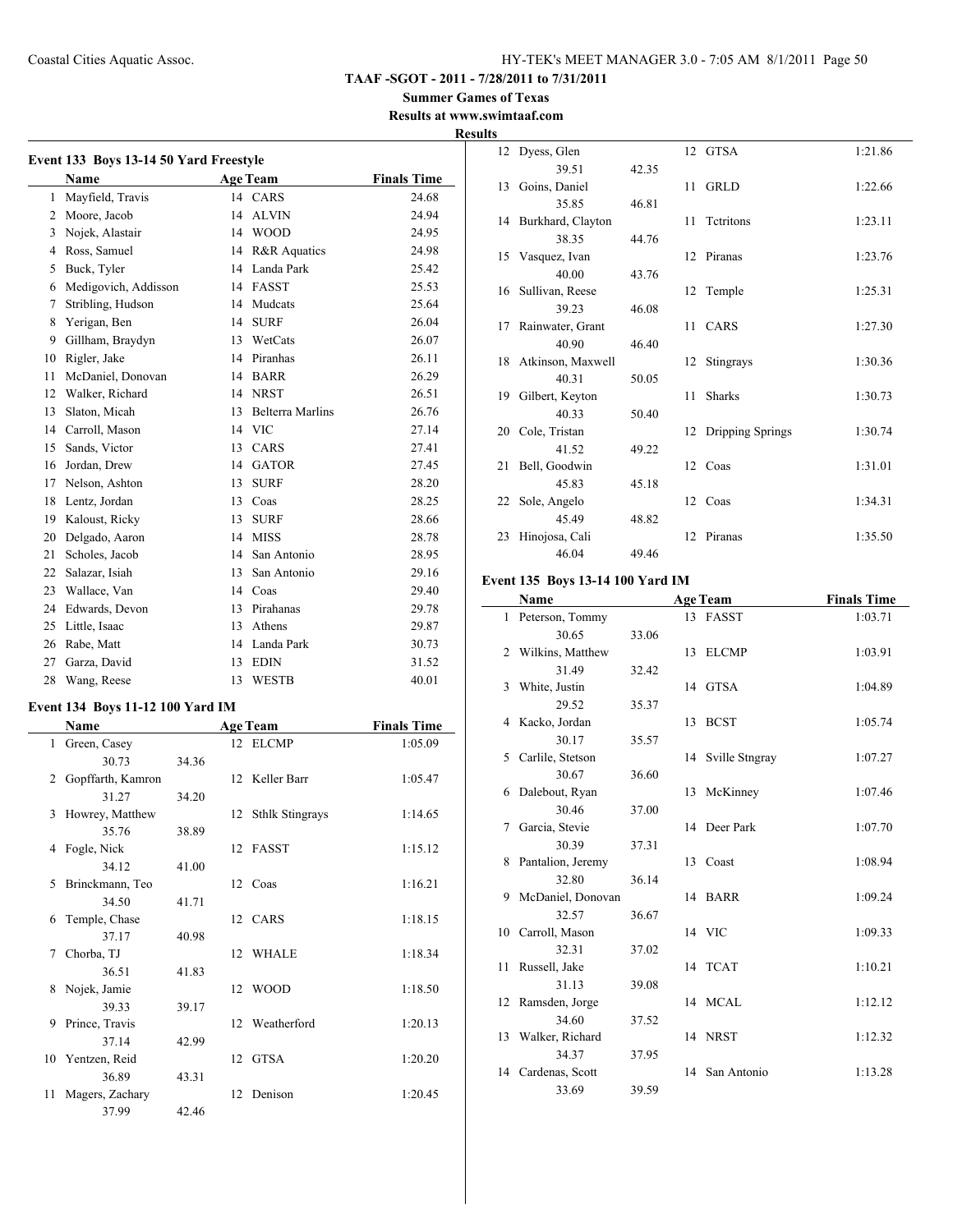**Summer Games of Texas Results at www.swimtaaf.com**

# **Results**

| (Event 135 Boys 13-14 100 Yard IM) |                     |       |    |                 |                    |  |
|------------------------------------|---------------------|-------|----|-----------------|--------------------|--|
|                                    | <b>Name</b>         |       |    | <b>Age Team</b> | <b>Finals Time</b> |  |
| 15                                 | Gillham, Braydyn    |       |    | 13 WetCats      | 1:13.42            |  |
|                                    | 34.42               | 39.00 |    |                 |                    |  |
|                                    | 16 Wallace, Tommy   |       |    | 13 Seals        | 1:15.85            |  |
|                                    | 33.35               | 42.50 |    |                 |                    |  |
|                                    | 17 Meixner, Jake    |       |    | 14 SURF         | 1:17.28            |  |
|                                    | 34.95               | 42.33 |    |                 |                    |  |
|                                    | 18 Hart, Austen     |       |    | 14 San Antonio  | 1:17.57            |  |
|                                    | 35.56               | 42.01 |    |                 |                    |  |
| 19                                 | Striegler, Ethan    |       |    | 13 Coas         | 1:18.59            |  |
|                                    | 37.18               | 41.41 |    |                 |                    |  |
|                                    | 20 Portillo, Sam    |       |    | 13 Coas         | 1:18.96            |  |
|                                    | 36.77               | 42.19 |    |                 |                    |  |
|                                    | 21 Hernandez, Logan |       |    | 14 Landa Park   | 1:19.35            |  |
|                                    | 36.76               | 42.59 |    |                 |                    |  |
|                                    | 22 Kehlenbeck, Seth |       |    | 14 Mudcats      | 1:19.39            |  |
|                                    | 37.68               | 41.71 |    |                 |                    |  |
|                                    | 23 Netherlain, Cade |       |    | 14 Landa Park   | 1:20.16            |  |
|                                    | 36.19               | 43.97 |    |                 |                    |  |
|                                    | 24 Little, Isaac    |       | 13 | Athens          | 1:21.41            |  |
|                                    | 39.56               | 41.85 |    |                 |                    |  |
| 25                                 | Gutierrez, Abel     |       | 14 | MCAL            | 1:23.98            |  |
| ---                                | Metcalf, Isaac      |       | 13 | Coas            | DQ                 |  |
|                                    | 36.99               | 47.37 |    |                 |                    |  |

#### **Event 136 Boys 13-14 200 Yard Freestyle**

|    | <b>Name</b>          |       |    | <b>Age Team</b> |       | <b>Finals Time</b> |
|----|----------------------|-------|----|-----------------|-------|--------------------|
| 1  | Nojek, Alastair      |       |    | 14 WOOD         |       | 2:00.19            |
|    | 28.08                | 31.00 |    | 32.49           | 28.62 |                    |
| 2  | Bradshaw, Dylan      |       |    | 14 LJST         |       | 2:05.16            |
|    | 28.47                | 30.10 |    | 33.25           | 33.34 |                    |
| 3  | Nichols, Jeremy      |       |    | 13 Marlins      |       | 2:05.89            |
|    | 29.07                | 31.22 |    | 33.18           | 32.42 |                    |
|    | 4 White, Justin      |       |    | 14 GTSA         |       | 2:09.29            |
|    | 29.39                | 32.47 |    | 34.29           | 33.14 |                    |
| 5  | Babcock, Tanner      |       |    | 14 Weatherford  |       | 2:09.51            |
|    | 29.25                | 32.40 |    | 33.71           | 34.15 |                    |
| 6  | Colpiitts, Timothy   |       |    | 14 Coas         |       | 2:09.62            |
|    | 28.99                | 33.19 |    | 34.52           | 32.92 |                    |
| 7  | Trompeter, Mark      |       |    | 14 Aquaducks    |       | 2:15.10            |
|    | 31.16                | 34.81 |    | 35.69           | 33.44 |                    |
| 8  | Sands, Victor        |       |    | 13 CARS         |       | 2:15.66            |
|    | 1:43.86              | 31.80 |    |                 |       |                    |
| 9  | Alaniz, Arnold       |       |    | 14 R&R Aquatics |       | 2:16.72            |
|    | 29.04                | 34.03 |    | 37.14           | 36.51 |                    |
|    | 10 Culpepper, Chad   |       |    | 14 CARS         |       | 2:19.79            |
|    | 29.52                | 34.08 |    | 37.84           | 38.35 |                    |
| 11 | Prince, Alan         |       |    | 14 Weatherford  |       | 2:25.62            |
|    | 32.36                | 36.43 |    | 39.05           | 37.78 |                    |
|    | 12 Grahn, Bailey     |       |    | 14 Coas         |       | 2:27.04            |
|    | 34.60                | 37.09 |    | 40.16           | 35.19 |                    |
| 13 | Ramirez, Noel        |       |    | 14 WESTB        |       | 2:27.33            |
|    | 31.52                | 36.75 |    | 39.46           | 39.60 |                    |
|    | 14 Cardenas, Gabriel |       | 14 | Stingrays       |       | 2:28.39            |
|    |                      |       |    | 40.04           | 36.74 |                    |

| 15 | Morris, Elliott   |         |    | 14 PAST           |       | 2:30.93 |
|----|-------------------|---------|----|-------------------|-------|---------|
|    | 33.45             | 37.00   |    | 39.39             | 41.09 |         |
| 16 | Gilcrease, Braden |         |    | 14 Landa Park     |       | 2:31.46 |
|    | 33.00             | 36.23   |    | 1:22.23           |       |         |
| 17 | Solis, Alex       |         |    | 14 MISS           |       | 2:35.44 |
|    | 35.31             | 2:00.13 |    |                   |       |         |
| 18 | Childress, Jesse  |         | 14 | Denison           |       | 2:35.49 |
|    | 33.43             | 39.20   |    | 42.64             | 40.22 |         |
| 19 | Hampton, Devin    |         | 13 | <b>MWELL</b>      |       | 2:36.75 |
|    | 34.80             | 40.03   |    | 42.78             | 39.14 |         |
| 20 | Pena, Rodrigo     |         | 14 | <b>MISS</b>       |       | 2:46.14 |
|    | 36.15             | 42.11   |    | 44.60             | 43.28 |         |
| 21 | Carlile, Stetson  |         |    | 14 Sville Stngray |       | 2:46.49 |
|    | 33.46             | 2:13.03 |    |                   |       |         |
|    | 22 Yu, Kenneth    |         | 14 | <b>WESTB</b>      |       | 3:13.64 |
|    |                   |         |    | 1:37.25           | 15.89 |         |
| 23 | Striegler, Ethan  |         |    | 13 Coas           |       | 3:28.61 |
|    | 44.35             | 52.67   |    | 55.69             | 55.90 |         |

#### **Event 137 Boys 11-12 200 Yard Freestyle Relay**

|   | <b>Team</b>               |       | <b>Relay</b>             |       | <b>Finals Time</b> |
|---|---------------------------|-------|--------------------------|-------|--------------------|
| 1 | <b>FASST</b>              |       | A                        |       | 1:56.68            |
|   | 1) Stresow, Adrian 12     |       | 2) Fogle, Nick 12        |       |                    |
|   | 3) Green, Nick 11         |       | 4) Stresow, Vaughn 11    |       |                    |
|   | 29.39                     | 29.09 | 29.13                    | 29.07 |                    |
| 2 | Tetritons                 |       | A                        |       | 1:57.71            |
|   | 1) Stanic, Spencer 12     |       | 2) Venator, Brendan 12   |       |                    |
|   | 3) Eichenseer, Evan 12    |       | 4) Eichenseer, Hayden 12 |       |                    |
|   | 29.14                     | 29.87 | 29.74                    | 28.96 |                    |
| 3 | <b>GTSA</b>               |       | A                        |       | 2:02.19            |
|   | 1) Contreras, Salvador 11 |       | 2) Yentzen, Reid 12      |       |                    |
|   | 3) Dyess, Glen 12         |       | 4) Roccaforte, Luc 12    |       |                    |
|   | 30.91                     | 31.44 | 30.01                    | 29.83 |                    |
| 4 | Piranhas                  |       | A                        |       | 2:02.40            |
|   | 1) Graham, Alex 12        |       | 2) Olsen, Jack 11        |       |                    |
|   | 3) Chernikov, Daniel 12   |       | 4) Deasy, Michael 11     |       |                    |
|   | 30.60                     | 30.94 | 29.85                    | 31.01 |                    |
| 5 | Weatherford               |       | A                        |       | 2:02.98            |
|   | 1) Russum, John 12        |       | 2) Cray, Clayton 11      |       |                    |
|   | 3) Hard, Brazos 12        |       | 4) Carlson, Jeremiah 12  |       |                    |
|   | 30.35                     | 32.63 | 29.92                    | 30.08 |                    |
|   | 6 Sthlk Stingrays         |       | A                        |       | 2:03.94            |
|   | 1) Howrey, Matthew 12     |       | 2) O'Brian, Ethan 12     |       |                    |
|   | 3) Etzelmiller, Kyle 12   |       | 4) Kelber, Jacob 12      |       |                    |
|   | 30.59                     | 31.40 | 32.08                    | 29.87 |                    |
| 7 | <b>FASST</b>              |       | В                        |       | 2:05.76            |
|   | 1) Phillip, Ryan 11       |       | 2) Singler, Michael 12   |       |                    |
|   | 3) Kula, Jake 12          |       | 4) Waterman, Jon 11      |       |                    |
|   | 31.88                     | 29.78 | 31.20                    | 32.90 |                    |
| 8 | <b>CARS</b>               |       | A                        |       | 2:06.53            |
|   | 1) Garcia, Max 12         |       | 2) Kell, Jake 11         |       |                    |
|   | 3) Rainwater, Grant 11    |       | 4) Longcrier, Hunter 11  |       |                    |
|   | 30.94                     | 32.56 | 33.49                    | 29.54 |                    |
| 9 | <b>LJST</b>               |       | A                        |       | 2:08.48            |
|   | 1) Olshovsky, Logan 12    |       | 2) Fuchs, Hayden 12      |       |                    |
|   | 3) Seymour, Alex 12       |       | 4) Kuettel, Jack 11      |       |                    |
|   | 32.83                     | 31.67 | 31.37                    | 32.61 |                    |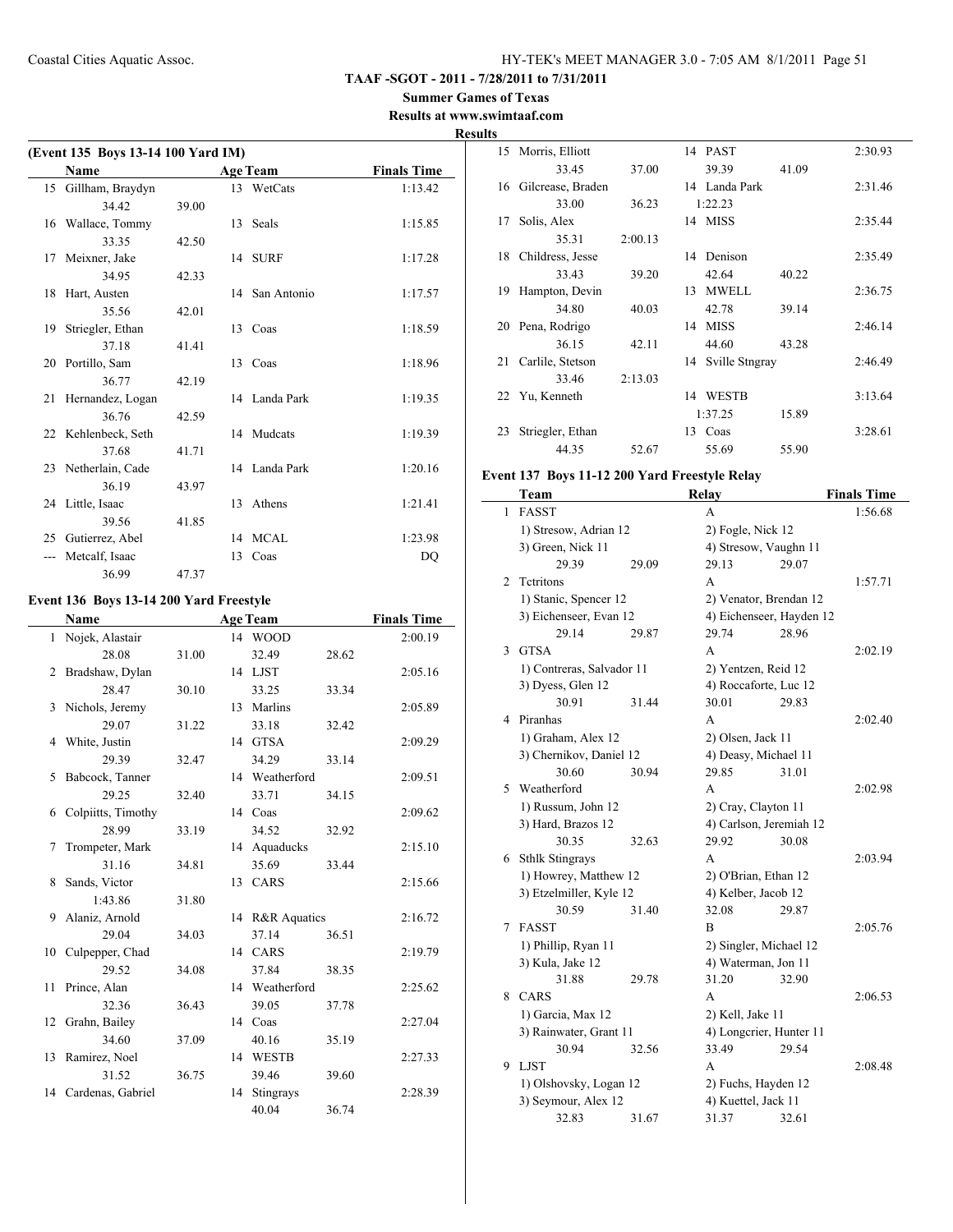**TAAF -SGOT - 2011 - 7/28/2011 to 7/31/2011**

**Summer Games of Texas Results at www.swimtaaf.com**

# **Results**

| (Event 137 Boys 11-12 200 Yard Freestyle Relay) |                              |       |                           |       |                    |
|-------------------------------------------------|------------------------------|-------|---------------------------|-------|--------------------|
|                                                 | Team                         |       | Relay                     |       | <b>Finals Time</b> |
| 10                                              | R&R Aquatics                 |       | A                         |       | 2:08.81            |
|                                                 | 1) Przybilla, Joey 11        |       | 2) Zamora, Zach 11        |       |                    |
|                                                 | 3) Miller, Brayden 11        |       | 4) Gaas, Mathew 12        |       |                    |
|                                                 | 34.08                        | 33.63 | 30.38                     | 30.72 |                    |
| 11                                              | Seals                        |       | A                         |       | 2:08.95            |
|                                                 | 1) Gordon, Tristin 12        |       | 2) Willis, Matthew 12     |       |                    |
|                                                 | 3) Berry, Seaton 11          |       | 4) Pearson, Isaac 12      |       |                    |
|                                                 | 30.33                        | 34.00 | 33.94                     | 30.68 |                    |
|                                                 | 12 LJST                      |       | B                         |       | 2:09.62            |
|                                                 | 1) Miller, Dalton 11         |       | 2) McKinney, Reed 11      |       |                    |
|                                                 | 3) Harpham, Nicholas 11      |       | 4) Bradshaw, Brandon 12   |       |                    |
|                                                 | 32.66                        | 33.08 | 33.07                     | 30.81 |                    |
| 13                                              | Piranas                      |       | A                         |       | 2:17.39            |
|                                                 | 35.28                        | 15.35 | 55.61                     | 31.15 |                    |
| 14                                              | San Antonio                  |       | В                         |       | 2:18.22            |
|                                                 | 1) Tunon, Jose 11            |       | 2) Gorentz, Tyler 11      |       |                    |
|                                                 | 3) Trevino, Joseph 12        |       | 4) Villanueva, Johann 10  |       |                    |
|                                                 | 35.64                        | 41.34 | 31.42                     | 29.82 |                    |
| 15                                              | San Antonio                  |       | A                         |       | 2:21.45            |
|                                                 | 1) Salazar, Joshua 11        |       | 2) Hanson, Benji 11       |       |                    |
|                                                 | 3) Hanson, Stuart 11         |       | 4) Robledo, Abraham 11    |       |                    |
|                                                 | 35.59                        | 38.56 | 37.83                     | 29.47 |                    |
| 16                                              | WetCats                      |       | A                         |       | 2:23.73            |
|                                                 | 1) Morris, Seth 12           |       | 2) Ward, Jackson 11       |       |                    |
|                                                 | 3) Dunn, Drake 12            |       | 4) Gillham, Caydyn 12     |       |                    |
|                                                 | 34.36                        | 34.96 | 42.15                     | 32.26 |                    |
| 17                                              | Landa Park                   |       | A                         |       | 2:29.65            |
|                                                 | 1) Woodall, Caz 12           |       | 2) Netherlain, Bodie 11   |       |                    |
|                                                 | 3) Berkobien, Christopher 12 |       | 4) Mazybolton, Ahni 11    |       |                    |
|                                                 | 37.19                        | 40.63 | 36.04                     | 35.79 |                    |
| 18                                              | <b>WESTB</b>                 |       | А                         |       | 2:43.59            |
|                                                 | 1) Hseuh, Johnny 11          |       | 2) Liu, Gan 11            |       |                    |
|                                                 | 3) Lyles, Aaric 12           |       | 4) Newhouse, Zahvon 11    |       |                    |
|                                                 | 31.42                        | 50.82 | 44.71                     | 36.64 |                    |
| 19                                              | Landa Park                   |       | В                         |       | 2:45.09            |
|                                                 | 1) Myers, Cory 11            |       | 2) Williams, Drew 12      |       |                    |
|                                                 | 3) Lear, Jonah 11            |       | 4) Magness, Andrew 12     |       |                    |
|                                                 | 40.89                        | 54.65 | 29.93                     | 39.62 |                    |
|                                                 | 20 Temple                    |       | A                         |       | 3:04.85            |
|                                                 | 1) Johnson, Aaron 11         |       | 2) Villarreal, Matt 11    |       |                    |
|                                                 | 3) Villarreal, Josh 12       |       | 4) Mischtian, Nicholas 11 |       |                    |
|                                                 | 39.82                        | 51.67 | 59.92                     | 33.44 |                    |
| ---                                             | <b>VIC</b>                   |       | A                         |       | DQ                 |
|                                                 | 1) Montez, Blake 11          |       | 2) Lake, Benjamin 12      |       |                    |
|                                                 | 3) Carroll, Dawson 11        |       | 4) Immenhauser, Willie 11 |       |                    |
|                                                 | 37.86                        | 34.56 | 36.48                     | 32.83 |                    |

### **Event 138 Boys 13-14 200 Yard Freestyle Relay**

| Team                     |       | Relav                 | <b>Finals Time</b> |
|--------------------------|-------|-----------------------|--------------------|
| R&R Aquatics             |       | А                     | 1:44.64            |
| 1) Alaniz, Arnold 14     |       | 2) Kellogg, Robbie 14 |                    |
| 3) Matherne, Harrison 14 |       | 4) Ross, Samuel 14    |                    |
| 26.58                    | 28.33 | 25.33                 | 24.40              |

| 2  |                                                |       |                                                       |       |         |
|----|------------------------------------------------|-------|-------------------------------------------------------|-------|---------|
|    | <b>ALVIN</b>                                   |       | A                                                     |       | 1:48.73 |
|    | 1) Nelson, John 13                             |       | 2) Smith, Britton 13                                  |       |         |
|    | 3) Hinds, Nathan 13                            |       | 4) Redman, Dalton 13                                  |       |         |
|    | 28.30                                          | 27.37 | 26.27                                                 | 26.79 |         |
| 3  | <b>LJST</b>                                    |       | A                                                     |       | 1:49.59 |
|    | 1) Vanderhider, Zachary 14                     |       | 2) Vardeman, Zachary 13                               |       |         |
|    | 3) Bradshaw, Dylan 14                          |       | 4) Green, Trenton 14                                  |       |         |
|    | 25.27                                          | 34.39 | 25.23                                                 | 24.70 |         |
| 4  | Tetritons                                      |       | A                                                     |       | 1:50.87 |
|    |                                                |       |                                                       |       |         |
|    | 1) Schmidt, Trent 14                           |       | 2) Winstead, Seth 14                                  |       |         |
|    | 3) Williamson, Jake 14                         |       | 4) Lenkiewicz, Nathan 13                              |       |         |
|    | 27.02                                          | 27.38 | 27.47                                                 | 29.00 |         |
| 5  | <b>ALICE</b>                                   |       | A                                                     |       | 1:51.69 |
|    | 1) Money, Dustin 13                            |       | 2) Aguilar, Christopher 14<br>4) Arismendez, Isaul 14 |       |         |
|    | 3) Gonzalez, Gus 13                            |       |                                                       |       |         |
|    | 30.21                                          | 27.99 | 27.70                                                 | 25.79 |         |
| 6  | Deer Park                                      |       | A                                                     |       | 1:52.81 |
|    | 1) Brown, Seth 14                              |       | 2) Dodds, Chance 13                                   |       |         |
|    | 3) Jenkins, Dustin 14                          |       | 4) Rincon, Isaiah 14                                  |       |         |
|    | 28.46                                          | 27.29 | 30.56                                                 | 26.50 |         |
| 7  | McKinney                                       |       | A                                                     |       | 1:53.53 |
|    | 1) Hendricks, Mitchell 14                      |       | 2) Irvin, Chrischen 13                                |       |         |
|    | 3) Dalebout, Ryan 13                           |       | 4) Johnson, Frank 14                                  |       |         |
|    | 29.12                                          | 28.94 | 27.28                                                 | 28.19 |         |
| 8  | <b>FASST</b>                                   |       | A                                                     |       | 1:54.41 |
|    | 1) DeLange, Jackson 13                         |       | 2) Bruni, Ryan 13                                     |       |         |
|    |                                                |       |                                                       |       |         |
|    |                                                |       |                                                       |       |         |
|    | 3) Rickerhauser, Andrew 14                     |       | 4) Dohmeyer, Douglas 14                               |       |         |
| 9  | 30.17                                          | 27.95 | 28.56<br>A                                            | 27.73 |         |
|    | Wave                                           |       |                                                       |       | 1:57.51 |
|    | 1) Swann, Jake 14                              |       | 2) Potthast, Gabe 13                                  |       |         |
|    | 3) Holbrook, Jared 13                          |       | 4) Wright, Michael 14                                 |       |         |
|    | 28.47                                          | 30.64 | 30.89                                                 | 27.51 |         |
| 10 | Landa Park                                     |       | A                                                     |       | 1:58.26 |
|    | 1) Rabe, Matt 14                               |       | 2) Gilcrease, Braden 14                               |       |         |
|    | 3) Stevens, Ben 14                             |       | 4) Netherlain, Cade 14                                |       |         |
|    | 30.28                                          | 29.71 | 30.18                                                 | 28.09 |         |
| 11 | Piranhas                                       |       | A                                                     |       | 1:59.29 |
|    | 1) Rigler, Jake 14                             |       | 2) LeBlanc, Nolan 14                                  |       |         |
|    | 3) Doyle, Andrew 14                            |       | 4) Spillman, Patrick 13                               |       |         |
|    | 30.69                                          | 30.97 | 26.26                                                 | 31.37 |         |
| 12 | TM Hurricanes                                  |       | A                                                     |       | 2:02.12 |
|    | 1) Crisp, James 14                             |       | 2) Alaniz, Anthony 13                                 |       |         |
|    | 3) Vargas, Caiman 13                           |       | 4) Calk, Noah 13                                      |       |         |
|    | 29.48                                          | 34.68 | 30.96                                                 | 27.00 |         |
| 13 | <b>MCAL</b>                                    |       | А                                                     |       | 2:03.51 |
|    | 1) Gutierrez, Abel 14                          |       | 2) Hernandez, TJ 13                                   |       |         |
|    | 3) Carrera, Daniel 14                          |       | 4) GrayBill, Carlos 14                                |       |         |
|    | 30.60                                          | 32.97 | 30.88                                                 | 29.06 |         |
| 14 | Tetritons                                      |       | B                                                     |       | 2:05.40 |
|    | 1) Perez, Brandon 14                           |       | 2) Spadoni, Matt 14                                   |       |         |
|    | 3) Gray, Zach 14                               |       | 4) Sheehan, Conner 14                                 |       |         |
|    | 30.28                                          | 29.70 | 29.94                                                 | 35.48 |         |
| 15 | Wave                                           |       | B                                                     |       | 2:12.70 |
|    |                                                |       |                                                       |       |         |
|    | 1) Linebarger, Cole 13<br>3) Wilson, Andrew 13 |       | 2) Jeffries, Benjamin 13<br>4) Woelke, Eric 13        |       |         |